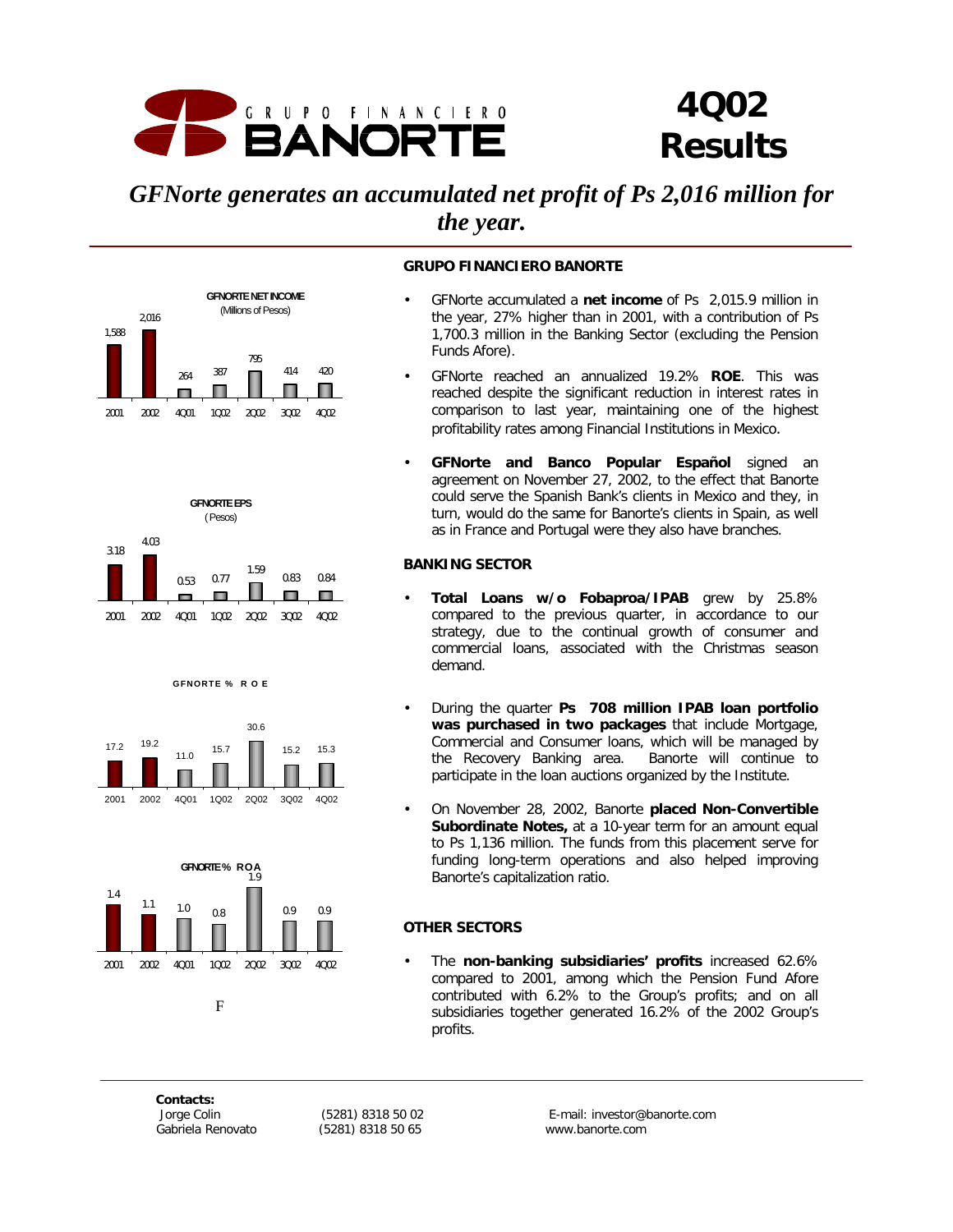1,700



## **Highlights**

## **BANKING SECTOR**

#### **Net Profit**

The accumulated profit of the year was Ps 1,700.3 million (w/o Afore), 26.6% higher than the accumulated profit in 2001, due to Bancrecer incorporation, to Assicurazioni Generali extraordinary income of Ps 410.8 million net in 2Q02, and to higher transaction volumes.

## **Net Interest Margin**

The Net Interest Margin before Repomo decreased from 5.8% in 2001 to 4.5% in 2002 mainly due to a strong decrease in interest rates and to the incorporation of Bancrecer that has assets generating lower net interest margins than Banorte.

#### **Non Interest Income**

Accrued Non Interest Income in the year was 35.5% higher to those in the same period last year due to Bancrecer's contributions as of 2002, to new service charges implemented in February 2002, and to a higher transaction volume.

## **Non Interest Expense**

Accrued Non Interest Expense accumulated in the year increased by 35.0% in comparison to last year, mainly due to the effect of the Bancrecer merger in 1Q02. However, there have already been significant benefits from the synergies of this integration, reflecting savings equivalent to annualized Ps 867 million, as planned.

## **Capitalization**

The year closed with a capitalization ratio of 14.8% vs. 11.5% del 4T01. The index was strengthened by profit generation throughout the year and by placing Non-Convertible Subordinate Notes for Ps 1,136 million in November 2002.

#### **Loan Portfolio**

At the close of December 2002, the Banking Sector loan portfolio had a book balance recorded of Ps 153,082 million, a 78.0% growth vs. December 2001 that can be explained by Bancrecer's incorporation and Banorte's placement strategy. Outstanding are the Mortgage and Consumer loans at 203.6%, Corporate loans at 53.2% and Commercial loans at 46.4% as part of the Traditional Banking.

## **Asset Quality**

The Banking Sector closed the year with a past due loan balance of Ps 4,737 million , resulting in a total past due loan to total loans ratio of 3.1%. The loan reserve coverage for past due loans was 118.0%.















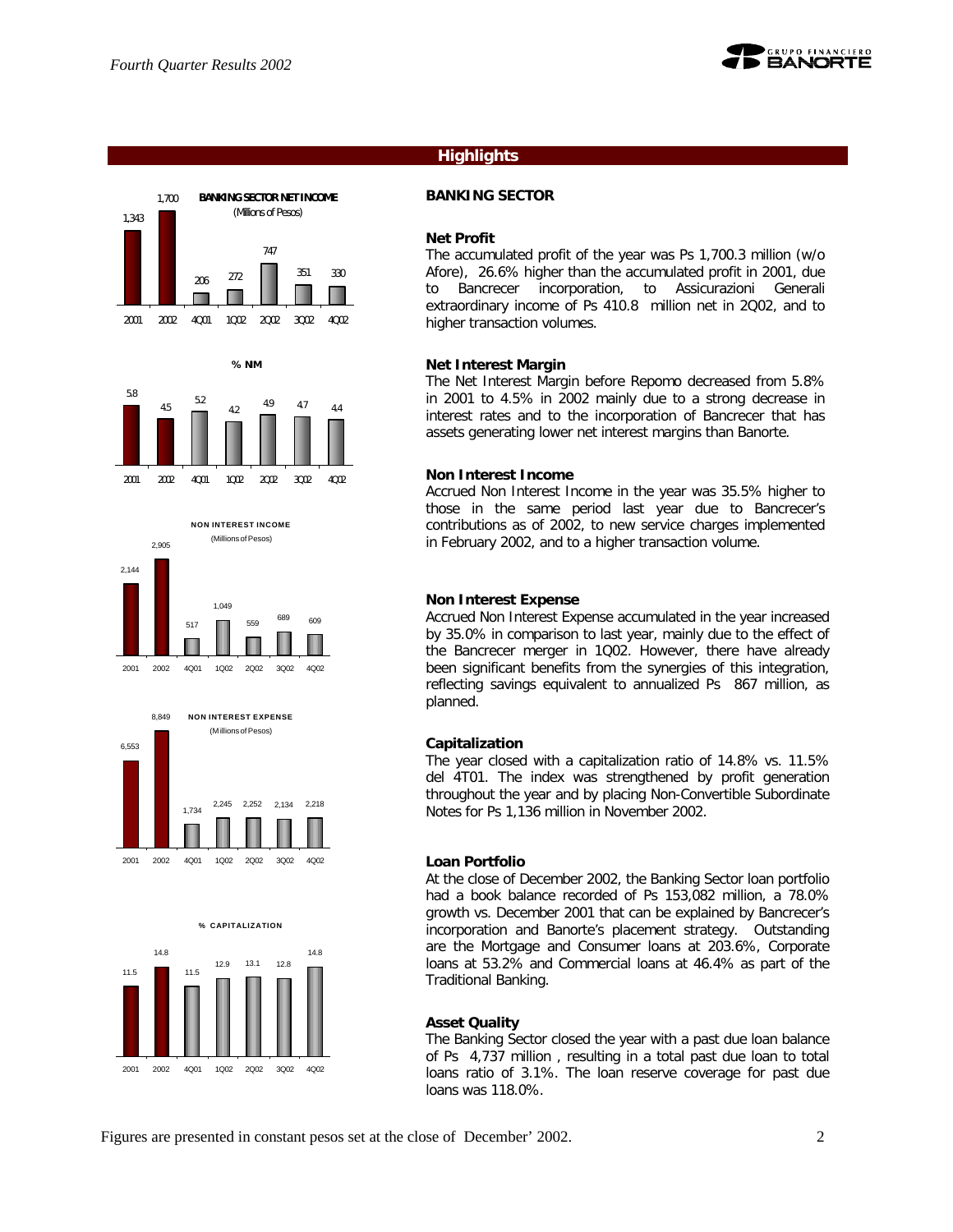## **Executive Summary**

## **GRUPO FINANCIERO BANORTE**

GFNorte communicated its fourth quarter 2002 operating results. GFNorte and its subsidiaries net income was Ps 420 million during the fourth quarter of the year 1.5%, higher than that of the previous quarter, accumulating a profit of Ps 2,016 million , 27% more than that of last year. These profits represented a 19.2% return on equity (ROE) for the year.

Excluding the extraordinary net income received from Generali, GFNorte's accumulated net annual income is 2% higher than that of last year, despite the 429-basis points drop in the interest rates from one year to the next, which impacted net interest margins of the banks in Mexico.

The Banking Sector generated Ps 330 million during the fourth quarter (excluding the Afore business), 6% less than the previous quarter, for an accumulated sum of Ps 1,700 million in 2002, 27% higher than last year and a return on equity of 19.1%. This Sector contributed with 84% of the total profits gained by GFNORTE during the year.

The Brokerage Sector accumulated annual profits of Ps 80 million, 142% higher than those of 2001. The Long Term Savings Sector obtained Ps 165 million in the same period, 74% higher over the previous year, and the Auxiliary Organizations Sector also showed a 12% increase in the same period, showing yearly profits of Ps 82 million.

Service fees of the traditional business rose 96% in the year, driven by the increased client transactions and the incorporation of the Bancrecer network.

As a part of our strategy for improving operating efficiency, the non interest expense of the Banking Sector reflected the efforts in expense reduction as well as the results of the synergy following Bancrecer's integration. Non interest expense dropped by 13% in the year, using as the 2001 basis Bancrecer's annualized expense in December plus GFNorte's Banking Sector's yearly expense. Moreover, the expense per branch, which rose to Ps 14.4 million last year, dropped by 43% to Ps 8.3 million this year.

Total Deposits ended the year with a balance of Ps 214,532 million, 6% higher than last quarter and 66% higher vs. last year, due to the acquisition of Bancrecer and also to the commercial network effort in this period.

The loan portfolio growth is a fundamental part of Banorte's strategy, taking advantage of our new expanded nation wide distribution network for selling all the Group's loan products and services. The Banking Sector's loan portfolio at the close December, amounted to Ps 153,082 million. Additionally, total loans without Fobaproa/IPAB continues with significant growth, ending the year with a balance of Ps 67,783 million, 26% higher than the previous quarter and 77% higher than last year. Commercial loans reached a balance of Ps 19,136 million, growing by 15% in the quarter and 46% more than in 2001, the credit card portfolio closed with a balance of Ps 1,664 million, an 8% increase of the quarter and 91% annual. The mortgage portfolio closed with a balance of Ps 10, 430 million, 5% higher in the quarter and 286% in the year; whereas car loans reached Ps 2,973 million, a 14% quarterly growth and 118% increase vs. last year. It is worth stating that for the tenth quarter in a row, both mortgages as well as auto loans were able to record increases. Annual growths are influenced by the incorporation of Bancrecer's portfolio and the aggressive promotional campaign during the year.

With respect to the asset quality, the Banking Sector ended December with past due loans balance of Ps 4,737 million , resulting in a past due loan ratio of 3.1%. The reserve coverage was 118% at the close of 2002.

## **BANCRECER INTEGRATION.-**

Without a doubt, the Grupo Financiero Banorte's most important project in 2002 was the Bancrecer integration, which showed significant progress. At the beginning of the year, the legal and accounting merger of Bancrecer and Banorte was made, the expense rationing process started by taking advantage of the synergies of both banks. Basically, Bancrecer's corporate areas disappeared and were integrated to Banorte's business areas, thereby downsizing personnel by over 2,000 employees –30% of the acquired institution's personnel. Additionally, 121 branches were closed to wind up with the 1,069 -branch network at the end of the year. Cost savings ran up to Ps 867 million when annualizing the saving of the last months, surpassing the Ps 806 million projected savings. Savings came, Ps 594 million from personnel reduction and Ps 273 million from operating expenses due to closing of branches and synergies, between the two banks.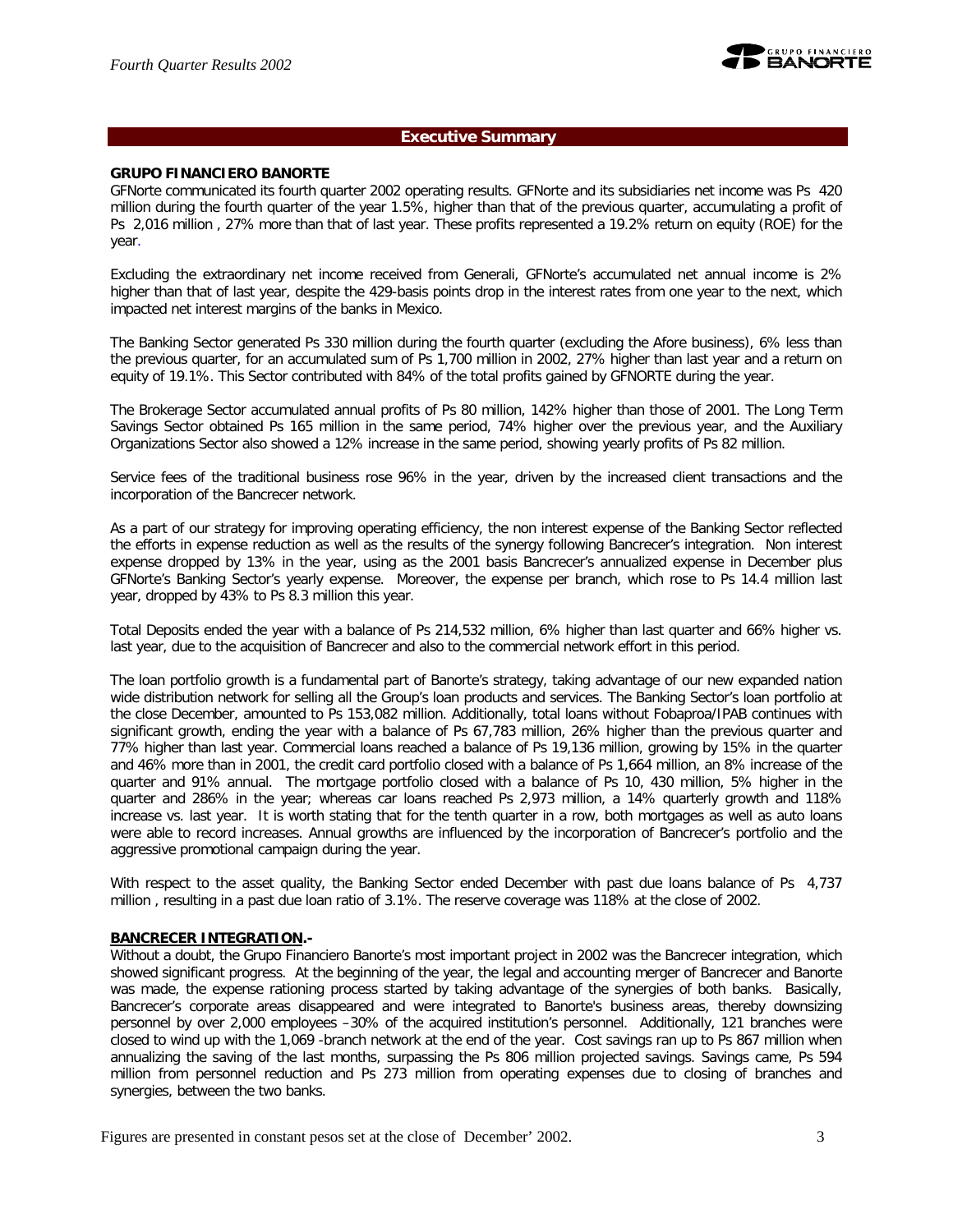

At present, all of Banorte's products are sold in all the Bancrecer branches and Banorte's corporate image extends throughout the entire network. Back office has yet to be unified in the second half of 2003. By the third quarter of 2002, the Banorte products promotion had started in the converted branches, which will be reflected in a larger loan portfolio and deposits in 2003, which in addition to the growth started in 2002, will lead to an expected increase in market share.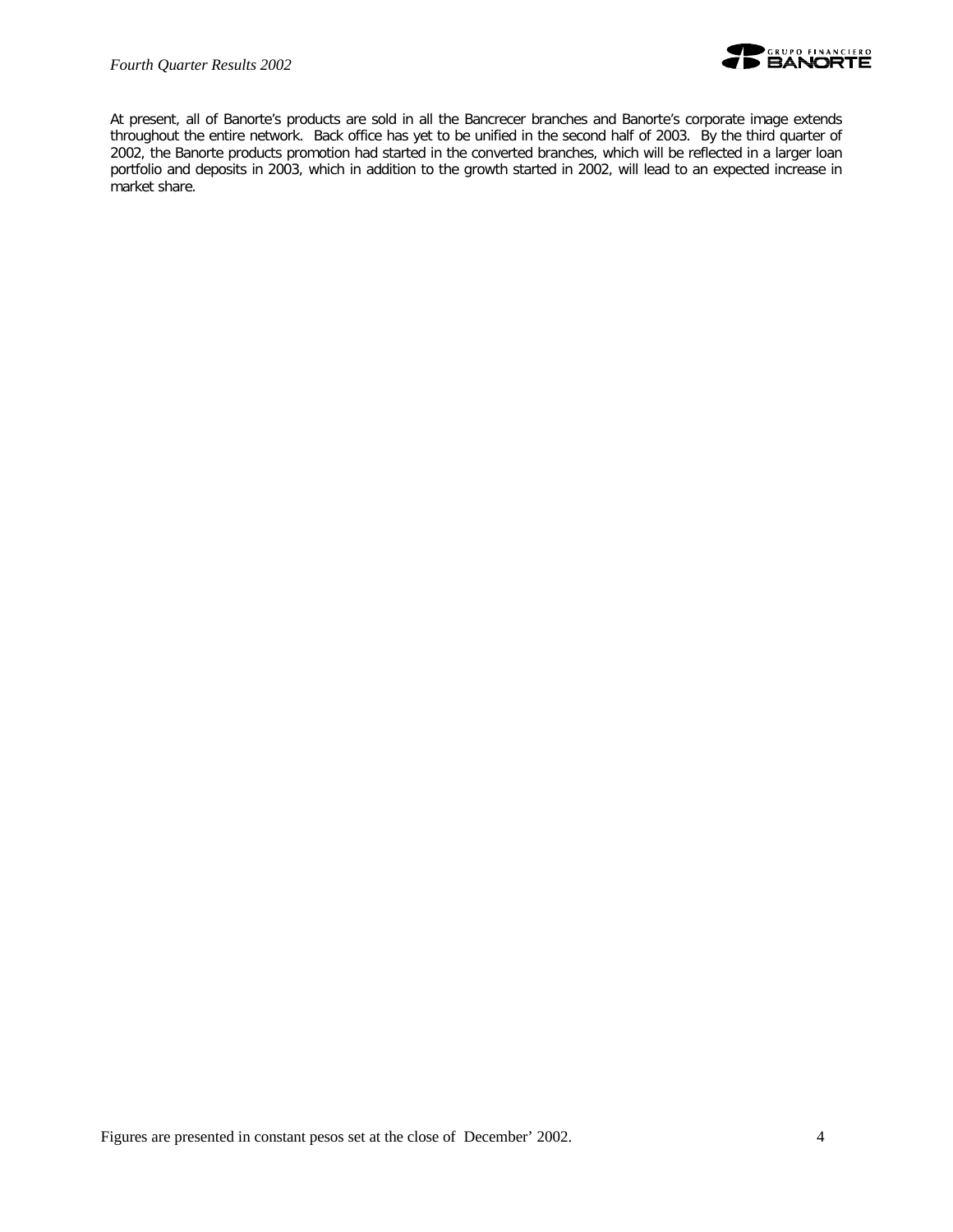## **Grupo Financiero Banorte**

| <b>Grupo Financiero Banorte Earnings</b>   |       | <b>ACCUMULATE</b> |       |         |         |
|--------------------------------------------|-------|-------------------|-------|---------|---------|
| (Millions of Pesos)                        | 4001  | 3002              | 4002  | 4001    | 4Q02    |
| G. F. Banorte [holding]                    | 14.8  | (3.8)             | (1.5) | 43.9    | (11.6)  |
|                                            |       |                   |       |         |         |
| Banco Mercantil del Norte (1)              | 78.6  | 276.0             | 308.0 | 481.6   | 1,412.7 |
| Banco del Centro                           | 127.0 | 75.3              | 22.0  | 861.2   | 287.6   |
| <b>Banking Sector</b>                      | 205.6 | 351.3             | 330.1 | 1,342.8 | 1,700.3 |
|                                            |       |                   |       |         |         |
| Brokerage Sector (Brokerage House)         | 18.0  | 5.7               | 20.4  | 33.1    | 80.1    |
|                                            |       |                   |       |         |         |
| Afore                                      | 16.1  | 42.6              | 24.3  | 93.2    | 124.8   |
| Insurance                                  | (0.6) | (0.3)             | 12.6  | 7.5     | 40.4    |
| Annuities                                  | (4.5) | (1.7)             | 6.9   | (5.9)   | 0.0     |
| <b>Long-Term Saving Sector</b>             | 11.0  | 40.6              | 43.8  | 94.8    | 165.2   |
|                                            |       |                   |       |         |         |
| Leasing                                    | 6.4   | 9.6               | 8.7   | 27.6    | 30.8    |
| Factoring                                  | 4.4   | 6.9               | 9.0   | 29.1    | 29.2    |
| Warehousing                                | 2.3   | 2.8               | 6.7   | 9.2     | 14.1    |
| <b>Bonding</b>                             | 1.7   | 0.9               | 3.0   | 7.3     | 7.8     |
| <b>Auxiliary Organization Sector</b>       | 14.9  | 20.1              | 27.4  | 73.3    | 81.9    |
|                                            |       |                   |       |         |         |
| <b>Total</b><br>$0/110/$ august by CENesta | 264.3 | 414.0             | 420.1 | 1.587.9 | 2,015.9 |

1) 96.11% owned by GFNorte. 2) 2001 numbers do not include those of Bancrecer.

| <b>GFNorte Income Statement</b>          |         | <b>QUARTER</b> | <b>ACCUMULATE</b> |         |          |
|------------------------------------------|---------|----------------|-------------------|---------|----------|
| (Millions of Pesos)                      | 4Q01    | 3002           | 4Q02              | 4Q01    | 4002     |
| Net Interest Income (NII)                | 1,447.3 | 2,157.1        | 2,160.1           | 6,765.2 | 8,448.1  |
| + REPOMO-Margin                          | 21.0    | (22.7)         | 32.1              | 58.4    | 77.1     |
| $=$ NET Interest Income after Repomo     | 1,468.3 | 2,134.4        | 2,192.3           | 6,823.6 | 8,525.2  |
| - Loan Loss Provisions                   | 199.9   | 177.4          | 247.2             | 1.032.1 | 787.8    |
| - Loss Sharing Provisions                | 17.4    | 7.5            | 14.5              | 179.1   | 35.9     |
| =Net Interest Income after Provisions    | 1,251.0 | 1,949.5        | 1,930.6           | 5,612.4 | 7,701.4  |
| + Non Interest Income                    | 752.9   | 1,049.1        | 892.0             | 3,041.6 | 4,170.6  |
| = Total Operating Income                 | 2,003.8 | 2,998.6        | 2,822.6           | 8,654.0 | 11,872.1 |
| - Non Interest Expense                   | 1,994.0 | 2,407.9        | 2,506.6           | 7,477.9 | 9,948.7  |
| $=$ Net Operating Income                 | 9.8     | 590.7          | 315.9             | 1.176.1 | 1,923.4  |
| + Non Operating Income (Expense) Net     | 314.3   | (12.9)         | (2.0)             | 808.0   | 41.7     |
| $=$ Pre-tax Income                       | 324.1   | 577.8          | 314.0             | 1,984.1 | 1,965.1  |
| - Income Tax & profit sharing            | 30.8    | 90.6           | 26.2              | 100.5   | 229.8    |
| - Tax on asset                           | 6.8     | 27.1           | 36.0              | 42.1    | 111.4    |
| - Deferred Income Tax & profit sharing   | (0.7)   | 21.9           | (102.6)           | 207.3   | 7.2      |
| $=$ Net Income before Subsidiaries       | 287.2   | 438.2          | 354.3             | 1,634.2 | 1,616.7  |
| + Undistributed Earnings of Subsidiaries | (5.7)   | 25.4           | 104.0             | 62.6    | 165.4    |
| =Net Income-contin. Operation            | 281.5   | 463.6          | 458.3             | 1,696.8 | 1,782.1  |
| + Extraordinary Items, net               |         | 2.5            | (2.4)             |         | 410.8    |
| - Minoritary Income                      | 17.2    | 52.1           | 35.8              | 108.9   | 177.1    |
| =Total Net Income                        | 264.3   | 414.0          | 420.1             | 1,587.9 | 2,015.9  |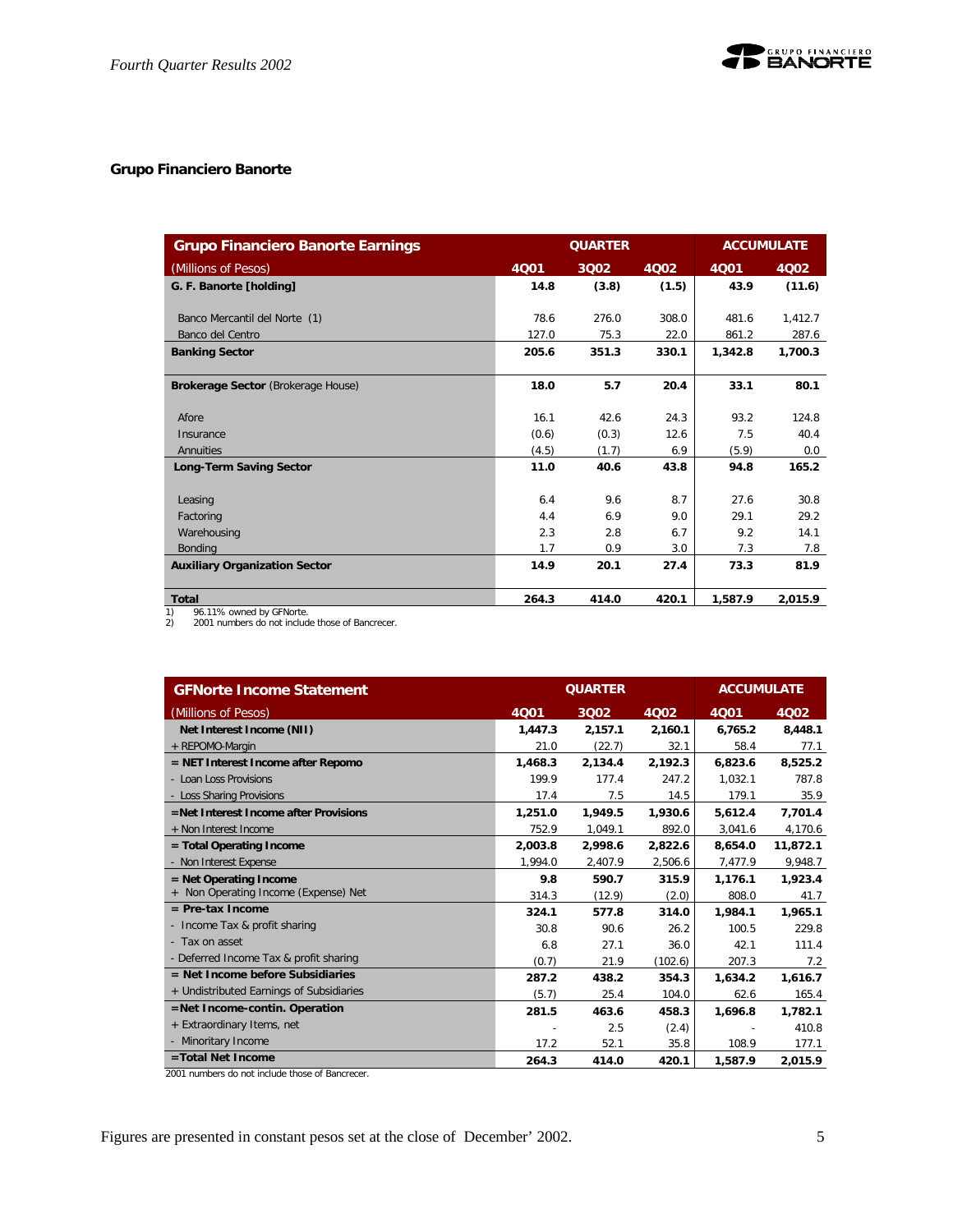| <b>Group's Balance Sheet Highlights</b>        |         |         |         |
|------------------------------------------------|---------|---------|---------|
| (Millions of Pesos)                            | 4Q01    | 3002    | 4002    |
| Performing loans excluding Fobaproa - IPAB (1) | 35.843  | 50.199  | 64.660  |
| <b>FOBAPROA Loans</b>                          | 47.760  | 90.671  | 85.299  |
| Past Due Loans                                 | 4.770   | 4.840   | 4,772   |
| <b>Total Loans</b>                             | 88.374  | 145.710 | 154.731 |
| Loan Loss Reserves                             | 4.745   | 5.721   | 5.609   |
| <b>Total Assets</b>                            | 111.290 | 184.031 | 199,521 |
| <b>Deposits</b>                                | 79.771  | 131.881 | 143.281 |
| Equity                                         | 10.409  | 11.298  | 11,991  |
| Assets under Management (2)                    | 247.086 | 349.269 | 360.716 |

1) Excludes Fobaproa-IPAB notes and loans to IPAB that are accounted in the Loans to Government Entities line.

2) Includes Deposits, On behalf of Third Parties Deposits and Mutual Funds of the Banking Sector, Assets under management of the Brokerage Sector and those of the Afore.

2001 numbers do not include those of Bancrecer.

| <b>GFNorte Share Data</b>               |       | <b>QUARTER</b> | <b>ACCUMULATE</b>        |       |       |
|-----------------------------------------|-------|----------------|--------------------------|-------|-------|
|                                         | 4001  | 3002           | 4002                     | 4001  | 4Q02  |
| Net Income per Share (Pesos)            | 0.53  | 0.83           | 0.84                     | 3.18  | 4.03  |
| Dividends per Share (Pesos)             |       | 1.02           | $\overline{\phantom{0}}$ |       | 1.02  |
| Book Value per Share (1) (Pesos)        | 19.14 | 20.67          | 22.35                    | 19.14 | 22.35 |
| Shares Outstanding (Millions of Shares) | 500.1 | 499.9          | 499.9                    | 500.1 | 499.9 |
| Price (Pesos)                           | 19.10 | 22.99          | 25.50                    | 19.10 | 25.50 |
| P/BV (Times)                            | 0.99  | 1.11           | 1.14                     | 0.99  | 1.14  |
| Market Cap (Millions of Dollars)        | 1.036 | 1.127          | 1.224                    | 1.036 | 1.224 |

1) Excluding Minority holdings. 2001 numbers do not include those of Bancrecer.

| <b>Group's Financial Ratios</b>      |       | <b>QUARTER</b> | <b>ACCUMULATE</b> |       |        |
|--------------------------------------|-------|----------------|-------------------|-------|--------|
|                                      | 4Q01  | 3002           | 4002              | 4001  | 4002   |
| ROA (1)                              | 1.0%  | 0.9%           | 0.9%              | 1.4%  | 1.1%   |
| ROE(2)                               | 11.0% | 15.2%          | 15.3%             | 17.2% | 19.2%  |
| Efficiency Ratio (3)                 | 94.6% | 74.9%          | 86.7%             | 79.1% | 81.4%  |
| Efficiency Ratio (4)                 | 90.6% | 75.1%          | 82.1%             | 76.3% | 78.8%  |
| Past Due Loans to Total Loans        | 5.4%  | 3.3%           | 3.1%              | 5.4%  | 3.1%   |
| Loan Loss Reserves to past Due Loans | 99.5% | 118.2%         | 117.5%            | 99.5% | 117.5% |

1) Annualized earnings as a percentage of the average of end of the month assets over the period.

2) Annualized earnings as a percentage of the average of end of the month equity over the period.

3) Non Interest Expense / (Total Operating Income – Repomo Margin + Loan Loss Provisions - Trading Income)

4) Non Interest Expense / (Total Operating Income – Repomo Margin + Loan Loss Provisions)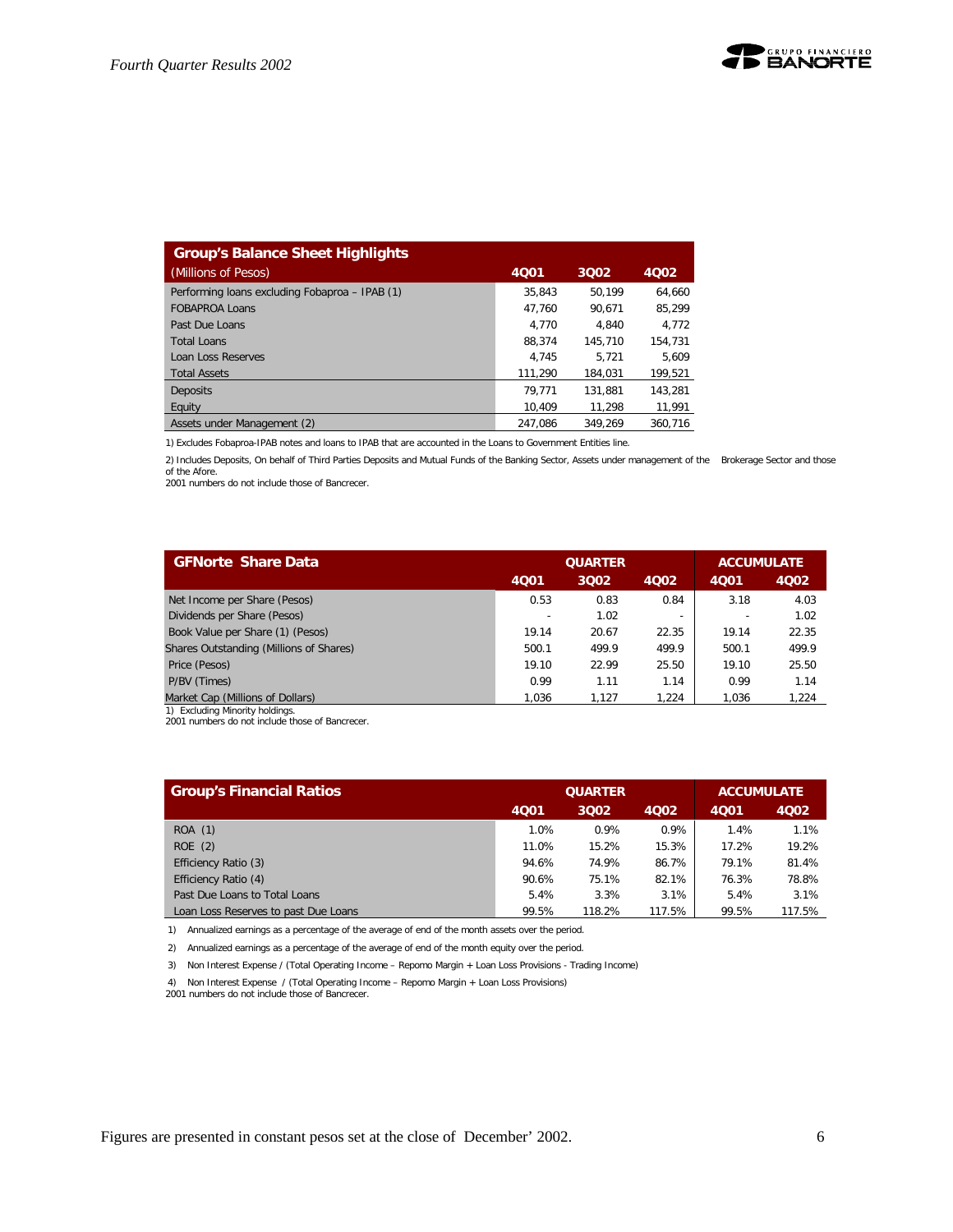## **Banking Sector**

| <b>Banking Sector's Financial Ratios</b> |        | <b>QUARTER</b> | <b>ACCUMULATE</b> |        |        |
|------------------------------------------|--------|----------------|-------------------|--------|--------|
|                                          | 4Q01   | 3002           | 4002              | 4Q01   | 4002   |
| Profitability                            |        |                |                   |        |        |
| % Net Interest Margin                    | 5.2%   | 4.7%           | 4.4%              | 5.8%   | 4.5%   |
| ROA (1)                                  | 0.8%   | 0.8%           | 0.7%              | 1.3%   | 1.0%   |
| ROE(2)                                   | 10.2%  | 15.1%          | 14.1%             | 17.4%  | 19.1%  |
| Operation                                |        |                |                   |        |        |
| Efficiency Ratio (3)                     | 96.4%  | 76.4%          | 87.5%             | 80.6%  | 82.7%  |
| Efficiency Ratio (4)                     | 92.8%  | 77.2%          | 83.1%             | 77.5%  | 80.4%  |
| <b>Assets Quality</b>                    |        |                |                   |        |        |
| % Past Due Loans w/o Fobaproa            | 9.7%   | 8.9%           | 7.0%              | 9.7%   | 7.0%   |
| % Past Due Loans with Fobaproa           | 5.5%   | 3.3%           | 3.1%              | 5.5%   | 3.1%   |
| Loan Loss Reserves to past Due Loans     | 100.0% | 118.6%         | 118.0%            | 100.0% | 118.0% |
| <b>Quarter Growths</b>                   |        |                |                   |        |        |
| Loans w/o Fobaproa                       | 13.4%  | 10.3%          | 25.8%             | 33.5%  | 77.3%  |
| <b>Total Loans</b>                       | 2.2%   | 1.4%           | 5.9%              | (3.4)  | 78.0%  |
| <b>Traditional Deposits</b>              | 5.2%   | 7.2%           | 8.5%              | 6.3%   | 79.2%  |
| <b>Total Deposits</b>                    | 4.4%   | 6.5%           | 5.7%              | 12.4%  | 65.9%  |
| Capitalization                           |        |                |                   |        |        |
| % Tier 1 (5)                             | 8.4%   | 10.3%          | 12.2%             | 8.4%   | 12.2%  |
| % Total Capitalization Ratio (5)         | 11.5%  | 12.8%          | 14.8%             | 11.5%  | 14.8%  |

1) Annualized Net Income as a percentage of the average of end of the month assets over the period.

2) Annualized Net Income as a percentage of the average of end of the month equity over the period.

3) Non Interest Expense / (Total Operating Income – Repomo Margin + Loan Loss Provisions - Trading Income)

4) Non Interest Expense / (Total Operating Income – Repomo Margin + Loan Loss Provisions)

5) The Banking Sector Ratio is included for information purposes. A ratio for each bank is presented in the capitalization section.

2001 numbers do not include those of Bancrecer.

## **Banking Sector Efficiency Ratio**

Grupo Financiero Banorte has supported its growth through the acquisition of other financial institutions, and has improved their performance to reach Banorte's standards and has made them profitable. The initial impact on the efficiency ratio of Banorte when acquiring other banks has been negative due to the high inefficiency of these banks at the moment of their acquisition, however, Banorte has demostrated its capacity to improve this index, as shown in the following chart.

|                                         | 1992         | 1996 | 1997               | 2001        |     | <b>DEC' 02</b>             |
|-----------------------------------------|--------------|------|--------------------|-------------|-----|----------------------------|
|                                         | $\mathbf{r}$ |      | $B \not\!\equiv B$ | <b>REA</b>  |     | $\boldsymbol{\mathcal{F}}$ |
| <b>Efficiency</b><br>Ratio <sup>*</sup> | 55%          | 66%  | 93%                | 105%<br>78% | 87% | <b>78%</b>                 |

**<sup>(\*)</sup> With Trading**

When Bancen an Banpaís were acquired in 1997, the efficiency ratio went from 66% to 93%, and for 2001 Banorte had been able to improve this index to 78%. With the acquisition of Bancrecer in 2001, this indicator went up again to 87% affected by the 105% efficiency ratio of Bancrecer. Thanks to the synergies with Banorte, as well as to additional efforts to lower expenses, this index ended at 78% on December, 2002, a similar level to that before this last acquisition.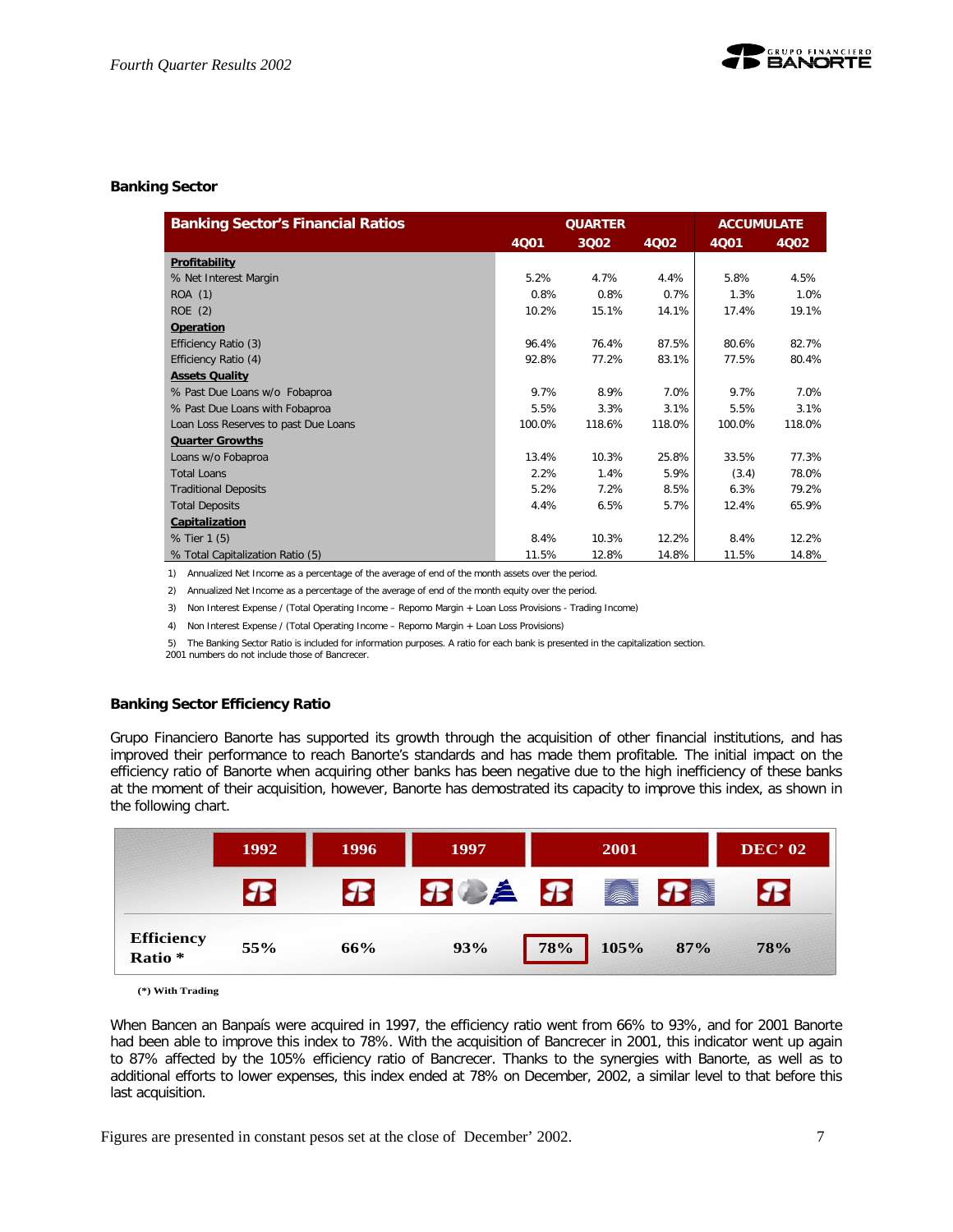## **Information by Sectors**

## **1.- Banking Sector**

| <b>Income Statement</b>                  |         | <b>QUARTER</b> |         | <b>ACCUMULATE</b> |          |  |
|------------------------------------------|---------|----------------|---------|-------------------|----------|--|
| (Millions of Pesos)                      | 4001    | 3002           | 4Q02    | <b>4Q01</b>       | 4Q02     |  |
| Net Interest Income                      | 1,352.2 | 2.075.3        | 2.059.8 | 6,315.3           | 8,103.3  |  |
| + REPOMO-Margin                          | 39.7    | (11.3)         | 41.3    | 100.8             | 115.0    |  |
| = Net Interest Income after Repomo       | 1,391.9 | 2.064.0        | 2,101.1 | 6,416.1           | 8,218.3  |  |
| - Loan Loss Provisions                   | 199.6   | 177.3          | 247.0   | 1.024.4           | 787.4    |  |
| - Loss Sharing Provisions                | 17.4    | 7.5            | 14.5    | 179.1             | 35.9     |  |
| $=$ Net Interest Income after Provisions | 1,174.9 | 1,879.1        | 1,839.6 | 5,212.6           | 7,395.0  |  |
| + Non Interest Income                    | 517.3   | 688.6          | 609.0   | 2,143.9           | 2.905.0  |  |
| $=$ Total Operating Income               | 1,692.2 | 2,567.7        | 2,448.6 | 7,356.5           | 10,300.0 |  |
| - Non Interest Expense                   | 1,733.9 | 2,133.7        | 2,217.9 | 6,553.3           | 8,848.8  |  |
| $=$ Net Operating Income                 | (41.7)  | 434.0          | 230.7   | 803.1             | 1,451.2  |  |
| + Non Operating Income (Expense) Net     | 298.2   | (10.0)         | 2.9     | 774.7             | 50.7     |  |
| $=$ Pre-tax Income                       | 256.4   | 424.0          | 233.6   | 1.577.9           | 1,501.9  |  |
| - Income Tax & profit sharing            | (50.6)  | 27.5           | 31.5    | 1.1               | 95.2     |  |
| - Tax on asset                           | 4.7     | 27.1           | 36.0    | 14.0              | 111.4    |  |
| - Deferred Income Tax & profit sharing   | 79.2    | 23.5           | (111.8) | 201.1             | 9.7      |  |
| $=$ Net Income before Subsidiaries       | 223.1   | 346.0          | 277.9   | 1,361.8           | 1,285.5  |  |
| + Undistributed Earnings of Subsidiaries | 0.4     | 56.6           | 91.3    | 93.7              | 185.9    |  |
| $=$ Net Income-continuos Operation       | 223.5   | 402.6          | 369.2   | 1,455.4           | 1,471.5  |  |
| + Extraordinary Items, net               |         | 2.5            | (2.4)   |                   | 410.8    |  |
| Minoritary Income                        |         |                |         | (0.1)             |          |  |
| =Total Net Income                        | 223.5   | 405.0          | 366.8   | 1,455.5           | 1,882.3  |  |
|                                          |         |                |         |                   |          |  |

2001 numbers do not include those of Bancrecer.

The Banking Sector's profits (at 100%) of 4Q02 (including the Pension Fund Afore by the participation method), amounted to Ps 366.8 million, 9.4% lower than in 3Q02. The net accumulated profit was Ps 1,882.3 million, 29.3% higher than last year. The accumulated Net Interest Margin before Repomo rose 28.1% during 2002, mainly because of the Bancrecer merger as of 1Q02, and the non-recurrent income registered in 2Q02 for a sum of Ps 184 million derived from the Agriculture Sector Debtors' Support Program. The Preventive Provisions for Loan Risks (Loan Loss Provisions) fell by 23.1% in 2002 vs. 2001, ending up with a past due loan reserve coverage of 118.0%. The Non Interest Income for the year rose 35.5% compared to the previous year, because of Bancrecer's contribution and a Service Fees increase derived from new fees beginning February 2002 and increase in the volume transactions. The accumulated Non Interest Expenses of the year rose 35.0%, mainly because of the Bancrecer merger as of 2002. However, important improvements have been achieved as a result of the synergies between both institutions. Other Revenues and Expenses fell by 93.5% vs. the previous year because of the drop in the Repomos of Other Revenues and Other Expenses, lower Recoveries, and as of January 2002, the administration of Mutual Funds returned to the Group's Brokerage House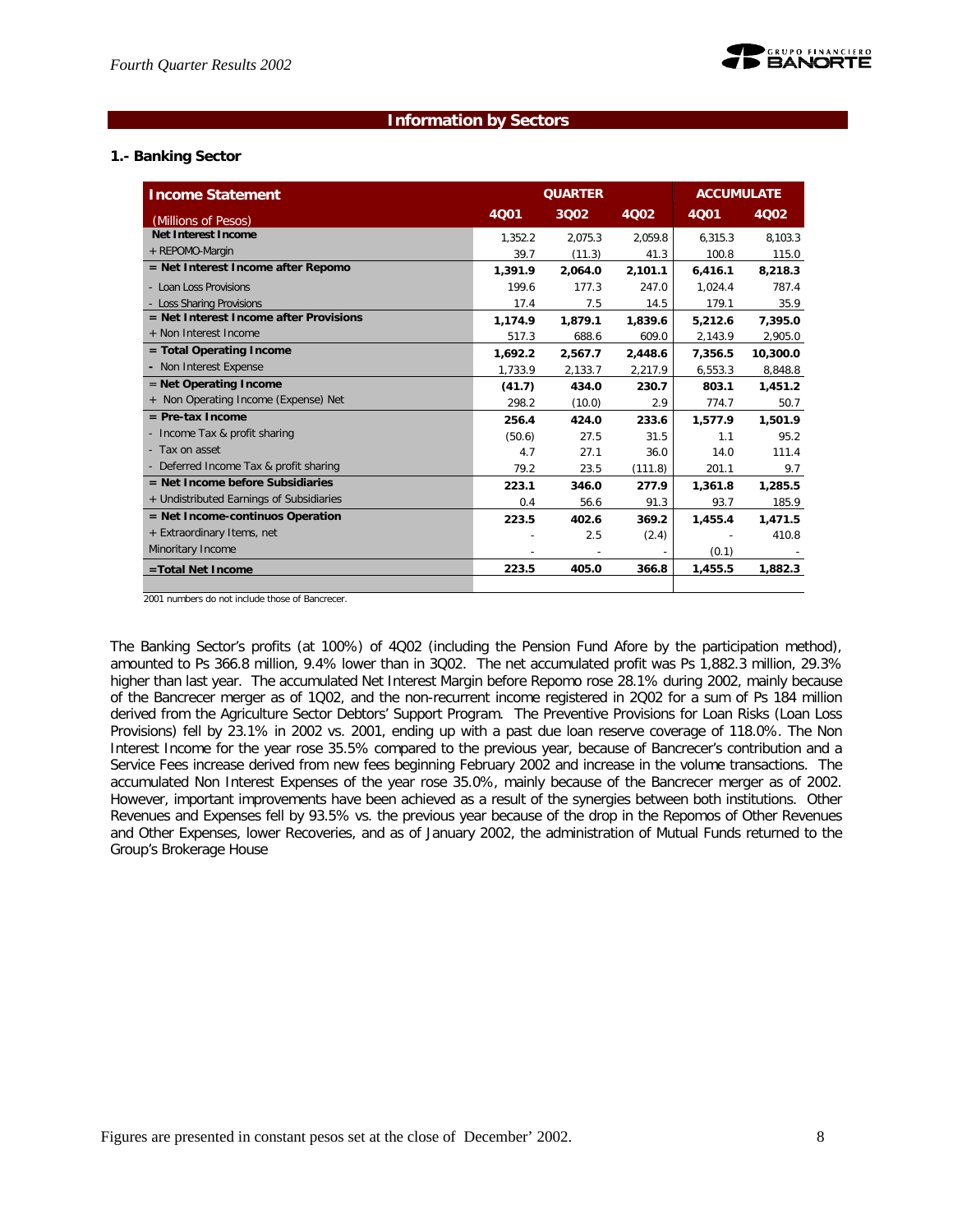

## **Net Interest Income**

| <b>Banking Sector Net Interest Income</b> | <b>QUARTER</b> |           |           | <b>ACCUMULATE</b> |           |  |
|-------------------------------------------|----------------|-----------|-----------|-------------------|-----------|--|
| (Millions of Pesos)                       | 4001           | 3002      | 4Q02      | 4001              | 4002      |  |
| Interest Income                           | 4.373.1        | 5.867.3   | 6.266.9   | 22.988.1          | 23.278.0  |  |
| <b>Interest Expense</b>                   | 3.120.0        | 3.939.8   | 4.367.3   | 16.991.7          | 15.799.2  |  |
| Loan Fees                                 | 106.3          | 158.9     | 170.7     | 340.3             | 663.9     |  |
| Fees Paid                                 | 7.2            | 11.1      | 10.4      | 21.3              | 39.4      |  |
| Net Interest Income before Repomo         | 1,352.2        | 2.075.3   | 2.059.8   | 6.315.3           | 8.103.3   |  |
| Average Earning Assets                    | 104.355.3      | 175.478.4 | 188.396.8 | 108.067.5         | 178.714.1 |  |
| % Net Interest Margin (1)                 | 5.2%           | 4.7%      | 4.4%      | 5.8%              | 4.5%      |  |

• Anualized Net Interest Income (NII) to average total earnings assets for the period.

| Net Interest Income                 |                | 3002          |                | 4Q01          |                | <b>4Q02</b>   |  |
|-------------------------------------|----------------|---------------|----------------|---------------|----------------|---------------|--|
| (Millions of Pesos)                 | <b>BANORTE</b> | <b>BANCEN</b> | <b>BANORTE</b> | <b>BANCEN</b> | <b>BANORTE</b> | <b>BANCEN</b> |  |
| Interest Income- loans & securities | 2.440.3        | 1.086.0       | 3,760.5        | 1.217.4       | 4,102.7        | 1.232.8       |  |
| Interest Income-repo agreement      | 130.3          | 716.1         | 132.8          | 756.5         | 46.1           | 885.2         |  |
| Foreign exchange Valuation          |                | 0.4           |                |               |                |               |  |
| <b>UDI</b> valuation                |                |               | 0.1            |               |                |               |  |
| Interest Income                     | 2,570.6        | 1,802.6       | 3,893.5        | 1,973.9       | 4,148.8        | 2,118.1       |  |
| Interest Expenses-dep.& funding     | 1.348.9        | 24.2          | 2.040.9        | 14.1          | 2.394.0        | 15.8          |  |
| Interest expenses- repo agreement   | 933.9          | 785.3         | 1.219.4        | 650.5         | 1.282.4        | 636.9         |  |
| Foreign exchange Valuation          | 11.3           |               | (0.2)          | 0.5           | 19.6           | 0.4           |  |
| <b>UDI</b> valuation                | 2.3            | 13.9          | 13.3           | 1.2           | 21.3           | (3.1)         |  |
| - Interest Expense                  | 2,296.5        | 823.5         | 3,273.4        | 666.4         | 3,717.3        | 650.0         |  |
| Loan Fees                           | 106.1          | 0.2           | 158.7          | 0.2           | 170.6          | 0.1           |  |
| Fees paid                           | 7.2            |               | 11.1           |               | 10.4           |               |  |
| $=$ Net Interest Income             | 373.0          | 979.2         | 767.7          | 1.307.6       | 591.7          | 1,468.1       |  |

2001 numbers do not include those of Bancrecer.

During the quarter the Net Interest Income before Repomo fell by 0.8% vs. the previous quarter, due to factors that influenced its performance as follows:

## **Increased due to:**

- Greater loan placement in the quarter, as the Total Loans w/o Fobaproa/IPAB rose by 25.8%, even though a large part came toward the end of the quarter and the average was lower.
- Increased market rates in the quarter, as the average 28-day Cetes rate went up from 7.10% in 3Q02 to 7.51% in 4Q02 and the 28-day TIIE went from an 8.08% to 8.42% average in the same period.

#### **Decreased due to:**

- The USD 7,000 Monetary Regulation Deposit increase had a Ps 18 million negative impact.
- The pre-payment of the Banpaís Fobaproa notes for USD 520 million in October 2002 had a negative impact of Ps 23 million.
- Lower returns on IPAB loans due to the shift in the interest rate, as it is estimated based on the previous month's TIIE. The impact was Ps 38 million in the quarter.

The Banking Sector's Net Interest Income before Repomo in 2002 rose 28.3% compared to the previous year, mainly because of the Bancrecer merger as of 2002 and a combination of other factors as listed below:

#### **Increased due to:**

• Higher fees, 95.1%, from a greater loan placement impacted the Net Interest Income favorably.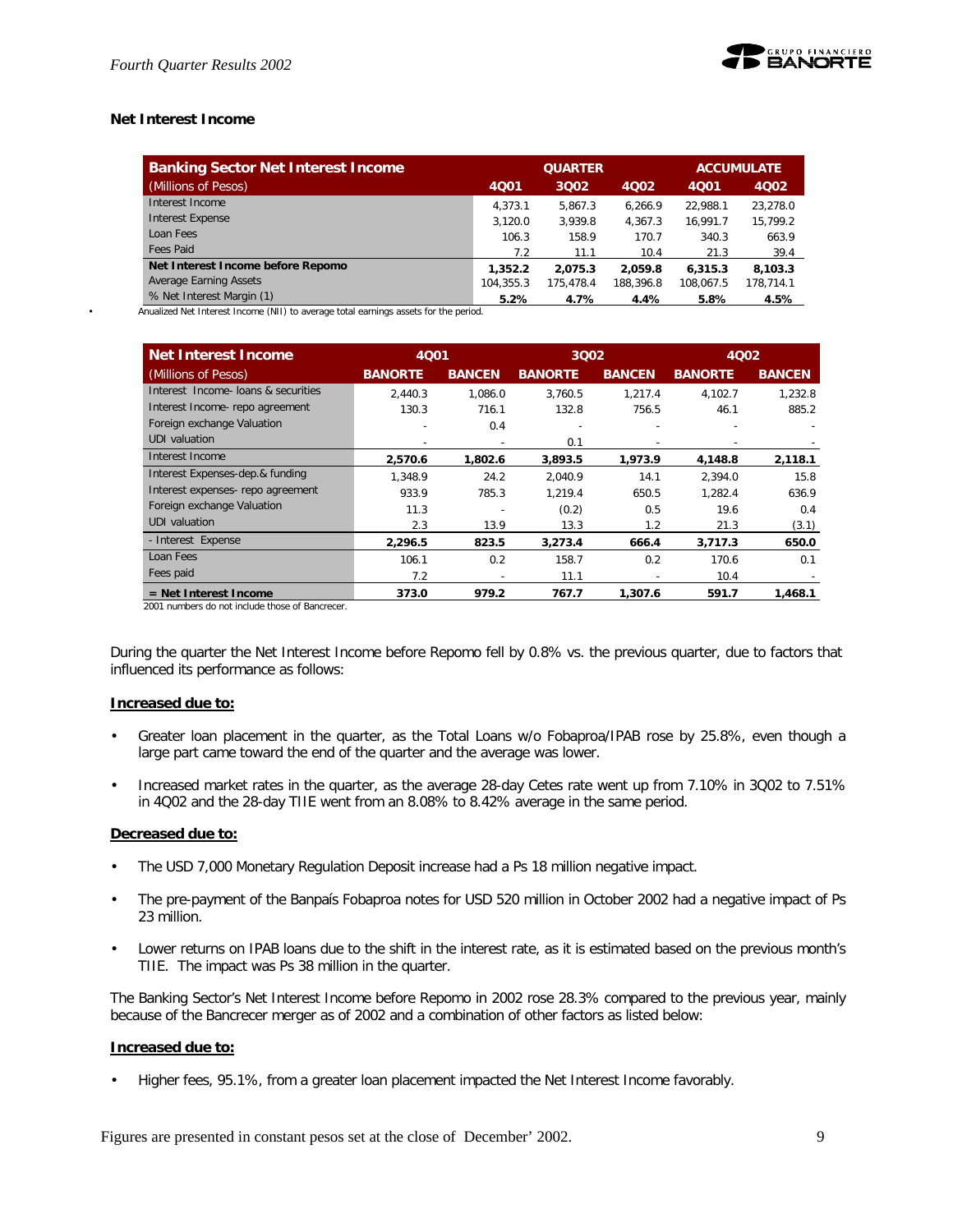

• An important 65.4% growth in Average Earning Assets compared to 2001, because of the Bancrecer merger and the substantial loan growth during the year.

## **Decreased due to:**

• Reduction in market interest rates, as the average annual 28-day Cete dropped from 11.37% in 2001 to 7.13% in 2002, and the 28-day TIIE fell from 12.90% to 8.16% in the same period; affecting the Net Interest Income negatively.

The quarterly Net Interest Margin percentage fell from 4.7% in 3Q02 to 4.4% in 4Q02. The annual accumulated percentage dropped from 5.8% in 2001 to 4.5% in 2002, mainly because of the strong negative impact of declining interest rates and the fact that Bancrecer had a lower Net Interest Margin because of the greater IPAB loan concentration in its total Earning Assets.

## **Non Interest Income**

| <b>Non Interest Income</b>                   | <b>QUARTER</b> |         |             | <b>ACCUMULATE</b> |         |  |
|----------------------------------------------|----------------|---------|-------------|-------------------|---------|--|
| (Millions of Pesos)                          | 4001           | 3Q02    | <b>4Q02</b> | <b>4Q01</b>       | 4Q02    |  |
| + Fund Transfers                             | 18.8           | 47.7    | 45.2        | 62.9              | 186.7   |  |
| + Account Management Fees                    | 62.5           | 162.4   | 147.6       | 305.8             | 641.1   |  |
| + Fiduciary                                  | 206.6          | 188.9   | 174.2       | 1,031.7           | 792.1   |  |
| + Credit Card                                | 98.7           | 146.9   | 144.6       | 362.6             | 568.8   |  |
| + Income From loan portfolios acquired (1)   | 66.1           | 265.6   | (43.2)      | 112.2             | 395.5   |  |
| + Electronic Banking Services                | 29.4           | 62.8    | 60.3        | 113.4             | 244.9   |  |
| + From Fobaproa                              | 44.3           | 51.1    | 115.4       | 281.5             | 367.0   |  |
| + Other Fees                                 | 114.8          | 149.6   | 127.2       | 257.6             | 522.2   |  |
| Fees on purchased services:                  | 641.3          | 1,075.0 | 771.3       | 2,527.7           | 3,718.4 |  |
| + Fund Transfers                             |                |         |             |                   |         |  |
| + Other Fees                                 | 185.2          | 204.6   | 272.8       | 699.4             | 831.6   |  |
| + Expenses From loan portfolios acquired (1) | 10.0           | 153.4   | 25.8        | 13.8              | 284.7   |  |
| <b>Fees Paid:</b>                            | 195.3          | 358.0   | 298.6       | 713.3             | 1,116.3 |  |
| $=$ Net Fees                                 | 446.0          | 717.0   | 472.7       | 1.814.4           | 2,602.1 |  |
| + Foreign Exchange                           | 50.8           | 69.9    | 83.5        | 204.6             | 327.6   |  |
| + Securities- Realized gains                 | (20.9)         | (88.8)  | 36.8        | 77.9              | 22.0    |  |
| + Securities- Unrealized gains               | 41.4           | (9.6)   | 16.0        | 47.0              | (46.6)  |  |
| <b>Trading Income</b>                        | 71.3           | (28.5)  | 136.3       | 329.5             | 303.0   |  |
| $=$ Non Interest Income                      | 517.3          | 688.6   | 609.0       | 2,143.9           | 2,905.0 |  |
|                                              |                |         |             |                   |         |  |

2001 numbers do not include those of Bancrecer.

(1) In accordance to the accounting principles, departing 4Q02, Income from loan portfolios acquired that used to be presented as a net number is new divided in two lines for income and expenses.

The Non Interest Income of the quarter fell by 11.6% vs. the previous quarter. This variation was due to a series of factors described below:

## **Service Fees**

- The Income from loan portfolios acquired showed a Ps 43.2 million loss as Ps 100. million of Bancen's income from these portfolios was shared with Sólida Adminsitradora de Portfolios for collection services rendered on both loan packages that Bancen purchased since 2001 but whose recovery is managed by Sólida (Sólida profits are included in the Undistributed Earnings from Subsidiaries line in the Income Statement. The decrease was also due to lower collections.
- The Fees Charged to Fobaproa rose by Ps 64.3 million vs. 3Q02 given the greater loan recoveries in the quarter.
- The net fees collected from IPAB for collecting the Serfin portfolio, amounted to Ps 19.1 million negative which compare with the Ps 56.3 million positive of the previous quarter. This was due to the fact that during the quarter the amortization rose on the investment of Ps 2,500 million made in 1Q00 for the purchase of loan collecting rights, which is accounted for in Other Fees Paid.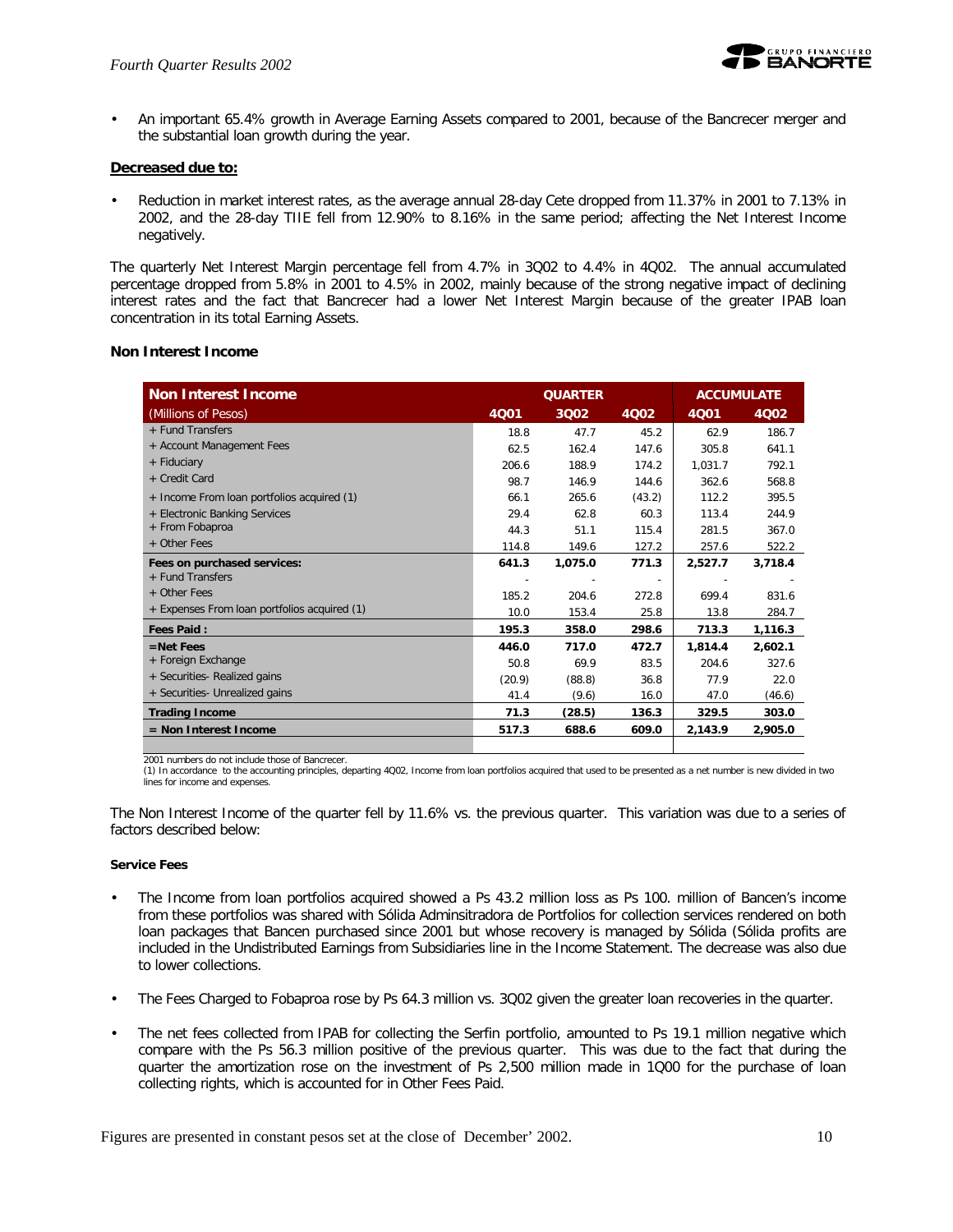

| <b>REVENUES FROM SERFIN PORTFOLIO</b><br>(Millions of Pesos) |       | <b>QUARTER</b> | <b>ACCUMULATE</b> |       |       |
|--------------------------------------------------------------|-------|----------------|-------------------|-------|-------|
|                                                              | 4001  | 3002           | 4002              | 4001  | 4002  |
| Fee Income (Fiduciary)                                       | 185.5 | 149.0          | 139.4             | 938.3 | 615.7 |
| - Fee Expense (Other Fees Paid)                              | 90.2  | 92.8           | <u>158.5</u>      | 337.7 | 382.3 |
| $=$ Net Fees                                                 | 95.3  | 56.3           | (19.1)            | 600.7 | 233.5 |

## **Trading Income**

- The Foreign Exchange rose by 19.5% compared to the previous quarter due to the greater volumes and margins in buying-selling of dollars associated with a more volatile exchange rate.
- The Trading Income (excluding Foreign Exchange Income) showed a positive result of Ps 52.8 million in the quarter vs. Ps 98.4 million negative in the previous quarter, despite persisting volatile market interest rates.

The accumulated Non Interest Income of the year rose by 35.5% compared to the previous year. This increase was due to Bancrecer's contribution to this sector's results as of 2002, and also to the increase in service fees –as of February new service fees went into effect for checks and service rates were revised. The Income from Loan Portfolios Acquired increased by 12.6% as more was collected in the year. Fees from Fobaproa increased by 30.4% vs. the previous year, and those from collecting the Serfin portfolio fell by 61.1% because of the lower loan recoveries in 2001 as well as to greater amortizations of the original investment. As to Trading Income, there was a drop of 8.0% compared to the same period of the previous year due to the negative impact of a highly volatile interest rates in 2002.

## **Non Interest Expense**

| <b>Non Interest Expense</b>          |         | <b>QUARTER</b> | <b>ACCUMULATE</b>        |         |         |
|--------------------------------------|---------|----------------|--------------------------|---------|---------|
| (Millions of Pesos)                  | 4001    | 3002           | 4002                     | 4001    | 4Q02    |
| Personnel Expenses                   | 653.8   | 899.2          | 915.6                    | 2.801.8 | 3.768.8 |
| +Professional Fees                   | 94.5    | 109.7          | 100.6                    | 347.9   | 400.0   |
| +Operation & Administration Expenses | 502.2   | 538.5          | 575.7                    | 1.766.9 | 2.254.0 |
| +Rent, Depreciation& Amortization    | 184.5   | 276.3          | 270.4                    | 728.1   | 1.175.5 |
| $+$ Tax other than income tax        | 204.5   | 151.0          | 185.1                    | 531.5   | 597.8   |
| +Contributions to IPAB               | 94.5    | 159.1          | 170.5                    | 377.2   | 652.7   |
| - Corporate Expense Recoveries       |         |                | $\overline{\phantom{a}}$ |         |         |
| $=$ Non Interest Expense             | 1.733.9 | 2.133.7        | 2.217.9                  | 6,553.3 | 8,848.8 |

2001 numbers do not include those of Bancrecer.

The Non Interest Expense of the quarter rose by 3.9% vs. 3Q02 mainly due to a Ps 37.2 million increase in Administration and Promotion Expenses from which Ps12.7 million were associated with check book branding to the new "Enlace" product and software acquisition, and Ps 22.2 million for IT systems maintenance; and to Ps 34.1 million in Other Taxes, derived mainly from Value Added Tax for new Investments. On the other hand, personnel Expense rose 1.8% because of provision adjustments at the year's end.

The accumulated Non Interest Expense rose by 35.0% vs. the same period the previous year basically because of the Bancrecer merger in 2002, although there were substantial reductions in Expenses as a result of the synergies with Bancrecer. The annualized saving at the close of the year reached Ps 867 million, surpassing the original goal of Ps 806 million for 2003. December 2002 closed with a 77.8% Efficiency Rate.

The following chart shows the year's reduction in Non Interest Expense comparing 2001 figures (proforma with Bancrecer) vs. 2002.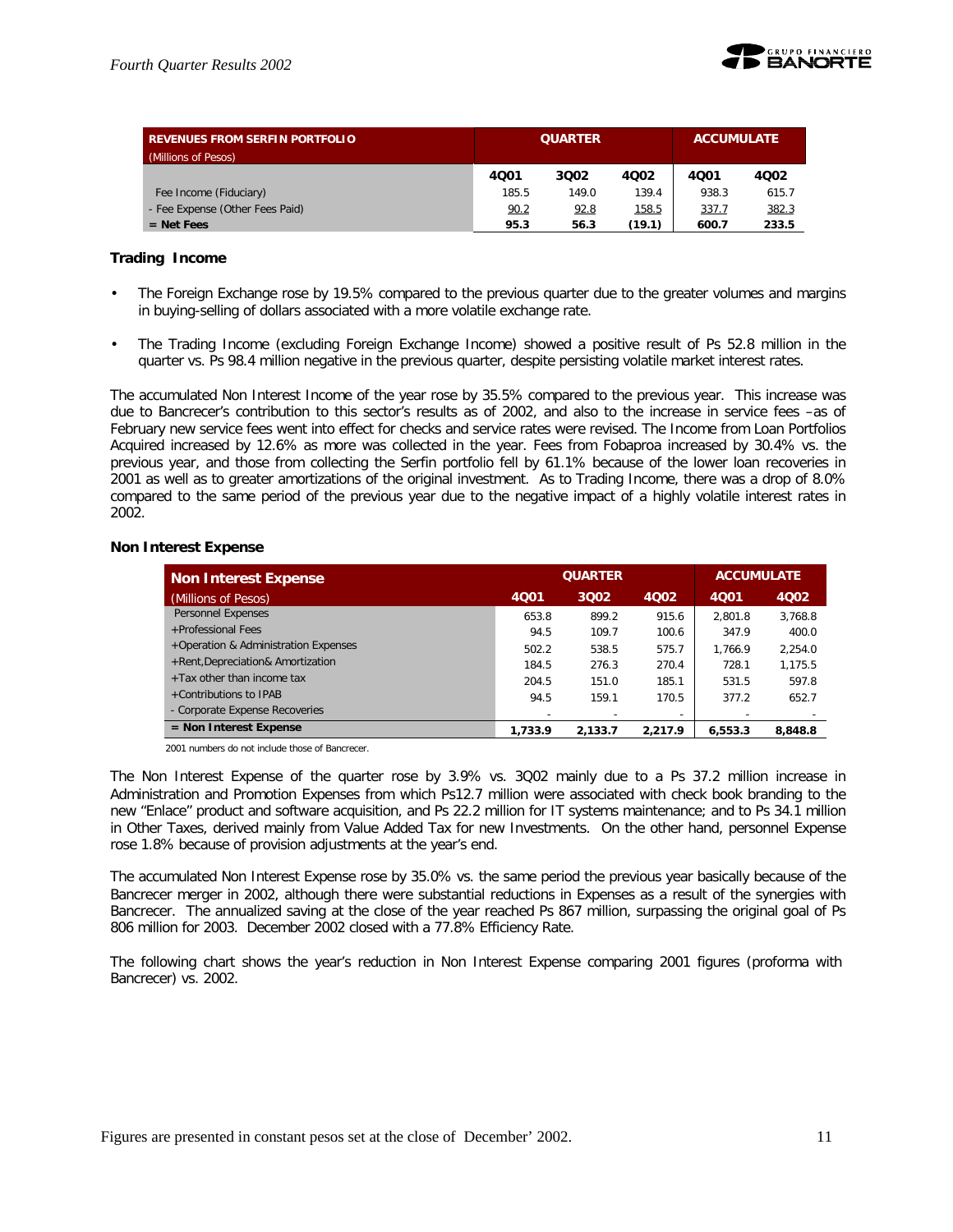

| <b>Non Interest Expense</b>          | <b>BAN-</b><br><b>CRECER</b> | <b>BANKING</b><br><b>SECTOR</b> | $BCR+$<br>$BS_{(1)}$     | <b>BS</b> |             |                       |
|--------------------------------------|------------------------------|---------------------------------|--------------------------|-----------|-------------|-----------------------|
| (Millions of Pesos)                  | 2001                         | 2001                            | 2001                     | 2002      | <b>DIFF</b> | $\%$<br><b>GROWTH</b> |
| Personnel Expenses                   | 1.605                        | 2.802                           | 4.407                    | 3.769     | (638)       | $(14.5)\%$            |
| +Professional Fees                   | 43                           | 348                             | 391                      | 400       | 9           | 2.3%                  |
| +Operation & Administration Expenses | 893                          | 1.767                           | 2.660                    | 2.254     | (406)       | $(15.3)$ %            |
| +Rent, Depreciation& Amortization    | 519                          | 728                             | 1.248                    | 1.176     | (72)        | (5.8)%                |
| $+$ Tax other than income tax        | 309                          | 531                             | 841                      | 598       | (243)       | (28.9)%               |
| +Contributions to IPAB               | 276                          | 377                             | 653                      | 653       | (1)         | $(0.1)$ %             |
| - Corporate Expense Recoveries       |                              |                                 | $\overline{\phantom{0}}$ |           |             |                       |
| $=$ Non Interest Expense             | 3.646                        | 6.553                           | 10.200                   | 8.849     | (1, 351)    | (13.2)%               |

(1) Figures from Bancrecer's December, 2001 were annualized and added to those of the Banking Sector in 2001.

The Non Interest Expense dropped by 13.2%, including savings derived from the Bancrecer integration (Ps 867 million) as well as additional savings from tight policies on expense control.

#### **Non Operating Income (Expense) Net**

| <b>Non Operating Income (Expense)</b>  |        | <b>QUARTER</b> |                          | <b>ACCUMULAATE</b> |             |  |
|----------------------------------------|--------|----------------|--------------------------|--------------------|-------------|--|
| (Millions of Pesos)                    | 4001   | 3002           | 4Q02                     | 4001               | <b>4Q02</b> |  |
| +Other Revenues                        | 205.0  | 79.4           | 171.0                    | 570.3              | 511.6       |  |
| +Foreign Exchange                      |        |                | $\overline{\phantom{0}}$ |                    |             |  |
| + Recoveries                           | 150.3  | 132.3          | 89.7                     | 515.8              | 344.4       |  |
| +Repomo-other revenues                 | (62.5) | 1.2            | 10.7                     | 29.2               | 13.6        |  |
| $=$ Non Operating Income               | 292.8  | 212.9          | 271.3                    | 1.115.3            | 869.7       |  |
| -Other Expenses                        | 34.4   | (143.2)        | (128.9)                  | (284.9)            | (479.1)     |  |
| -Foreign Exchange                      |        | (0.2)          | (0.2)                    |                    | (6.9)       |  |
| -Repomo-other expenses                 | (29.0) | (79.4)         | (139.3)                  | (55.6)             | (333.0)     |  |
| $=$ Non Operating Expense              | 5.3    | (222.8)        | (268.4)                  | (340.5)            | (819.0)     |  |
| $=$ Non Operating Income (Expense) Net | 298.2  | (10.0)         | 2.9                      | 774.7              | 50.7        |  |

4Q01 numbers do not include those of Bancrecer.

The net result in the quarter for Other Revenues and Expenses was Ps 2.9 million, compared to the Ps 10.0 million negative of 3Q02. This variation was caused by the cancellation of the Diverse Creditor Accounts for Ps 76.0 million (Other Income), to dividends received on loan life policies (Other Income), and to the increase in Repomo –Other Expenses, which amounted to Ps 50 million in the quarter.

The Other Revenues and Expenses accumulated over the year fell by 93.5% compared to 2001, because of a 33.2% drop in Recoveries, a 68.2% increase in Other Expenses, and an important 498.9% increase in the Repomo-Other Expenses, and the transfer of the Mutual Funds administration to the Brokerage House as of January 2002, which was reflected in the 10.3% drop in Other Income.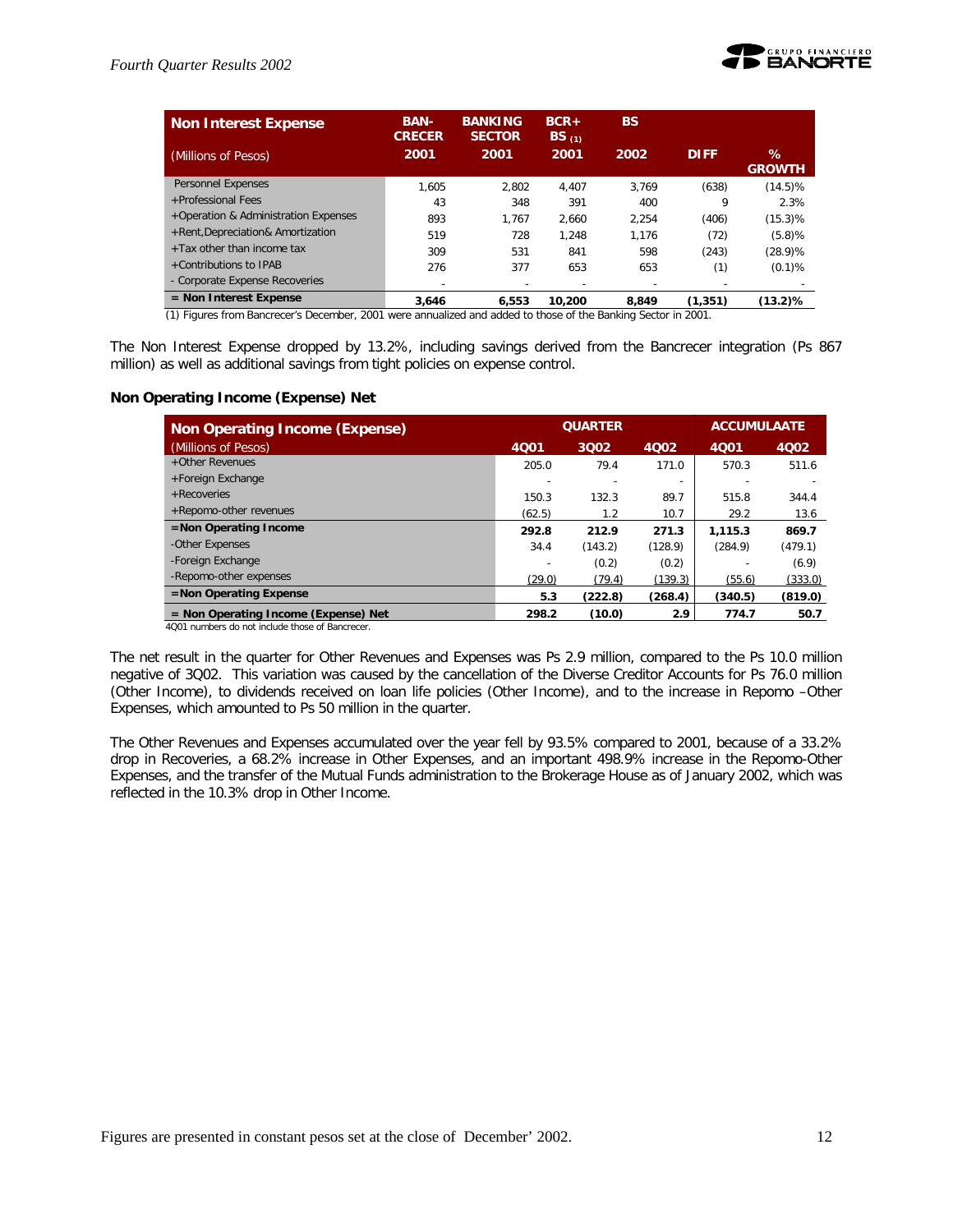

## **Loan Portfolio**

| <b>Loan Portfolio</b>          | <b>TRADITIONAL</b><br><b>BANKING</b> |        | <b>RECOVERY</b><br><b>BANKING</b> |                          | <b>FOBAPROA</b> |                          | <b>TOTAL</b> |         |
|--------------------------------|--------------------------------------|--------|-----------------------------------|--------------------------|-----------------|--------------------------|--------------|---------|
| (Millions of Pesos)            | 3Q02                                 | 4Q02   | 3002                              | 4Q02                     | 3Q02            | 4Q02                     | 3Q02         | 4Q02    |
| Commercial                     | 28,206                               | 33,161 | 1,793                             | 1,555                    |                 | ٠                        | 29,999       | 34,716  |
| Corporate                      | 11,583                               | 14,025 | 24                                | 24                       |                 | $\overline{\phantom{a}}$ | 11,608       | 14,049  |
| Commercial                     | 16,292                               | 18,760 | 1,767                             | 1,529                    |                 | ٠                        | 18,059       | 20,288  |
| Other                          | 331                                  | 376    | 2                                 | 2                        |                 | $\overline{\phantom{a}}$ | 333          | 378     |
| <b>Financial Entities</b>      | 1,524                                | 7,857  | -                                 | ٠                        | ۰               | ٠                        | 1,524        | 7,857   |
| Consumer                       | 4,621                                | 5,199  | 119                               | 113                      | ٠               | ٠                        | 4,741        | 5,311   |
| Credit Card                    | 1,546                                | 1,664  | $\overline{\phantom{a}}$          | $\overline{\phantom{a}}$ |                 | $\sim$                   | 1,547        | 1,664   |
| Automobile                     | 2,614                                | 2,973  | 19                                | 19                       |                 | ٠                        | 2,633        | 2,992   |
| Other                          | 461                                  | 561    | 100                               | 93                       |                 | ٠                        | 561          | 654     |
| <b>Mortgages</b>               | 9,924                                | 10,430 | 3,772                             | 3,641                    | $\blacksquare$  | ٠                        | 13,696       | 14,071  |
| <b>Government Entities</b>     | 3,914                                | 5,828  |                                   | ٠                        | 80,626          | 79,170                   | 84,540       | 84,998  |
| <b>Government Entities</b>     | 3,914                                | 5,828  |                                   | ۰                        |                 | ٠                        | 3,914        | 5,828   |
| <b>IPAB</b>                    |                                      |        |                                   | $\overline{\phantom{a}}$ | 80,626          | 79,170                   | 80,626       | 79,170  |
| Fobaproa                       |                                      |        |                                   | ٠                        | 10,045          | 6,129                    | 10,045       | 6,129   |
| Total                          | 48,189                               | 62,475 | 5,684                             | 5,308                    | 90,671          | 85,299                   | 144,546      | 153,082 |
| Total Loans w/o Fobaproa/ IPAB |                                      |        |                                   |                          |                 |                          | 53,875       | 67,783  |
| Fobraproa / IPAB loans         |                                      |        |                                   |                          |                 |                          | 90,671       | 82,299  |
| Past Due Loans                 |                                      |        |                                   |                          |                 |                          | 4,805        | 4,737   |

Banorte's important promotional efforts to increase loan placement has rendered very positive results. The quarter closed with a balance of Ps 67,783 million in Total Loans w/o Fobaproa/IPAB, a 25.8% increase compared to the previous quarter. This growth is explained below:

- Corporate loans rose 21.0% due to seasonality of business in the consumer sector, e.g. auto assembly.
- Credit Card loans rose 7.6% because of the Christmas season shopping.
- Auto loans rose 13.6% as 8,243 new loans were granted during the quarter. Auto sales usually picks up during the Christmas season.
- Commercial loans rose 12.3% because of the new loans granted to medium and small companies.
- Mortgage loans rose 2.7% as 757 new mortgage loans were granted.
- Financial Entities loans rose 415.6% as Ps 6,507 million in Short-Term loans were granted to Sociedad Hipotecaria Federal. This entity depends on the Secretaría de Hacienda y Crédito Público and is backed by the Federal Government.
- The FOBAPROA Notes balance fell by 39.0% because of a pre-payment of approximately US 520 million made in October of Banpais' notes in dollars.
- The dollar exchange rate impact, which went from 10.23 pesos/dollar to 10.44 pesos/dollar, was Ps 194 million.

The Past Due Loans fell by 1.4% compared to 3Q02, and closed with a Ps 4,737 million balance, and a 3.1% past due rate, which is slightly lower than that of the previous quarter.

| <b>LOANS</b><br><b>PORTFOLIO</b><br><b>TRADITIONAL BANKING</b> | ΟF |                 |                  |                  |                      |                  |
|----------------------------------------------------------------|----|-----------------|------------------|------------------|----------------------|------------------|
| (Millions of Pesos)                                            |    | 4001            | 3Q02             | 4002             | %Quarterly<br>Growth | %Anual<br>Growth |
| Commercial (1)<br>Mortgage and Consumer                        |    | 13.072<br>5,148 | 16,623<br>14,545 | 19.136<br>15,629 | 15.1<br>7.5          | 46.4<br>203.6    |
| Mortgage                                                       |    | 2.701           | 9.924            | 10.430           | 5.1                  | 286.1            |
| <b>Credit Card</b>                                             |    | 869             | 1.546            | 1.664            | 7.7                  | 91.6             |
| Automobile                                                     |    | 1.364           | 2.614            | 2.973            | 13.7                 | 118.0            |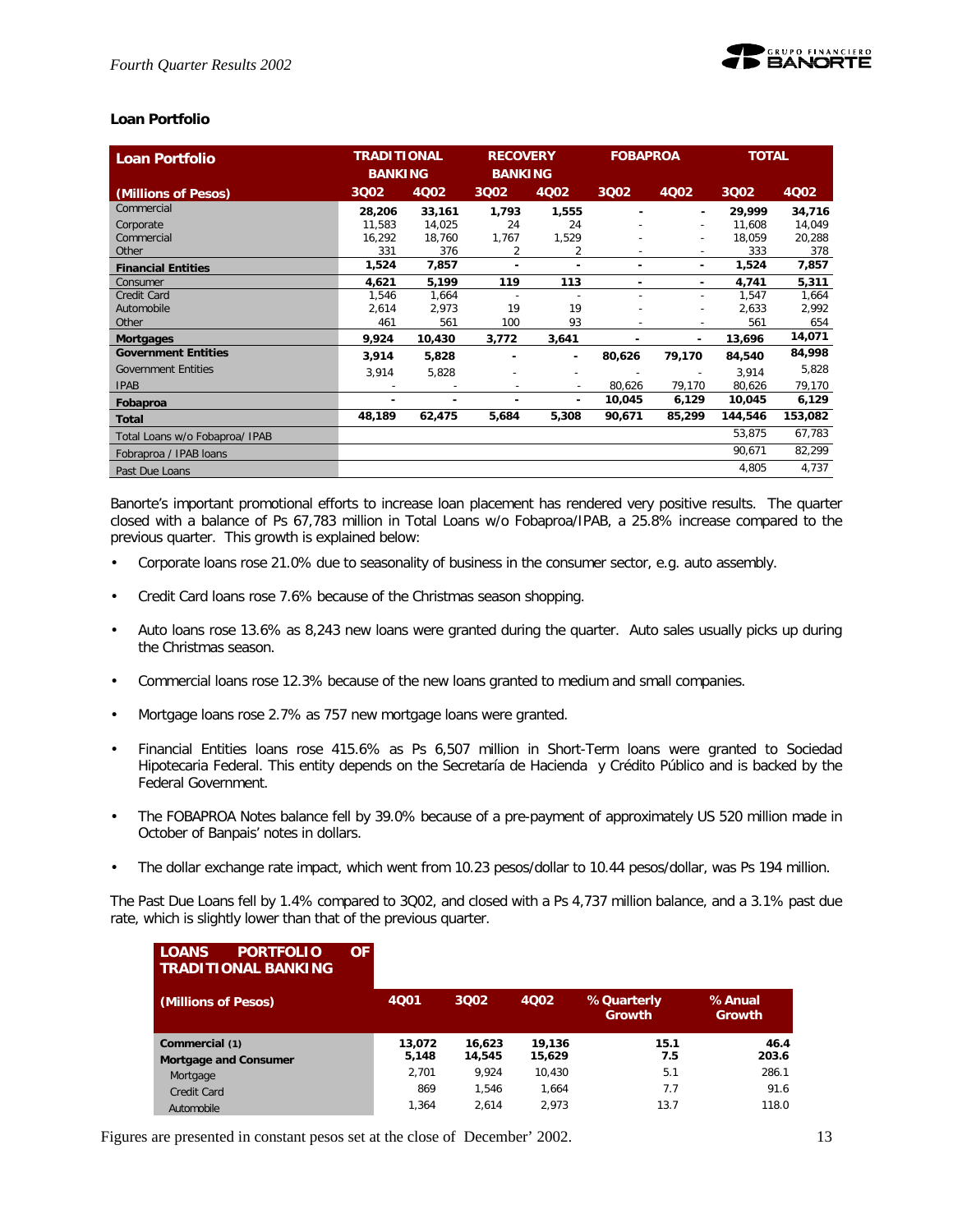

| Other                   | 215   | 461    | 561    | 21<br>2 I . I | 161.1  |
|-------------------------|-------|--------|--------|---------------|--------|
| Corporate               | 9.152 | 11,583 | 14,025 | 21.1          | 53.2   |
| <b>Recovery Banking</b> | 6.386 | 5.684  | 5,308  | (6.6)         | (16.9) |

(1) Includes Other loans

4Q01 numbers do not include those of Bancrecer.

When comparing the loan portfolio at the quarter closing to that at 4Q01, we can appreciate important increases due both to the Bancrecer merger and loan placements. The growth in Mortgage and Consumer loans was 203.6%, in Corporate loans was 53.2% and in Commercial Loans was 46.4%. These growths are the result of the important promotion carried out by Banorte for loan placements, and they also reflect that the Consumer Sector continues to be very dynamic and that there is a higher loan demand from businesses.

#### **Classified Loans**

|                 | COMMERCIAL (*)           |      |                          |                          | <b>MORTGAGE</b>          |                          |       | <b>CONSUMER</b> |                          |              | <b>TOTAL</b>             |                |
|-----------------|--------------------------|------|--------------------------|--------------------------|--------------------------|--------------------------|-------|-----------------|--------------------------|--------------|--------------------------|----------------|
| <b>Category</b> | Loans                    | ℅    | <b>Reserve Loans</b>     |                          | $\%$                     | Reserve Loans            |       | ℅               | <b>Reserve</b>           | Loans        | ℅                        | <b>Reserve</b> |
| $\overline{A}$  | 32.995                   | 88.2 | 262                      | '.564                    | 53.8                     | 39                       | 4.297 | 80.9            | 21                       | 44.855       | 79.0                     | 322            |
| B               | .320                     | 3.5  | 159                      | 3.863                    | 27.5                     | 213                      | 605   | 11.4            | 61                       | 5.788        | 10.2                     | 433            |
| $\mathsf{C}$    | .085                     | 2.9  | 324                      | 791                      | 5.6                      | 248                      | 120   | 2.3             | 54                       | 1.995        | 3.5                      | 626            |
| D               | 63                       | 0.2  | 46                       | 1.497                    | 10.6                     | 1.048                    | 145   | 2.7             | 107                      | 1.706        | 3.0                      | 1.201          |
| E               | 1.906                    | 5.1  | .887                     |                          |                          |                          | 193   | 3.6             | 191                      | 2.100        | 3.7                      | 2.078          |
| Not Classified  | 31                       | 0.1  | $\overline{\phantom{a}}$ | 357                      | 2.5                      | $\overline{\phantom{a}}$ | (49)  | (0.9)           |                          | 339          | 0.6                      |                |
| <b>Total</b>    | 37,400 100.0             |      | 2.677                    | 14.071                   | 100.0                    | 1.549                    | 5,311 | 100.0           | 433                      | 56.783 100.0 |                          | 4,659          |
| Excepted        | $\overline{\phantom{0}}$ |      | $\overline{\phantom{0}}$ | $\overline{\phantom{0}}$ | $\overline{\phantom{0}}$ | $\overline{\phantom{0}}$ | -     |                 | $\overline{\phantom{a}}$ | 97,538       | $\overline{\phantom{a}}$ |                |

Total **37,400 100.0 2,677 14,071 100.0 1,549 5,311 100.0 433 154,321 100.0 4,659** Note: Consolidated with UDIS. With December'02, per application of Report 1449,1460.1480 Y 14 of the CNBvV (the National Banking and Securities Commission). (\*) Includes Financial Intermediaries, Government Entities, Irrevocable Lines of Credit and Signatures Guarantees Granted.

Includes Ps 841,112 millions of Irrevocable lines of credit

#### **Loans Loss Reserves (LLR)**

| <b>Loan Loss Reserves</b>               |                | 4002          |              |
|-----------------------------------------|----------------|---------------|--------------|
| (Millions of Pesos)                     | <b>BANORTE</b> | <b>BANCEN</b> | <b>Total</b> |
| PREVIOUS PERIOD END BALANCE             | 5,266          | 433           | 5,699        |
| Provision taken in the period           | 205            | 3             | 208          |
| UDI trusts transfers                    | 20             | 3             | 23           |
| Charge offs and discounts:              |                |               |              |
| <b>Commercial Portfolio</b>             | (166)          |               | (166)        |
| Foreclosed assets                       | (4)            |               | (4)          |
| Consumer Portfolio                      | (49)           |               | (49)         |
| Mortgage Portfolio                      | (37)           | (1            | (39)         |
|                                         | (256)          | (1)           | (258)        |
| Cost of debtors support programs        | (33)           | (3)           | (36)         |
| Valuation and Others                    | (49)           |               | (49)         |
| <b>LOAN LOSS RESERVES AT PERIOD END</b> | 5.153          | 435           | 5,588        |

(\*) It does not include UDI trusts eliminations.

During the quarter, Ps 208 million were provisioned through the Income Statement and Ps 258 million were taken out through Charge offs and discounts related to Collections and restructuring of loans, from which Ps 166 millions came from Commercial loans, Ps 49 millions came from Consumer loans, Ps 39 millions from Mortgage loans and Ps 4 million from Foreclosed assets. The Loan Loss Reserve balance at the end of 4Q02 was Ps 5,588 million.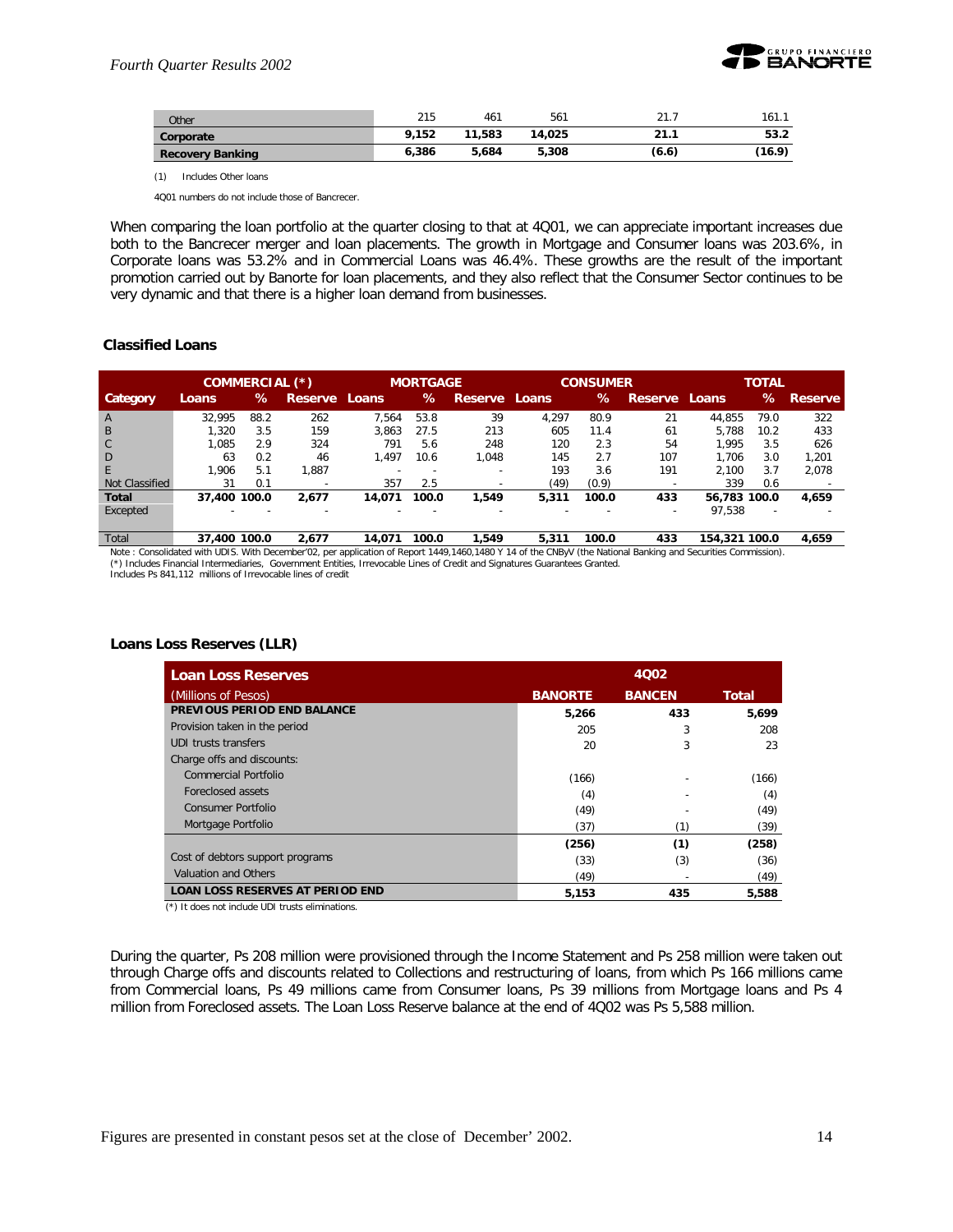

#### **Reserve Coverage**

| <b>Reserve Coverage</b>         |                          |                 |                                          |
|---------------------------------|--------------------------|-----------------|------------------------------------------|
| (Millions of Pesos)             | <b>Past Due</b><br>Loans | <b>Reserves</b> | <b>Reserves/Past</b><br><b>Due Loans</b> |
| <b>BANORTE</b>                  |                          |                 |                                          |
| Commercial                      | 2,321                    | 2,321           | 100.0%                                   |
| <b>Financial Intermediaries</b> |                          |                 |                                          |
| Consumer                        | 327                      | 327             | 100.0%                                   |
| Mortgage                        | 1,784                    | 1,784           | 100.0%                                   |
| <b>Goverment Entities</b>       |                          |                 |                                          |
| Surplus                         |                          | 722             |                                          |
| <b>Total Banorte</b>            | 4,431                    | 5,153           | 116.3%                                   |
| <b>BANCEN</b>                   |                          |                 |                                          |
| Commercial                      | 169                      | 169             | 100.0%                                   |
| <b>Financial Intermediaries</b> | $\overline{a}$           |                 |                                          |
| Consumer                        |                          |                 |                                          |
| Mortgage                        | 136                      | 136             | 100.0%                                   |
| <b>Goverment Entities</b>       |                          |                 |                                          |
| Surplus                         |                          | 130             |                                          |
| <b>Total Bancen</b>             | 305                      | 435             | 142.6%                                   |
| <b>Total Banking Sector</b>     | 4,737                    | 5,588           | 118.0%                                   |

The Reserve Coverage of the Banking Sector at 4Q02 was 118.0%. For Banorte the reserve coverage was 116.3% and 142.6% for Bancen. Both Banks have individual coverages of 100.0% for each type loan portfolio, with surpluses of Ps 722 million in Banorte and Ps 130 million in Bancen.

## **Deposits**

| <b>Deposits</b>                         |         |         |         |
|-----------------------------------------|---------|---------|---------|
| (Millions of Pesos)                     | 4001    | 3002    | 4002    |
| <b>Demand Deposits</b>                  | 31,176  | 48.370  | 52,678  |
| <b>Time Deposits</b>                    | 47,403  | 82,320  | 89,340  |
| <b>Bonds</b>                            | 1.374   | 1.351   | 1.295   |
| <b>Traditional Deposits</b>             | 79.954  | 132,042 | 143,313 |
| On behalf of Third Parties Deposits (*) | 49.371  | 71.001  | 71.219  |
| <b>Total Deposits</b>                   | 129,325 | 203,043 | 214,532 |

(\*) Accounted in Memorandum Accounts.

4Q01 numbers do not include those of Bancrecer.

Total Deposits closed the year with a Ps 214,532 million balance, 5.7% higher than the last quarter. The Demand Deposits grew by 8.9%, which reflects the December seasonality and the Term Deposits rose by 8.5% principally to fund the loan portfolio growth. Annually, Overall Deposit rose 65.9% because of the Bancrecer purchase and the promotional campaign to attract new customers.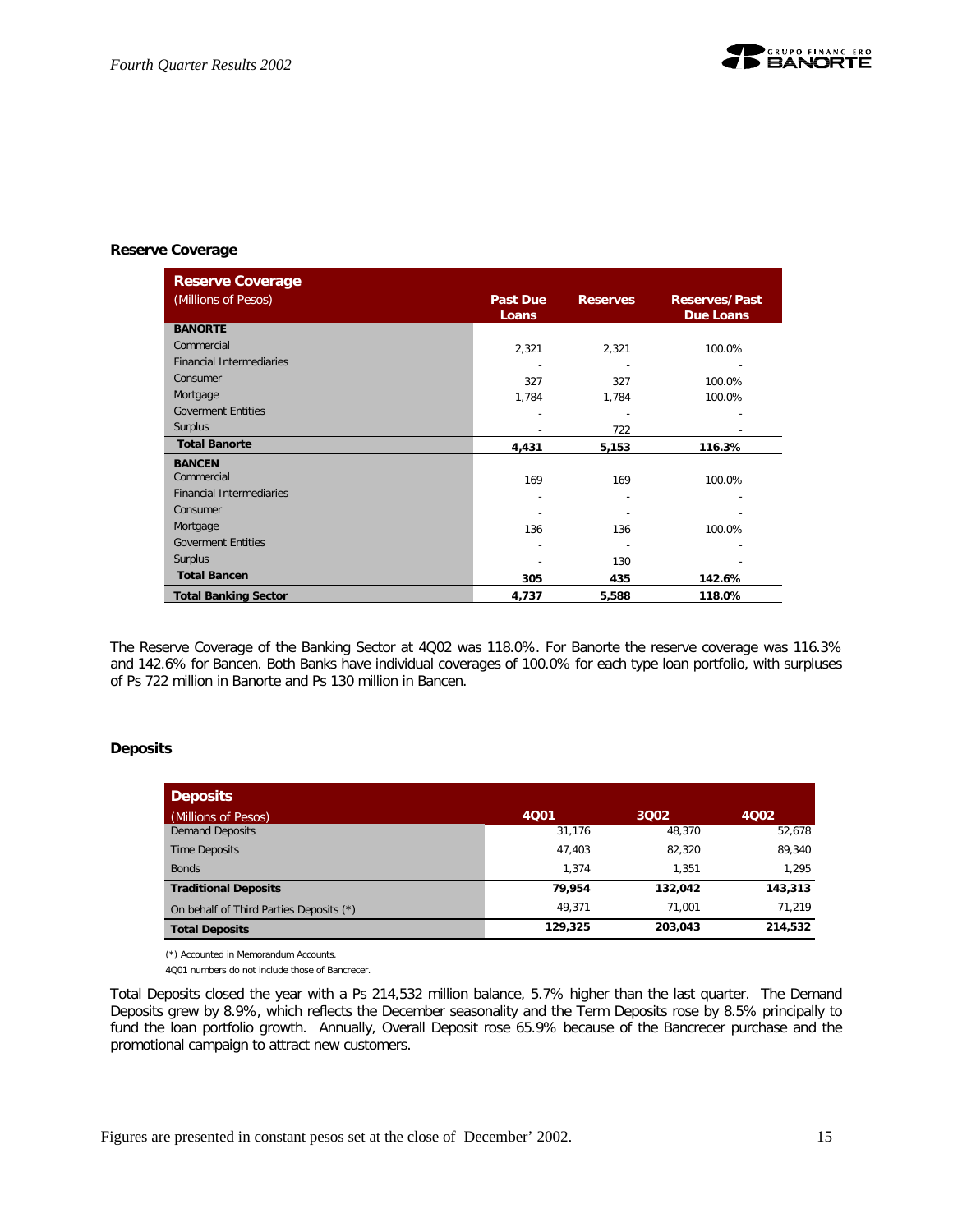

## **Capitalization**

| Capitalization                    |                | <b>RULES OF 2003</b> |                |               |
|-----------------------------------|----------------|----------------------|----------------|---------------|
| (Millions of Pesos)               | 3002           |                      | 4Q02           |               |
|                                   | <b>BANORTE</b> | <b>BANCEN</b>        | <b>BANORTE</b> | <b>BANCEN</b> |
| Tier 1 Capital                    | 7.147          | 1.572                | 8.515          | 1.782         |
| Tier 2 Capital                    | 2.080          |                      | 2,228          | 8,466         |
| <b>Net Capital</b>                | 9.227          | 1,573                | 10.743         | 1,790         |
| Credit risk assets                | 59.882         | 4.055                | 66.667         | 6.884         |
| Net Capital/ Credit Risk Assets   | 15.4%          | 38.8%                | 16.1%          | 26.0%         |
| Total risk assets (1)             | 66,961(2)      | 17,438               | 75,616         | 9,131         |
| Tier 1                            | 10.7%          | 9.0%                 | 11.3%          | 19.5%         |
| Tier 2                            | 3.1%           |                      | 2.9%           | 0.1%          |
| <b>Total Capitalization Ratio</b> | 13.8%          | 9.0%                 | 14.2%          | 19.6%         |

(1) Includes Market Risks. Without inter-company eliminations.

(2) Increased by Ps 101 million vs the reported figure in 3Q02, as a correction took place.

Note.- The disclosure of capital and credit risk assets is included in the Notes to Banking Sector Financial Statements section.

At the close of 4Q02, Banorte presented a credit risk capitalization ratio of 16.1%, and 14.2% considering also market risks, with 11.3% of Tier 1 and 2.9% of Tier 2. Bancen, on the other hand, closed with a 26.0% ratio with respect to the credit risk assets, and with 19.6% including market risks. Its Tier 1 ratio was 19.5% and 0.1% for Tier 2. The Net Capital of both banks increased basically for profits generated in the quarter. Additionally, Banorte's Net Capital rose as a result of issuing Non Convertible Subordinate Notes amounting to Ps 1,136 million in November 2002, most of which was registered as Tier 1 capital.

## **US Dollar Assets and Liabilities**

| <b>US Dollar Assets and Liabilities</b> | 3Q02           |               | 4002           |               |  |
|-----------------------------------------|----------------|---------------|----------------|---------------|--|
| (Millions of Dollars)                   | <b>BANORTE</b> | <b>BANCEN</b> | <b>BANORTE</b> | <b>BANCEN</b> |  |
| <b>Assets</b>                           |                |               |                |               |  |
| Cash                                    | 31.7           |               | 36.6           |               |  |
| Deposits on Foreign Banks               | 229.9          | 26.8          | 432.3          | 25.6          |  |
| <b>Intergroup Deposits</b>              |                |               |                |               |  |
| <b>USCP</b>                             | 50.0           |               | 51.5           |               |  |
| <b>Remittances Securitization Trust</b> | 7.0            |               | 10.4           |               |  |
| Investment portfolio                    | 355.3          |               | 505.6          |               |  |
| Loan portfolio                          | 907.2          | 1.2           | 922.6          | 1.2           |  |
| Fobaproa - IPAB Notes(1)                | 490.0          |               | (14.5)         |               |  |
| <b>Cross Currency Swaps</b>             |                |               | 27.4           |               |  |
| Foreign Exchange Derivatives            | 89.7           |               | 74.3           |               |  |
| Other assets                            | 32.9           | 1.6           | 46.4           | 1.8           |  |
| <b>Total Assets</b>                     | 2,193.6        | 29.5          | 2,092.5        | 28.6          |  |
| Liabilities                             |                |               |                |               |  |
| <b>Retail Deposits</b>                  | 1,104.7        |               | 1,050.8        |               |  |
| Market Issues                           | 57.9           |               | 52.0           |               |  |
| Loans from Banks                        | 236.9          |               | 78.2           |               |  |
| Intergroup Funding                      |                |               |                |               |  |
| Development Banks                       | 90.3           | 27.8          | 77.7           | 26.9          |  |
| <b>Cross Currency Swaps</b>             | 448.7          |               | 550.6          |               |  |
| Deferred payments                       |                |               |                |               |  |
| Loan Loss Reserves                      | 143.4          | 1.7           | 142.3          | 1.7           |  |
| Foreign Exchange Derivatives            | 100.1          |               | 44.0           |               |  |
| Other liabilities                       | 11.6           |               | 97.0           |               |  |
| <b>Total Liabilities</b>                | 2,193.6        | 29.5          | 2,092.5        | 28.6          |  |

(1) The balance is net of Fobaproa checking accounts.

The combined balance of the total assets of Banorte and Bancen in dollar at the close of 4Q02 was USD 2,121.1 million, 4.6% lower than in 3Q02. The drop was due mainly to a USD 520 million pre-payment from IPAB in October which was used to lower liabilities and the rest was distributed among Deposits in foreign Banks and Investments. Assets in dollars represent 11.3% of the Group's Banking Sector Total Assets.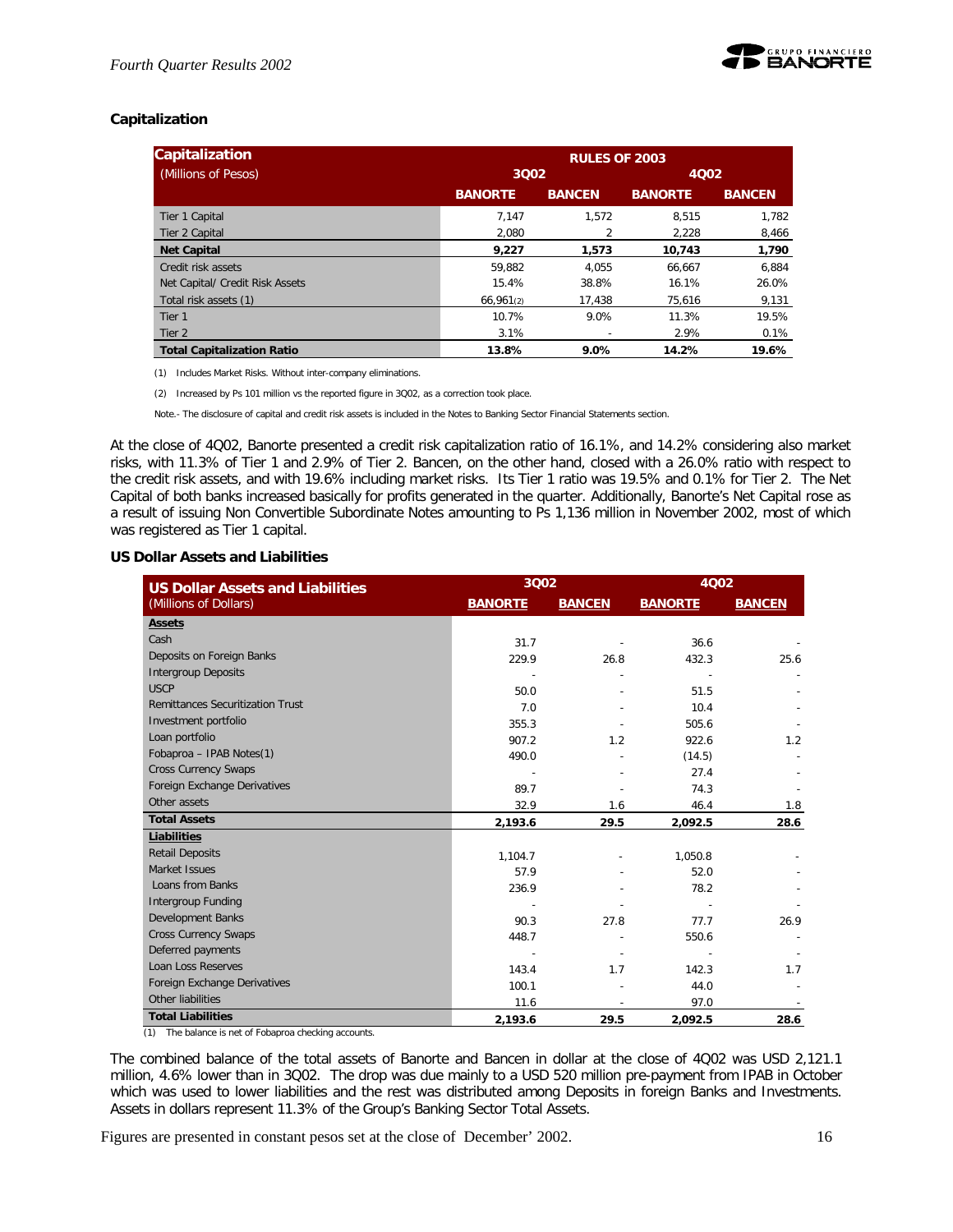

## **Recovery Banking**

| <b>Recovery Banking Income Statement</b> | <b>ACCUMULATED</b> |         |  |
|------------------------------------------|--------------------|---------|--|
| (Millones de Pesos)                      | 4Q01               | 4Q02    |  |
| Net Interest Income                      | (17)               | 8       |  |
| +REPOMO-margin                           |                    |         |  |
| =Net Interest Income After REPOMO        | (17)               | 8       |  |
| - Loan Loss Provisions                   |                    | 1       |  |
| $=$ Net Interest Income After Provisions | (17)               | (7)     |  |
| + Fiduciary                              | 601                | 233     |  |
| + Fobaproa Fees (1)                      | 282                | 367     |  |
| + Other Fees                             | 134                | 175     |  |
| Non Interest Income                      | 1,017              | 775     |  |
| = Total Operating Income                 | 1,000              | 782     |  |
| Non Interest Expense                     | 540                | 249 (2) |  |
| $=$ Net Operating Income                 | 460                | 533     |  |
| - Other Revenues and Expenses            |                    |         |  |
| $=$ Pre-tax Income                       | 460                | 533     |  |
| Income Tax & Profit Sharing<br>÷         |                    | 46      |  |
| - Tax on Asset                           |                    |         |  |
| - Deferred Income Tax & Profit Sharing   |                    |         |  |
| $=$ Net Income before Subsidiaries       | 460                | 487     |  |
| + Undistributed Earnings of Subsidiaries | (2)                | 43      |  |
| = Net Income-continuos Operation         | 458                | 530     |  |
| + Extraordinary Items, net               |                    |         |  |
| - Minoritary Income                      |                    | ٠       |  |
| $=$ Total Net Income                     | 458                | 530     |  |

(1) Net Figures.

(2) Non Interest Expense of Sólida was netted out in the Undistributed Earnings of Subsidiaries line where Solida's Net Income is shown.

The following table shows the amounts of assets managed by the Recovery Bank and the concepts where these assets are found, as well as the items where the income from each portfolio are registered

| 4002<br><b>Assets Under</b><br><b>Management</b> |        | <b>ACCOUNTING IN THE BALANCE</b><br><b>SHEET</b> | <b>ACCOUNTING IN THE INCOME</b><br><b>STATEMENT</b>                                   |
|--------------------------------------------------|--------|--------------------------------------------------|---------------------------------------------------------------------------------------|
| (Millions of Pesos)                              |        |                                                  |                                                                                       |
| Fobaproa-IPAB: Portfolios                        |        |                                                  |                                                                                       |
| Banking Sector (1)                               | 18.416 | Out of balance trusts                            | Fees from FOBAPROA                                                                    |
| Serfin                                           | 12.845 | Serfin Trust                                     | Fiduciary (3)                                                                         |
| Repossesed assets                                | 11,617 | Out of balance trusts                            | Fobaproa fees and Fiduciary                                                           |
|                                                  | 42,878 |                                                  |                                                                                       |
| Loans purchased to IPAB(2):                      | 10.272 | Sólida Administradora de Portafolios<br>Bancen   | Undistributed Earnings from Subsidiaries (Sólida)<br>and Non Interest Income (Bancen) |
| <b>Banking Sector Portfolio:</b>                 |        |                                                  |                                                                                       |
| Banking Sector (1)                               | 5.534  | Banorte's Portfolio                              | Net Interest Income                                                                   |
| Repossesed assets                                | 1,371  | Banorte's Repossesed assets                      | Other Revenues and Expenses                                                           |
|                                                  | 6,905  |                                                  |                                                                                       |
| Total<br>.<br>.<br>.                             | 60.054 | . .                                              |                                                                                       |

(1) Includes the loan portfolios sold to Fobaproa by Bancen and Banpaís. (2) Includes 5 packages.

(3) Departing 3Q01 this trust is consolidated and affects the following accounts: Interest Expenses, Fiduciary, Other Fees Paid, and Operation & Administration Expenses.

This section is intended to dimension the Recovery Banking business contribution to the Banking Sector. Recovery Banking has contributed substantially in the last years to the Banking Sector's earnings. However, it is important to mention that this contribution tends to be smaller as the Traditional GFNorte Banking Business is strengthened.

A breakdown of the Recovery Banking contribution to the earnings of said Sector is given below.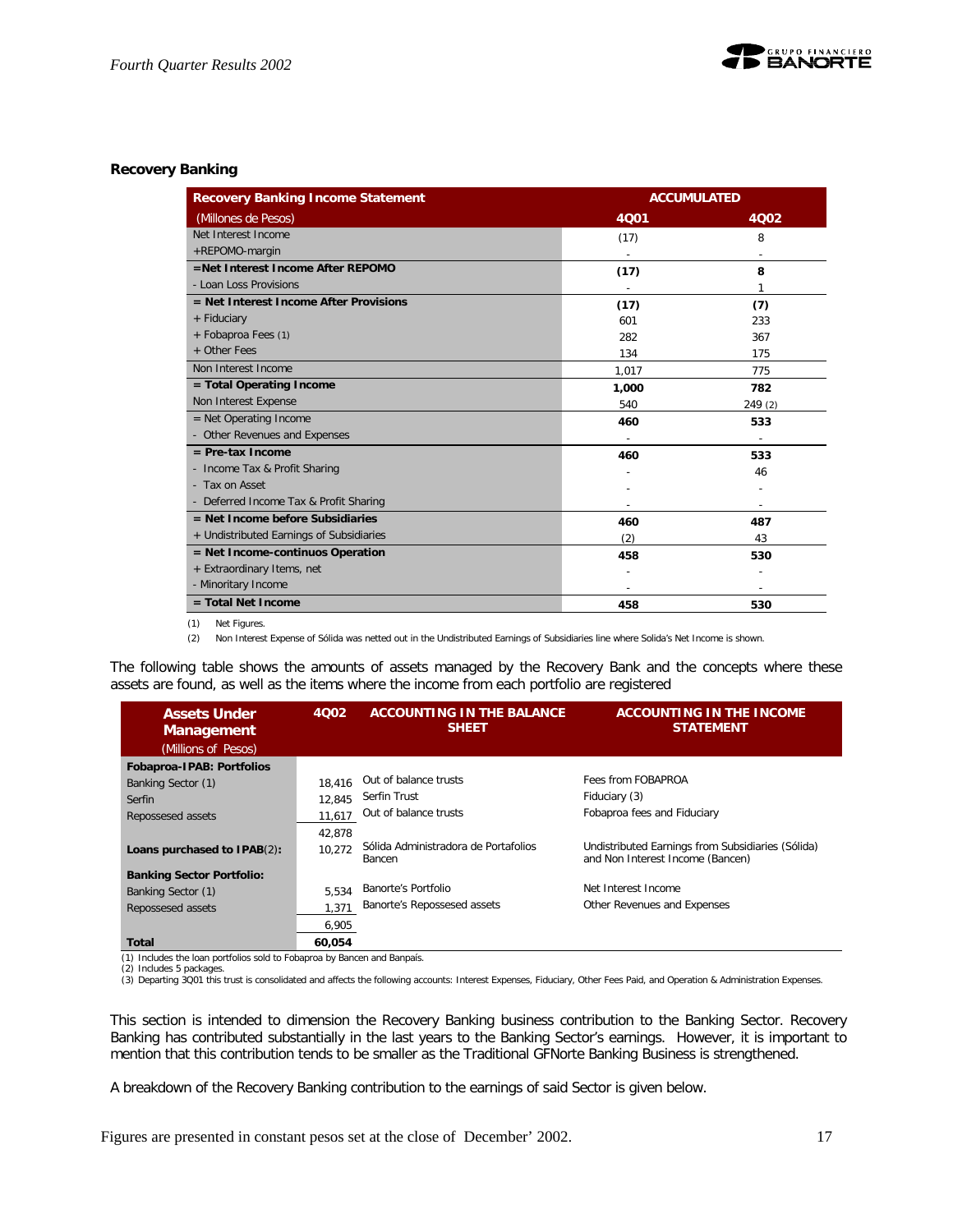

The basis to calculate these figures were the assets managed by Recovery Banking which consist of: the loan portfolios ceded to Fobaproa by Bancen and Banpaís before being sold, the purchase of collecting rights of the Serfin Portfolio, and the portfolios bought to the IPAB. Additionally, it administrates own portfolio which, given its characteristics, have been transferred to be collected through the Recovery Banking.

The Recovery Banking earnings as a percentage of the overall earnings of the Banking, excluding the extraordinary Income from Generali in 2002 are presented below:

| <b>Recovery Banking Contribution</b>  |       | <b>ACCUMULATED</b> |  |  |
|---------------------------------------|-------|--------------------|--|--|
| (Millions of Pesos)                   | 4001  | 4002               |  |  |
| <b>Traditional Banking Net Income</b> | 998   | 941                |  |  |
| Recovery Bank Net Income              | 458   | 530                |  |  |
| Banking Sector Net Income(*)          | 1.456 | $1.471^{(1)}$      |  |  |
| $=$ % of Contribution                 | 31.5% | 36.0%              |  |  |

(\*) Banking Sector 100.0%

(1) Excludes Ps 411 millions of extraordinary income from Generali

The Recovery Banking contributed with Ps 530 million to the year profits of the Banking Sector, equivalent to a 36.0% participation.

In the quarter two loan portfolios, amounting Ps 708 million, were acquired from IPAB, which include mortgage, commercial and consumer loans. One of them includes Ps 364 million of Banca Cremi mortgage loans, and the other one, Ps 344 million of Banca Quadrum commercial and consumer loans.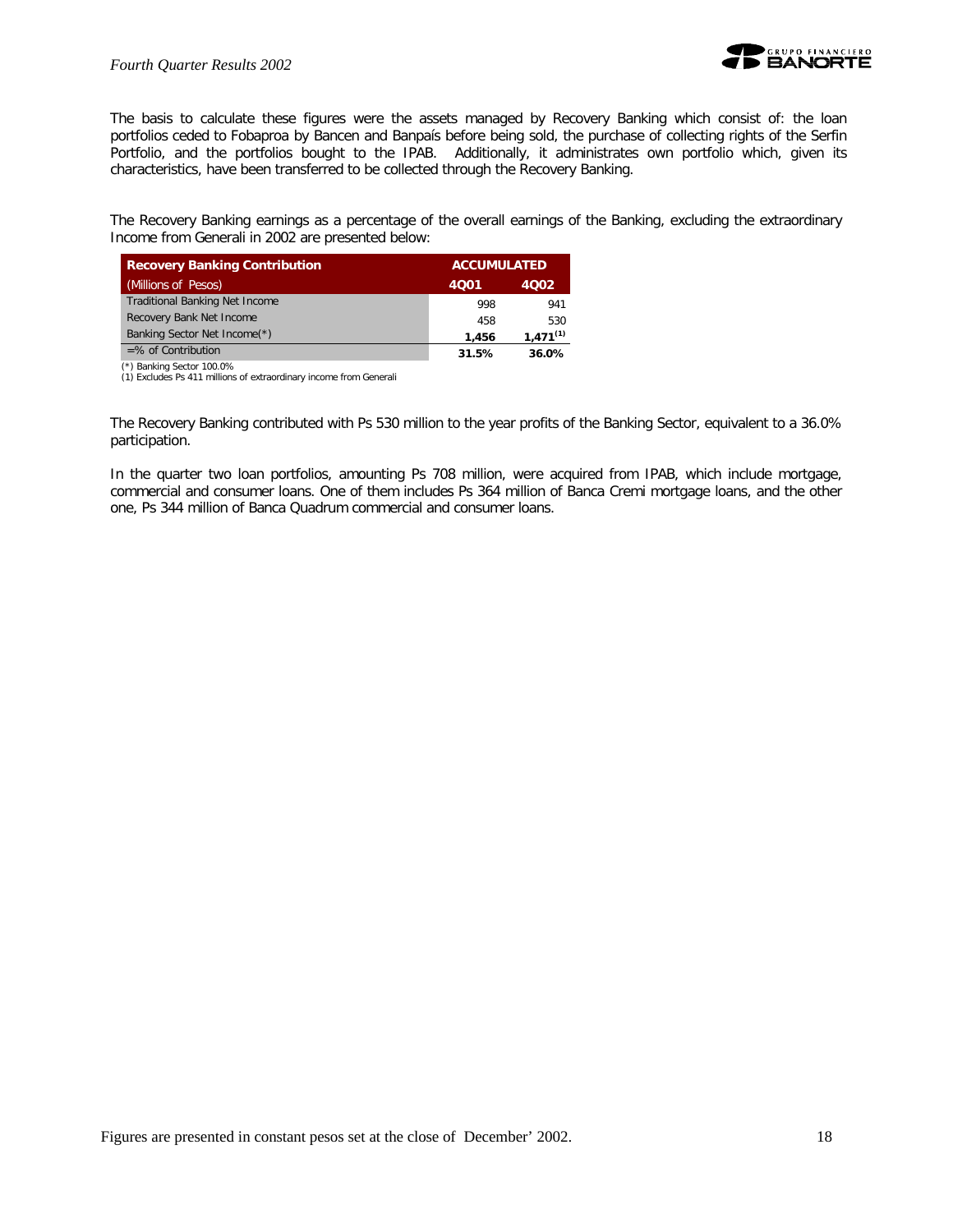

## **2.- Brokerage Sector**

| <b>Brokerage Sector</b> |           | <b>QUARTER</b> | <b>ACCUMULATE</b> |           |           |
|-------------------------|-----------|----------------|-------------------|-----------|-----------|
| (Millions of Pesos)     | 4Q01      | 3002           | 4Q02              | 4Q01      | 4002      |
| <b>Brokerage House</b>  |           |                |                   |           |           |
| Net Income              | 18.0      | 5.7            | 20.4              | 33.1      | 80.1      |
| Equity                  | 251.3     | 308.7          | 325.9             | 251.3     | 325.9     |
| <b>Total Assets</b>     | 443.8     | 447.2          | 457.0             | 443.8     | 457.0     |
| Assets under Management | 101.356.5 | 126.375.6      | 125.315.1         | 101.356.5 | 125.315.1 |
| ROE %                   | 28.9%     | 7.5%           | 25.4%             | 15.3%     | 26.7%     |

The *Brokerage Sector* (Brokerage House) recorded a profit of Ps 20.4 million during the fourth quarter of 2002, for an accumulated annual profit of Ps 80.1 million. The 4Q02 income was greater than that of 3Q02 mainly because of the revenues provided by money market operations. On the other hand, the year's revenues were 142.0% higher than last year's, because of a reduction in the Company's overall expenses, as operating income remained practically the same as in 2001.

Nonetheless, as forecast at the end of last year, money market deposits in 2003 rose from Ps 43,162 million to Ps 48,415 million, a 12% growth, which was achieved basically through business and government, which reached a 27% increase. This situation made it possible to maintain an income despite the interest rate volatility during the period.

As to stock market income, there was an 11% drop with respect to the previous year, as uncertainty prevailed among the international financial markets. However, the markets are expected to do better in 2003 as the macroeconomic, political and international relations gradually improve.

## **3.-Long Term Savings Sector**

| <b>Long Term Savings Sector</b>   |           | <b>QUARTER</b> |          | <b>ACCUMULATE</b> |          |
|-----------------------------------|-----------|----------------|----------|-------------------|----------|
| (Millions of pesos)               | 4001      | 3Q02           | 4002     | 4Q01              | 4002     |
| <b>Afore</b>                      |           |                |          |                   |          |
| Net Income                        | 31.5      | 83.5           | 47.6     | 182.8             | 244.7    |
| Equity                            | 1.175.6   | 1,353.0        | 1,016.3  | 1.175.6           | 1,016.3  |
| <b>Total Assets</b>               | 1,438.6   | 1,664.9        | 1,298.9  | 1,438.6           | 1,298.9  |
| Assets under Management (SIEFORE) | 14,878.5  | 18,241.7       | 19,206.0 | 14,878.5          | 19,206.0 |
| ROE %                             | 10.3%     | 25.1%          | 19.0%    | 15.5%             | 20.3%    |
| <b>Insurance</b>                  |           |                |          |                   |          |
| Net Income                        | (1.1)     | (0.7)          | 24.7     | 14.6              | 79.2     |
| Equity                            | 144.9     | 195.7          | 226.7    | 144.9             | 226.7    |
| <b>Total Assets</b>               | 1,548.5   | 1,880.6        | 1,986.3  | 1,548.5           | 1,986.3  |
| <b>Technical Reserves</b>         | 1,305.4   | 1,508.4        | 1,591.5  | 1,305.4           | 1,591.5  |
| Premium sold                      | 231.0     | 307.8          | 340.8    | 951.7             | 1,289.7  |
| ROE %                             | $(3.8)\%$ | (1.4)%         | 44.9%    | 11.9%             | 39.7%    |
| <b>Annuities</b>                  |           |                |          |                   |          |
| Net Income                        | (8.7)     | (3.2)          | 13.5     | (11.6)            | 0.0      |
| Equity                            | 126.3     | 113.2          | 126.5    | 126.3             | 126.5    |
| <b>Total Assets</b>               | 3,748.4   | 4,397.7        | 4,447.2  | 3,748.4           | 4,447.2  |
| <b>Technical Reserves</b>         | 3.606.4   | 4,274.1        | 4,313.0  | 3.606.4           | 4,313.0  |
| ROE %                             | (27.7)%   | (11.3)%        | 43.8%    | (9.6)%            | $0.0\%$  |

The *Afore* showed a Net Income of Ps \$47.6 million for the quarter (51% for Bancen), un 43.0% lower than 3Q02. Accumulated Net Income increased 33.9% with respect to last year, mainly as a result of the significant 29.1% annual increase in the SIEFORE Assets Under Management derived form the promotional efforts carried out. It ranks among the first in affiliations in the year with 250,000 new affiliates, which was achieved without impacting expenses and therefore maintaining one of the lowest costs per affiliate. Our Pension Fund, Afore, ranked 1<sup>st</sup> in SIEFORE yield in 2002 with a rate of 11.96%. At the close of 4Q02 there was a total of 2,610,791 affiliates and a 9.9% certificate account market share. The Net Income variation with respect to last quarter is due mainly to the business cyclicity because the employee contributions are every two months and therefore, in the  $1<sup>st</sup>$  and  $3<sup>rd</sup>$  quarter of each year there are two contributions and in the  $2^{nd}$  and  $4^{th}$  quarters of each year there is only one contribution.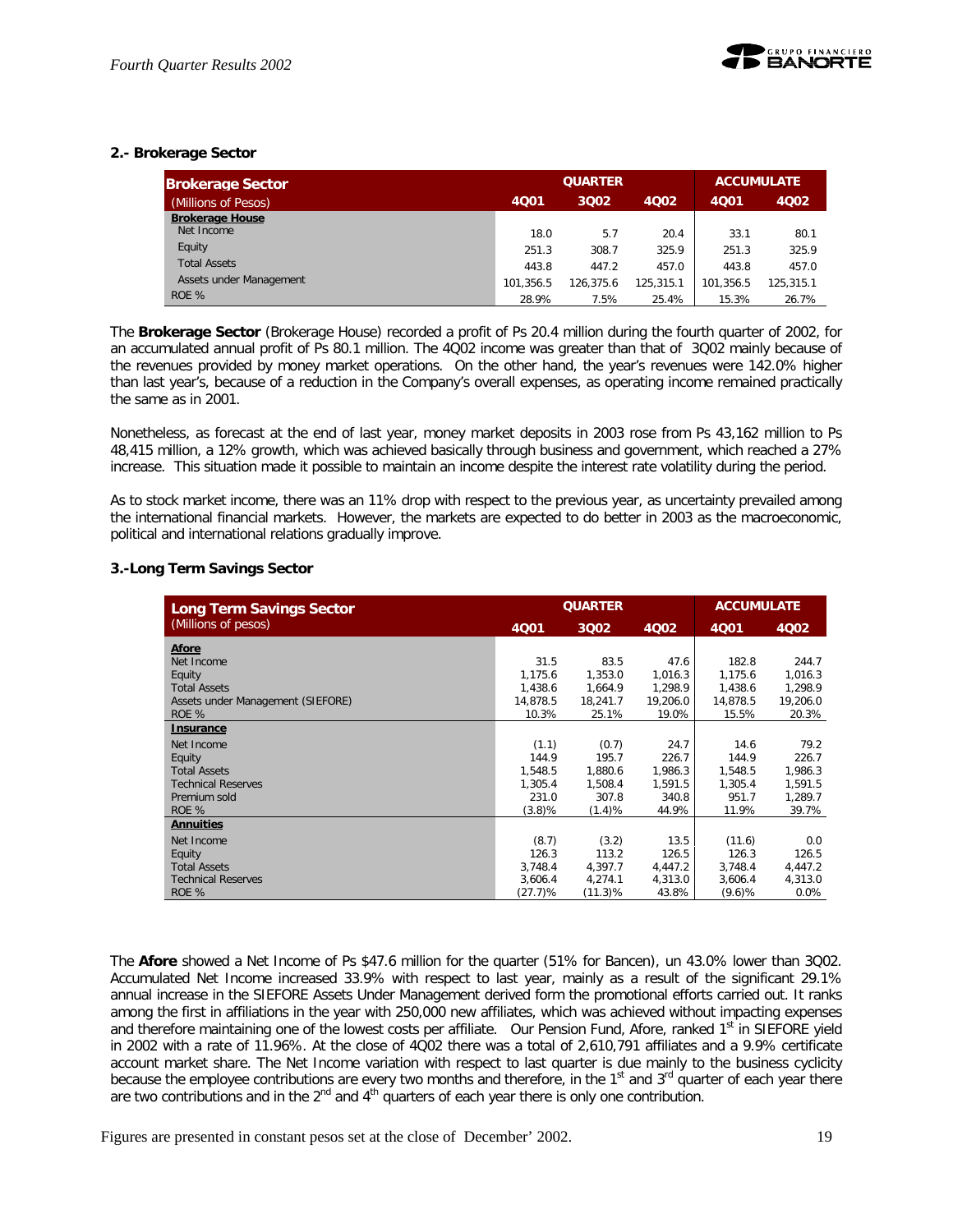The **Insurance Company** had a profit of Ps 24.7 million (51% for GFNorte) for the quarter, which compares favorably with the Ps 0.7 million loss in 3Q02, mainly due to the fixed income securities portfolio profits and fewer damage incidents. Now there are sales of insurance at previous Bancrecer branches. Accumulated earnings for the year were Ps \$79.2 million, 442.5% higher than last year due to increased transaction and stringent expense control. Insurance premiums issued increased 35.0% from last year.

The *Annuities* business showed a Ps 13.5 million profit in the quarter (51% for GFNorte), a break from the Ps 3.2 million loss in 3Q02. This variation stems from the fixed income securities portfolio profits and reduced expenses. The year accumulated a zero profit, which compares favorable with the Ps 11.6 million loss in 2001, despite the important reduction in technical reserves returns given the declining interest rates of the year. At present, the business ranks  $5<sup>th</sup>$  in the industry with a 9.5% market share in premiums sold and  $4<sup>th</sup>$  in the number of pensions placed in the year vs. 2001, with a 11.1% market share.

| <b>Auxiliary Organizations Sector</b> |                | <b>QUARTER</b> |                |                | <b>ACCUMULAATE</b> |  |  |
|---------------------------------------|----------------|----------------|----------------|----------------|--------------------|--|--|
| (Millions of pesos)                   | 4001           | 3Q02           | 4Q02           | 4001           | 4Q02               |  |  |
| Leasing                               |                |                |                |                |                    |  |  |
| Net Income                            | 6.4            | 9.6            | 8.7            | 27.6           | 30.8               |  |  |
| Equity                                | 133.3          | 154.9          | 164.1          | 133.3          | 164.1              |  |  |
| Loan Portfolio(*)                     | 773.0          | 847.8          | 948.1          | 773.0          | 948.1              |  |  |
| Past Due Loans                        | 21.7           | 22.7           | 22.7           | 21.7           | 22.7               |  |  |
| Loan Loss Reserves                    | 13.8           | 12.9           | 12.5           | 13.8           | 12.5               |  |  |
| <b>Total Assets</b>                   | 776.1          | 856.9          | 966.4          | 776.1          | 966.4              |  |  |
| ROE %                                 | 19.5%          | 25.4%          | 21.6%          | 20.2%          | 20.8%              |  |  |
| Factoring                             |                |                |                |                |                    |  |  |
| Net Income                            | 4.4            | 6.9            | 9.0            | 29.1           | 29.2               |  |  |
| Equity                                | 139.7          | 159.9          | 168.9          | 139.7          | 168.9              |  |  |
| Loan Portfolio                        | 2,365.5        | 1,999.0        | 2,230.4        | 2,365.5        | 2,230.4            |  |  |
| Past Due Loans                        | 27.6           | 12.8           | 12.4           | 27.6           | 12.4               |  |  |
| Loan Loss Reserves<br>ROE %           | 9.1<br>2,375.5 | 8.7<br>1,997.2 | 8.4<br>2,240.7 | 9.1<br>2,375.5 | 8.4<br>2,240.7     |  |  |
| <b>Total Assets</b>                   | 12.6%          | 17.5%          | 21.8%          | 16.6%          | 18.9%              |  |  |
| Warehousing                           |                |                |                |                |                    |  |  |
| Net Income                            | 2.3            | 2.8            | 6.7            | 9.2            | 14.1               |  |  |
| Equity                                | 63.1           | 70.5           | 59.1           | 63.1           | 59.1               |  |  |
| Inventories $(**)$                    | 168.9          | 252.0          | 280.5          | 168.9          | 280.5              |  |  |
| <b>Total Assets</b>                   | 230.3          | 320.8          | 372.4          | 230.3          | 372.4              |  |  |
| ROE %                                 | 15.6%          | 15.9%          | 39.6%          | 15.6%          | 21.0%              |  |  |
| <b>Bonding</b>                        |                |                |                |                |                    |  |  |
| Net Income                            | 1.7            | 0.9            | 3.0            | 7.3            | 7.8                |  |  |
| Equity                                | 74.6           | 79.6           | 82.2           | 74.6           | 82.2               |  |  |
| <b>Total Assets</b>                   | 153.2          | 175.7          | 195.8          | 153.2          | 195.8              |  |  |
| ROE %                                 | 9.2%           | 4.3%           | 15.0%          | 10.3%          | 9.9%               |  |  |

**New Accounting Principles : Warehousing, Leasing & Factoring= Circular 1490**

(\*) Departing 2Q00 it includes operating lease.

(\*\*) Accounted in Other Assets, Deferred charges and Intangibles account.

The *Leasing* company reported net income of Ps 8.7 million in the quarter, 9.4% lower than in 3Q02 due mainly to lower margins. Accumulated Net Income for the year was Ps 30.8 million, un 11.6% higher than last year due to increased fixed-rate loan placements, higher fees and sales of leased goods, as well as the sale of foreclosures. Total loan portfolio grew 22.7% with respect to 2001 due to the promotional efforts carried out to grow the loan portfolio. Past due loans dropped to 2.4% at the close of 4Q02. Currently, it ranks the  $7<sup>th</sup>$  place among the 28 leasing businesses in the sector.

The *Factoring* business generated profits of Ps 9.0 million in the quarter, 30.4% higher than in 3Q02 and accumulated profits for the year of Ps \$29.2 million, similar to those of last year. Total Loan Portfolio grew 11.6% with respect to 3Q02 as a result of new loan granting. Past due loans ended with a balance of Ps 12.4 million, 55.1% lower than in 4Q01 thanks to significant recoveries achieved in the year. It currently ranks  $1<sup>st</sup>$  in among the 11 factoring company system.

The *Warehousing* had net income of Ps 6.7 million during 4Q02, a 139.3% increase over that of the previous quarter. Accumulated profits for the year were Ps 14.1 million, 53.3% more than those accrued in 2001. This net income was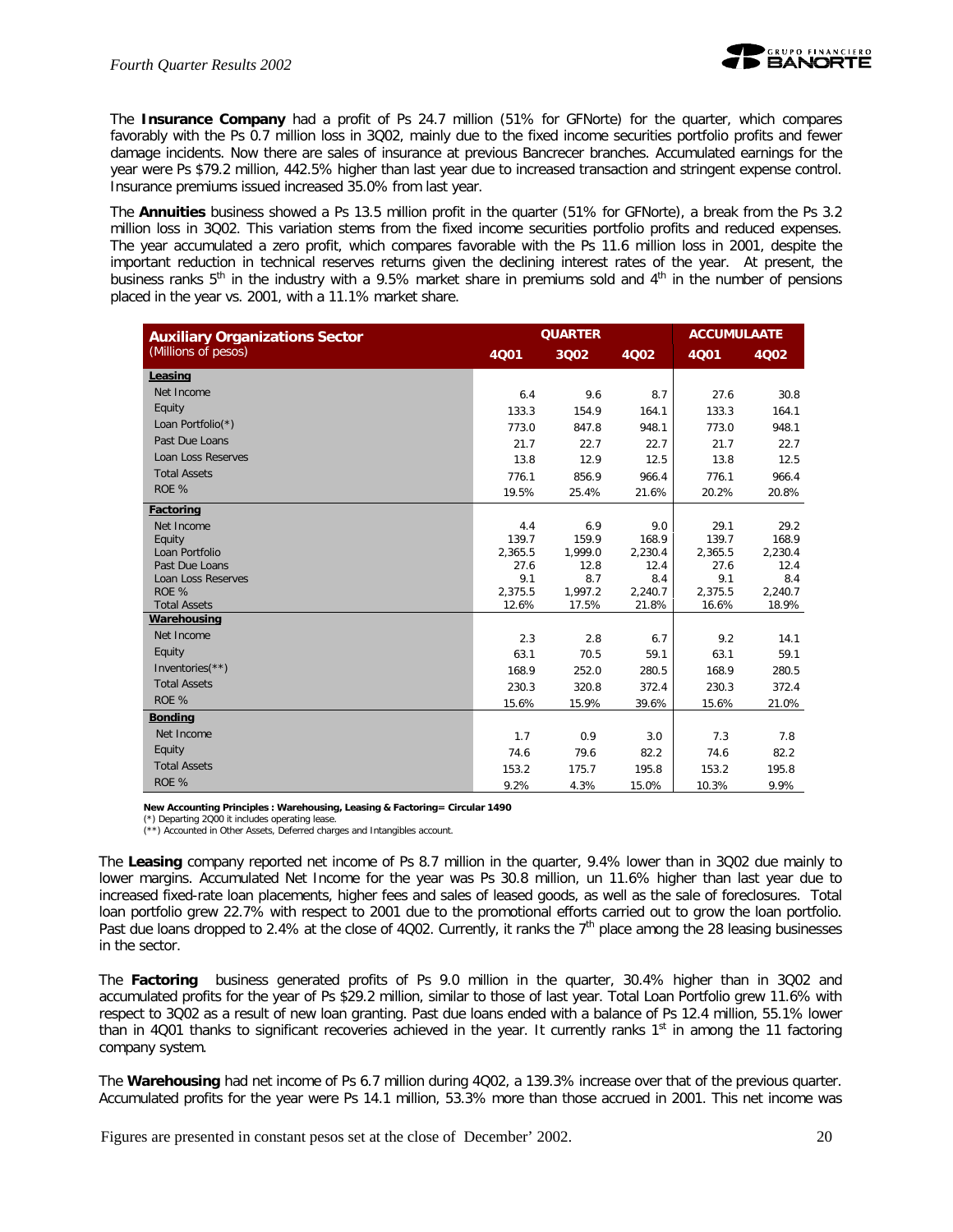

achieved basically, thanks to Inventory Commercializing and to direct domestic storage, which have compensated the decrease in fiscal warehousing services that still resent the effect of the economic slowdown.

The *Bonding* generated Ps 3.0 million in net income in the quarter, 233.3% above that of last quarter, due to the release of technical reserves of previous periods. Accumulated profits for the year were Ps 7.8 million, 6.9% higher than in 2001, as a result of attracting a new smaller clientele and a reduction in expenses, despite the market contraction due to fewer construction projects.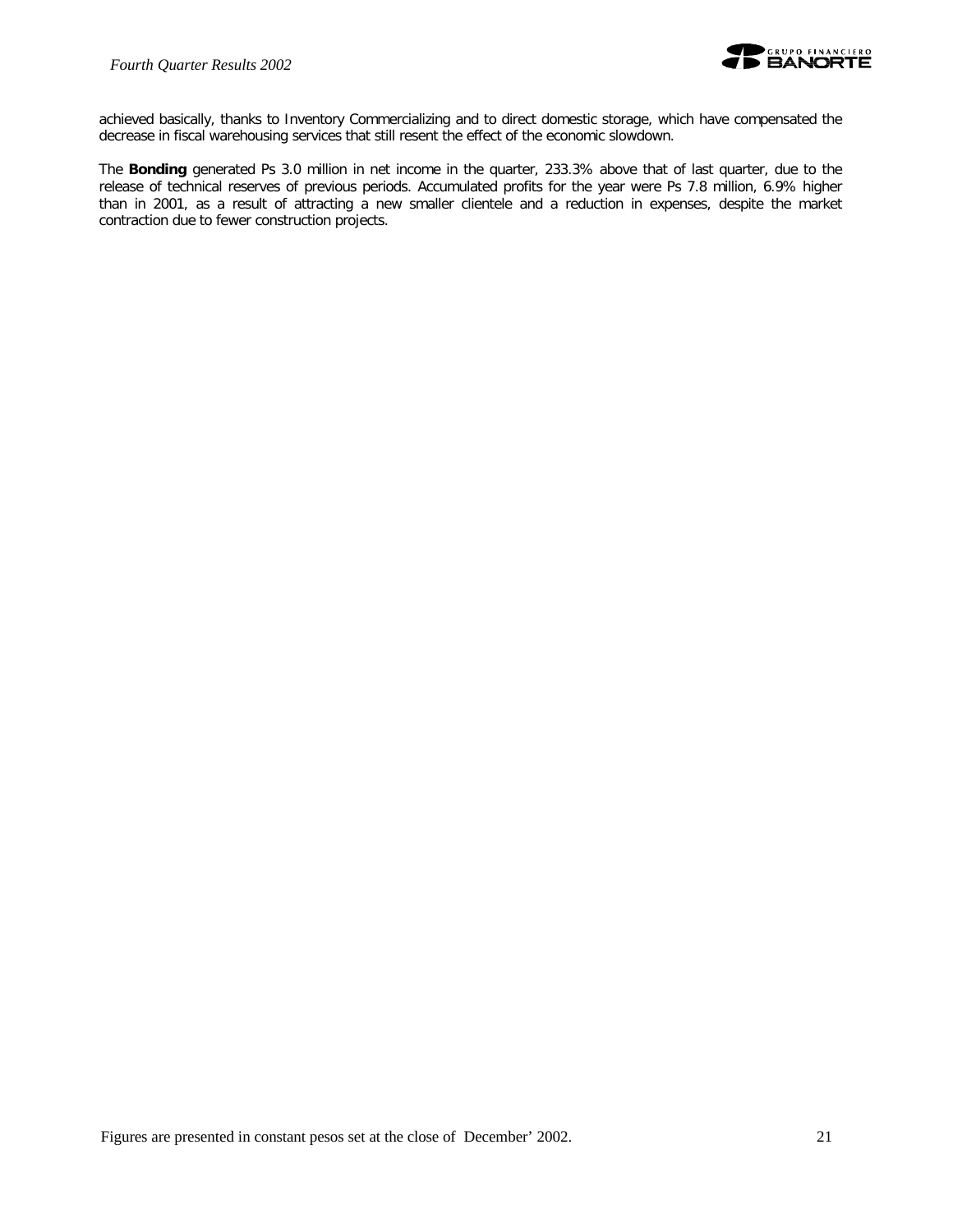



# ANNEXES

- 1. MACROECONOMIC ENVIRONMENT
- 2. GRUPO FINANCIERO GENERAL INFORMATION
- 3. ACCOUNTING CHANGES AND REGULATIONS
- 4. COMBINED BANORTE+BANCRECER BALANCE SHEET (PROFORM)
- 5. FINANCIAL STATEMENTS
- 6. NOTES TO BANKING SECTOR FINANCIAL STATEMENTS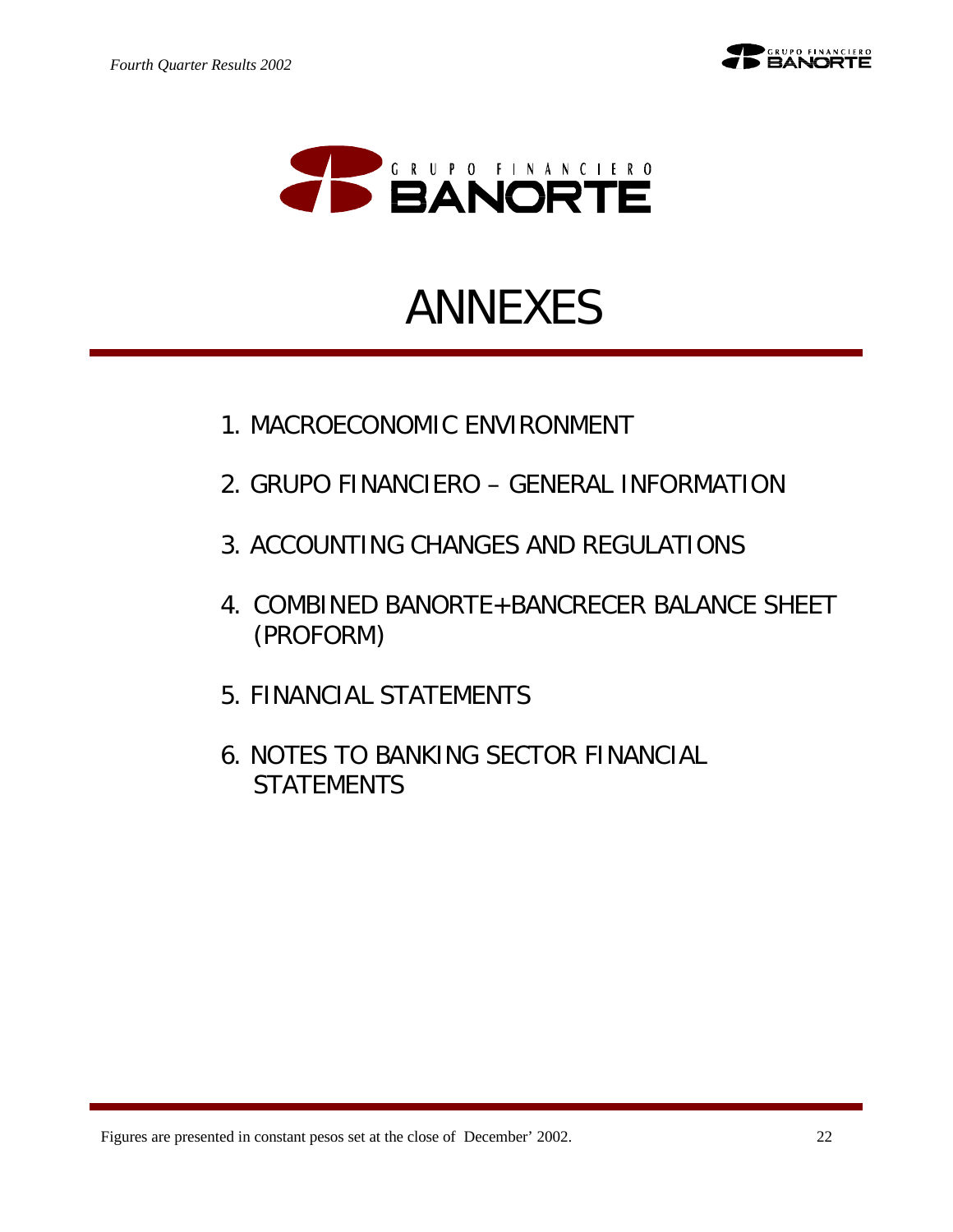

## **ANNEX 1. Macroeconomic Environment**

The fourth quarter of 2002 was more encouraging than the third. Toward the close of the year, both the economic activity as well as the financial markets again showed signs of a moderate recovery. The outstanding uncertainty factors of this period that affected Mexico's financial markets' performance were mainly external. The internal affairs, such as Congress' debate of the 2003 budget had a minimal effect as the prevailing objective was to reduce the fiscal deficit while maintaining discipline in public finances.

The pressure of the previous quarter started to ease up in late October given the expectation of the elections in Brazil. While Lula, the leftist candidate, was not who the market preferred, the uncertainty involved in the electoral process was dispelled. The Price and Quotes Index (IPC) of the Mexican Stock Exchange rose 6.96% in the quarter after having fallen 14.6%, and 11.3% in the second and third quarters, respectively. However, the prevailing distrust in the United States in the face of a possible war against Iraq, the concern over the current account deficit and the fiscal deficit affected the dollar's parity to the euro, which in turn brought on a continued depreciation of the peso vs. the US dollar –an affect that worsened toward the end of the year. Thus, the depreciation in the exchange rate for the quarter was 1.4%, closing the year at 10.31 pesos per dollar.

Inflation at the year's end was 5.7% -higher than the 4.5% official goal – which can be explained by the increases in the administrated and agreed prices giving the rise in agricultural products. As to the fiscal policy, the expected deficit for the end of the year is 1.25%, which is also higher than the 0.65% goal established in the 2002 Budget. The variation is due mainly to the cost of liquidating Banrural.

The expected GDP growth for the fourth quarter is 2.7%, giving an overall growth for 2002 of 1.2%. Industrial production rose 1.3% in October, while the service sector rose 3.2%. These two led to a 2.6% growth of the IGAE (Overall Economic Activity Indicator –a monthly approximation of the GDP). This recovery in these two sectors is expected to continue through the last two months of the year.

The year 2003 starts with great challenges and uncertainty as to the economy's performance, especially given the risks on the global scene and the lack of structural reforms on the domestic stage. The macroeconomic discipline that has so far prevailed is essential, even in such a volatile atmosphere, for Mexico to be able to absorb the external shocks.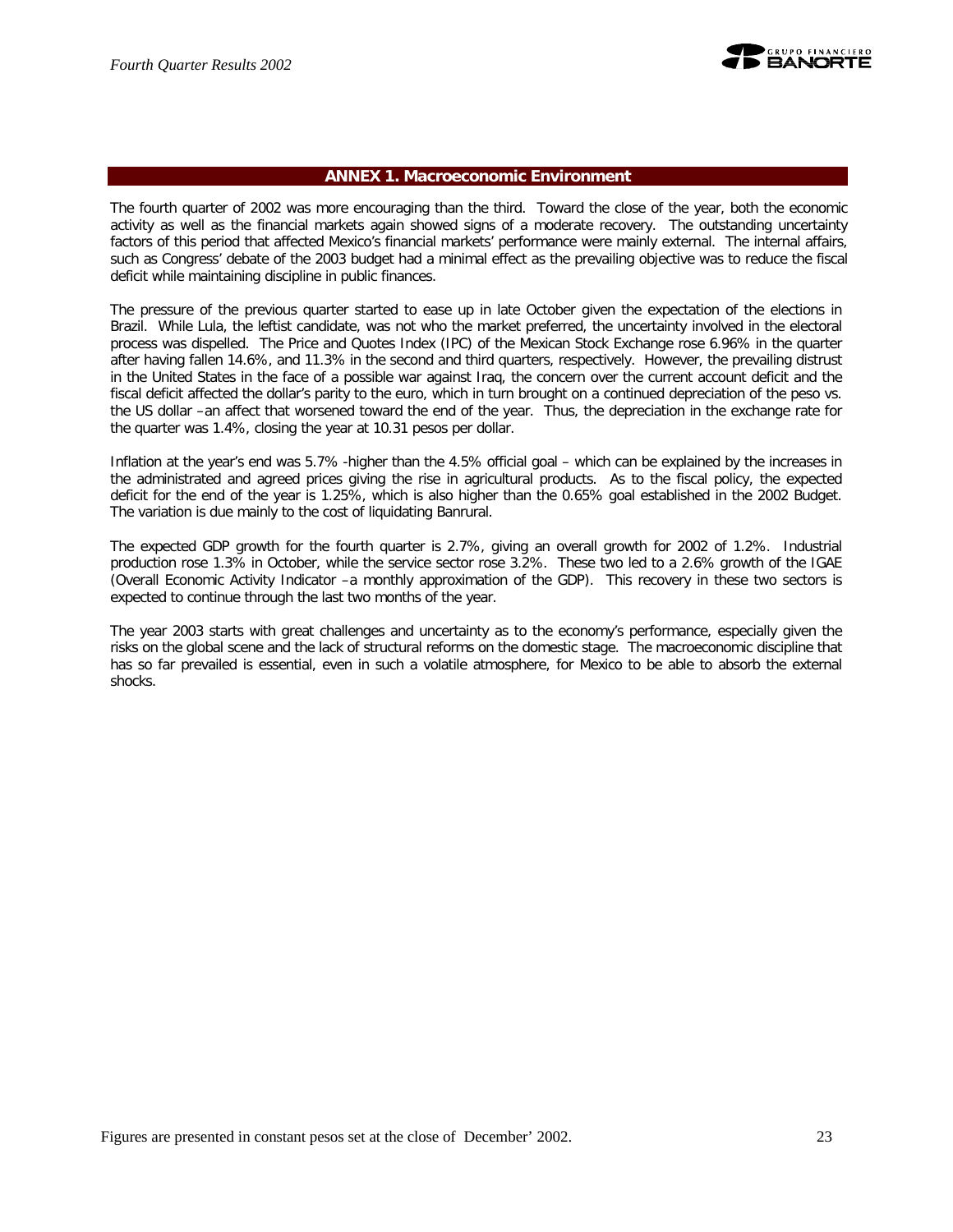

## **ANNEX 2 .-Grupo Financiero- General Information**

## **GFNorte Ownership in Subsidiaries**

|                               | 4002   |
|-------------------------------|--------|
| Banco Mercantil del Norte (1) | 96.11% |
| Banco del Centro              | 99.99% |
| <b>Brokerage House</b>        | 99.99% |
| Pension Funds Afore (2)       | 51.00% |
| Insurance                     | 51.00% |
| Annuities                     | 51.00% |
| Leasing                       | 99.99% |
| Factoring                     | 99.99% |
| Warehousing                   | 99.99% |
| <b>Bonding</b>                | 99.99% |

(1) As a result of merging Banpaís in February, 2000.

(2) Subsidiary of Banco del Centro.

## **Holding Company Capital Structure**

| <b>Number of Shares</b>          | <b>SERIE O</b><br>As of December 31, 2002 |
|----------------------------------|-------------------------------------------|
| Number of shares issued          | 504.586.887                               |
| - Shares held on Treasury        | 4.660.763                                 |
| $=$ Number of shares outstanding | 499,926,124                               |

## **Banorte Ratings**

| <b>International Ratings</b> |                             |                 |                                   |             |  |
|------------------------------|-----------------------------|-----------------|-----------------------------------|-------------|--|
| <b>Rating Agency</b>         | Rated<br><b>Institution</b> | Rating          | Category                          | Date        |  |
| Moody's Investor             | Banorte                     | Stable          | Outlook                           |             |  |
|                              |                             | $D+$            | Modest Financial Strength         |             |  |
|                              |                             | Baa2            | Foreign long - term bank deposits | August 2002 |  |
|                              |                             | $P-2$           | short- term bank deposits         |             |  |
| Standard & Poors             | Banorte                     | <b>NEGATIVE</b> | Outlook                           |             |  |
|                              |                             | <b>BB</b>       | Long Term foreign issuer credit   |             |  |
|                              |                             | <b>BB</b>       | Long Term local currency deposits | September   |  |
|                              |                             | B               | Short term foreign issuer credit  | 2002        |  |
|                              |                             | B               | Short tem local issuer credit     |             |  |
| Fitch                        | Banorte                     | Stable          | Outlook                           |             |  |
|                              |                             | BBB-            | Long Term Local currency          | June 2002   |  |
|                              |                             | BBB-            | Short Term Local currency         |             |  |
|                              |                             | F <sub>3</sub>  | Short Term Local Currency         |             |  |
|                              |                             | F <sub>3</sub>  | Short Term Foreign Currency       |             |  |
|                              |                             | C/D             | Individual - Foreign Currency     |             |  |
|                              |                             |                 | Support Rating                    |             |  |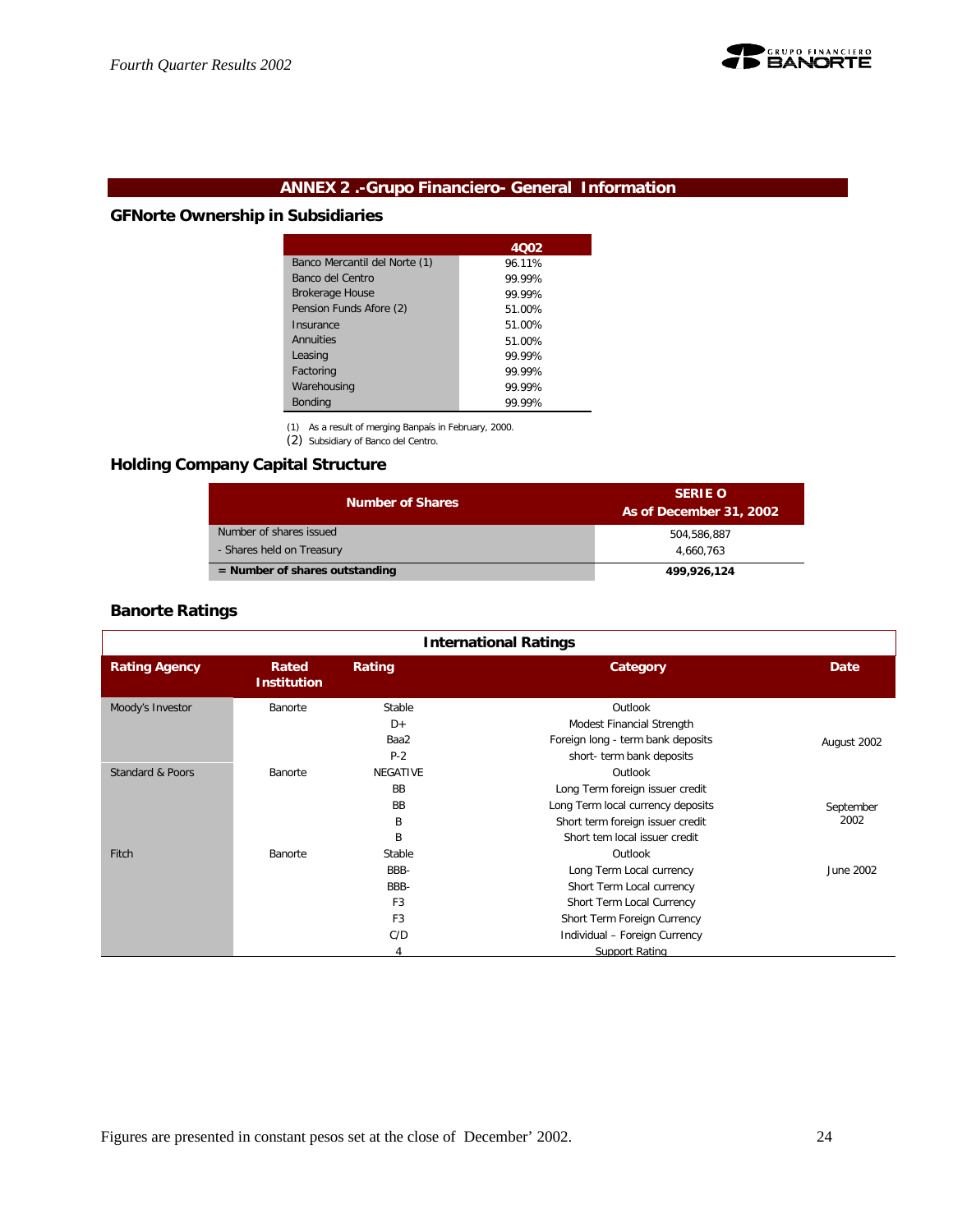

## **Banorte Ratings**

| <b>Domestics Ratings</b>    |                             |                                                                                              |                                                                                                                                                                                                                                                                   |             |  |  |  |
|-----------------------------|-----------------------------|----------------------------------------------------------------------------------------------|-------------------------------------------------------------------------------------------------------------------------------------------------------------------------------------------------------------------------------------------------------------------|-------------|--|--|--|
| <b>Rating Agency</b>        | Rated<br><b>Institution</b> | Rating                                                                                       | Category                                                                                                                                                                                                                                                          | Date        |  |  |  |
| Fitch                       | Banorte                     | $F1 + (mex)$<br>AA (mex)<br>$F1 + (mex)$<br>AA (mex)<br>AA (mex)<br>AA (mex)<br>$AA - (mex)$ | Riesgo Contraparte Corto Plazo<br>Riesgo Contraparte Largo Plazo<br>Certif. de Dep. y P.R.L.V. a Cto. Plazo<br>Certif. de Dep. y P.R.L.V. a Largo Plazo<br>Bonos Bancarios (1-00)<br>Bonos Bancarios (2-00)<br>Obligaciones Subordinadas N.S.C.C. (436.000 UDI'S) | August 2002 |  |  |  |
| <b>Otras Calificaciones</b> |                             |                                                                                              |                                                                                                                                                                                                                                                                   |             |  |  |  |
| Fitch                       | Sólida                      | Average<br>High (mex)                                                                        | Financial Asset Administrator                                                                                                                                                                                                                                     | June 2002   |  |  |  |
|                             | Operadora de<br>Fondos      | AA (mex)                                                                                     | <b>Investment Financial Assets Administrator</b>                                                                                                                                                                                                                  | August 2002 |  |  |  |
|                             | Seguros Banorte<br>Generali | AA (mex)                                                                                     | Insurance Financial Strength                                                                                                                                                                                                                                      | August 2002 |  |  |  |

**No. of Employees & Distribution Network**

| <b>EMPLOYEES</b>            | 4001   | 3002   | 4002   |
|-----------------------------|--------|--------|--------|
| Banking Sector (*)          | 8.515  | 12.928 | 12.778 |
| Other Sectors               | 2,540  | 2,086  | 2,090  |
| <b>Total Group</b>          | 11,055 | 15,014 | 14.868 |
| <b>DISTRIBUTION NETWORK</b> |        |        |        |
| $(**)$<br><b>Branches</b>   | 459    | 1.069  | 1.069  |
| <b>ATM</b>                  | 1.610  | 2.497  | 2.508  |

(\*) Includes Sólida Administradora de Portafolios.

(\*\*)Includes banking modules and excludes 1 branch located in Cayman Island.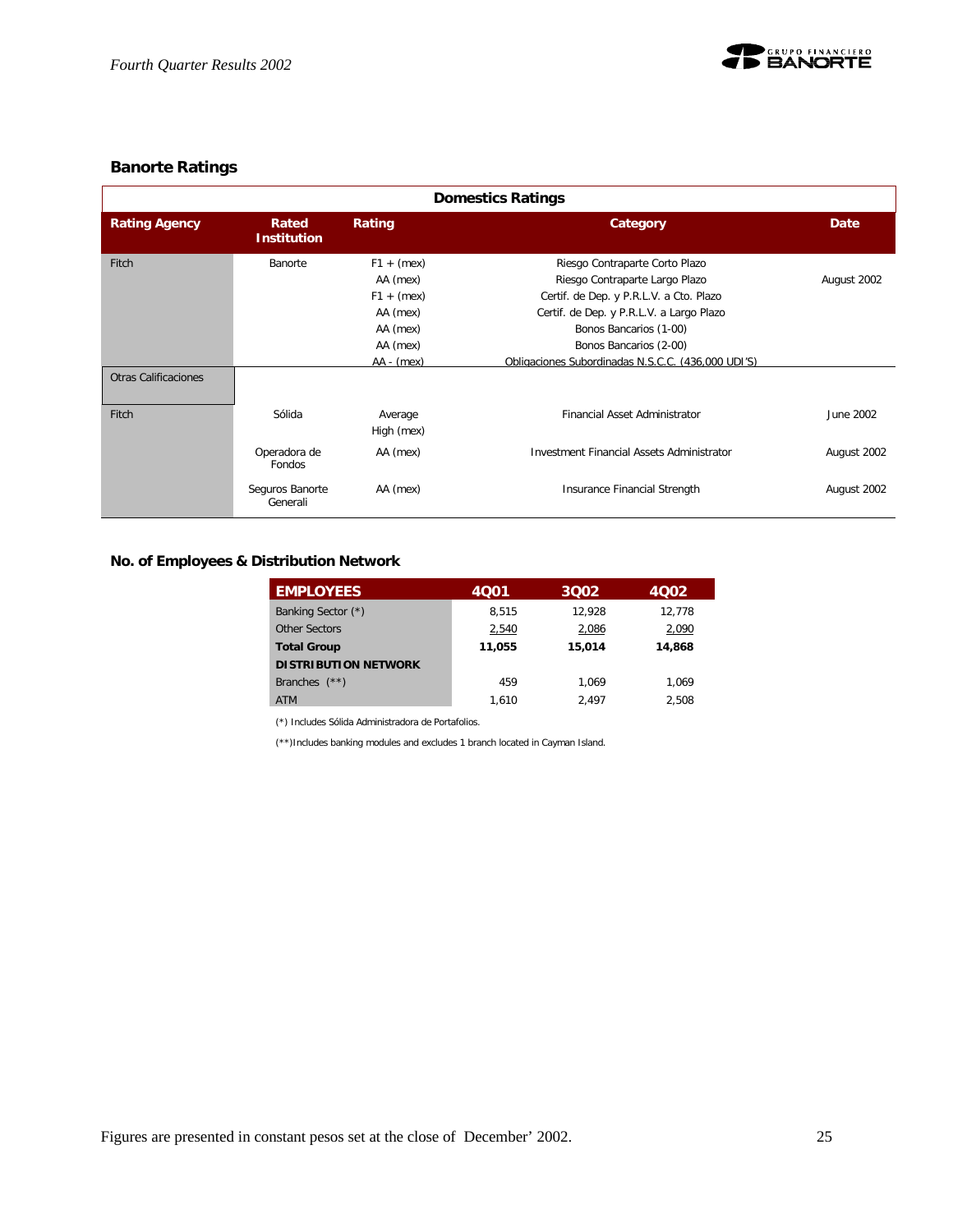

## **ANNEX 3 .-Accounting Changes and Regulations**

## **Terms and Particular Features of the Merger Process.**

The Secretaría de Hacienda y Crédito Público authorized the Banorte – Bancrecer merger, in which the latter is the merging company and Banorte is the merged company. The merging party thereby changed its name to "Banco Mercantil del Norte, S.A., Institución de Banca Múltiple, Grupo Financiero Banorte".

This merger is a reorganization or transaction between companies under common control, pursuant to the Generally Accepted Accounting Principles of the United States of America, which were complementarily applied in accordance with the Accounting Criteria for Financial Institutions referred to in Circulars 1448 and 1488, issued by the National Banking and Securities Commission.

Up to February 28, 2002, both Institutions issued separate financial statements. As of March 2002, a single financial statement is drawn up for the merged entity.

For this purpose, Banorte's book balances of assets, liabilities and stockholders' equity were transferred to Bancrecer, thereby proceeding to eliminate the inter-company operations between both Institutions.

There were no changes made to the accounting policies applicable to Financial Institutions as a result of the reorganization in question.

The following table summarizes the merger process, indicating the effect on financial statements as well as detailing the inter-company transactions that were eliminated.

| Millions of nominal<br>pesos | Banorte<br>(before<br>consolidation | Bancrecer | Total   | Intercompany<br>Operations | Intercompany<br>Operations | Balance of the<br>Merged entity |
|------------------------------|-------------------------------------|-----------|---------|----------------------------|----------------------------|---------------------------------|
|                              |                                     |           |         | <b>Debit</b>               | Credit                     |                                 |
|                              |                                     |           |         |                            |                            |                                 |
| <b>ASSETS</b>                | 106,528                             | 69,681    | 176,209 |                            | 12,107                     | 164,102                         |
|                              |                                     |           |         |                            |                            |                                 |
| LIABILITIES                  | 99,839                              | 67,838    | 167,677 | 10,264                     |                            | 157,413                         |
|                              |                                     |           |         |                            |                            |                                 |
| STOCKHOLDER'S<br>EQUITY      | 6,689                               | 1,843     | 8,532   | 1,843                      |                            | 6,689                           |

As the above table shows, the remaining stockholders' equity is that of Banorte, as it is the Holder of Bancrecer shares. The stockholders' equity of the latter Institution is eliminated against Permanent Investment in shares that Banorte kept in its assets.

The stockholders' equity of the merged company totals Ps 2,273,482,963.00 (Two billion, two hundred seventy-three million, four hundred eighty two thousand, nine hundred and sixty three Mexican pesos 00/100) (nominal pesos) represented by 22,734,829,630 ordinary nominative shares of the "O" series, for a nominal value of Ps 0.10 (ten cents Mexican Currency).

Bancrecer, S.A., as a result of the merger, cancelled the shares it had deposited in the Company Treasury which had not been paid.

The nominal value of each stockholders' equity representative shares was modified from Ps 100.00 (one hundred Mexican pesos 00/100) to Ps 0.10 (ten cents Mexican Currency).

**Interbank Eliminations in Balance lines**

| (Millions of Nominal Pesos) | <b>Debit</b> | <b>Credit</b> |
|-----------------------------|--------------|---------------|
|-----------------------------|--------------|---------------|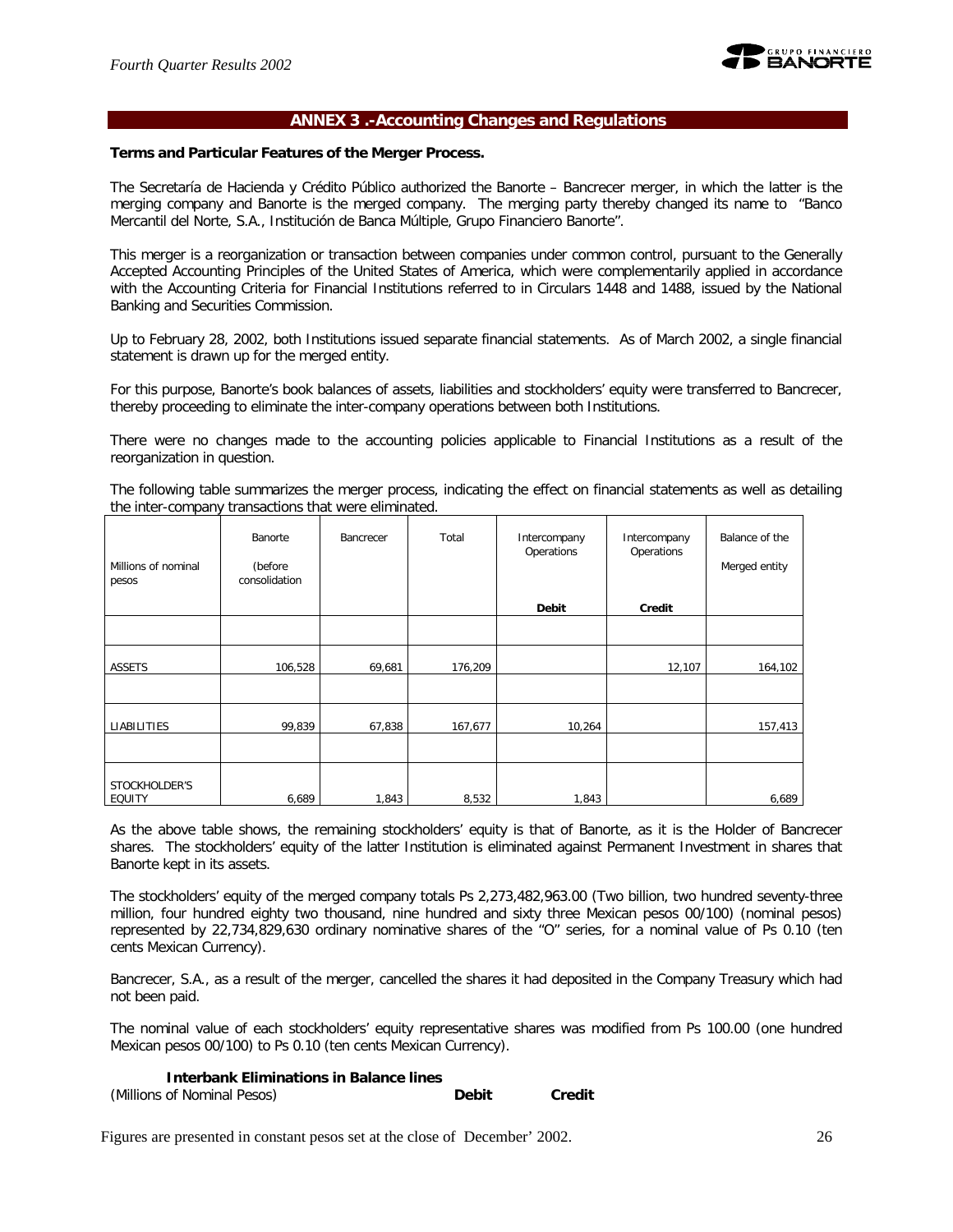

| Stockholder's Equity<br>Investments in Subsidiaries                                                                                                                         | 1,843  | 1,843  |  |
|-----------------------------------------------------------------------------------------------------------------------------------------------------------------------------|--------|--------|--|
| Interbank loans<br>Cash and due from banks                                                                                                                                  | 10,201 | 10,201 |  |
| Deferred Taxes (Liabilities)<br>Deferred Taxes (Assets)<br>(The last registers were reclassifications only, in accordance to CNBV and accounting criteria for presentation) | 63     | 63     |  |

## **Interbank Eliminations in Income lines**

| Interest Income - Expense<br>(Millions of Nominal Pesos)                       |       | <b>Debit</b> | Credit |
|--------------------------------------------------------------------------------|-------|--------------|--------|
| Interest Income.- Loans & Securities<br>Interest Expense. - Deposits & funding | 39.1  | 39.1         |        |
| Interest Income.- Repo agreements<br>Interest Expense. - Repo agreements       | 0.7   | 0.7          |        |
| Earnings of Subsidiaries                                                       | 84.6  |              |        |
| Net Interest Income before Repomo                                              |       | 645.4        |        |
| REPOMO - margin                                                                | 11.1  |              |        |
| Loan Loss Provisions                                                           | 11.6  |              |        |
| Non Interest Income                                                            |       | 283.8        |        |
| Non Interest Expense                                                           | 789.0 |              |        |
| Non Operating Income (Expense)                                                 | 22.9  |              |        |
| Tax on Asset                                                                   | 11.8  |              |        |
| Deferred Income Tax & Profit Sharing                                           |       | 1.3          |        |
| Earnings of Subsidiaries                                                       |       | 0.5          |        |

For comparability purposes, Bancrecer's quarterly figures appear consolidated in the corresponding accounts of Banorte's (merged) earnings statements. Therefore, to avoid duplicating figures, the profit that, by means of the participation method Banorte had registered as subsidiaries profit, is eliminated.

#### **Reserves for Integration Expenses.-**

In Official Document number 60-II-105587, dated December 11, 2001, the National Banking and Securities Commission authorized the creation in December 2001 of a Reserve for Integration Expenses against Capital Reserves for a total of Ps 678.1 million. Said provision contemplates the following concepts:

## **1. Reorganization**

## **1.1 Restructuring Cost**

The amount to cover the Bancrecer personnel severance pay to those laid off because of the organizational restructuring, product of the integration.

## **1.2 Outplacement Program**

Fees to pay to specialized external advisors that will help the dismissed personnel to take on new productive activities on their own or to find new jobs.

## **1.3 Acquittance on loans made out to personnel laid off**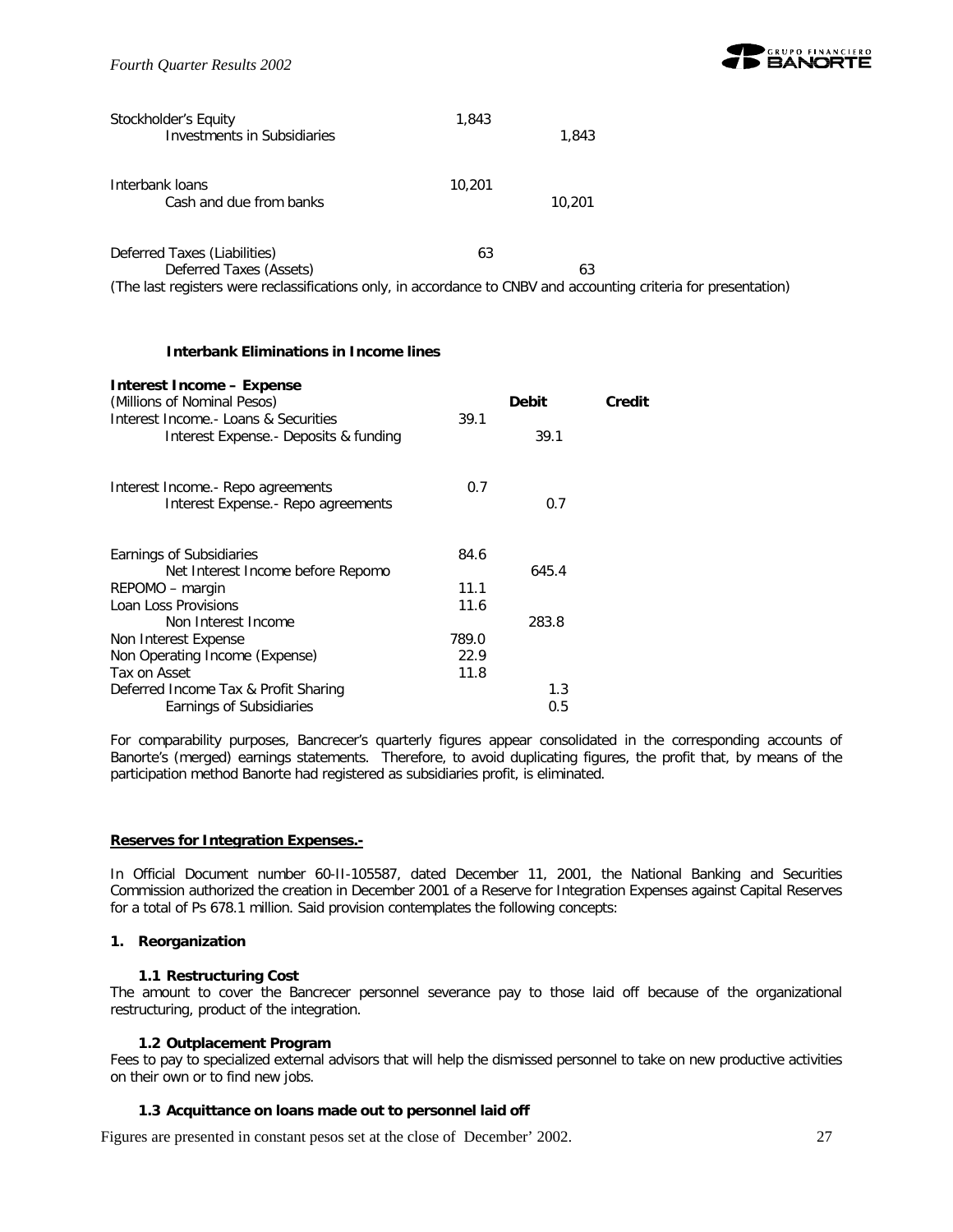

Pursuant to internal policies, the Bank will grant an acquittance on the loans granted to the personnel subject to dismissal, 30% on commercial loans and 20% on mortgage loans.

## **2. Integration**

#### **2.1 Operative Integration**

The necessary expenses to integrate all the branches into a single operative framework.

#### **2.2 Re-branding**

The necessary expenses to re-brand Bancrecer's branches, these expenses such concepts as indoor and outdoor painting, carpeting, sign make-over, and project coordination. Also included are the expenses needed to uniform signage and image inside the branches.

#### **2.3 Amortization of Installation Expenses due to branch shutdowns**

Installation expenses incurred at the Bancrecer branches that will soon close down according to Banorte's strategic plan.

#### **3. After Retirement obligations (medical service)**

The actuarial study of medical service benefits up to January 1, 2000, showed accumulated debts for retirement benefits for a total of Ps 132.3 million. Banorte does not have the corresponding detailed actuarial calculation; therefore, a conservative adjustment of Ps 80.7 million has been included.

The present actuarial calculation shows a need for Ps 49.8 million, which was reclassified as Obligations After Withdrawal. The surplus was canceled against Commercial Loans.

The amounts of each concept are:

| (Millions of pesos)                               |                    |                          |                           |
|---------------------------------------------------|--------------------|--------------------------|---------------------------|
|                                                   | Inicial<br>Balance | Dedember 2002<br>changes | December, 2002<br>Balance |
| 1. Reorganization                                 | 368.1              | (341.5)                  | 26.6                      |
| 2. Integration                                    | 229.2              | (123.0)                  | 106.3                     |
| 3. After Retirement obligations (medical service) | 80.7               | (80.7)                   | 0.0                       |
| Total                                             | 678.0              | (545.2)                  | 132.9                     |

If these reserve had not been constituted by December 2002, the movements in the present business year associated with the Banorte-Bancrecer integration would have been in assets as a goodwill for the same amount as said reserves, as per Bulletin B-8 of the Generally Accepted Accounting Principles, paragraph 22, "Acquisition and sales of subsidiaries."

## **Deferred Taxes.-**

Taxes are calculated on the fiscal income of the year, applying the fiscal regulation currently in effect. However, due to the temporary differences in acknowledging income and expense for accounting and fiscal purposes, as well as the differences in the book and fiscal balance accounts, Banorte (already merged) has acknowledged a deferred tax in its favor for Ps 835,769, that is made up as follows:

| (Millions of Nominal Pesos)         | 2002 |                    |       |            |           |      |  |  |
|-------------------------------------|------|--------------------|-------|------------|-----------|------|--|--|
|                                     |      | Temporary          |       | Deferred   |           |      |  |  |
| CONCEPT                             |      | <b>Differences</b> |       | <b>ISR</b> |           | PTU  |  |  |
| Loan Loss Provisions (not deducted) | Ps   | 3.162.8            | Ps 1. | 107.0      | <b>Ps</b> | 23.1 |  |  |
| Tax loss carryforwards              |      | 10.3               |       | 3.6        |           |      |  |  |
| Deficit from retirement obligations |      | 601.4              |       | 210.5      |           | 60.1 |  |  |
| Tax on assets                       |      |                    |       |            |           |      |  |  |
| Excess of fiscal on account value   |      | 171.1              |       | 59.9       |           |      |  |  |
| of foreclosed assets                |      |                    |       |            |           |      |  |  |
|                                     |      |                    |       |            |           |      |  |  |
| <b>Total Assets</b>                 |      | 3.945.6            |       | 1 381      |           | 833  |  |  |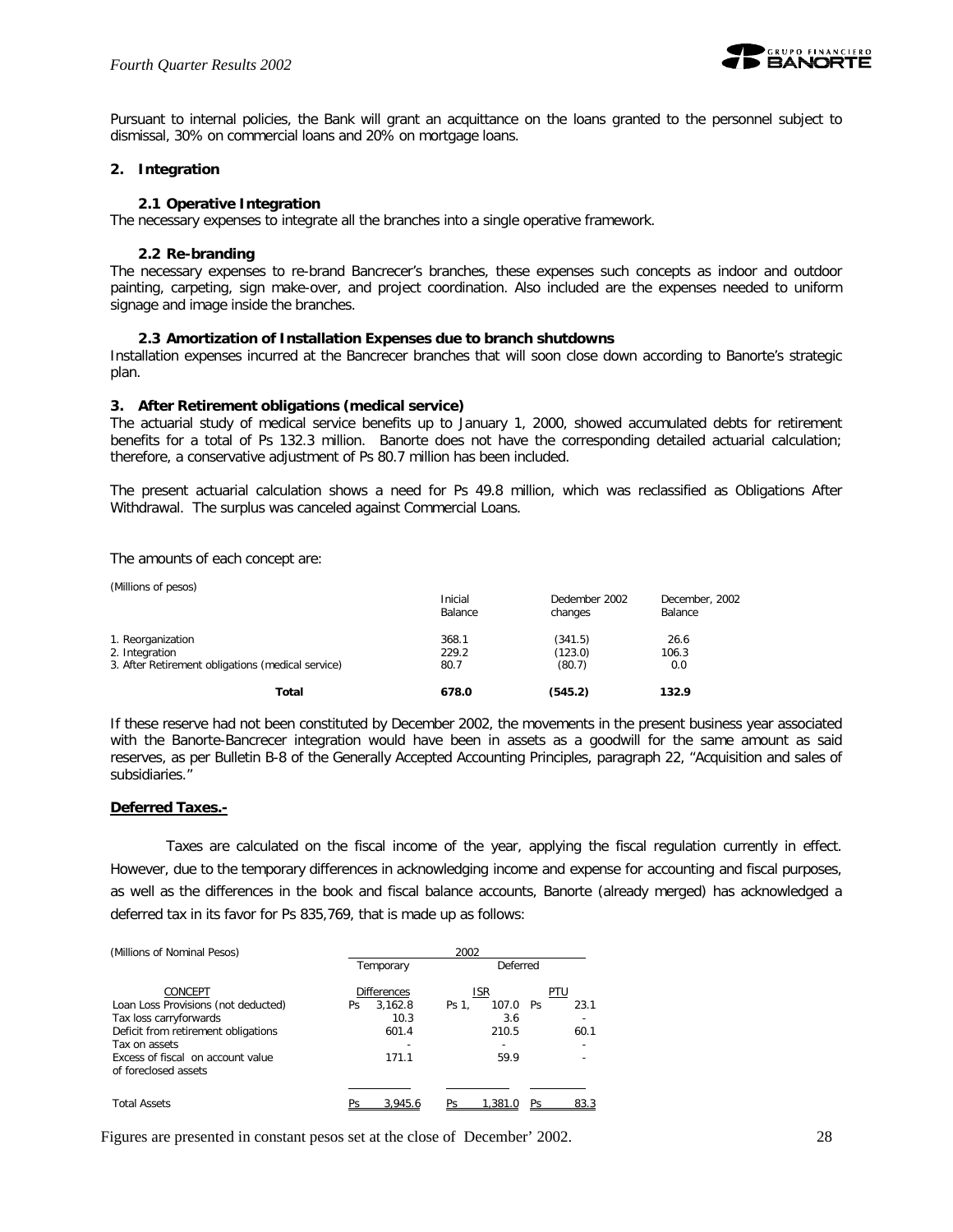

|                                                                                                                                                                                                                        | 2002               |                        |       |  |  |  |  |  |
|------------------------------------------------------------------------------------------------------------------------------------------------------------------------------------------------------------------------|--------------------|------------------------|-------|--|--|--|--|--|
|                                                                                                                                                                                                                        | Temporary          | Deferred               |       |  |  |  |  |  |
| CONCEPT                                                                                                                                                                                                                | <b>Differences</b> | <b>ISR</b>             | PTU   |  |  |  |  |  |
| Excess of fiscal over account value<br>of fixed assets and expenses,<br>Intangible and Others<br>Accrued interest and inflationary<br>effect on special CETES<br>Value market results<br>UDI trusts payable income tax | 1,560.8<br>Ps      | 546.3<br>39.8          | 42.3  |  |  |  |  |  |
| <b>Total Liabilities</b>                                                                                                                                                                                               | 1.560.8            | 586.1<br>Pς            |       |  |  |  |  |  |
| Accumulated Net Effect                                                                                                                                                                                                 | 2.384.8<br>Pς      | <u>794.8 Ps</u><br>Ps. | 40.9  |  |  |  |  |  |
| <b>DEFERRED TAX</b>                                                                                                                                                                                                    |                    |                        | 835.8 |  |  |  |  |  |

As a result of the modifications to the Income Tax Law (ISR), published on January 1, 2002, the ISR rate (35%) will be reduced annually as of 2003 until the nominal rate of 32% is reached in 2005. Consequently, this gradual reduction in Income Tax, in turn, will reduce the assets from deferred taxes in the same years, thereby affecting the year's earnings.

Pursuant to paragraph 28 of Bulletin D-4 of the Generally Accepted Accounting Principles, issued by the Mexican Institute of Public Accountants, the administration has made financial and fiscal projections based on conservative economic condition scenarios. They will enable recovery of the deferred asset tax with future fiscal profit within the normal course of operations of Banorte (already merged). Additionally, as mentioned in item (b) of the aforementioned paragraph, the right to deferred tax generated by Bancrecer's fiscal loss, which totals Ps 1,596,350, will be considered when there is a greater likelihood of having sufficient future taxable profits, as contemplated in the paragraph cited above.

In regard to the updated fiscal accounts balance related to the Stockholder's Equity, based on Bulletin D-4 paragraph 75, it is convenient to highlight that the deferred tax movements of the current year were not created against Capital accounts, and that fiscal accounts (Net Income and Updated Capital Contributions) were calculated according to the current fiscal regulations.

## **Goodwill.-**

As per Bulletin B-8 of the Generally Accepted Accounting Principles, paragraph 22 "Acquisition and sales of subsidiaries," an Asset Goodwill was created in 2Q02 for the amount of Ps 69.6 million, which mostly consists of:

- Interests shown in assets derived from the Agriculture, Livestock and Fishing Support Programs that were not acknowledged by the Federal Government, and
- Integration-associated expenses not covered by the Integration Reserve, as the latter is insufficient according to the new estimate of Ps 19.9 million.

As of December 2002, the Goodwill adds up to Ps 61.3 million.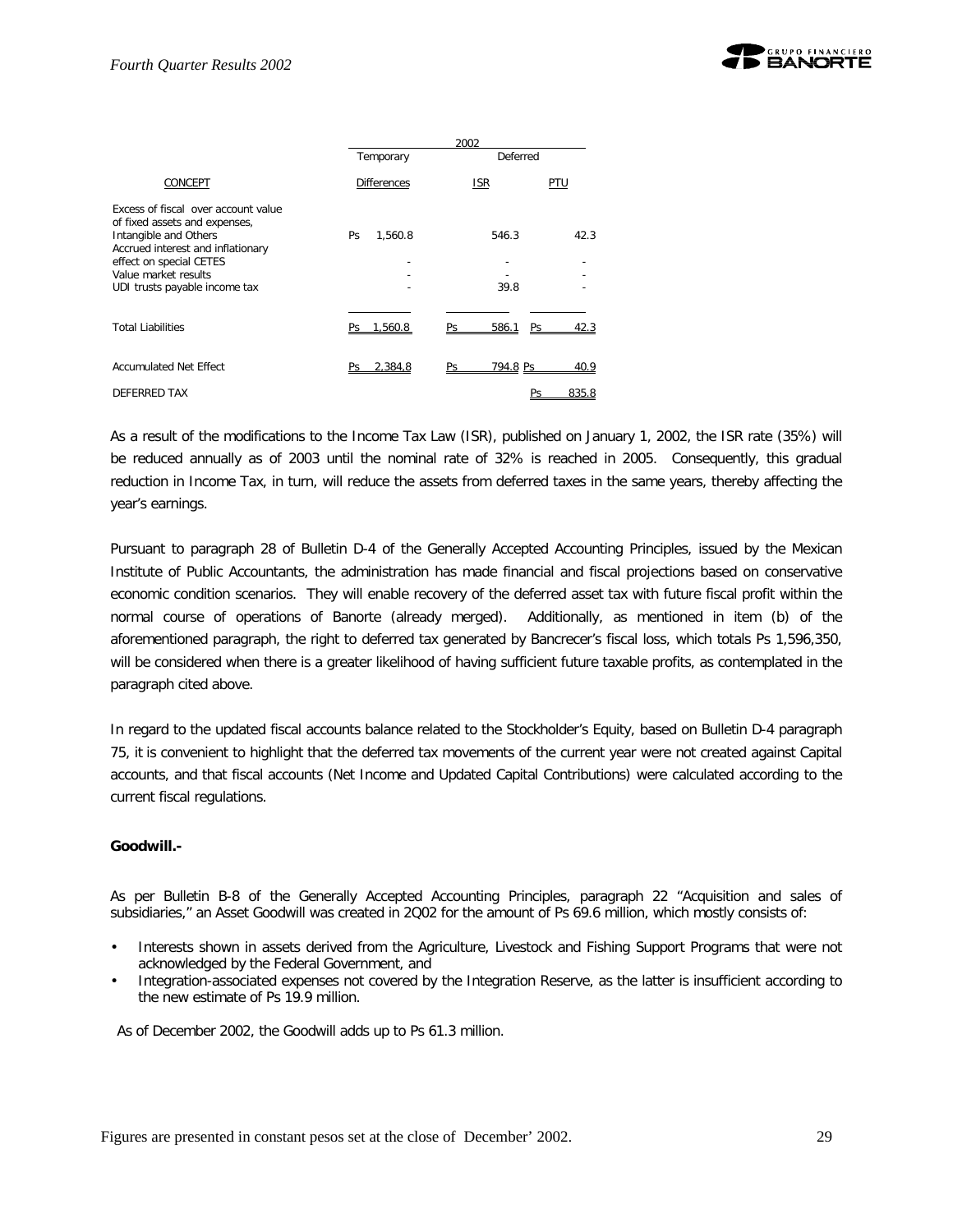

## **ANEXO 4 .- COMBINED BANORTE+BANCRECER BALANCE SHEET (PROFORM) As of December 2001 (Millions of Pesos)**

The combined Banorte-Bancrecer Balance Sheet to December 31, 2001 is included, and shows each bank's figures separately and combined as per provision 601-I-DGSIF"A"-112901 of the CNBV dated August 23, 2003. The figures are expressed in pesos of December 2002. Bancrecer's information was presented in the 4Q02 report.

| <b>Assets</b>                                      | <b>BANORTE</b> | <b>BANCRECER</b> | <b>BANORTE +</b><br><b>BANCRECER</b> |
|----------------------------------------------------|----------------|------------------|--------------------------------------|
| Cash, Financial Instrument and Repos & Derivatives | 14,831         | 13,456           | 28,287                               |
| Commercial                                         | 21,316         | 3,067            | 24,383                               |
| <b>Financial Intermediaries</b>                    | 1,504          |                  | 1,504                                |
| Consumer                                           | 2,422          | 322              | 2,744                                |
| Mortgage                                           | 4.630          | 5.918            | 10,548                               |
| <b>Government Entities</b>                         | 41,190         | 1,207            | 42,396                               |
| Fobaproa                                           | 10.665         | 48.852           | 59,517                               |
| Performing Loans                                   | 81,727         | 59,367           | 141,093                              |
| Past Due Loans                                     | 4.382          | 62,376           | 4,445                                |
| <b>Total Loans</b>                                 | 86,109         | 59,429           | 145,538                              |
| Preventive Loan Loss Reserves                      | 4.291          | 831              | 5,122                                |
| Net Loan Portfolio                                 | 81,818         | 58,598           | 140,416                              |
| Foreclosed assets, net                             | 1,410          |                  | 1,410                                |
| Real Estate, Furniture & Equipment, net            | 3,557          | 2,159            | 5,716                                |
| <b>Investments in Subsidiaries</b>                 | 408            | 65               | 473                                  |
| <b>Other Assets</b>                                | 2,780          | 298              | 3,078                                |
|                                                    |                |                  |                                      |
| <b>TOTAL ASSETS</b>                                | 104,804        | 74,576           | 179,380                              |
| LIABILITIES AND & STOCKHOLDER'S EQUITY             |                |                  |                                      |
| Deposits and Due to Banks and Correspondents       | 94,357         | 70,217           | 164,573                              |
| Other payable accounts, Repos & Derivatives and    | 2,272          | 2,560            | 4.832                                |
| Deferred credits                                   |                |                  |                                      |
| Subordinated Convertible Debentures                | 1,410          |                  | 1,410                                |
| Stockholder's Equity                               | 6,766          | 1,799            | 8,565                                |
| TOTAL LIABILITIES & STOCKHOLDERS EQUITY            | 104.804        | 74,576           | 179,380                              |

Bancrecer's Financial Information is not included as this institution was purchased by Banorte as of December 2001 and its performance prior to its acquisition is not representative of the normal business operations. Bancrecer and Banorte were merged in March 2002.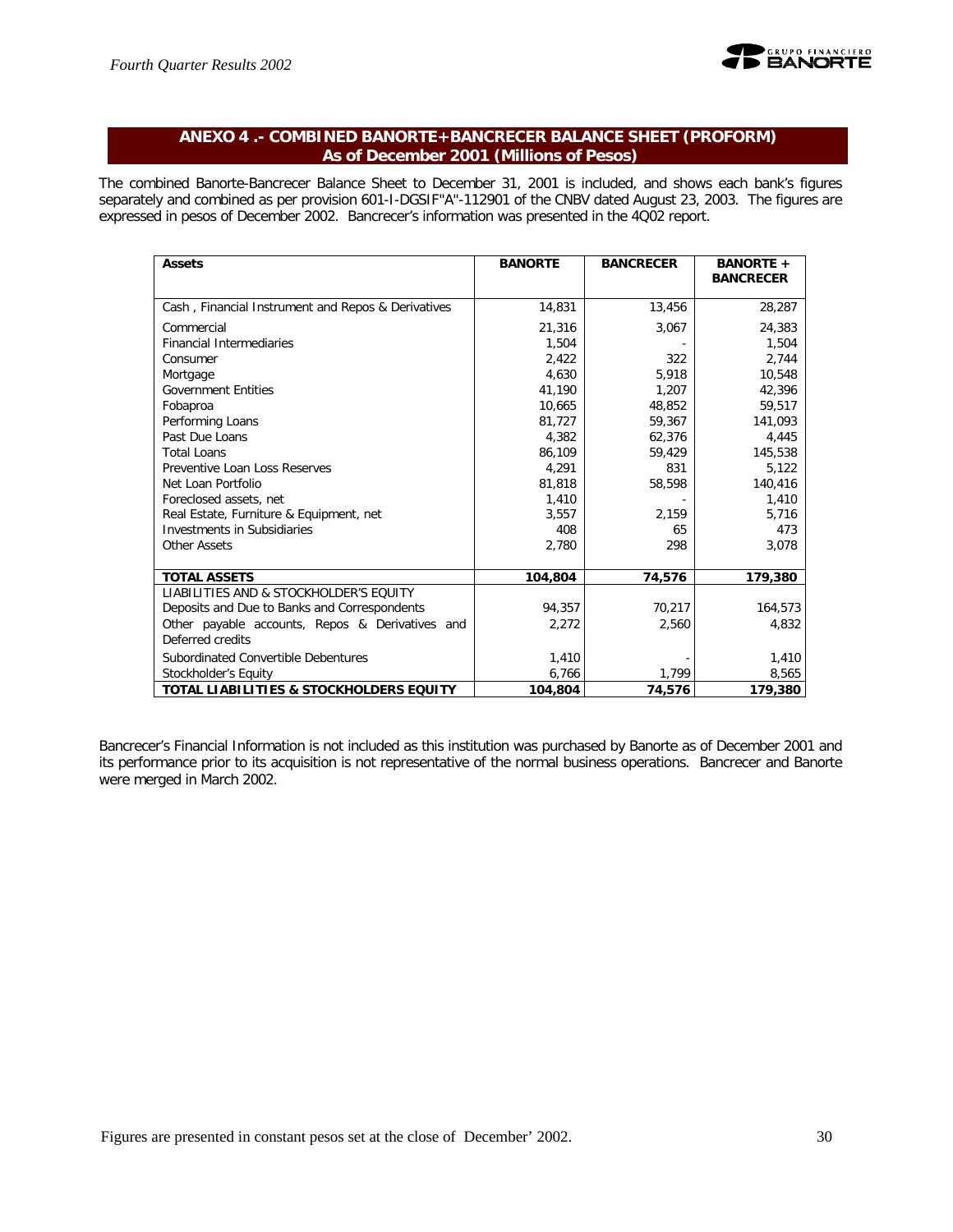

## **ANNEX 5 .- Financial Statements**

|                                                                               |                          |                  |                                |                                       | <b>HOLDING</b> - Income Statement (Millions of Pesos) |                     |              |                |              |                |
|-------------------------------------------------------------------------------|--------------------------|------------------|--------------------------------|---------------------------------------|-------------------------------------------------------|---------------------|--------------|----------------|--------------|----------------|
|                                                                               | 1001                     | 2001             | 3Q01                           | 4Q01                                  | <b>ACUM</b>                                           | 1Q02                | 2002         | 3Q02           | 4Q02         | <b>ACUM</b>    |
| Income from Subsidiaries and                                                  | 574                      | 368              | 381                            | 254                                   | 1,577                                                 | 392                 | 802          | 420            | 423          | 2,037          |
| <b>Interest Expense</b>                                                       |                          |                  | $\overline{a}$                 |                                       |                                                       |                     |              |                |              |                |
| <b>Trading Income</b>                                                         |                          |                  |                                |                                       |                                                       |                     |              |                |              |                |
| Fees & Tarifs                                                                 | ÷,                       |                  | $\overline{a}$                 | ÷                                     | L,                                                    | Ĭ.                  |              |                |              |                |
| <b>REPOMO</b>                                                                 | (3)                      | (4)              | (4)                            | (4)                                   | (15)                                                  | (2)                 | (3)          | (3)            | (2)          | (10)           |
| <b>Total Operating Income</b>                                                 | 571                      | 364              | 378                            | 249                                   | 1,562                                                 | 390                 | 799          | 418            | 420          | 2,026          |
| Operation & Administrative expenses                                           | $\overline{\phantom{a}}$ | $\mathbf{1}$     | $\mathbf{1}$                   | $\mathbf{1}$                          | $\overline{2}$                                        |                     | $\mathbf{1}$ | $\mathbf{1}$   | $\mathbf{1}$ | $\overline{2}$ |
| <b>Operating Income</b>                                                       | 570                      | 364              | 377                            | 249                                   | 1,560                                                 | 389                 | 798          | 417            | 420          | 2,024          |
| Non Operating Income                                                          |                          | 9                | 10                             | 18                                    | 36                                                    |                     |              |                | 4            | 5              |
| Non Operating Expense                                                         |                          |                  |                                |                                       |                                                       |                     |              |                |              |                |
| <b>Non Operating Income</b>                                                   | $\blacksquare$           | 9                | 10                             | 18                                    | 36                                                    | $\blacksquare$      | $\mathbf{1}$ | 1              | 4            | 5              |
| Pre-tax Income                                                                | 570                      | 372              | 387                            | 266                                   | 1,596                                                 | 390                 | 799          | 417            | 423          | 2,029          |
| Income Tax & Profit Sharing                                                   | $\overline{a}$           | $\overline{a}$   | $\overline{a}$                 | $\overline{a}$                        |                                                       | 3                   | 3            | 3              | 3            | 13             |
| Tax on Assets                                                                 |                          | $\mathbf{1}$     | 25                             | $\overline{2}$                        | 28                                                    |                     |              |                |              |                |
| Deferred Inc. Tax and Profit sharing                                          |                          | $\overline{a}$   | (20)                           | ÷,                                    | (20)                                                  | (1)                 | 1            |                |              |                |
|                                                                               |                          | 1                | 4                              | $\overline{2}$                        | 8                                                     | $\overline{2}$      | 4            | 3              | 3            | 13             |
| Net income from Continuos                                                     | 570                      | 371              | 383                            | 264                                   | 1,588                                                 | 387                 | 795          | 414            | 420          | 2,016          |
| Extraordinary Items, net                                                      |                          |                  |                                |                                       |                                                       |                     |              |                |              |                |
| <b>Total Net Income</b>                                                       | 570                      | 371              | 383                            | 264                                   | 1,588                                                 | 387                 | 795          | 414            | 420          | 2,016          |
|                                                                               |                          |                  | <b>HOLDING - BALANCE SHEET</b> |                                       | (Millions of Pesos)                                   |                     |              |                |              |                |
| <b>ASSETS</b>                                                                 |                          | 1001             | 2001                           | 3Q01                                  | 4Q01                                                  | 1002                |              | 2002           | 3Q02         | 4Q02           |
| Cash and due from Banks                                                       |                          | 214              | 443                            | 316                                   | 154                                                   | 165                 |              | 161            | 136          | 17             |
| <b>Financial Instruments:</b>                                                 |                          |                  |                                |                                       |                                                       |                     |              |                |              |                |
| Sundry debtors and other assets, net                                          |                          | 47               | $\overline{2}$                 | ÷,                                    | 36                                                    | 45                  |              | 51             | 66           | 62             |
| Real Estate, Furniture & Equipment, net                                       |                          |                  | $\overline{a}$                 |                                       |                                                       |                     |              | J.             |              |                |
| Investments in subsidiaries                                                   |                          | 8.445            | 8,918                          | 9,196                                 | 9,399                                                 | 9,849               |              | 10,540         | 10,673       | 11,131         |
| Deferred taxes                                                                |                          |                  |                                | 1                                     |                                                       |                     |              |                |              |                |
| Goodwill<br>Other Assets, Deferred charges, intang                            |                          | 1                | 1                              | $\overline{a}$<br>1                   |                                                       |                     |              |                |              |                |
| TOTAL ASSETS                                                                  |                          | 8,707            | 9,364                          | 9,513                                 | 9,589                                                 |                     |              |                |              | 11,210         |
| <b>LIABILITIES</b>                                                            |                          |                  |                                |                                       |                                                       |                     |              |                |              |                |
| Due to banks and correspondents                                               |                          |                  |                                | ä,                                    |                                                       |                     |              |                |              |                |
| Income Tax & Profit Sharing                                                   |                          |                  |                                | 5                                     | 6                                                     | 9                   |              | 8              | 10           | 13             |
| Other Payable accounts                                                        |                          | 5                |                                | 11                                    |                                                       |                     |              |                |              |                |
| Other payable accounts                                                        |                          | 5                |                                | 16                                    | 6                                                     |                     |              |                |              | 13             |
| Deferred taxes                                                                |                          |                  |                                | ä,                                    | 13                                                    |                     |              |                |              | 22             |
| <b>TOTAL LIABILITIES</b>                                                      |                          | 5                |                                | 16                                    | 19                                                    |                     |              |                |              | 35             |
| STOCKHOLDER 'S EQUITY<br>Paid-in Capital                                      |                          | 5,086            | 5,128                          | 5,103                                 | 5,114                                                 | 5,117               |              | 5,116          | 5,114        | 5,114          |
| Share subscription premiums                                                   |                          | 1,402            | 1,480                          | 1,458                                 | $\overline{\phantom{a}}$                              | 1,489               |              | 1,493          | 1,497        |                |
| Subordinated Convertible Debentures                                           |                          | ÷,               | ÷,                             | ÷,                                    | 1,483                                                 |                     |              | $\overline{a}$ |              | 1,496          |
| <b>Subscribed Capital</b>                                                     |                          | 6,488            | 6,608                          | 6,561                                 | 6,597                                                 |                     |              |                |              | 6,609          |
| <b>Capital Reserves</b>                                                       |                          | 815              | 1,019                          | 934                                   | 980                                                   |                     |              |                |              | 1,053          |
| <b>Retained Earnings</b>                                                      |                          | 8,581            | 8,490                          | 8,491                                 | 8,491                                                 |                     |              |                |              | 9,491          |
| Surplus (Deficit) from securities                                             |                          |                  |                                | ÷,                                    |                                                       |                     |              |                |              |                |
| Results of foreign operations exchange                                        |                          |                  |                                |                                       |                                                       |                     |              |                |              |                |
| Excess (Insuf.) in capital restatement<br>Non Mon assets results Fixed Assets |                          | (5, 226)         | (5, 227)                       | (5, 229)                              | (5, 233)                                              |                     |              |                |              | (5, 233)       |
| Non Mon assets results Investm                                                |                          | (2,526)          | (2, 467)                       | (2,582)                               | (2,854)                                               |                     |              |                |              | (2,761)        |
| Adjustment in the employees pension                                           |                          |                  |                                |                                       |                                                       |                     |              |                |              |                |
| Accumulated Deferred tax effect                                               |                          |                  |                                |                                       |                                                       |                     |              |                |              |                |
| Net Income                                                                    |                          | 570              | 941                            | 1,324                                 | 1,588                                                 |                     |              |                |              | 2,016          |
| <b>Earned Capital</b>                                                         |                          | 2,214            | 2,756                          | 2,936                                 | 2,972                                                 |                     |              |                |              | 4,566          |
| Total Stockholder 's Equity                                                   |                          | 8,702            | 9,363                          | 9,497                                 | 9,570                                                 |                     |              |                |              | 11,175         |
| TOTAL LIABILITIES & STOCKHOLDER 'S                                            |                          | 8,707            | 9,364                          | 9,513                                 | 9,589                                                 |                     |              |                |              | 11,210         |
|                                                                               |                          |                  |                                | <b>MEMORANDUM ACCOUNTS OF HOLDING</b> |                                                       | (Millions of Pesos) |              |                |              |                |
|                                                                               |                          | 1001             | 2001                           | 3Q01                                  | 4Q01                                                  | 1002                |              | 2002           | 3Q02         | 4Q02           |
| Client securities held in custody                                             |                          | 2,996            | 2,956                          | 2,936                                 | 3,077                                                 | 3,045               |              | 3,570          | 3,528        | 3,463          |
| Other trust account items                                                     |                          | 15,017<br>18,013 | 14,816<br>17,772               | 119<br>3,055                          | 117<br>3,194                                          | 116<br>3,161        |              | 114<br>3,685   | 113<br>3,641 | 111<br>3,574   |
|                                                                               |                          |                  |                                |                                       |                                                       |                     |              |                |              |                |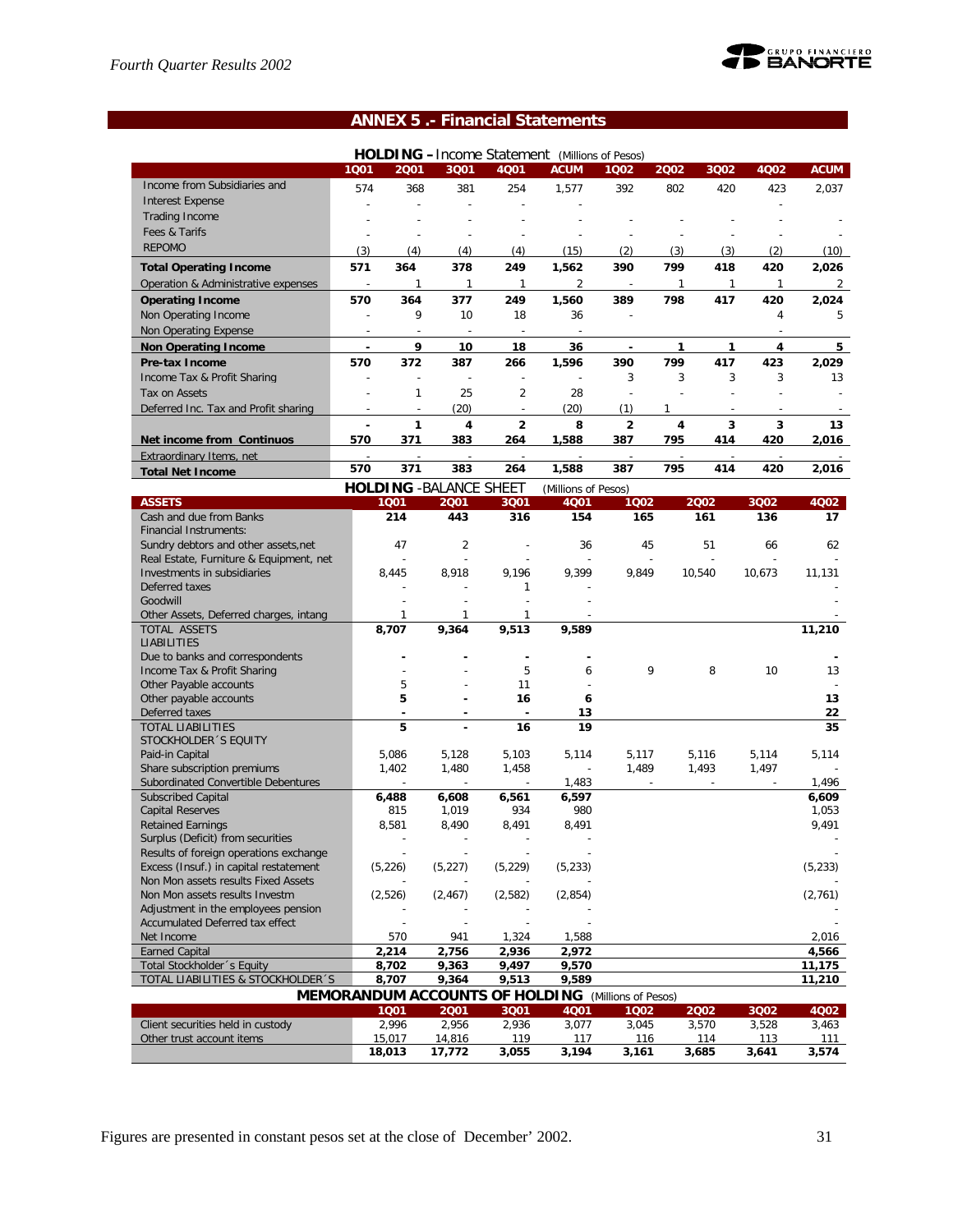

## **GRUPO FINANCIERO BANORTE–CONSOLIDATED INCOME STATEMENT** *(Millions of Pesos)*

| <b>NET INTEREST INCOME</b>                            | 1Q01                     | 2001           | 3Q01              | <b>4Q01</b>    | <b>ACUM</b>    | 1002                     | 2002                     | 3Q02                 | 4Q02       | <b>ACUM</b>            |
|-------------------------------------------------------|--------------------------|----------------|-------------------|----------------|----------------|--------------------------|--------------------------|----------------------|------------|------------------------|
| Interest Income                                       | 9,040                    | 4,944          | 4,929             | 4,489          | 23,401         | 5,761                    | 5,581                    | 5,957                | 6,353      | 23,653                 |
| <b>Interest Expense</b>                               | 7,342                    | 3,081          | 3,391             | 3,141          | 16,955         | 3,929                    | 3,599                    | 3,948                | 4,354      | 15,830                 |
| Loan Fees                                             | 69                       | 72             | 94                | 106            | 340            | 123                      | 212                      | 159                  | 171        | 664                    |
| <b>Fees Paid</b>                                      | 4                        | $\overline{4}$ | 6                 | 7              | 21             | 8                        | 10                       | 11                   | 10         | 39                     |
| Net Interest Income (NII)                             | 1,762                    | 1,930          | 1,625             | 1,447          | 6,765          | 1.947                    | 2,184                    | $\overline{2}$ , 157 | 2,160      | 8,448                  |
| Repomo-Margin                                         | 7                        | 9              | 21                | 21             | 58             | 28                       | 40                       | (23)                 | 32         | 77                     |
| <b>NII after Repomo</b>                               | 1,770                    | 1,940          | 1,646             | 1,468          | 6,824          | 1,974                    | 2,224                    | 2,134                | 2,192      | 8,525                  |
| Loan Loss Provisions                                  | 189                      | 466            | 177               | 200            | 1,032          | 168                      | 195                      | 177                  | 247        | 788                    |
| Loss Sharing Provisions                               | 80                       | 55             | 26                | 17             | 179            | 2                        | 12                       | 8                    | 15         | 36                     |
| <b>NII after Provisions</b>                           | 1,500                    | 1,418          | 1,443             | 1,251          | 5,612          | 1,804                    | 2,017                    | 1.949                | 1,931      | 7,701                  |
| <b>Fund transfers</b>                                 | 13                       | 14             | 16                | 19             | 63             | 42                       | 51                       | 48                   | 45         | 187                    |
| Account management                                    | 78                       | 84             | 81                | 63             | 306            | 159                      | 172                      | 162                  | 148        | 641                    |
| Fiduciary                                             | 256                      | 122            | 447               | 207            | 1,032          | 191                      | 238                      | 189                  | 174        | 792                    |
| Income from Loan Portfolios Acquired                  | ÷,                       | ÷,             | 46                | 66             | 112            | 109                      | 64                       | 266                  | (43)       | 396                    |
| <b>Electronic Banking Services</b>                    | 28                       | 30             | 26                | 29             | 113            | 89                       | 33                       | 63                   | 60         | 245                    |
| Credit Card                                           | 85                       | 90             | 89                | 99             | 363            | 126                      | 152                      | 147                  | 145        | 569                    |
| Fees from FOBAPROA                                    | 84                       | 88             | 66                | 44             | 281            | 137                      | 63                       | 51                   | 115        | 367                    |
| Other fees                                            | 273                      | 216            | 304               | 323            | 1,116          | 443                      | 397                      | 497                  | 390        | 1,727                  |
| Fees on services,                                     | 817                      | 644            | 1.074             | 850            | 3,386          | 1,297                    | 1,170                    | 1,422                | 1,034      | 4,923                  |
| Fund transfers                                        | L,                       | L,             |                   |                |                |                          |                          |                      |            |                        |
| Other fees                                            | 85                       | 81             | 333               | 180            | 680            | 177                      | 190                      | 213                  | 278        | 858                    |
| Expenses from Loan Portfolios Acquired                | $\overline{\phantom{a}}$ | ÷,             | $\overline{4}$    | 10             | 14             | 65                       | 41                       | 153                  | 26         | 285                    |
| Fees paid,                                            | 85<br>58                 | 81<br>47       | 337<br>49         | 190<br>51      | 694<br>205     | 241<br>67                | 231<br>107               | 366<br>70            | 304<br>83  | 1.143<br>328           |
| Foreign exchange<br>Securities -Realized gains        | 56                       | 64             | (17)              | $\overline{2}$ | 105            | 265                      | (152)                    | (64)                 | 60         | 110                    |
| Securities- Unrealized gains                          | 119                      | (15)           | (105)             | 40             | 40             | (4)                      | (49)                     | (13)                 | 19         | (47)                   |
| <b>Market-related Income</b>                          | 233                      | 96             | (72)              | 93             | 349            | 328                      | (93)                     | (7)                  | 162        | 390                    |
| <b>Total Non Interest Income</b>                      | 965                      | 659            | 665               | 753            | 3,042          | 1,383                    | 846                      | 1,049                | 892        | 4,171                  |
| <b>Total Operating Income</b>                         | 2,465                    | 2,077          | 2,109             | 2,004          | 8,654          | 3,187                    | 2,863                    | 2,999                | 2,823      | 11,872                 |
| Personnel                                             | 793                      | 780            | 799               | 737            | 3,109          | 1,090                    | 1,044                    | 975                  | 994        | 4,103                  |
| <b>Professional Fees</b>                              | 90                       | 77             | 91                | 96             | 354            | 89                       | 104                      | 111                  | 104        | 408                    |
| Operation & Administrative expenses                   | 474                      | 588            | 547               | 630            | 2,238          | 710                      | 699                      | 690                  | 724        | 2,824                  |
| Rents, depreciation and amortization                  | 206                      | 194            | 228               | 228            | 857            | 334                      | 373                      | 318                  | 326        | 1,351                  |
| Taxes, other than income tax                          | 113                      | 113            | 109               | 208            | 543            | 127                      | 140                      | 155                  | 188        | 610                    |
| Contributions to IPAB                                 | 99                       | 91             | 93                | 95             | 377            | 158                      | 165                      | 159                  | 170        | 653                    |
| Corporate expenses Recoveries                         |                          |                |                   |                | $\overline{a}$ |                          |                          |                      |            |                        |
| <b>Non-Interest Expense</b>                           | 1,775                    | 1.842          | 1,867             | 1,994          | 7,478          | 2,509                    | 2,526                    | 2,408                | 2,507      | 9,949                  |
| <b>Operating Income</b>                               | 690                      | 234            | 242               | 10             | 1,176          | 679                      | 338                      | 591                  | 316        | 1,923                  |
| <b>Other Revenues</b>                                 | 165                      | 335            | 278               | 411            | 1,189          | 259                      | 478                      | 742                  | 593        | 2,072                  |
| Foreign exchange                                      |                          | ÷,             | $\overline{a}$    | $\overline{a}$ |                | $\overline{\phantom{a}}$ | $\overline{\phantom{a}}$ | $\overline{a}$       |            |                        |
| Recoveries                                            | 107                      | 178            | 85                | 150            | 520            | 56                       | 68                       | 133                  | 90         | 347                    |
| Repomo-other revenues                                 | (18)                     | 75             | 54                | (43)           | 68             | $\mathbf{1}$             | $\overline{2}$           | $\overline{2}$       | 15         | 20                     |
| <b>Non Operating Income</b>                           | 254                      | 587            | 418               | 518            | 1.776          | 316                      | 548                      | 877                  | 698        | 2.439                  |
| Other Expense                                         | (186)                    | (394)          | (157)             | (175)          | (913)          | (429)                    | (254)                    | (809)                | (559)      | (2,051)                |
| Foreign exchange                                      |                          |                |                   |                |                | (2)                      | (5)                      |                      |            | (7)                    |
| Repomo-other Expenses                                 | (4)                      | (8)            | (15)              | (29)           | (56)           | (45)                     | (74)                     | (80)                 | (141)      | (340)                  |
| <b>Non Operating Expense</b>                          | (191)                    | (402)          | (172)             | (204)          | (968)          | (475)                    | (332)                    | (890)                | (700)      | (2, 398)               |
| Non Operating Income (Expense), net<br>Pre-tax Income | 63                       | 185            | 246               | 314            | 808            | (160)                    | 216                      | (13)                 | (2)        | 42                     |
| Income Tax                                            | 753                      | 419            | 487               | 324            | 1,984          | 519                      | 554                      | 578                  | 314        | 1,965                  |
| Profit sharing                                        | 4                        | 9              | 32                | 52             | 97             | 37                       | 34                       | 63                   | (6)        | 129                    |
| Tax on Assets                                         | 17                       | 42             | (34)              | (21)           | 3              | $\overline{2}$           | 40                       | 28                   | 32         | 101                    |
| Deferred Inc. Tax and Profit sharing                  | $\overline{2}$<br>113    | 6<br>62        | 28<br>33          | 7<br>(1)       | 42<br>207      | 22<br>76                 | 26<br>12                 | 27<br>22             | 36         | 111<br>$7\overline{ }$ |
|                                                       |                          |                |                   |                |                |                          |                          |                      | (103)      |                        |
| Net Income before subsidiaries                        | 136                      | 118<br>301     | 59                | 37             | 350            | 137                      | 112<br>442               | 140                  | (40)       | 348                    |
| Subsidiaries 'net income                              | 617<br>(2)               | 74             | <u>429</u><br>(4) | 287<br>(6)     | 1,634<br>63    | 382<br>54                | (18)                     | 438<br>25            | 354<br>104 | <u>1,617 </u><br>165   |
| Net Income from continuos operations                  | 615                      | 376            | 425               | 282            | 1,697          | 437                      | 424                      | 464                  | 458        | 1,782                  |
| Extraodinary items, net                               |                          |                |                   | $\overline{a}$ |                | $\overline{a}$           | 411                      | 2                    | (2)        | 411                    |
| <b>Minority Interest</b>                              | 45                       | 5              | 42                | 17             | 109            | 50                       | 40                       | 52                   | 36         | 177                    |
| <b>TOTAL NET INCOME</b>                               | 570                      | 371            | 383               | 264            | 1,588          | 387                      | 795                      | 414                  | 420        | 2,016                  |
|                                                       |                          |                |                   |                |                |                          |                          |                      |            |                        |

2001 numbers do not include those of Bancrecer.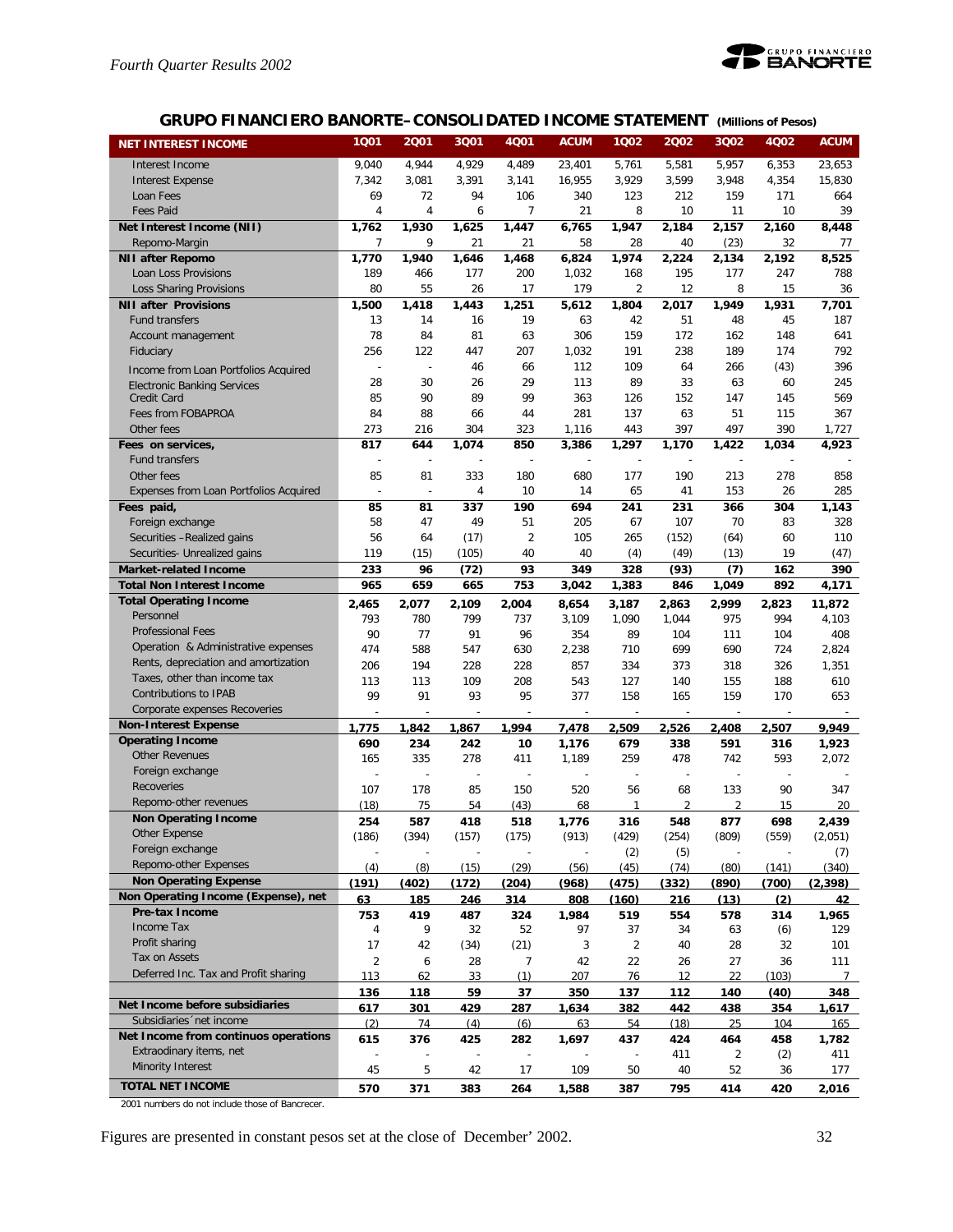

| <b>GRUPO FINANCIERO BANORTE- CONSOLIDATED BALANCE SHEET (Millions of Pesos)</b> |         |                          |                |                          |                          |                |         |         |
|---------------------------------------------------------------------------------|---------|--------------------------|----------------|--------------------------|--------------------------|----------------|---------|---------|
| <b>ASSETS</b>                                                                   | 1001    | 2001                     | 3001           | 4Q01                     | 1002                     | 2002           | 3002    | 4Q02    |
| <b>Cash and due from Banks</b>                                                  | 8,484   | 8,390                    | 9,270          | 8,105                    | 17,510                   | 17,819         | 19,904  | 23,525  |
| Negotiable Instruments                                                          | 6,794   | 6,502                    | 2,182          | 2,530                    | 3,827                    | 3,301          | 2,378   | 2,984   |
| Securities held for sale                                                        | 1,921   | 1,713                    | 1,331          | 1,115                    | 957                      | 1,071          | 857     | 1,309   |
| Securities held to maturity                                                     | 1,375   | 1,430                    | 1,481          | 3,207                    | 4,027                    | 4,149          | 6,458   | 7,693   |
| <b>Financial Instruments:</b>                                                   | 10,090  | 9,645                    | 4,993          | 6,852                    | 8,812                    | 8,521          | 9,693   | 11,986  |
| Repurchase agreements, net                                                      | 183     | 225                      | 126            | 167                      | 152                      | 144            | 190     | 75      |
| Operations with collateral                                                      |         |                          |                |                          |                          |                |         |         |
| Futures receivable, net                                                         |         |                          |                |                          |                          |                |         |         |
| Options and derivatives, net                                                    | 5       | 53                       | 8              | 16                       | 26                       |                |         | 10      |
| <b>Repos &amp; Derivatives:</b>                                                 | 188     | 277                      | 134            | 183                      | 179                      | 144            | 190     | 85      |
| Commercial                                                                      | 21,775  | 19,748                   | 20,731         | 24,422                   | 25,001                   | 26,321         | 29,862  | 34,956  |
| <b>Financial Intermediaries</b>                                                 | 70      | 63                       | 120            | 94                       | 73                       | 60             | 54      | 6,564   |
| Consumer                                                                        | 1,362   | 1,500                    | 1,802          | 2,498                    | 3,341                    | 3,980          | 4,556   | 5,159   |
| Mortgage                                                                        | 4,406   | 4,482                    | 4,641          | 4,955                    | 11,015                   | 11,425         | 11,809  | 12,152  |
| <b>Goverment Entities</b>                                                       | 42,512  | 42,125                   | 41,541         | 41,231                   | 41,978                   | 87,828         | 84,543  | 85,000  |
| Fobaproa                                                                        | 13,028  | 12,329                   | 12,543         | 10,403                   | 57,625                   | 9,516          | 10,045  | 6,129   |
| Fiduciary collection rights                                                     | $\sim$  | $\overline{\phantom{a}}$ | $\sim$         | $\sim$                   | $\overline{\phantom{a}}$ | $\sim$         | $\sim$  |         |
| <b>Performing Loans</b>                                                         | 83,154  | 80,249                   | 81,376         | 83,603                   | 139,033                  | 139,129        | 140,870 | 149,959 |
| Commercial                                                                      | 1,906   | 2,274                    | 2,571          | 2,631                    | 2,571                    | 2,677          | 2,616   | 2,516   |
| <b>Financial Intermediaries</b>                                                 |         |                          | $\overline{a}$ | $\overline{\phantom{a}}$ |                          |                |         |         |
| Consumer                                                                        | 681     | 338                      | 330            | 344                      | 374                      | 293            | 337     | 336     |
| Mortgage                                                                        | 2.048   | 1,934                    | 1,852          | 1,796                    | 1,898                    | 1,873          | 1,887   | 1,920   |
| <b>Goverment Entities</b>                                                       |         |                          | $\sim$         | $\overline{\phantom{a}}$ |                          | $\overline{2}$ |         |         |
| <b>Past Due Loans</b>                                                           | 4,635   | 4,546                    | 4,753          | 4,770                    | 4,843                    | 4,845          | 4,840   | 4,772   |
| <b>Total Loans</b>                                                              | 87,789  | 84,795                   | 86,129         | 88,374                   | 143,876                  | 143,973        | 145,710 | 154,731 |
| Preventive Ioan loss reserves                                                   | 4,646   | 4,536                    | 4,747          | 4,745                    | 5,575                    | 5,641          | 5,721   | 5,609   |
| <b>Net Loan Portfolio</b>                                                       | 83,143  | 80,259                   | 81,383         | 83,629                   | 138,301                  | 138,333        | 139,990 | 149,122 |
| Credit Assets Portfolio                                                         |         |                          | 2,544          | 2,696                    | 2,494                    | 2,343          | 2,096   | 1,855   |
| Sundry debtors and other assets, net                                            | 2,489   | 2,598                    | 1,198          | 1,338                    | 1,803                    | 1,689          | 1,813   | 2,636   |
| Foreclosed assets, net                                                          | 1,578   | 1,620                    | 1,579          | 1,432                    | 1,397                    | 1,337          | 1,286   | 1,216   |
| Real Estate, Furniture & Equipment, net                                         | 3,573   | 3,519                    | 3,689          | 3,826                    | 5,804                    | 5,743          | 5,732   | 5,722   |
| Investments in subsidiaries                                                     | 1,009   | 1,034                    | 1,048          | 1,046                    | 1,190                    | 1,319          | 1,339   | 1,024   |
| Deferred taxes                                                                  | 667     | 693                      | 711            | 750                      | 600                      | 610            | 623     | 809     |
| Goodwill                                                                        |         |                          | $\overline{a}$ | $\overline{\phantom{a}}$ |                          |                |         |         |
| Deferred charges & Intangibles                                                  | 1,661   | 1,485                    | 1,445          | 1,433                    | 1,499                    | 1,751          | 1,367   | 1,539   |
| UDIS Mortgage loans reserve coverage                                            |         |                          |                |                          |                          |                |         |         |
| <b>Other Assets</b>                                                             | 10,997  | 10,950                   | 12,213         | 12,521                   | 14,787                   | 14,793         | 14,256  | 14,802  |
| <b>TOTAL ASSETS</b>                                                             | 112,883 | 109,522                  | 107,993        | 111,290                  | 179,589                  | 179,610        | 184,031 | 199,521 |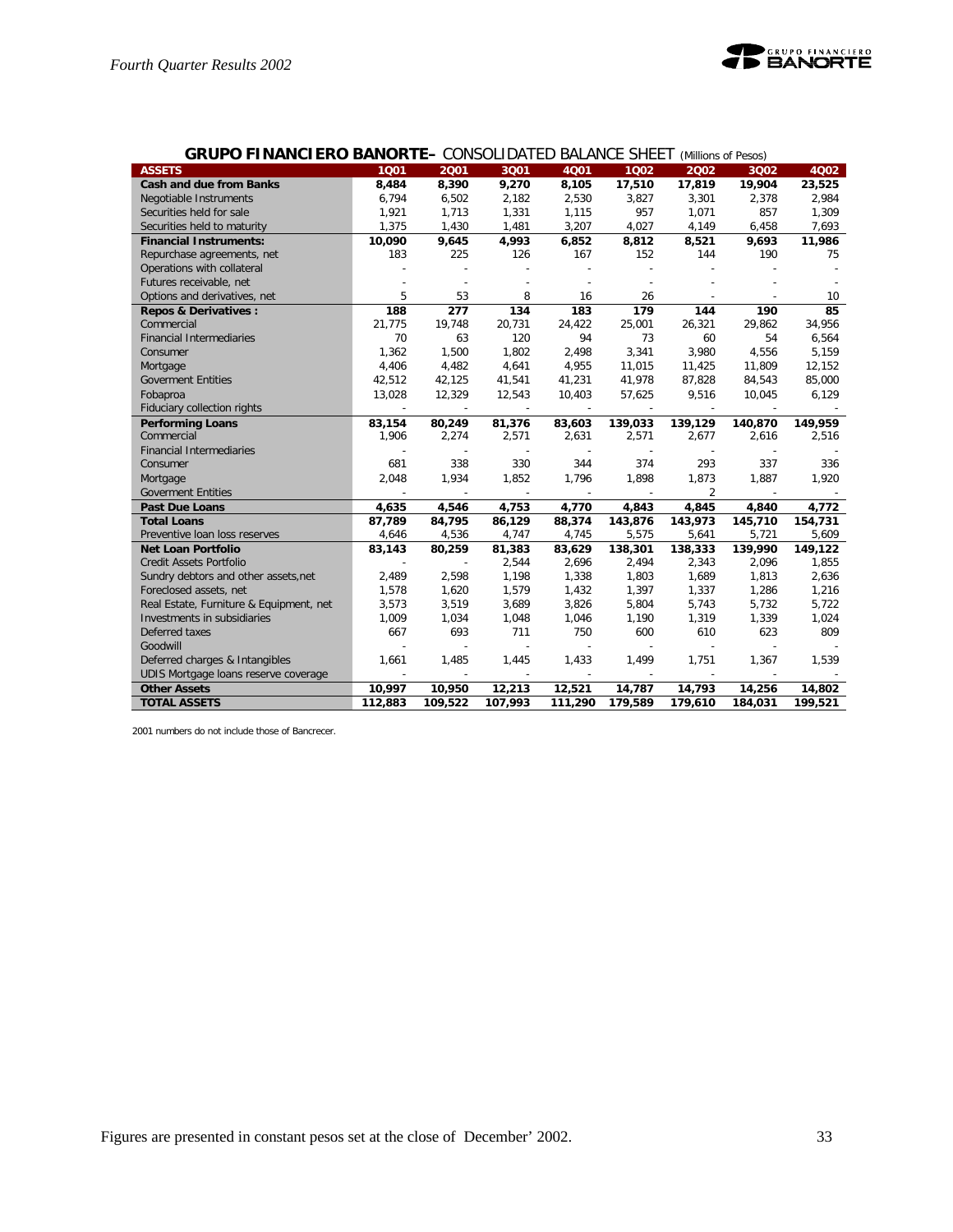

| <b>GRUPO FINANCIERO BANORTE - CONSOLIDATED BALANCE SHEET</b> |          |                |          |          |          |          | (Millions of Pesos) |          |
|--------------------------------------------------------------|----------|----------------|----------|----------|----------|----------|---------------------|----------|
| <b>LIABILITIES</b>                                           | 1001     | 2001           | 3001     | 4001     | 1002     | 2002     | 3002                | 4Q02     |
| <b>Demand Deposits</b>                                       | 26,516   | 27,125         | 27,610   | 31,147   | 50,768   | 48,720   | 48,345              | 52,664   |
| <b>Time Deposits</b>                                         | 48,187   | 52,113         | 46,627   | 47,250   | 81,984   | 72,959   | 82,184              | 89,323   |
| <b>Bonds</b>                                                 | 1,462    | 1,408          | 1,428    | 1,374    | 1,389    | 1,337    | 1,351               | 1,295    |
| <b>Deposits</b>                                              | 76,166   | 80,646         | 75,665   | 79,771   | 134,140  | 123,017  | 131,881             | 143,281  |
| Demand                                                       | 4,576    | 8              | 21       | 2,653    | 1,494    | 12,013   | 627                 | 13,467   |
| Short term                                                   | 9,645    | 4,480          | 8,016    | 5,211    | 14,352   | 15,022   | 23,008              | 13,453   |
| Long term                                                    | 10,455   | 10,350         | 10,038   | 9,197    | 13,095   | 12,738   | 10,908              | 10,642   |
| Due to banks and correspondents                              | 24,676   | 14,838         | 18,075   | 17,060   | 28,941   | 39,773   | 34,542              | 37,561   |
| Repurchase agreements, net                                   | 54       | 110            | 138      | 113      | 69       | 166      | 243                 | 32       |
| Operations with collateral                                   |          |                |          |          |          |          |                     | 817      |
| Futures receivable, net                                      |          |                |          |          |          |          |                     |          |
| Options and derivatives, net                                 | 22       | $\overline{2}$ | 42       | 10       |          | 85       | 525                 |          |
| <b>Repos &amp; Derivatives:</b>                              | 76       | 112            | 180      | 123      | 69       | 251      | 768                 | 849      |
| Income Tax & Profit Sharing                                  | 306      | 115            | 111      | 31       | 45       | 144      | 311                 | 379      |
| Other Payable accounts                                       | 2,014    | 2,092          | 2,097    | 2,431    | 3,969    | 3,357    | 3,781               | 2,851    |
| Other payable accounts                                       | 2,320    | 2,207          | 2,208    | 2,462    | 4,014    | 3,501    | 4,092               | 3,229    |
| Subordinated non Convertible Debenture                       |          | 1,410          | 1,438    | 1,410    | 1,438    | 1,410    | 1,438               | 2,586    |
| <b>Deferred Taxes</b>                                        |          |                |          |          |          |          |                     |          |
| Deferred credits                                             | 114      | 111            | 58       | 54       | 63       | 13       | 13                  | 22       |
| <b>TOTAL LIABILITIES</b>                                     | 103,352  | 99,324         | 97,624   | 100,881  | 168,666  | 167,964  | 172,734             | 187,530  |
| <b>STOCKHOLDER 'S EQUITY</b>                                 |          |                |          |          |          |          |                     |          |
| Paid-in Capital                                              | 5,086    | 5,128          | 5,103    | 5,114    | 5,117    | 5,116    | 5,114               | 5,114    |
| Share subscription premiums                                  | 1,402    | 1,480          | 1,458    | 1,483    | 1,489    | 1,493    | 1,497               | 1,496    |
| Subordinated Convertible Debentures                          | $\sim$   | $\sim$         | $\sim$   | $\sim$   | $\sim$   | $\sim$   | $\mathbb{Z}^2$      |          |
| <b>Subscribed Capital</b>                                    | 6,488    | 6,608          | 6,561    | 6,597    | 6,605    | 6,610    | 6,611               | 6,609    |
| <b>Capital Reserves</b>                                      | 815      | 1,019          | 934      | 980      | 991      | 1,068    | 1,053               | 1,053    |
| <b>Retained Earnings</b>                                     | 8,581    | 8,490          | 8,491    | 8,491    | 10,079   | 10,000   | 9,492               | 9,491    |
| Surplus (Deficit) from securities                            |          |                |          |          |          |          |                     |          |
| Results of foreign operations exchange                       |          |                |          |          |          |          |                     |          |
| Excess (Insuf.) in capital restatement                       | (5, 226) | (5, 227)       | (5, 229) | (5, 233) | (5, 237) | (5, 238) | (5, 237)            | (5, 233) |
| Non Mon assets results Fixed Assets                          |          |                |          |          |          |          |                     |          |
| Non Mon assets results Investm                               | (2,526)  | (2, 467)       | (2,582)  | (2,854)  | (2,788)  | (2,895)  | (3, 183)            | (2,761)  |
| Adjustment in the employees pension                          |          |                |          |          |          |          |                     |          |
| Accumulated Deferred tax effect                              |          |                |          |          |          |          |                     |          |
| Net Income                                                   | 570      | 941            | 1,324    | 1,588    | 387      | 1,182    | 1,596               | 2,016    |
| <b>Earned Capital</b>                                        | 2,214    | 2,756          | 2,936    | 2,972    | 3,431    | 4,116    | 3,721               | 4,566    |
| <b>Minority Holdings</b>                                     | 829      | 834            | 871      | 839      | 887      | 919      | 965                 | 815      |
| Total Stockholder 's Equity                                  | 9,531    | 10,197         | 10,369   | 10,409   | 10,923   | 11,645   | 11,298              | 11,991   |
| <b>TOTAL LIABILITIES &amp;</b>                               | 112,883  | 109,522        | 107,993  | 111,290  | 179,589  | 179,610  | 184,031             | 199,521  |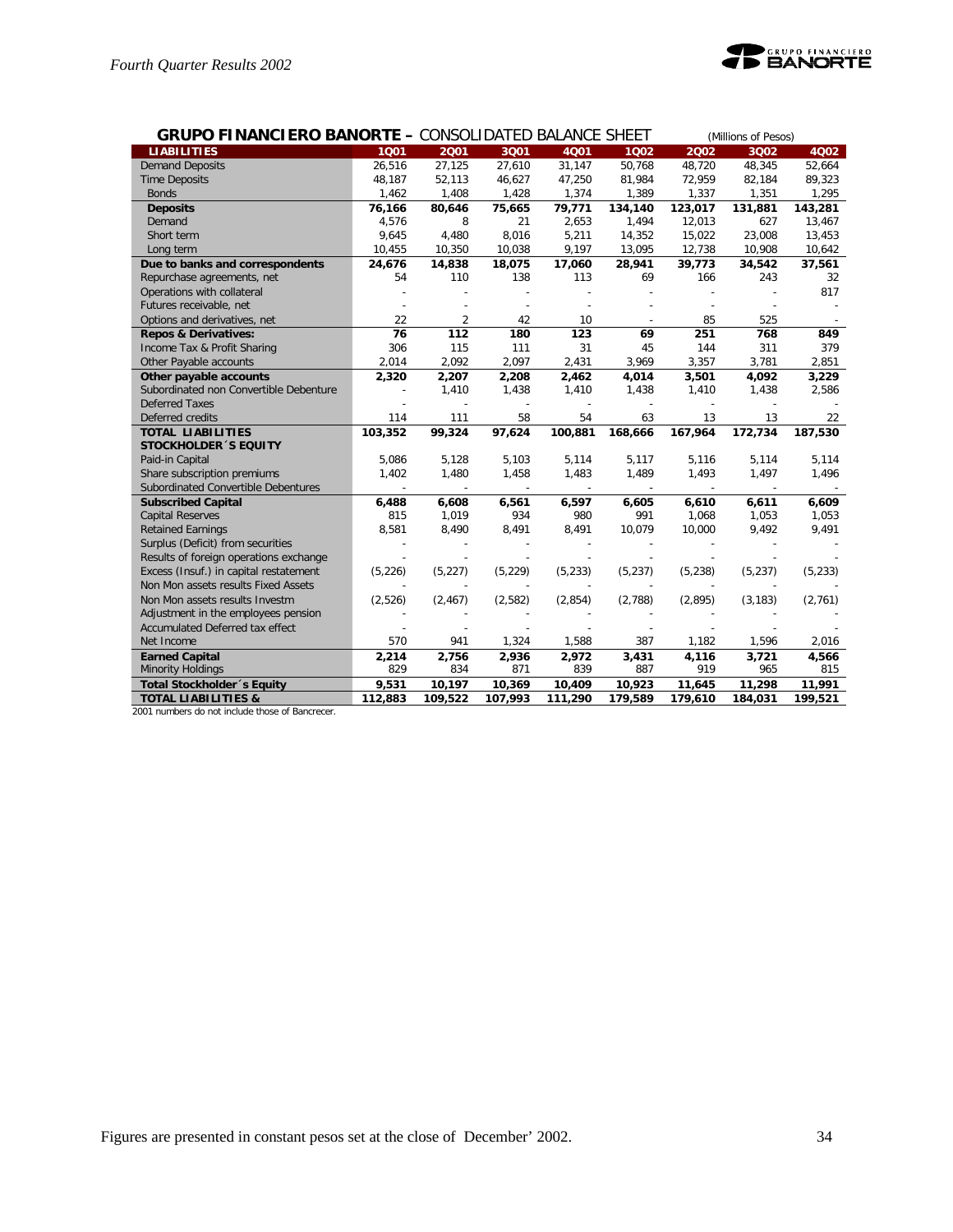

## **MEMORANDUM ACCOUNTS OF GRUPO FINANCIERO BANORTE CONSOLIDATED**

| (Millions of Pesos)                                                     | 1001       | 2001           | 3Q01           | 4Q01           | 1002       | 2002           | 3Q02           | 4Q02           |
|-------------------------------------------------------------------------|------------|----------------|----------------|----------------|------------|----------------|----------------|----------------|
| ONBEHALF OF THIRD PARTY                                                 |            |                |                |                |            |                |                |                |
| Customers' banks                                                        | 3          | $\overline{2}$ | 3              | 3              | 4          | 3              | $\overline{2}$ | $\overline{2}$ |
| Dividends receivable from customers                                     |            | $\overline{a}$ | $\overline{a}$ | $\overline{a}$ |            | $\overline{a}$ | $\overline{a}$ |                |
| Interest receivable from customers                                      |            |                |                |                |            |                |                |                |
| Liquidation of customer transactions                                    | 8,198      | 10,228         | 12,428         | 15,064         | 17,896     | 17,965         | 14,023         | 13,577         |
| Customer Ioans                                                          |            |                |                |                |            |                |                |                |
| Liquidation with foreign currencies of                                  |            |                |                |                |            |                |                |                |
| Margin accounts in futures operations                                   |            |                |                |                |            |                |                |                |
| Other current accounts                                                  |            |                |                |                |            |                |                |                |
| <b>CUSTOMERS CURRENT ACCOUNT</b>                                        | 8,201      | 10,231         | 12,432         | 15,067         | 17,900     | 17,968         | 14,025         | 13,579         |
| Client securities held in custody                                       | 75.199     | 87,566         | 91,253         | 99,981         | 108,618    | 114,380        | 124,824        | 125,103        |
| Securities and documents received in                                    |            |                | 1              | 24             |            | 1              |                |                |
| Client securities abroad                                                |            |                |                |                |            |                |                |                |
| <b>CLIENT SECURITIES</b>                                                | 75,199     | 87,566         | 91,255         | 100,005        | 108,618    | 114,381        | 124,824        | 125,103        |
| Repurchase operations for customers                                     | 21,088     | 21,969         | 23,021         | 26,971         | 25,945     | 25,904         | 24,145         | 25,611         |
| Clients securities loans                                                |            |                |                |                |            |                |                |                |
| Purchase of Futures & forward contracts                                 |            |                |                |                |            |                |                |                |
| Sale of futures and forward contracts                                   |            |                |                |                |            |                | L,             |                |
|                                                                         |            | 43             | 90             | 39             | 47         |                | 72             | 55             |
| Purchasing operations (option price)<br>Sales operations (option price) | 367        |                |                |                |            | 27             |                |                |
|                                                                         |            |                |                |                |            |                |                |                |
| Purchase of derivative packages                                         |            |                |                |                |            |                |                |                |
| Sale of derivative packages                                             |            |                |                |                |            |                |                |                |
| Administration trusts                                                   | 1,144      | 879            | 1,077          | 1,042          | 1,096      | 1,086          | 1,266          | 1,515          |
| TRANSACTIONS ON BEHALF CLIENT                                           | 22,599     | 22,891         | 24,188         | 28,052         | 27,088     | 27,017         | 25,483         | 27,181         |
| TOTAL ON BEHALF OF THIRD PARTY                                          | 105,999    | 120.687        | 127,874        | 143,125        | 153,606    | 159,365        | 164,331        | 165,863        |
| Signature guarantees granted                                            | 3          | 3              | 3              | 3              | 15         |                |                |                |
| Issuing of irrevocable letters of credit                                | 1,239      | 1,078          | 833            | 548            | 697        | 963            | 932            | 841            |
| Property in trust and guardianship                                      | 40,682     | 37,858         | 37,525         | 42,013         | 80,899     | 76,210         | 81,997         | 81,662         |
| Assets held in custody or in administration                             | 84,546     | 86,555         | 81,755         | 83,899         | 126,055    | 118,271        | 127,054        | 127,568        |
| Amounts committed to operations with                                    | 4,168      | 4,318          | 4,471          | 4,989          | 54,386     | 53,612         | 5,761          | 5,750          |
| In Transit drafts                                                       |            |                |                |                |            |                |                |                |
| Certificates of Deposit in circulation                                  | 166        | 120            | 100            | 97             | 86         | 86             | 183            | 464            |
| Secured Credit Cards from the company                                   |            |                |                |                |            |                |                |                |
| Securities given to the company in custody                              | 24         | 22             | 48             | 113            | 88         | 124            | 143            | 187            |
| Government securities in custody of the                                 | 28         | 37             | 45             | 91             |            | 84             | 74             |                |
| Securities given to the company on                                      |            |                |                |                |            |                |                |                |
| Securities outside the country                                          |            |                |                |                |            |                |                |                |
| Liquidations with foreign currencies abroad                             |            |                |                |                |            |                |                |                |
| Debits to the contingency fund                                          |            |                |                |                |            |                |                |                |
| Other contingent obligations                                            | 17,593     | 17,767         | 10,797         | 10,826         | 14,085     | 18,547         | 14,619         | 14,178         |
| Banking transactions on behalf of third-                                | 88,078     | 104,559        | 63,413         | 108,963        | 112,275    | 145,123        | 153,983        | 73,532         |
| Investments in funds for the retirem.saving                             | 2,421      | 2,442          | 2,424          | 2,432          | 2,442      | 2,455          | 2,424          | 1,550          |
| Integration of the credit portfolio                                     |            |                |                |                |            |                |                |                |
| Amounts contracted in derivative                                        | 2,826      | 2,558          | 2,804          | 3,468          | 4,202      | 3,174          | 2,597          | 4,773          |
| Other trust account items                                               | 268,898    | 269,259        | 188,589        | 188,337        | 354,546    | 355,465        | 325,812        | 413,295        |
| OWN ACCOUNT OPERATIONS                                                  | 510,672    | 526,577        | 392,806        | 445,779        | 749,776    | 774,114        | 715,579        | 723,799        |
| Repurchase agreements                                                   |            |                |                |                |            |                |                |                |
| Securities to be received                                               | 115.140    | 140,995        | 152.769        | 152.760        | 180.824    | 179.831        | 201,378        | 206.570        |
| (Less) Securities to be delivered                                       | (114, 978) | (140, 785)     | (152, 884)     | (152, 599)     | (180, 780) | (179, 973)     | (201, 601)     | (206, 534)     |
| <b>REPURCHASE TRANSACTIONS-</b>                                         | 162        | 210            | (115)          | 161            | 44         | (142)          | (223)          | 36             |
| Securities to be received                                               | 63,211     | 99,598         | 110,784        | 97,559         | 119,384    | 131,436        | 138,075        | 141,290        |
| (Less) securities to be delivered                                       | (63, 244)  | (99, 693)      | (110,680)      | (97,666)       | (119, 344) | (131, 315)     | (137,906)      | (141, 284)     |
| REPURCHASE TRANSACTIONS- SOLD                                           | (33)       | (95)           | 104            | (107)          | 39         | 120            | 169            | 7              |
| TOTAL ON OWN ACCOUNT                                                    | 510,801    | 526,692        | 392,794        | 445,833        | 749,859    | 774,092        | 715,526        | 723,842        |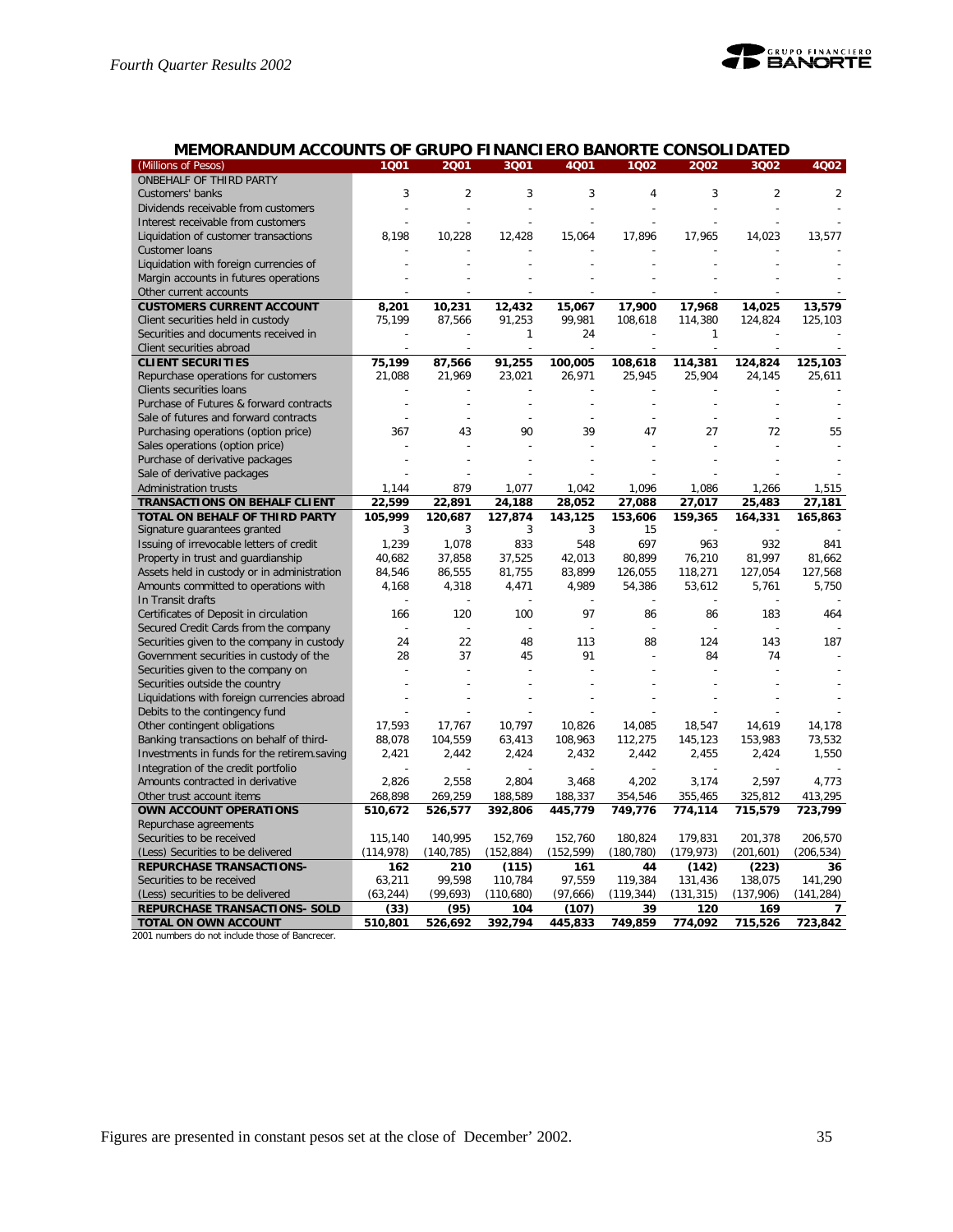

## **GRUPO FINANCIERO BANORTE CONSOLIDATED STATEMENT OF CASH FLOW**

JANUARY 1, 2002 –DECEMBER 31,2002

 *(Millions of Pesos)*

| <b>CASH FLOW FROM OPERATING ACTIVITIES:</b>                             |             |
|-------------------------------------------------------------------------|-------------|
| <b>Net Income</b>                                                       | 2,015.9     |
| Adjustments to Reconcile Net Income to Net Cash by Operating Activities |             |
| Mark to Market Valuation Results                                        | 46.6        |
| Provisions for loan losses                                              | 823.7       |
| Depreciation and amortization                                           | 765.6       |
| Defferred Taxes                                                         | 7.2         |
| Provisions for Obligations                                              | 707.5       |
| Minoritary Interest                                                     | (177.1)     |
| Undistribuated Earnings of Subsidiaries                                 |             |
|                                                                         | 2,173.5     |
| <b>Cash Flows From Investing Activities:</b>                            |             |
| <b>Banks Deposits</b>                                                   | 63,509.9    |
| Decrease (Increase) loan portfolio                                      | (66, 316.0) |
| Decrease (Increase) credit assets portfolio                             | 840.7       |
| Decrease (Increase) treasury operations                                 | (5, 180.9)  |
| Decrease (Increase) financial instruments                               | 823.9       |
| Loans from banks and other entities                                     | 20.500.8    |
| Decrease (Increase) Deferred taxes                                      | (66.0)      |
| Decrease (Increase) in accounts receivable and payable                  | (1, 239.3)  |
| Net Resources provided by operations                                    | 12,873.2    |
|                                                                         |             |
| <b>Financial Activities:</b>                                            |             |
| Subordinated Debentures Issue and Interest                              | 1,176.2     |
| Dividends Declared                                                      | (509.3)     |
| Issuance of stock                                                       | 6.6         |
| Net Resources provided by Investing activities                          | 673.5       |
| <b>CASH FLOW FROM FINANCING ACTIVITIES:</b>                             |             |
| Proceeds from issuance of common stock                                  | (2,044.5)   |
| Decrease (Increase) Deferred charges or credits                         | (487.0)     |
| Decrease (Increase) Foreclosed assets                                   | 215.4       |
|                                                                         |             |
| Net Cash provided by financing activities                               | (2,316.1)   |
| Decrease (increase) in cash and due from banks                          | 15,420.0    |
| Cash and due from banks at the beginning of the year                    | 8,105.3     |
| Cash and due from banks at the end of the year                          | 23,525.3    |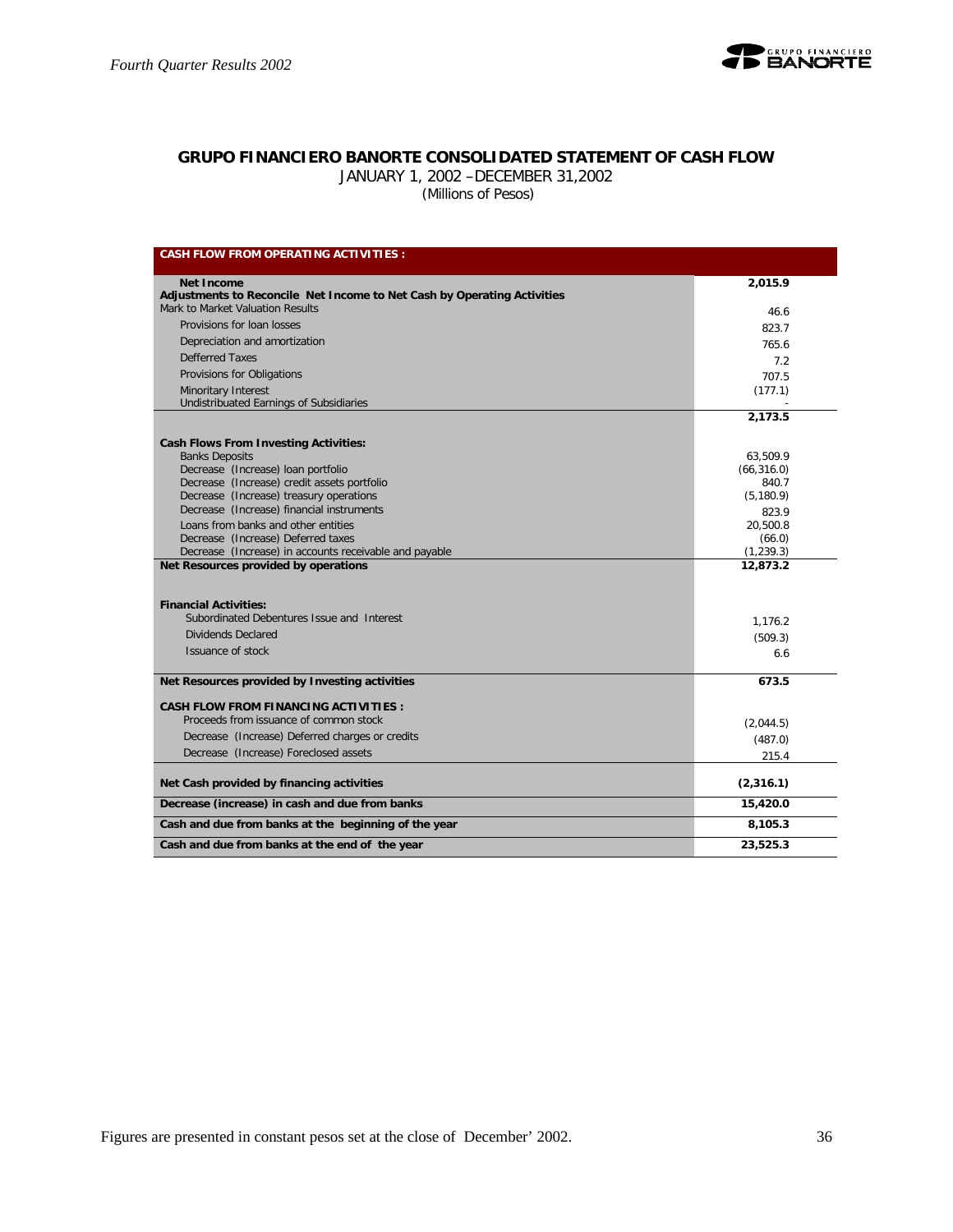## **GRUPO FINANCIERO BANORTE CONSOLIDATED STATEMENTS OF CHANGES IN STOCKHOLDERS´ EQUITY JANUARY 1, 2002- DECEMBER 31, 2002-.** (Millions of Pesos)

|                                |               | <b>CONTRIBUATED CAPITAL</b> |                   |
|--------------------------------|---------------|-----------------------------|-------------------|
|                                | Fixed Paid-in | Paid-in Capital             | & oth. Securities |
|                                | Capital       | Premium                     |                   |
| Balance as of December 31,2001 | 3,058.1       | 2,056.1                     | 1,483.3           |
| <b>Stock Changes</b>           |               | (0.6)                       | 12.3              |
| Issuance of stock              |               |                             |                   |
| <b>Profits Capitalization</b>  |               |                             |                   |
| <b>Total</b>                   |               | (0.6)                       | 12.3              |
|                                |               |                             |                   |
| <b>Total Income</b>            |               |                             |                   |
| Total Income:                  |               |                             |                   |
| Net Income                     |               |                             |                   |
| Results of assets holdings     |               |                             |                   |
| Minority Interest              |               |                             |                   |
| <b>Total</b>                   |               |                             |                   |
| Balance as of December 31,2002 | 3.058.1       | 2.055.4                     | 1.495.6           |
|                                |               |                             |                   |

|                                                                                                                                                      | Capital<br>Reserve<br>S.                             | Retained<br>earnings                    | Excess if<br>Insuf.<br>Capital<br>Restatement | <b>EARNED CAPITAL</b><br>Non Monetary<br><b>Assets Results</b><br>(Investment) | <b>Net</b><br>Income<br>of the year | <b>Minorit</b><br>ary<br>Intere<br>ct.               | <b>Total</b><br><b>Stockholder</b><br>s <sup>2</sup> Equity |
|------------------------------------------------------------------------------------------------------------------------------------------------------|------------------------------------------------------|-----------------------------------------|-----------------------------------------------|--------------------------------------------------------------------------------|-------------------------------------|------------------------------------------------------|-------------------------------------------------------------|
| Balance as of December 31,2001                                                                                                                       | 980.3                                                | 8,490.6                                 | (5,233.0)                                     | (2,853.5)                                                                      | 1,587.9                             | 839.4                                                | 10,409.1                                                    |
| <b>Stock Changes</b><br>Issuance of stock<br><b>Profits Capitalization</b><br><b>Provisions Created</b><br><b>Dividends Declared</b><br><b>Total</b> | (5.1)<br>$\overline{\phantom{a}}$<br>78.0<br>72.8    | 1,587.9<br>(78.0)<br>(509.3)<br>1,000.7 |                                               | $\overline{\phantom{a}}$                                                       | (1,587.9)<br>(1,587.9)              | $\overline{\phantom{m}}$<br>$\overline{\phantom{a}}$ | 6.6<br>(509.3)<br>(502.7)                                   |
| <b>Total Income</b><br>Total Income:<br>Net Income<br>Results of assets holdings<br>Minority Interest<br><b>Total</b>                                | $\overline{\phantom{a}}$<br>$\overline{\phantom{a}}$ | $\overline{\phantom{a}}$                | $\overline{\phantom{a}}$                      | 92.6<br>92.6                                                                   | 2.015.9<br>2,015.9                  | $\overline{\phantom{a}}$<br>(24.0)<br>(24.0)         | 2,015.9<br>92.6<br>(24.0)<br>2,084.5                        |
| Balance as of December 31,2002                                                                                                                       | 1.053.2                                              | 9,491.2                                 | 5.233.0                                       | 2.760.9                                                                        | 2,015.9                             | 815.4                                                | 11,990.9                                                    |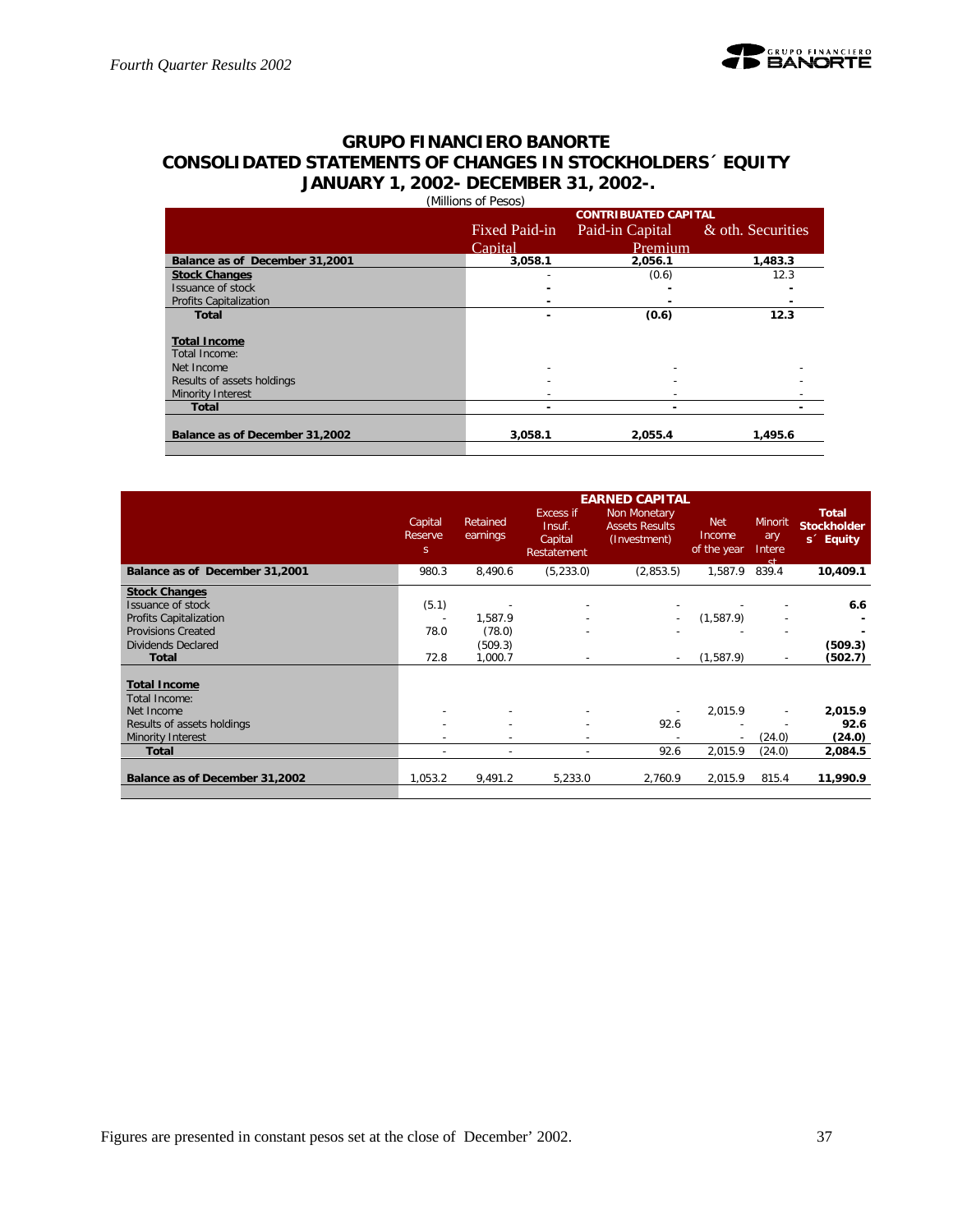

## **BANKING SECTOR-** INCOME STATEMENT (\*) *(Millions of Pesos)*

| <b>NET INTEREST INCOME</b>                        | 1001                     | 2001                     | 3Q01                     | 4Q01                     | <b>ACUM</b>  | 1Q02   | 2002  | 3Q02           | 4002  | <b>ACUM</b> |
|---------------------------------------------------|--------------------------|--------------------------|--------------------------|--------------------------|--------------|--------|-------|----------------|-------|-------------|
| Interest Income                                   | 8,999                    | 4,795                    | 4,821                    | 4,373                    | 22,988       | 5,658  | 5,485 | 5,867          | 6,267 | 23.278      |
| <b>Interest Expense</b>                           | 7,401                    | 3,079                    | 3,391                    | 3,120                    | 16.992       | 3,905  | 3,587 | 3,940          | 4,367 | 15,799      |
| Loan Fees                                         | 69                       | 72                       | 94                       | 106                      | 340          | 123    | 212   | 159            | 171   | 664         |
| <b>Fees Paid</b>                                  | 4                        | 4                        | 6                        | 7                        | 21           | 8      | 10    | 11             | 10    | 39          |
| Net Interest Income (NII)                         | 1,662                    | 1,783                    | 1,518                    | 1,352                    | 6,315        | 1,867  | 2,101 | 2,075          | 2,060 | 8,103       |
| Repomo-Margin                                     | 14                       | 19                       | 28                       | 40                       | 101          | 36     | 49    | (11)           | 41    | 115         |
| <b>NII after Repomo</b>                           | 1,677                    | 1.801                    | 1,546                    | 1,392                    | 6,416        | 1,904  | 2,149 | 2,064          | 2,101 | 8,218       |
| Loan Loss Provisions                              | 189                      | 465                      | 171                      | 200                      | 1,024        | 168    | 195   | 177            | 247   | 787         |
| <b>Loss Sharing Provisions</b>                    | 80                       | 55                       | 26                       | 17                       | 179          | 2      | 12    | 8              | 15    | 36          |
| <b>NII after Provisions</b>                       | 1.408                    | 1,281                    | 1.349                    | 1,175                    | 5,213        | 1,734  | 1,943 | 1,879          | 1,840 | 7,395       |
| <b>Fund transfers</b>                             | 13                       | 14                       | 16                       | 19                       | 63           | 42     | 51    | 48             | 45    | 187         |
| Account management                                | 78                       | 84                       | 81                       | 63                       | 306          | 159    | 172   | 162            | 148   | 641         |
| Fiduciary                                         | 256                      | 122                      | 447                      | 207                      | 1,032        | 191    | 238   | 189            | 174   | 792         |
|                                                   | $\overline{a}$           | $\overline{a}$           | 46                       | 66                       | 112          | 109    | 64    | 266            | (43)  | 396         |
| Income from Loan Portfolios Acquired              | 28                       | 30                       | 26                       | 29                       | 113          | 89     | 33    | 63             | 60    | 245         |
| <b>Flectronic Banking Services</b><br>Credit Card | 85                       | 90                       | 89                       | 99                       | 363          | 126    | 152   | 147            | 145   | 569         |
| Fees from FOBAPROA                                | 84                       | 88                       | 66                       | 44                       | 281          | 137    | 63    | 51             | 115   | 367         |
| Other fees                                        | 48                       | 47                       | 48                       | 115                      | 258          | 122    | 124   | 150            | 127   | 522         |
|                                                   | 592                      |                          |                          |                          |              |        |       |                | 771   |             |
| Fees on services,<br>Fund transfers               |                          | 476                      | 818<br>÷,                | 641                      | 2,528        | 975    | 897   | 1,075          |       | 3,718       |
| Other fees                                        | 89                       | 90                       | 335                      | 185                      | 699          | 169    | 185   | 205            | 273   | 832         |
|                                                   |                          |                          |                          |                          |              |        |       |                |       |             |
| Expenses from Loan Portfolios Acquired            | $\overline{\phantom{a}}$ | $\overline{\phantom{a}}$ | 4                        | 10                       | 14           | 65     | 41    | 153            | 26    | 285         |
| Fees paid,                                        | 89                       | 90                       | 339                      | 195                      | 713          | 234    | 226   | 358            | 299   | 1,116       |
| Foreign exchange                                  | 58                       | 47                       | 49                       | 51                       | 205          | 67     | 107   | 70             | 83    | 328         |
| Securities -Realized gains                        | 34                       | 89                       | (25)                     | (21)                     | 78           | 247    | (173) | (89)           | 37    | 22          |
| Securities- Unrealized gains                      | 122                      | (16)                     | (100)                    | 41                       | 47           | (7)    | (46)  | (10)           | 16    | (47)        |
| <b>Market-related Income</b>                      | 214                      | 119                      | (75)                     | 71                       | 329          | 307    | (112) | (28)           | 136   | 303         |
| <b>Total Non Interest Income</b>                  | 717                      | 505                      | 404                      | 517                      | 2,144        | 1,049  | 559   | 689            | 609   | 2,905       |
| <b>Total Operating Income</b>                     | 2,125                    | 1,786                    | 1,753                    | 1.692                    | 7,356        | 2,782  | 2,501 | 2.568          | 2,449 | 10.300      |
| Personnel                                         | 731                      | 695                      | 723                      | 654                      | 2,802        | 1,000  | 954   | 899            | 916   | 3,769       |
| <b>Professional Fees</b>                          | 89                       | 76                       | 89                       | 94                       | 348          | 87     | 103   | 110            | 101   | 400         |
| Operation & Administrative expenses               | 373                      | 455                      | 437                      | 502                      | 1,767        | 582    | 558   | 539            | 576   | 2,254       |
| Rents, depreciation and amortization              | 177                      | 168                      | 199                      | 184                      | 728          | 295    | 334   | 276            | 270   | 1,176       |
| Taxes, other than income tax                      | 110                      | 110                      | 107                      | 204                      | 531          | 124    | 138   | 151            | 185   | 598         |
| Contributions to IPAB                             | 99                       | 91                       | 93                       | 95                       | 377          | 158    | 165   | 159            | 170   | 653         |
| Corporate expenses Recoveries                     |                          |                          | $\overline{\phantom{a}}$ |                          |              | Ē,     |       | $\overline{a}$ |       |             |
| <b>Non-Interest Expense</b>                       | 1,578                    | 1,593                    | 1,648                    | 1,734                    | 6,553        | 2,245  | 2,252 | 2,134          | 2,218 | 8,849       |
| <b>Operating Income</b>                           | 547                      | 193                      | 105                      | (42)                     | 803          | 537    | 249   | 434            | 231   | 1,451       |
| <b>Other Revenues</b>                             | 99                       | 143                      | 123                      | 205                      | 570          | 78     | 184   | 79             | 171   | 512         |
| Foreign exchange                                  |                          | ÷,                       | ÷,                       |                          |              | L.     |       |                |       |             |
| Recoveries                                        | 105                      | 176                      | 84                       | 150                      | 516          | 55     | 67    | 132            | 90    | 344         |
| Repomo-other revenues                             | (18)                     | 66                       | 44                       | (62)                     | 29           | 1      | 1     | 1              | 11    | 14          |
| <b>Non Operating Income</b>                       | 186                      | 385                      | 251                      | 293                      | 1,115        | 133    | 252   | 213            | 271   | 870         |
| Other Expense                                     | (117)                    | (197)                    | (5)                      | 34                       | (285)        | (248)  | 41    | (143)          | (129) | (479)       |
| Foreign exchange                                  |                          |                          |                          |                          |              | (2)    | (5)   |                |       | (7)         |
| Repomo-other Expenses                             | (4)                      | (8)                      | (15)                     | (29)                     | (56)         | (43)   | (71)  | (79)           | (139) | (333)       |
| <b>Non Operating Expense</b>                      | (122)                    | (205)                    | (19)                     | 5                        | (341)        | (293)  | (34)  | (223)          | (268) | (819)       |
| Non Operating Income (Expense), net               | 65                       | 180                      | 232                      | 298                      | 775          | (160)  | 218   | (10)           | 3     | 51          |
| Pre-tax Income                                    | 612                      | 373                      | 337                      | 256                      | 1,578        | 378    | 467   | 424            | 234   | 1,502       |
| Income Tax                                        |                          |                          | 31                       | (31)                     |              |        |       |                |       |             |
| Profit sharing                                    | 16                       | 39                       | (34)                     | (20)                     | $\mathbf{1}$ | $\sim$ | 36    | 28             | 31    | 95          |
| Tax on Assets                                     | $\overline{2}$           | 4                        | 3                        | 5                        | 14           | 22     | 26    | 27             | 36    | 111         |
| Deferred Inc. Tax and Profit sharing              | 71                       | 50                       | 1                        | 79                       | 201          | 81     | 17    | 23             | (112) | 10          |
|                                                   | 89                       | 93                       | $\overline{\phantom{a}}$ | 33                       | 216          | 103    | 80    | 78             | (44)  | 216         |
| Net Income before subsidiaries                    | 523                      | 279                      | 337                      | 223                      | 1,362        | 275    | 387   | 346            | 278   | 1,286       |
| Subsidiaries 'net income                          | 42                       | 11                       | 41                       | $\overline{\phantom{a}}$ | 94           | 49     | (11)  | 57             | 91    | 186         |
| Net Income from continuos operations              | 564                      | 290                      | 377                      | 223                      | 1,455        | 323    | 376   | 403            | 369   | 1,471       |
| Extraodinary items, net                           |                          |                          |                          |                          |              |        | 411   | 2              | (2)   | 411         |
| Minority Interest                                 | $\sim$                   | $\blacksquare$           | $\overline{\phantom{a}}$ | $\sim$                   |              |        |       |                |       |             |
| <b>TOTAL NET INCOME</b>                           | 564                      | 290                      | 377                      | 223                      | 1,456        | 323    | 787   | 405            | 367   | 1,882       |
|                                                   |                          |                          |                          |                          |              |        |       |                |       |             |

(\*)Afore is included in the Subsidiaries' net income. 2001 numbers do not include those of Bancrecer.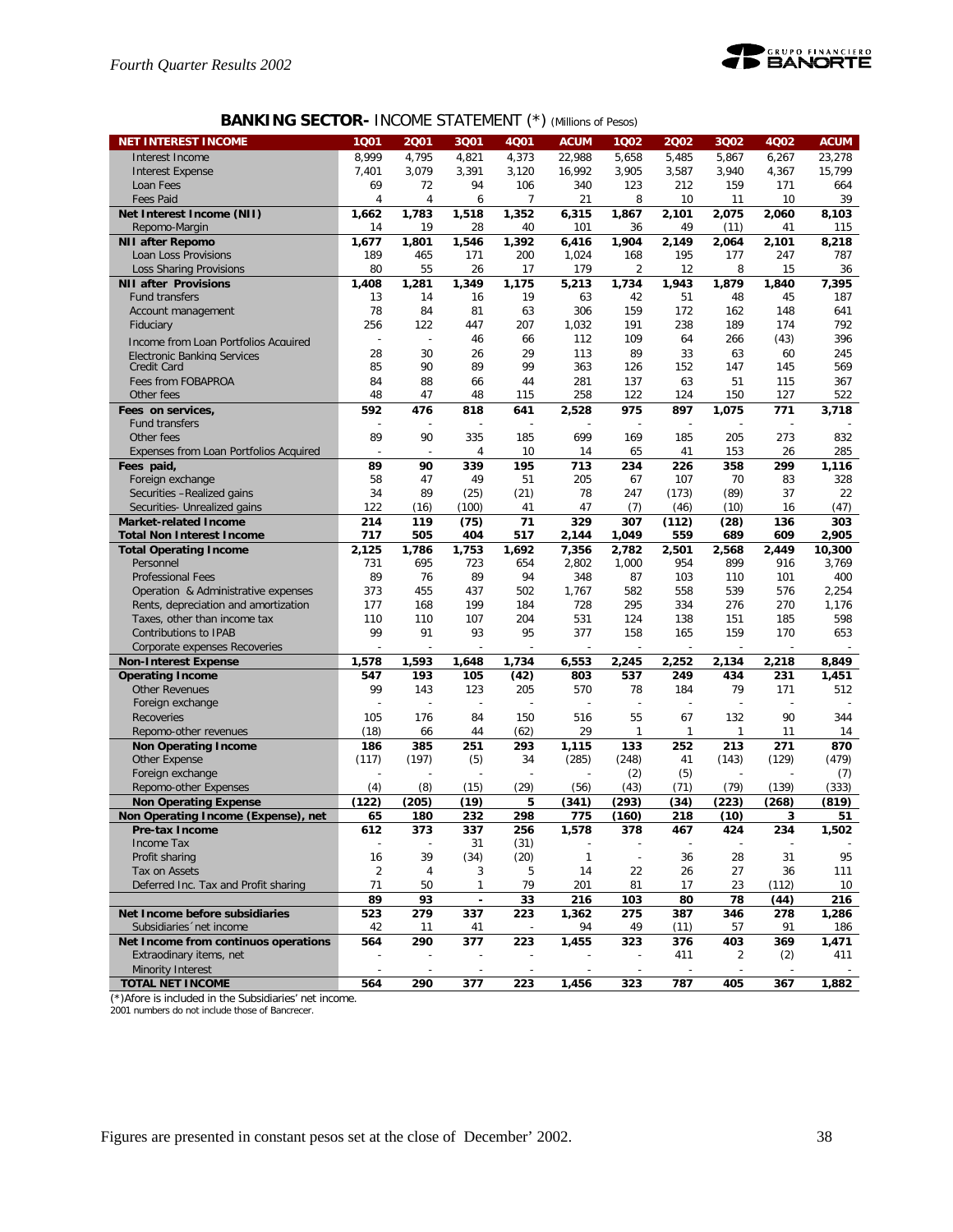

## **BANKING SECTOR -BALANCE SHEET** (\*)*(Millions of Pesos)*

| <b>ASSETS</b>                           | 1001                     | 2001                     | 3Q01                     | 4001    | 1002    | 2002           | 3Q02    | 4002    |
|-----------------------------------------|--------------------------|--------------------------|--------------------------|---------|---------|----------------|---------|---------|
| <b>Cash and due from Banks</b>          | 8,070                    | 8,073                    | 8,860                    | 7,703   | 17,071  | 17,499         | 19,446  | 23,275  |
| Negotiable Instruments                  | 6,695                    | 5,253                    | 2,039                    | 2,271   | 3,678   | 3,092          | 2,160   | 2,795   |
| Securities held for sale                | 1,921                    | 1,713                    | 1,331                    | 1,115   | 957     | 1,071          | 857     | 1,309   |
| Securities held to maturity             | 1,375                    | 1,430                    | 1,481                    | 3,207   | 4,027   | 4,149          | 6,458   | 7,693   |
| <b>Financial Instruments:</b>           | 9,991                    | 8,396                    | 4,850                    | 6,593   | 8,662   | 8,312          | 9,475   | 11,797  |
| Repurchase agreements, net              | 140                      | 164                      | 75                       | 147     | 109     | 100            | 163     | 37      |
| Operations with collateral              |                          |                          | $\overline{\phantom{a}}$ |         |         |                |         |         |
| Futures receivable, net                 |                          | $\overline{a}$           |                          |         |         |                |         |         |
| Options and derivatives, net            | 5                        | 53                       | $\sim$                   | 16      | 26      |                |         | 9       |
| <b>Repos &amp; Derivatives:</b>         | 145                      | 216                      | 75                       | 163     | 136     | 100            | 163     | 46      |
| Commercial                              | 19,697                   | 17,582                   | 18,367                   | 21,649  | 22,677  | 23,842         | 27,409  | 32,226  |
| <b>Financial Intermediaries</b>         | 1,880                    | 1,333                    | 629                      | 622     | 628     | 1,270          | 1,524   | 7,857   |
| Consumer                                | 1,354                    | 1,474                    | 1.747                    | 2,422   | 3,268   | 3,865          | 4,413   | 4,984   |
| Mortgage                                | 4,406                    | 4,482                    | 4,641                    | 4,955   | 11,015  | 11,425         | 11,809  | 12,152  |
| <b>Goverment Entities</b>               | 42,489                   | 42,101                   | 41,536                   | 41,227  | 41,975  | 87,824         | 84,540  | 84,998  |
| Fobaproa                                | 13,028                   | 12,329                   | 12,543                   | 10,403  | 57,625  | 9,516          | 10,045  | 6,129   |
| Fiduciary collection rights             |                          |                          |                          |         |         |                |         |         |
| <b>Performing Loans</b>                 | 82,854                   | 79,302                   | 79,463                   | 81,279  | 137,189 | 137,742        | 139,741 | 148,345 |
| Commercial                              | 1,888                    | 2,256                    | 2,540                    | 2,591   | 2,521   | 2,635          | 2,590   | 2,490   |
| <b>Financial Intermediaries</b>         |                          |                          |                          |         |         |                |         |         |
| Consumer                                | 671                      | 328                      | 330                      | 334     | 364     | 283            | 328     | 327     |
| Mortgage                                | 2,048                    | 1,934                    | 1,852                    | 1,796   | 1,898   | 1,873          | 1,887   | 1,920   |
| <b>Goverment Entities</b>               |                          | $\sim$                   | $\sim$                   | $\sim$  | $\sim$  | $\overline{2}$ | $\sim$  |         |
| <b>Past Due Loans</b>                   | 4.607                    | 4,518                    | 4,723                    | 4.721   | 4,783   | 4.793          | 4.805   | 4.737   |
| <b>Total Loans</b>                      | 87,460                   | 83,820                   | 84,185                   | 86,000  | 141,972 | 142,536        | 144,546 | 153,082 |
| Preventive loan loss reserves           | 4,627                    | 4,518                    | 4,723                    | 4,722   | 5,553   | 5,619          | 5,699   | 5,588   |
| <b>Net Loan Portfolio</b>               | 82,833                   | 79,302                   | 79,463                   | 81,278  | 136,420 | 136,917        | 138,847 | 147,494 |
| Credit Assets Portfolio                 | $\sim$                   | $\overline{a}$           | 2,544                    | 2,696   | 2,494   | 2,343          | 2,096   | 1,855   |
| Sundry debtors and other assets, net    | 1,651                    | 1,967                    | 1,114                    | 1,172   | 1,659   | 1,508          | 1,606   | 2,234   |
| Foreclosed assets, net                  | 1,569                    | 1,611                    | 1,571                    | 1,424   | 1,389   | 1,330          | 1,280   | 1,211   |
| Real Estate, Furniture & Equipment, net | 3,388                    | 3,325                    | 3,481                    | 3,557   | 5,555   | 5,476          | 5,438   | 5,355   |
| Investments in subsidiaries             | 1,036                    | 1,003                    | 1,052                    | 1,021   | 1,083   | 1,082          | 1,137   | 980     |
| Deferred taxes                          | 829                      | 864                      | 931                      | 938     | 784     | 755            | 767     | 936     |
| Deferred charges & Intangibles          | 764                      | 617                      | 588                      | 683     | 660     | 698            | 577     | 741     |
| UDIS Mortgage loans reserve coverage    | $\overline{\phantom{a}}$ | $\overline{\phantom{a}}$ | $\overline{\phantom{a}}$ |         |         |                |         |         |
| <b>Other Assets</b>                     | 9,236                    | 9,387                    | 11,280                   | 11,490  | 13,624  | 13,191         | 12,901  | 13,313  |
| <b>TOTAL ASSETS</b>                     | 110,276                  | 105,373                  | 104,529                  | 107,228 | 175,913 | 176,019        | 180,831 | 195,925 |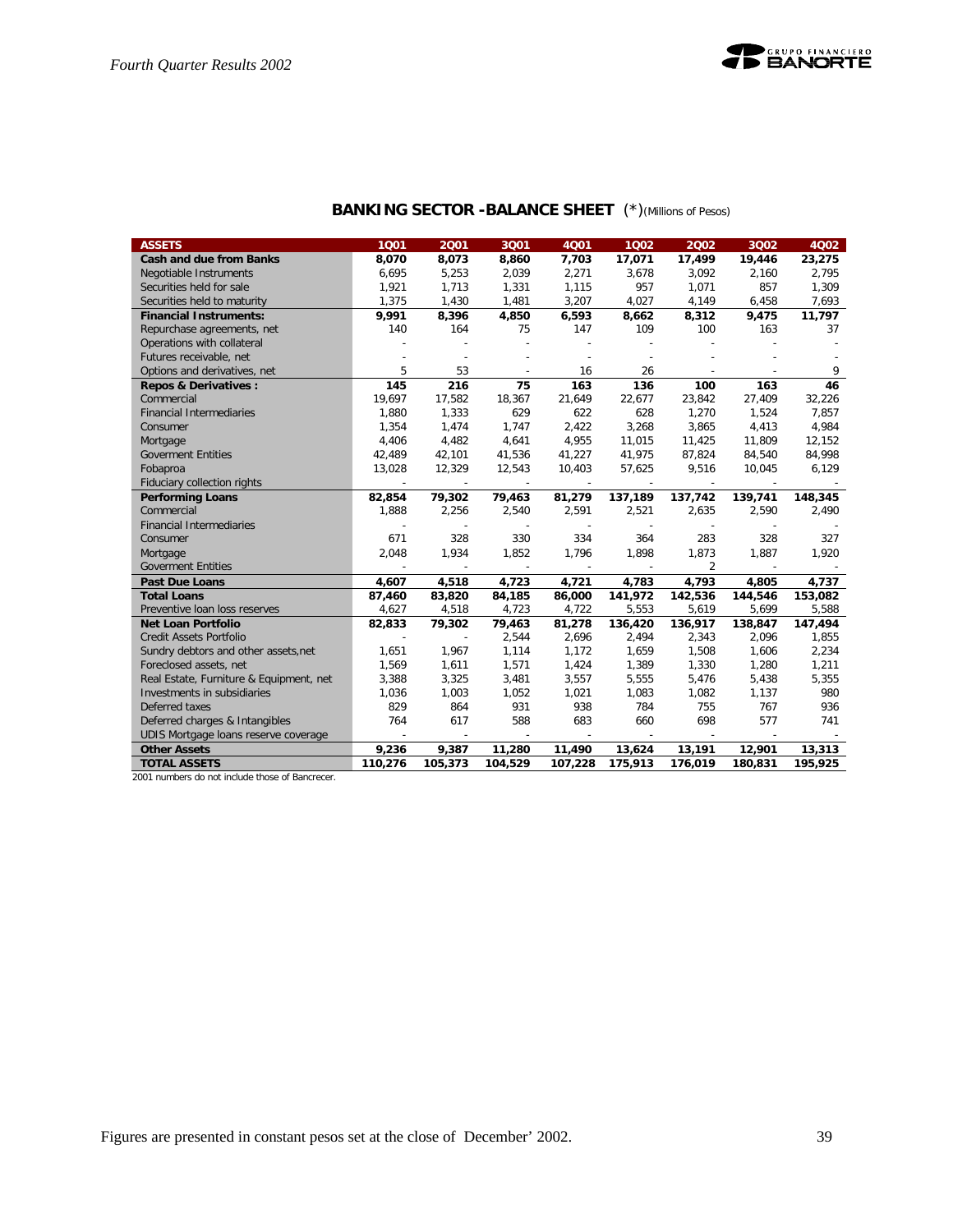

|                                        | <b>BANKING SECTOR-BALANCE SHEET</b> |                          |          |          |          | $(*)$ (Millions of Pesos) |          |          |
|----------------------------------------|-------------------------------------|--------------------------|----------|----------|----------|---------------------------|----------|----------|
| <b>LIABILITIES</b>                     | 1001                                | 2001                     | 3001     | 4001     | 1002     | 2002                      | 3002     | 4002     |
| <b>Demand Deposits</b>                 | 26,540                              | 27,155                   | 27.643   | 31.176   | 50.806   | 48.740                    | 48.370   | 52.678   |
| <b>Time Deposits</b>                   | 48,310                              | 51,415                   | 46,943   | 47,403   | 82,148   | 73,120                    | 82,320   | 89,340   |
| <b>Bonds</b>                           | 1,462                               | 1,408                    | 1,428    | 1,374    | 1,389    | 1,337                     | 1,351    | 1,295    |
| <b>Deposits</b>                        | 76,312                              | 79,978                   | 76,014   | 79,954   | 134,343  | 123,197                   | 132.042  | 143,313  |
| Demand                                 | 4,576                               | 8                        | 21       | 2,653    | 1,494    | 12,013                    | 627      | 13,467   |
| Short term                             | 8.740                               | 3.270                    | 6,296    | 3.094    | 12,689   | 13,578                    | 22.074   | 11,951   |
| Long term                              | 10,290                              | 10,090                   | 9,889    | 8,926    | 12,789   | 12,453                    | 10,635   | 10,366   |
| Due to banks and correspondents        | 23,605                              | 13,369                   | 16,206   | 14,673   | 26,972   | 38,045                    | 33,335   | 35,783   |
| Repurchase agreements, net             | 20                                  | 58                       | 93       | 98       | 35       | 126                       | 220      | 29       |
| Operations with collateral             |                                     |                          |          |          |          |                           |          |          |
| Futures receivable, net                |                                     |                          | Ĭ.       |          |          |                           |          |          |
| Options and derivatives, net           | 18                                  | $\overline{2}$           | 32       | 10       |          | 85                        | 525      | 817      |
| <b>Repos &amp; Derivatives:</b>        | 38                                  | 60                       | 125      | 108      | 35       | 211                       | 744      | 847      |
| Income Tax & Profit Sharing            | 279                                 | 91                       | 87       | 5        | 10       | 98                        | 119      | 166      |
| Other Payable accounts                 | 1,923                               | 1,994                    | 1,973    | 2,144    | 3,791    | 3,114                     | 3,092    | 2,726    |
| Other payable accounts                 | 2,202                               | 2,084                    | 2,061    | 2,149    | 3,801    | 3,211                     | 3,211    | 2,892    |
| Subordinated non Convertible Debenture |                                     | 1,410                    | 1,438    | 1,410    | 1,438    | 1,410                     | 1,438    | 2,586    |
| <b>Deferred Taxes</b>                  |                                     |                          |          |          |          |                           |          |          |
| Deferred credits                       | 129                                 | 123                      | 67       | 73       | 74       | 18                        | 16       | 37       |
| <b>TOTAL LIABILITIES</b>               | 102,287                             | 97,024                   | 95,912   | 98,366   | 166,662  | 166,092                   | 170,787  | 185,457  |
| STOCKHOLDER 'S EQUITY                  |                                     |                          |          |          |          |                           |          |          |
| Paid-in Capital                        | 5,261                               | 5,261                    | 5,261    | 5,443    | 5.444    | 5,443                     | 5,444    | 5,443    |
| Share subscription premiums            | 599                                 | 599                      | 599      | 946      | 946      | 946                       | 946      | 946      |
| Subordinated Convertible Debentures    |                                     |                          |          |          |          |                           |          |          |
| <b>Subscribed Capital</b>              | 5,860                               | 5,860                    | 5,860    | 6,389    | 6,389    | 6,389                     | 6,390    | 6,389    |
| <b>Capital Reserves</b>                | 2,370                               | 2,449                    | 2,449    | 2,449    | 2,449    | 2,449                     | 2,449    | 2,449    |
| <b>Retained Earnings</b>               | 2,347                               | 2,268                    | 2,268    | 1,812    | 3,268    | 2,661                     | 2,263    | 2,263    |
| Surplus (Deficit) from securities      | (543)                               | (442)                    | (554)    | (589)    | (560)    | (41)                      | 58       | 166      |
| Results of foreign operations exchange |                                     |                          |          |          |          |                           |          |          |
| Excess (Insuf.) in capital restatement | (2, 275)                            | (2, 277)                 | (2, 278) | (2, 282) | (2, 285) | (2, 286)                  | (2, 285) | (2, 282) |
| Non Mon assets results Fixed Assets    |                                     |                          |          |          |          |                           | 11       | 11       |
| Non Mon assets results Investm         | (67)                                | (97)                     | (93)     | (106)    | (67)     | (89)                      | (90)     | (144)    |
| Adjustment in the employees pension    |                                     |                          |          |          |          |                           |          |          |
| Accumulated Deferred tax effect        | (267)                               | (267)                    | (267)    | (267)    | (267)    | (267)                     | (267)    | (267)    |
| Net Income                             | 564                                 | 855                      | 1,232    | 1,456    | 323      | 1,110                     | 1,516    | 1,882    |
| <b>Earned Capital</b>                  | 2,129                               | 2,489                    | 2,757    | 2,472    | 2,861    | 3,537                     | 3,654    | 4,078    |
| <b>Minority Holdings</b>               | $\overline{a}$                      | $\overline{\phantom{a}}$ |          |          |          | $\overline{a}$            |          |          |
| Total Stockholder 's Equity            | 7,989                               | 8,349                    | 8,617    | 8,862    | 9,251    | 9,927                     | 10,044   | 10,468   |
| <b>TOTAL LIABILITIES &amp;</b>         | 110,276                             | 105,373                  | 104,529  | 107,228  | 175,913  | 176,019                   | 180,831  | 195,925  |

2001 numbers do not include those of Bancrecer.

## **MEMORANDUM ACCOUNTS OF BANKING SECTOR** *(Millions of Pesos)*

|                                             | 1001      | 2001       | 3Q01       | <b>4Q01</b> | 1002      | 2002       | 3Q02      | 4Q02       |
|---------------------------------------------|-----------|------------|------------|-------------|-----------|------------|-----------|------------|
| Signature guarantees granted                | 3         | 3          | 3          | 3           | 15        |            |           |            |
| Other contingent obligations                | 10.575    | 10.506     | 10.797     | 10.826      | 14.085    | 18.547     | 14.619    | 14.178     |
| Irrevocable lines of credit                 | 1.239     | 1,078      | 833        | 548         | 697       | 963        | 932       | 841        |
| Assets held in trust and mandate            | 40.682    | 37.858     | 37.525     | 42,013      | 80.899    | 76.210     | 81.997    | 81,662     |
| Assets held in custody or in administration | 79.848    | 81.879     | 76.890     | 78.457      | 121.182   | 112.690    | 121.533   | 121,863    |
| Investment banking transactions for third   | 88,078    | 104,559    | 63,413     | 108,963     | 112,275   | 145,123    | 153,983   | 73,532     |
| Engaged amounts in fobaproa operations      | 4,168     | 4,318      | 4,471      | 4.989       | 54,386    | 53,612     | 5,761     | 5,750      |
| Investment of retirement saving funds       | 2,421     | 2,442      | 2,424      | 2,432       | 2,442     | 2,455      | 2,424     | 1,550      |
| Integration of loan portfolio               |           |            |            |             |           |            |           |            |
| Received amounts in derivative instruments  | 2,826     | 2,558      | 2,804      | 3,468       | 4,202     | 3,174      | 2,597     | 4,773      |
| Fobaproa trusts                             |           |            |            |             |           |            |           |            |
| Securities to be received                   | 94.052    | 119.026    | 129.748    | 125.789     | 154.878   | 153.927    | 177.233   | 178.650    |
| (Less) payable for reversal                 | (93, 912) | (118, 862) | (129, 841) | (125, 642)  | (154,842) | (154, 053) | (177.453) | (178, 627) |
| Receivables for reversal                    | 42.737    | 77.674     | 87,742     | 70,616      | 93,982    | 105,511    | 113.923   | 113,379    |
| (Less) securities to be delivered           | (42.757)  | (77, 732)  | (87,666)   | (70, 714)   | (93, 944) | (105, 411) | (113.760) | (113, 394) |
| Other control accounts                      | 251,015   | 251,382    | 179,101    | 176,039     | 342,625   | 343,927    | 313,901   | 400,112    |
|                                             | 480.976   | 496.688    | 378,243    | 427.788     | 732.882   | 756.675    | 697.690   | 704.267    |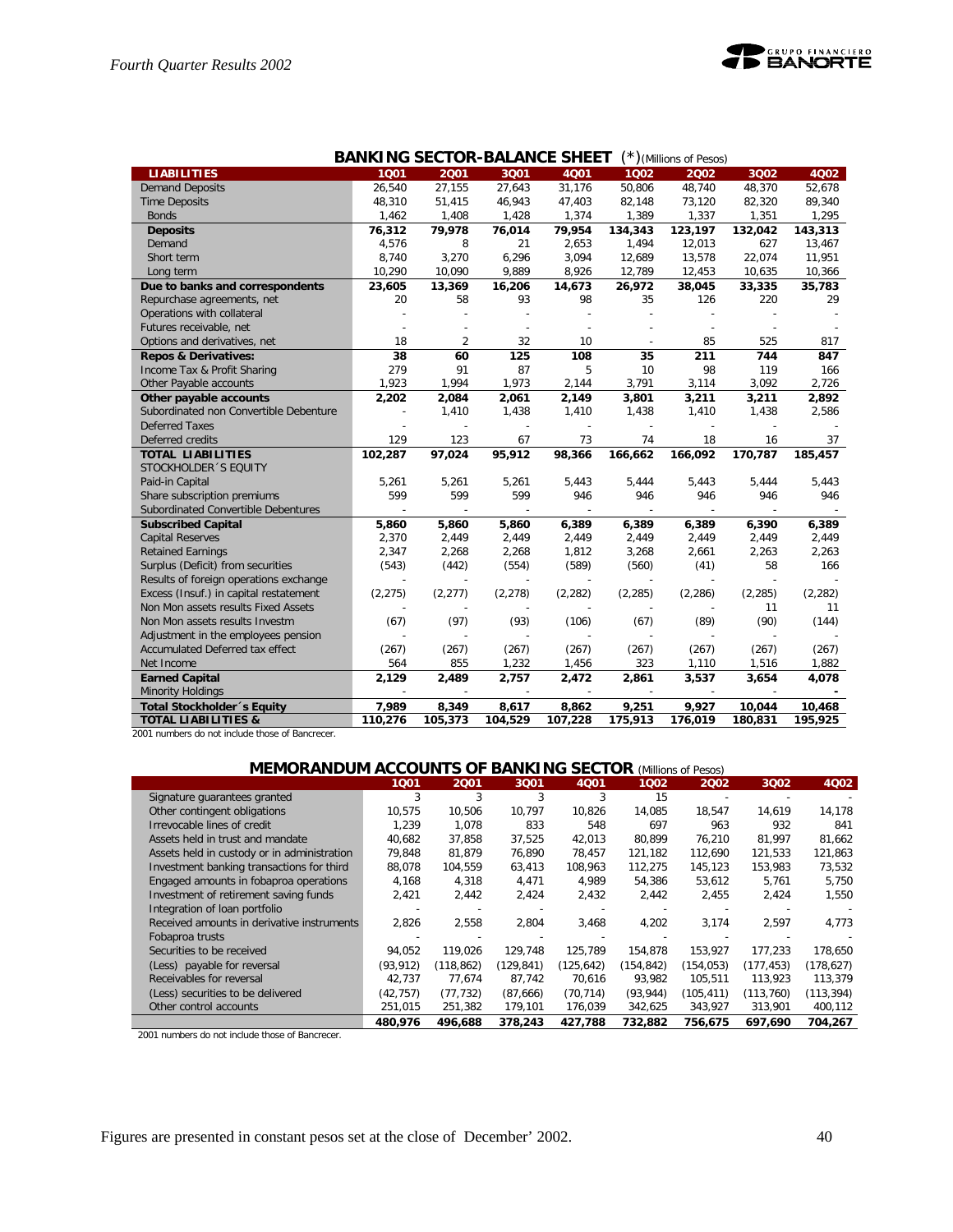

|                                        |                |                          |        |                |              | $\overline{\phantom{a}}$ |                |                |       |             |
|----------------------------------------|----------------|--------------------------|--------|----------------|--------------|--------------------------|----------------|----------------|-------|-------------|
| <b>NET INTEREST INCOME</b>             | 1001           | 2001                     | 3Q01   | 4Q01           | <b>ACUM</b>  | 1Q02                     | 2002           | 3Q02           | 4Q02  | <b>ACUM</b> |
| Interest Income                        | 7,238          | 4,448                    | 4,128  | 3,501          | 19,315       | 4,989                    | 4,785          | 5.168          | 5,600 | 20,542      |
| <b>Interest Expense</b>                | 5,634          | 2,928                    | 2,669  | 2,309          | 13,540       | 3,253                    | 2,953          | 3,295          | 3,778 | 13,279      |
| Loan Fees                              | 68             | 71                       | 93     | 106            | 339          | 122                      | 212            | 159            | 171   | 663         |
| <b>Fees Paid</b>                       | 4              | 4                        | 6      | 7              | 21           | 8                        | 10             | 11             | 10    | 39          |
| Net Interest Income (NII)              | 1,668          | 1,587                    | 1,546  | 1,291          | 6,092        | 1,850                    | 2,034          | 2,020          | 1,982 | 7,887       |
| Repomo-Margin                          | 20             | 21                       | 21     | 37             | 100          | 26                       | 42             | (12)           | 44    | 99          |
| <b>NII after Repomo</b>                | 1,688          | 1,608                    | 1,567  | 1,329          | 6,192        | 1,876                    | 2,076          | 2,008          | 2,026 | 7,987       |
| Loan Loss Provisions                   | 156            | 457                      | 175    | 181            | 969          | 155                      | 188            | 176            | 229   | 748         |
| Loss Sharing Provisions                | 80             | 55                       | 26     | 17             | 179          | $\overline{2}$           | 12             | 8              | 15    | 36          |
| <b>NII after Provisions</b>            |                | 1,096                    | 1,366  | 1.130          | 5,044        |                          | 1,876          |                | 1.783 | 7,203       |
|                                        | 1,452          |                          |        |                |              | 1,720                    |                | 1,824          |       |             |
| Fund transfers                         | 13             | 14                       | 16     | 19             | 63           | 42                       | 51             | 48             | 45    | 187         |
| Account management                     | 78             | 84                       | 81     | 63             | 306          | 159                      | 172            | 162            | 148   | 641         |
| Fiduciary                              | 20             | 20                       | 17     | 16             | 73           | 54                       | 36             | 38             | 30    | 158         |
| Income from Loan Portfolios Acquired   | L,             | $\overline{a}$           | $\sim$ | $\overline{a}$ |              |                          | $\overline{a}$ | $\overline{a}$ | L,    |             |
| Electronic Banking Services            | 28             | 30                       | 26     | 29             | 113          | 89                       | 33             | 63             | 60    | 245         |
| Credit Card                            | 85             | 90                       | 89     | 99             | 363          | 126                      | 152            | 147            | 145   | 569         |
| Fees from FOBAPROA                     | 79             | 85                       | 64     | 39             | 266          | 134                      | 62             | 45             | 112   | 353         |
| Other fees                             | 48             | 47                       | 48     | 110            | 253          | 122                      | 124            | 150            | 127   | 522         |
| Fees on services,                      | 351            | 371                      | 340    | 374            | 1,437        | 726                      | 629            | 652            | 667   | 2,674       |
| <b>Fund transfers</b>                  |                |                          |        |                |              |                          |                | Ĭ.             |       |             |
| Other fees                             | 78             | 77                       | 78     | 83             | 315          | 111                      | 106            | 111            | 113   | 440         |
| Expenses from Loan Portfolios Acquired |                |                          |        |                |              |                          |                |                |       |             |
| Fees paid,                             | 78             | 77                       | 78     | 83             | 315          | 111                      | 106            | 111            | 113   | 440         |
|                                        | 58             | 47                       | 49     | 51             | 205          | 67                       | 107            | 70             | 83    | 328         |
| Foreign exchange                       |                |                          |        |                |              |                          |                |                |       |             |
| Securities - Realized gains            | 14             | 81                       | (2)    | 28             | 121          | 138                      | (11)           | 15             | 9     | 151         |
| Securities- Unrealized gains           | 69             | (47)                     | (24)   | 22             | 21           | 5                        | (34)           | (7)            | 5     | (31)        |
| <b>Market-related Income</b>           | 142            | 80                       | 23     | 101            | 347          | 211                      | 61             | 78             | 97    | 447         |
| <b>Total Non Interest Income</b>       | 415            | 375                      | 286    | 393            | 1,469        | 826                      | 585            | 620            | 651   | 2,682       |
| <b>Total Operating Income</b>          | 1,867          | 1,471                    | 1,652  | 1.523          | 6,513        | 2,546                    | 2,462          | 2,444          | 2,433 | 9,885       |
| Personnel                              | 731            | 695                      | 723    | 654            | 2,802        | 1,000                    | 954            | 899            | 916   | 3,769       |
| <b>Professional Fees</b>               | 75             | 68                       | 81     | 87             | 312          | 79                       | 97             | 103            | 93    | 372         |
| Operation & Administrative expenses    | 370            | 453                      | 430    | 494            | 1,746        | 579                      | 566            | 543            | 582   | 2,270       |
| Rents, depreciation and amortization   | 177            | 168                      | 197    | 184            | 725          | 295                      | 334            | 276            | 270   | 1,176       |
| Taxes, other than income tax           | 101            | 106                      | 102    | 200            | 509          | 119                      | 134            | 148            | 181   | 582         |
| Contributions to IPAB                  | 97             | 89                       | 96     | 87             | 369          | 155                      | 162            | 157            | 169   | 643         |
| Corporate expenses Recoveries          | (33)           | (11)                     |        |                | (44)         | (16)                     | (27)           | (22)           | (23)  | (88)        |
| <b>Non-Interest Expense</b>            | 1,518          | 1,568                    | 1,628  | 1,706          | 6,420        | 2,211                    | 2,221          | 2,104          | 2,188 | 8,723       |
| Operating Income                       | 349            | (96)                     | 24     | (183)          | 94           | 335                      | 241            | 340            | 246   | 1,161       |
| <b>Other Revenues</b>                  | 43             | 72                       | 51     | 142            | 308          | 54                       | 155            | 56             | 150   | 415         |
| Foreign exchange                       |                |                          | L,     |                |              |                          |                |                |       |             |
|                                        |                |                          |        |                |              |                          |                |                |       |             |
| Recoveries                             | 105            | 175                      | 82     | 149            | 511          | 54                       | 67             | 132            | 43    | 295         |
| Repomo-other revenues                  | (18)           | 66                       | 44     | (62)           | 29           | $\mathbf{1}$             | $\mathbf{1}$   | 1              | 11    | 14          |
| <b>Non Operating Income</b>            | 130            | 313                      | 176    | 229            | 848          | 109                      | 223            | 189            | 203   | 724         |
| Other Expense                          | (117)          | (121)                    | (80)   | 35             | (283)        | (170)                    | (36)           | (136)          | (122) | (465)       |
| Foreign exchange                       |                |                          |        |                |              | (2)                      | (5)            |                |       | (7)         |
| Repomo-other Expenses                  |                |                          |        |                |              | (18)                     | (43)           | (56)           | (109) | (225)       |
| <b>Non Operating Expense</b>           | (117)          | (121)                    | (80)   | 34             | (284)        | (190)                    | (83)           | (193)          | (232) | (697)       |
| Non Operating Income (Expense), net    | 13             | 191                      | 97     | 264            | 564          | (81)                     | 140            | (4)            | (28)  | 26          |
| Pre-tax Income                         | 362            | 95                       | 121    | 81             | 658          | 254                      | 380            | 336            | 218   | 1,188       |
| Income tax                             |                | $\overline{a}$           | 19     | (19)           |              |                          |                |                |       |             |
| Profit sharing                         | 16             | 39                       | (34)   | (20)           | $\mathbf{1}$ | $\overline{\phantom{a}}$ | 36             | 28             | 31    | 95          |
| Tax on Assets                          | $\overline{2}$ | 4                        | 3      | 5              | 14           | 22                       | 26             | 27             | 36    | 111         |
| Deferred Inc. Tax and Profit sharing   | 71             | 50                       | 1      | 18             | 139          | 69                       | 8              | 11             | (108) | (20)        |
|                                        | 89             | 93                       | (11)   | (17)           | 155          | 91                       | 71             | 65             | (41)  | 187         |
| Net income before subsidiaries         | 272            | $\overline{\mathbf{2}}$  | 132    | 97             | 504          | 163                      | 310            | 271            | 258   | 1,001       |
|                                        |                |                          |        |                |              |                          |                |                |       |             |
| Subsidiaries 'net income               | 8              | 3                        | 3      | (17)           | (3)          | 6                        | (26)           | 14             | 65    | 58          |
| Net Income from continuos operations   | 281            | 5                        | 135    | 80             | 501          | 168                      | 283            | 285            | 323   | 1,059       |
| Extraodinary items, net                |                | $\overline{\phantom{a}}$ |        | $\overline{a}$ |              |                          | 411            | 2              | (2)   | 411         |
| Minority Interest                      |                |                          |        |                |              |                          |                |                |       |             |
| <b>TOTAL NET INCOME</b>                | 281            | 5                        | 135    | 80             | 501          | 168                      | 694            | 287            | 320   | 1,470       |

## **BANCO MERCANTIL DEL NORTE-** INCOME STATEMENT (\*) *(Millions of Pesos)*

(\*) Consoldiate Subsidiaries. 2001 numbers do not include those of Bancrecer.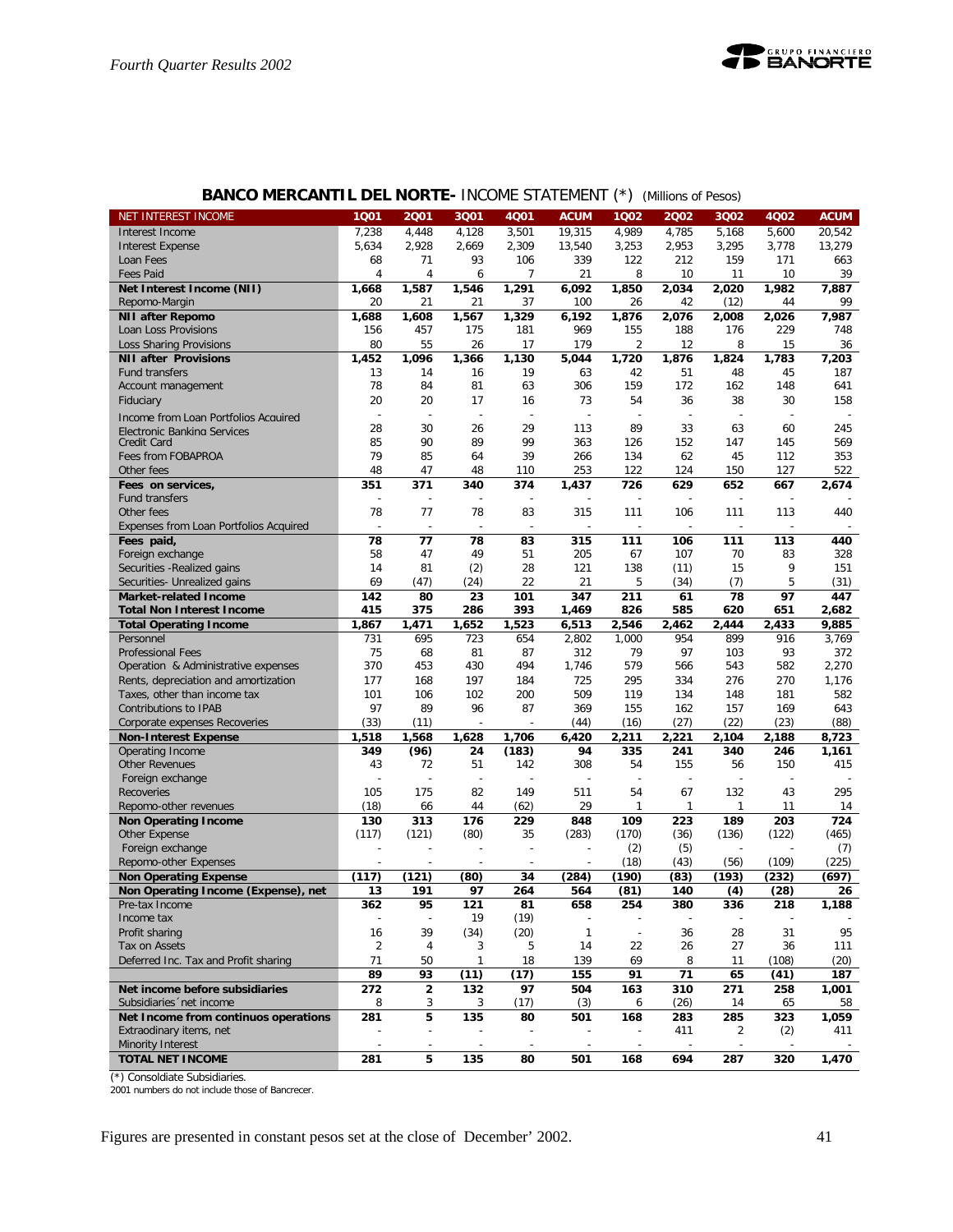

## **BANCO MERCANTIL DEL NORTE-BALANCE SHEET** (\*) *(Millions of Pesos)*

| <b>ASSETS</b>                           | 1001    | 2001                     | 3001           | 4Q01                     | 1002                     | 2002    | 3002                     | 4Q02    |
|-----------------------------------------|---------|--------------------------|----------------|--------------------------|--------------------------|---------|--------------------------|---------|
| <b>Cash and due from Banks</b>          | 7,286   | 7,028                    | 8,591          | 8,586                    | 16,541                   | 17,383  | 19,209                   | 22,944  |
| Negotiable Instruments                  | 7.757   | 6,396                    | 2,039          | 2,270                    | 3,406                    | 4,035   | 2.977                    | 3,356   |
| Securities held for sale                | 1,750   | 1,548                    | 1,173          | 992                      | 957                      | 1,071   | 857                      | 1,309   |
| Securities held to maturity             | 1,070   | 1,117                    | 1,163          | 2,888                    | 3,706                    | 3,827   | 6,134                    | 7,379   |
| <b>Financial Instruments:</b>           | 10,577  | 9,060                    | 4,375          | 6,150                    | 8,070                    | 8,933   | 9,968                    | 12,044  |
| Repurchase agreements, net              | 96      | 75                       | 34             | 79                       | 55                       | 66      | 117                      | 37      |
| Operations with collateral              |         |                          |                |                          |                          |         |                          |         |
| Futures receivable, net                 |         |                          |                |                          |                          |         |                          |         |
| Options and derivatives, net            | 5       | 53                       |                | 16                       | 26                       |         |                          | 9       |
| <b>Repos &amp; Derivatives:</b>         | 101     | 128                      | 34             | 95                       | 82                       | 66      | 117                      | 46      |
| Commercial                              | 19,365  | 17,254                   | 18,357         | 21,316                   | 22,408                   | 23,535  | 27,106                   | 31,904  |
| <b>Financial Intermediaries</b>         | 1,880   | 1,333                    | 1,039          | 1,504                    | 735                      | 1,270   | 1,524                    | 7,857   |
| Consumer                                | 1,354   | 1,474                    | 1,747          | 2,422                    | 3,268                    | 3,865   | 4,413                    | 4,984   |
| Mortgage                                | 4,062   | 4,140                    | 4,297          | 4,630                    | 10,710                   | 11,132  | 11,524                   | 11,872  |
| <b>Goverment Entities</b>               | 42,476  | 42,084                   | 41,508         | 41,190                   | 41,933                   | 87,814  | 84,527                   | 84,984  |
| Fobaproa                                | 13,125  | 12,459                   | 12,697         | 10,665                   | 57,894                   | 9.803   | 10,408                   | 6,527   |
| Fiduciary collection rights             | $\sim$  | $\sim$                   | $\sim$         | $\sim$                   |                          | $\sim$  | $\sim$                   |         |
| <b>Performing Loans</b>                 | 82,261  | 78,745                   | 79,646         | 81,727                   | 136,949                  | 137,419 | 139,502                  | 148,129 |
| Commercial                              | 1,831   | 2,199                    | 2,305          | 2,383                    | 2,327                    | 2,443   | 2,416                    | 2,321   |
| <b>Financial Intermediaries</b>         |         |                          |                | $\sim$                   |                          |         | $\overline{\phantom{a}}$ |         |
| Consumer                                | 671     | 328                      | 330            | 334                      | 364                      | 283     | 327                      | 327     |
| Mortgage                                | 1,893   | 1,794                    | 1,723          | 1,666                    | 1,755                    | 1,735   | 1,750                    | 1,784   |
| <b>Goverment Entities</b>               |         |                          |                |                          |                          | 2       |                          |         |
| <b>Past Due Loans</b>                   | 4,395   | 4,321                    | 4,357          | 4,382                    | 4,446                    | 4,463   | 4,493                    | 4,431   |
| <b>Total Loans</b>                      | 86,657  | 83,066                   | 84,003         | 86,109                   | 141,395                  | 141,882 | 143,995                  | 152,560 |
| Preventive Ioan loss reserves           | 4,185   | 4,079                    | 4,297          | 4,291                    | 5,114                    | 5,181   | 5,266                    | 5,153   |
| <b>Net Loan Portfolio</b>               | 82,472  | 78,987                   | 79,705         | 81,818                   | 136,281                  | 136,702 | 138,729                  | 147,407 |
| <b>Credit Assets Portfolio</b>          | ÷       | $\overline{\phantom{a}}$ | $\overline{a}$ | $\overline{\phantom{a}}$ | $\overline{\phantom{a}}$ |         |                          |         |
| Sundry debtors and other assets, net    | 819     | 1,048                    | 1,026          | 1,088                    | 1,581                    | 1,410   | 1,555                    | 2,177   |
| Foreclosed assets, net                  | 1,479   | 1,522                    | 1,468          | 1,410                    | 1,370                    | 1,310   | 1,260                    | 1,190   |
| Real Estate, Furniture & Equipment, net | 3,386   | 3,324                    | 3,481          | 3,557                    | 5,555                    | 5,476   | 5,438                    | 5,355   |
| Investments in subsidiaries             | 447     | 412                      | 419            | 408                      | 430                      | 419     | 434                      | 449     |
| Deferred taxes                          | 829     | 864                      | 931            | 1,015                    | 873                      | 853     | 878                      | 1,002   |
| Deferred charges & Intangibles          | 762     | 614                      | 582            | 677                      | 655                      | 695     | 575                      | 740     |
| UDIS Mortgage loans reserve coverage    | $\sim$  | $\sim$                   | $\sim$         |                          | $\sim$                   |         |                          |         |
| <b>Other Assets</b>                     | 7,721   | 7,783                    | 7,906          | 8,155                    | 10,464                   | 10,164  | 10,140                   | 10,913  |
| <b>TOTAL ASSETS</b>                     | 108,158 | 102,986                  | 100,612        | 104,804                  | 171,437                  | 173,247 | 178,163                  | 193,353 |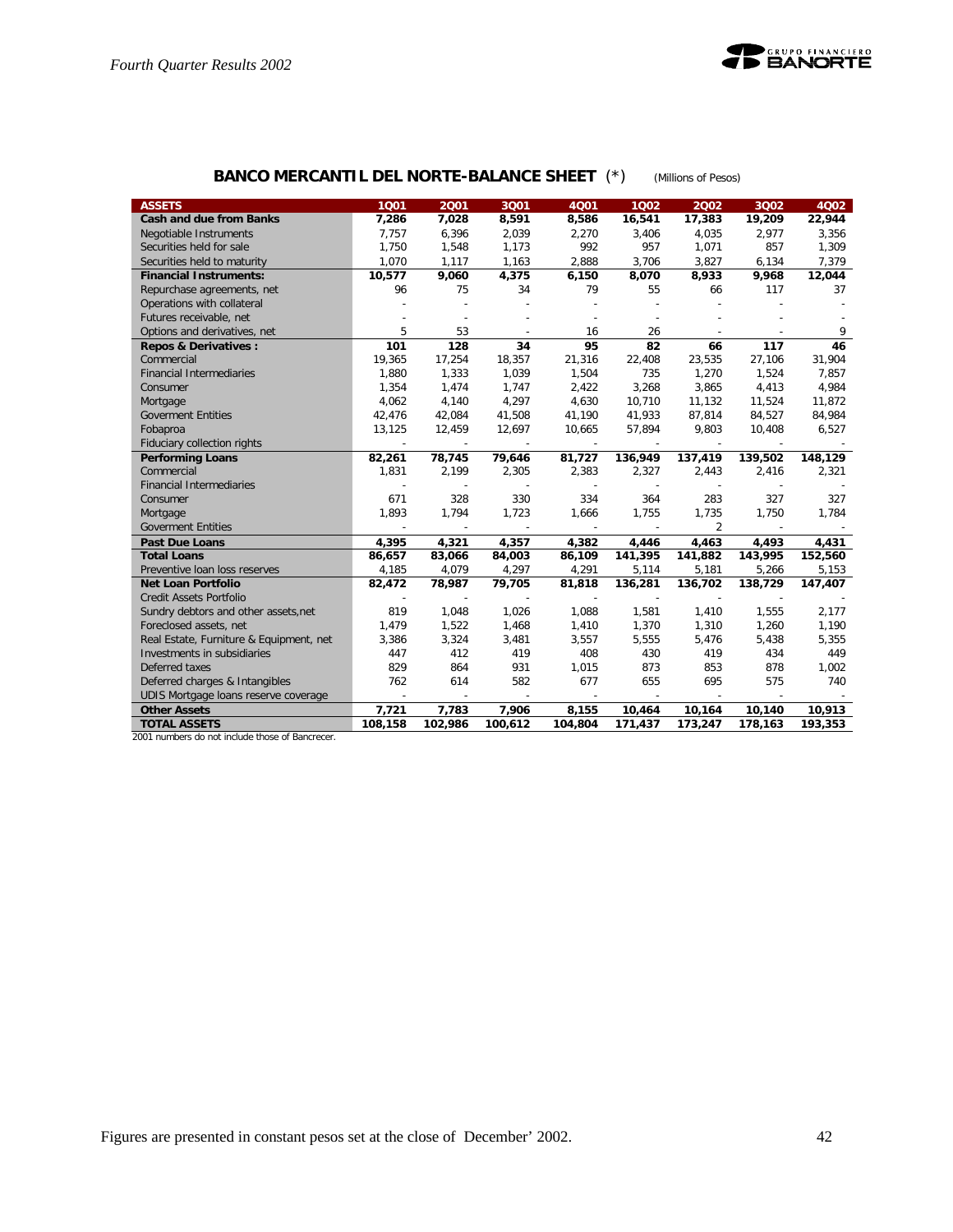## *Fourth Quarter Results 2002*



| <b>BANCO MERCANTIL DEL NORTE-BALANCE SHEET</b><br>$(*)$<br>(Millions of Pesos) |                |                |          |          |          |          |                |          |  |  |  |
|--------------------------------------------------------------------------------|----------------|----------------|----------|----------|----------|----------|----------------|----------|--|--|--|
| <b>LIABILITIES</b>                                                             | 1001           | 2001           | 3001     | 4001     | 1002     | 2002     | 3Q02           | 4Q02     |  |  |  |
| <b>Demand Deposits</b>                                                         | 26,540         | 27,155         | 27,675   | 31,225   | 50,827   | 48,760   | 48,653         | 52,781   |  |  |  |
| <b>Time Deposits</b>                                                           | 48,310         | 51,415         | 46,943   | 47,403   | 80,823   | 73,120   | 82,320         | 89,340   |  |  |  |
| <b>Bonds</b>                                                                   | 1,462          | 1,408          | 1,428    | 1,374    | 1,389    | 1,337    | 1,351          | 1,295    |  |  |  |
| <b>Deposits</b>                                                                | 76,312         | 79,978         | 76,046   | 80,003   | 133,039  | 123,217  | 132,325        | 143,416  |  |  |  |
| Demand                                                                         | 4,576          | 84             | 21       | 2,653    | 972      | 12,013   | 637            | 13,467   |  |  |  |
| Short term                                                                     | 8,740          | 3,270          | 5,066    | 3,094    | 12,688   | 13,578   | 22,074         | 11,950   |  |  |  |
| Long term                                                                      | 9,950          | 9,780          | 9,539    | 8,608    | 12,496   | 12,135   | 10,318         | 10,061   |  |  |  |
| Due to banks and correspondents                                                | 23,266         | 13,134         | 14,626   | 14,354   | 26,156   | 37,726   | 33,028         | 35,478   |  |  |  |
| Repurchase agreements, net                                                     | 10             | 53             | 21       | 55       | 35       | 41       | 88             | 15       |  |  |  |
| Operations with collateral                                                     |                |                |          |          |          |          |                |          |  |  |  |
| Futures receivable, net                                                        |                |                |          |          |          |          |                |          |  |  |  |
| Options and derivatives, net                                                   | 18             | $\overline{2}$ | 32       | 10       |          | 85       | 525            | 817      |  |  |  |
| <b>Repos &amp; Derivatives:</b>                                                | 28             | 55             | 53       | 65       | 35       | 126      | 613            | 832      |  |  |  |
| Income Tax & Profit Sharing                                                    | 263            | 75             | 59       | 5        | 10       | 98       | 119            | 166      |  |  |  |
| Other Payable accounts                                                         | 1,906          | 1,894          | 1,947    | 2,129    | 3,698    | 3,082    | 2,855          | 2,684    |  |  |  |
| Other payable accounts                                                         | 2,169          | 1,969          | 2,007    | 2,134    | 3,708    | 3,180    | 2,973          | 2,850    |  |  |  |
| Subordinated non Convertible Debenture                                         | $\overline{a}$ | 1,410          | 1,438    | 1,410    | 1,438    | 1,410    | 1,438          | 2,586    |  |  |  |
| <b>Deferred Taxes</b>                                                          |                |                |          |          |          |          |                |          |  |  |  |
| Deferred credits                                                               | 128            | 123            | 66       | 72       | 73       | 18       | 16             | 37       |  |  |  |
| <b>TOTAL LIABILITIES</b>                                                       | 101.904        | 96,669         | 94,237   | 98,038   | 164,449  | 165,676  | 170,393        | 185,198  |  |  |  |
| STOCKHOLDER 'S EQUITY                                                          |                |                |          |          |          |          |                |          |  |  |  |
| Paid-in Capital                                                                | 4,223          | 4,223          | 4,223    | 4,406    | 4,406    | 4,406    | 4,406          | 4,406    |  |  |  |
| Share subscription premiums                                                    | 599            | 599            | 599      | 946      | 946      | 946      | 946            | 946      |  |  |  |
| Subordinated Convertible Debentures                                            |                |                |          | $\sim$   |          |          | $\overline{a}$ |          |  |  |  |
| <b>Subscribed Capital</b>                                                      | 4,823          | 4,823          | 4,823    | 5,352    | 5,352    | 5,352    | 5,352          | 5,352    |  |  |  |
| <b>Capital Reserves</b>                                                        | 2,208          | 2,286          | 2,286    | 2,286    | 2,286    | 2,286    | 2,286          | 2,286    |  |  |  |
| <b>Retained Earnings</b>                                                       | 2,084          | 2,005          | 2,005    | 1,804    | 2,305    | 1,699    | 1,495          | 1,495    |  |  |  |
| Surplus (Deficit) from securities                                              | (517)          | (431)          | (513)    | (565)    | (546)    | (28)     | 72             | 178      |  |  |  |
| Results of foreign operations exchange                                         |                |                |          |          |          |          |                |          |  |  |  |
| Excess (Insuf.) in capital restatement                                         | (2, 284)       | (2, 285)       | (2, 286) | (2, 282) | (2, 290) | (2, 294) | (2, 292)       | (2, 282) |  |  |  |
| Non Mon assets results Fixed Assets                                            |                |                |          |          |          |          | 11             | 11       |  |  |  |
| Non Mon assets results Investm                                                 | (73)           | (101)          | (95)     | (64)     | (20)     | (39)     | (38)           | (89)     |  |  |  |
| Adjustment in the employees pension                                            |                |                |          |          |          |          |                |          |  |  |  |
| Accumulated Deferred tax effect                                                | (267)          | (267)          | (267)    | (267)    | (267)    | (267)    | (267)          | (267)    |  |  |  |
| Net Income                                                                     | 281            | 286            | 421      | 501      | 168      | 862      | 1,149          | 1,470    |  |  |  |
| <b>Earned Capital</b>                                                          | 1,431          | 1,494          | 1,552    | 1,414    | 1,636    | 2,219    | 2,417          | 2,803    |  |  |  |
| <b>Minority Holdings</b>                                                       |                |                |          |          |          |          |                |          |  |  |  |
| <b>Total Stockholder</b> 's Equity                                             | 6,254          | 6,317          | 6,375    | 6,766    | 6,988    | 7,571    | 7,770          | 8,155    |  |  |  |
|                                                                                | 108,158        | 102,986        | 100,612  | 104,804  | 171,437  | 173,247  | 178,163        | 193,353  |  |  |  |

(\*) Consoldiate Subsidiaries. 2001 numbers do not include those of Bancrecer.

## **MEMORANDUM ACCOUNTS OF BANORTE**

| (Millions of Pesos)                    | 1001      | 2001      | 3001      | 4Q01      | 1002      | 2002      | 3Q02      | 4Q02      |
|----------------------------------------|-----------|-----------|-----------|-----------|-----------|-----------|-----------|-----------|
| Signature quarantees granted           | 3         | 3         | 3         | 3         |           |           |           |           |
| Other contingent obligations           | 8.686     | 8,610     | 9,009     | 9,037     | 8,783     | 15,896    | 12,326    | 12,567    |
| Irrevocable lines of credit            | 1.239     | 1.078     | 833       | 548       | 694       | 963       | 932       | 841       |
| Assets held in trust and mandate       | 20.952    | 19,283    | 19,056    | 18.760    | 18,201    | 52.954    | 59.006    | 59,160    |
| Assets held in custody or in           | 78.794    | 80.745    | 76.890    | 78.457    | 79.636    | 111.461   | 120.534   | 121,138   |
| Investment banking transactions for    | 88,078    | 104,559   | 63,413    | 108,963   | 109,844   | 145,123   | 153,983   | 75,532    |
| Engaged amounts in fobaproa operations | 4,072     | 4,187     | 4,317     | 4,727     | 5,757     | 53.328    | 5.398     | 5,352     |
| Investment of retirement saving funds  | 2,421     | 2,442     | 2,424     | 2,432     | 2,442     | 2,455     | 2,424     | 1,550     |
| Integration of loan portfolio          |           |           |           |           |           |           |           |           |
| Received amounts in derivative         | 2,826     | 2,558     | 2,804     | 3,468     | 4,202     | 3,174     | 2,597     | 4,773     |
| Fobaproa trusts                        |           |           |           |           |           |           |           |           |
| Securities to be received              | 49,011    | 47,527    | 52,398    | 47,422    | 48,025    | 63,171    | 74,221    | 71,685    |
| (Less) payable for reversal            | (48, 915) | (47, 452) | (52, 419) | (47, 343) | (47,988)  | (63, 212) | (74, 309) | (71, 648) |
| Receivables for reversal               | 22,468    | 48,138    | 50,272    | 46,304    | 46,674    | 63,227    | 74,326    | 71,670    |
| (Less) securities to be delivered      | (22, 478) | (48, 191) | (50, 238) | (46, 359) | (46, 697) | (63, 161) | (74, 209) | (71, 685) |
| Other control accounts                 | 203,391   | 207,031   | 134,861   | 132,436   | 132,688   | 301,277   | 271,815   | 358,719   |
|                                        | 410,548   | 430.518   | 313,624   | 358,855   | 362.260   | 686,658   | 629.044   | 637,654   |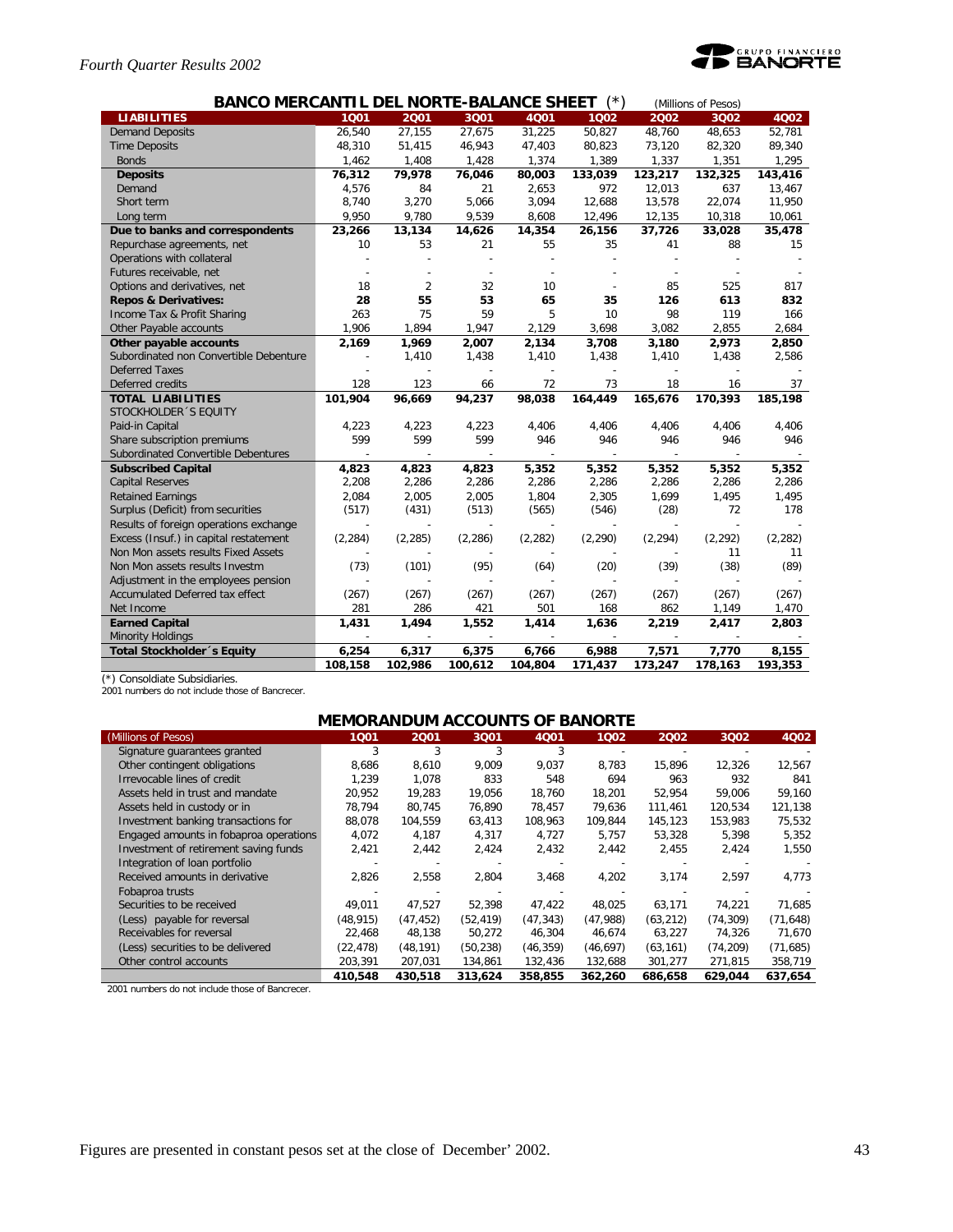

| <b>BANCO DEL CENTRO (Bancen)</b> - INCOME STATEMENT |                |                |                          |                |                          |              |                | (Millions of Pesos)      |              |             |
|-----------------------------------------------------|----------------|----------------|--------------------------|----------------|--------------------------|--------------|----------------|--------------------------|--------------|-------------|
| NET INTEREST INCOME                                 | 1Q01           | 2001           | 3Q01                     | 4Q01           | <b>ACUM</b>              | 1Q02         | 2002           | 3Q02                     | 4Q02         | <b>ACUM</b> |
| Interest Income                                     | 2,458          | 1,393          | 1,880                    | 1,826          | 7,558                    | 1,725        | 1,790          | 2,003                    | 2,184        | 7,702       |
| <b>Interest Expense</b>                             | 2,453          | 1,185          | 1,899                    | 1,754          | 7,292                    | 1,700        | 1,717          | 1,941                    | 2,102        | 7,460       |
| Loan Fees                                           |                |                |                          | ÷              | $\mathbf{1}$             |              |                | ÷                        |              | 1           |
| <b>Fees Paid</b>                                    |                |                |                          |                |                          |              |                |                          |              |             |
| Net Interest Income (NII)                           | 6              | 208            | (19)                     | 72             | 267                      | 25           | 73             | 62                       | 83           | 244         |
| Repomo-Margin                                       | (6)            | (5)            | 6                        | (10)           | (15)                     | 6            | 2              | (3)                      | (18)         | (12)        |
| <b>NII after Repomo</b>                             | (1)            | 203            | (13)                     | 63             | 253                      | 31           | 75             | 60                       | 65           | 231         |
| Loan Loss Provisions                                | 33             | 8              | (4)                      | 19             | 56                       | 14           | 7              | $\mathbf{1}$             | 18           | 40          |
| Loss Sharing Provisions                             |                |                |                          |                |                          |              |                |                          |              |             |
| <b>NII after Provisions</b>                         | (33)           | 195            | (9)                      | 44             | 197                      | 18           | 68             | 59                       | 47           | 192         |
| Fund transfers                                      |                |                |                          |                |                          |              |                |                          |              |             |
| Account management                                  |                |                |                          |                |                          |              |                | L,                       |              |             |
| Fiduciary                                           | 236            | 102            | 430                      | 191            | 959                      | 137          | 202            | 151                      | 144          | 634         |
|                                                     |                |                | 46                       | 66             | 112                      | 109          | 64             | 266                      | (43)         | 396         |
| Income from Loan Portfolios Acquired                |                |                |                          |                |                          |              |                | $\overline{a}$           |              |             |
| Electronic Banking Services<br>Credit Card          |                |                |                          |                |                          |              |                |                          |              |             |
| Fees from FOBAPROA                                  | 5              | 3              | 2                        | 5              | 15                       | 3            | $\mathbf{1}$   | 6                        | 3            | 14          |
|                                                     | 195            | 135            | 223                      | 155            | 708                      | 226          | 162            | 250                      | 169          | 807         |
| Other fees                                          |                | 239            |                          |                |                          |              | 429            |                          |              |             |
| Fees on services,                                   | 436            |                | 701                      | 417            | 1,794                    | 476          |                | 673                      | 274          | 1,851       |
| Fund transfers                                      |                |                |                          |                |                          |              |                |                          |              |             |
| Other fees                                          | 19             | 18             | 265                      | 107            | 409                      | 65           | 84             | 102                      | 165          | 416         |
| Expenses from Loan Portfolios Acquired              |                | Ĭ.             | 4                        | 10             | 14                       | 65           | 41             | 153                      | 26           | 285         |
| Fees paid,                                          | 19             | 18             | 269                      | 117            | 423                      | 130          | 125            | 255                      | 191          | 701         |
| Foreign exchange                                    |                |                |                          |                |                          |              |                |                          |              |             |
| Securities - Realized gains                         | 20             | 8              | (22)                     | (49)           | (44)                     | 109          | (162)          | (104)                    | 28           | (129)       |
| Securities- Unrealized gains                        | 52             | 31             | (76)                     | 19             | 26                       | (13)         | (11)           | (3)                      | 11           | (15)        |
| <b>Market-related Income</b>                        | 72             | 39             | (99)                     | (30)           | (17)                     | 97           | (174)          | (107)                    | 40           | (144)       |
| <b>Total Non Interest Income</b>                    | 490            | 260            | 333                      | 270            | 1,353                    | 442          | 131            | 311                      | 122          | 1,006       |
| <b>Total Operating Income</b>                       | 457            | 455            | 324                      | 314            | 1,550                    | 460          | 199            | 369                      | 170          | 1,198       |
| Personnel                                           | $\overline{2}$ | 3              | 2                        | $\mathbf{1}$   | 7                        | 1            | $\mathbf{1}$   | 1                        | 4            | 8           |
| <b>Professional Fees</b>                            | 15             | 8              | 9                        | 8              | 40                       | 9            | 6              | 8                        | 9            | 32          |
| Operation & Administrative expenses                 | 114            | 121            | 102                      | 99             | 436                      | 113          | 113            | 105                      | 99           | 430         |
| Rents, depreciation and amortization                | 21             | 18             | 19                       | 33             | 91                       | 27           | 27             | 27                       | 41           | 122         |
| Taxes, other than income tax                        | 11             | 5              | 5                        | 6              | 27                       | 5            | 5              | 4                        | 6            | 20          |
| Contributions to IPAB                               | $\mathbf{1}$   | $\overline{2}$ | (3)                      | $\overline{7}$ | 8                        | 3            | $\overline{2}$ | $\overline{2}$           | $\mathbf{1}$ | 9           |
| Corporate expenses Recoveries                       |                |                |                          |                |                          |              |                |                          |              |             |
| <b>Non-Interest Expense</b>                         | 163            | 158            | 134                      | 155            | 609                      | 158          | 155            | 148                      | 160          | 622         |
| <b>Operating Income</b>                             | 293            | 298            | 191                      | 159            | 941                      | 302          | 43             | 221                      | 9            | 575         |
| <b>Other Revenues</b>                               | 56             | 71             | 72                       | 63             | 262                      | 24           | 28             | 24                       | 21           | 96          |
| Foreign exchange                                    |                |                |                          |                |                          |              |                |                          |              |             |
| Recoveries                                          |                | $\mathbf{1}$   | 3                        | $\mathbf{1}$   | 5                        | $\mathbf{1}$ | $\mathbf{1}$   | 1                        | 47           | 50          |
| Repomo-other revenues                               |                |                |                          |                |                          |              |                |                          |              |             |
| <b>Non Operating Income</b>                         | 56             | 72             | 75                       | 64             | 267                      | 25           | 29             | 24                       | 68           | 146         |
| Other Expense                                       |                | (76)           | 75                       |                | (2)                      | (78)         | 77             | (7)                      | (6)          | (14)        |
| Foreign exchange                                    |                |                |                          |                |                          |              |                |                          |              |             |
| Repomo-other Expenses                               | (4)            | (8)            | (15)                     | (29)           | (55)                     | (25)         | (28)           | (24)                     | (30)         | (108)       |
| <b>Non Operating Expense</b>                        | (4)            | (84)           | 60                       | (29)           | (57)                     | (104)        | 49             | (30)                     | (37)         | (122)       |
| Non Operating Income (Expense), net                 | 52             | (12)           | 135                      | 35             | 210                      | (79)         | 78             | (6)                      | 31           | 24          |
| Pre-tax Income                                      | 345            | 286            | 326                      | 194            | 1,151                    | 223          | 122            | 215                      | 40           | 600         |
| Income tax                                          |                | ÷              | 12                       | 68             | 80                       | 26           | 16             | 53                       | (11)         | 84          |
| Profit sharing                                      |                |                | $\overline{\phantom{a}}$ |                | $\overline{\phantom{a}}$ |              |                | $\overline{\phantom{a}}$ |              |             |
| Tax on Assets                                       |                |                | $\sim$                   |                | $\overline{\phantom{a}}$ | $\sim$       |                | $\overline{\phantom{a}}$ |              |             |
| Deferred Inc. Tax and Profit sharing                | 42             | 19             | 39                       | (14)           | 85                       | 12           | 9              | 13                       | (4)          | 30          |
|                                                     | 42             | 19             | 51                       | 54             | 165                      | 37           | 25             | 66                       |              | 114         |
| Net income before subsidiaries                      |                | 268            |                          | 140            | 987                      |              | 97             | 149                      | (15)         |             |
|                                                     | 304            |                | 275                      |                |                          | 186          | 9              |                          | 55           | 486         |
| Subsidiaries 'net income                            | 13             | 22             | 4                        | 19             | 57                       | 12           |                | 10                       | 15           | 47          |
| Net Income from continuos operations                | 316            | 290            | 279                      | 159            | 1,044                    | 198          | 106            | 159                      | 70           | 532         |
| Extraodinary items, net                             |                |                |                          |                |                          |              |                |                          |              |             |
| Minority Interest                                   | 33             | 5              | 36                       | 15             | 90                       | 43           | 13             | 41                       | 23           | 120         |
| <b>TOTAL NET INCOME</b>                             | 284            | 285            | 243                      | 143            | 954                      | 155          | 93             | 118                      | 46           | 412         |

**BANCO DEL CENTRO (Bancon)** INCOME STATEMENT (\*)

(\*) Consolidate Afore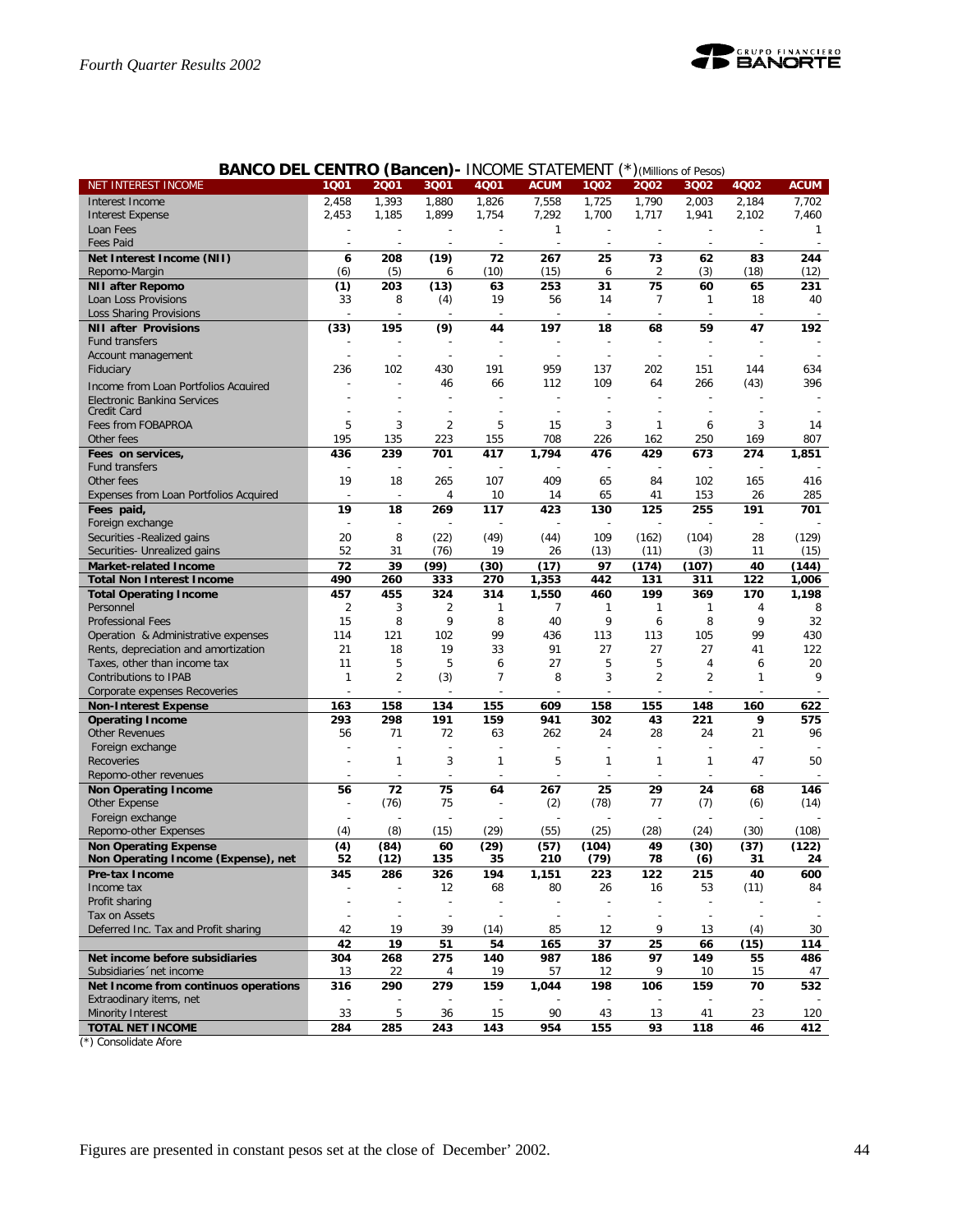

| <b>ASSETS</b>                           | 1001           | 2001           | 3001           | 4001                     | 1002           | 2002                     | 3002                     | 4002                     |
|-----------------------------------------|----------------|----------------|----------------|--------------------------|----------------|--------------------------|--------------------------|--------------------------|
| <b>Cash and due from Banks</b>          | 1,626          | 1,435          | 1,563          | 1,606                    | 1,353          | 1,839                    | 1,141                    | 842                      |
| Negotiable Instruments                  | 1              |                |                | 1                        | 271            | 287                      | 182                      | 164                      |
| Securities held for sale                | 172            | 165            | 158            | 123                      |                | $\sim$                   | $\sim$                   |                          |
| Securities held to maturity             | 304            | 313            | 317            | 319                      | 321            | 322                      | 324                      | 314                      |
| <b>Financial Instruments:</b>           | 476            | 479            | 475            | 443                      | 593            | 609                      | 506                      | 478                      |
| Repurchase agreements, net              | 44             | 88             | 41             | 68                       | 54             | 34                       | 46                       |                          |
| Operations with collateral              |                |                |                |                          |                |                          |                          |                          |
| Futures receivable, net                 |                |                |                |                          |                |                          |                          |                          |
| Options and derivatives, net            |                |                | $\overline{a}$ |                          | $\overline{a}$ | ÷                        | $\overline{\phantom{a}}$ |                          |
| <b>Repos &amp; Derivatives:</b>         | 44             | 88             | 41             | 68                       | 54             | 34                       | 46                       |                          |
| Commercial                              | 332            | 328            | 9              | 333                      | 270            | 307                      | 304                      | 321                      |
| <b>Financial Intermediaries</b>         |                |                |                |                          |                | $\overline{\phantom{a}}$ | ÷,                       |                          |
| Consumer                                |                |                |                |                          |                | $\overline{\phantom{a}}$ | $\overline{\phantom{a}}$ |                          |
| Mortgage                                | 345            | 343            | 343            | 325                      | 305            | 293                      | 286                      | 280                      |
| <b>Goverment Entities</b>               | 12             | 17             | 29             | 38                       | 42             | 10                       | 13                       | 14                       |
| Fobaproa                                |                |                |                |                          |                |                          |                          |                          |
| Fiduciary collection rights             | ÷,             | ÷              | $\overline{a}$ | $\overline{\phantom{a}}$ | $\overline{a}$ | $\overline{\phantom{a}}$ | $\sim$                   | $\overline{\phantom{a}}$ |
| <b>Performing Loans</b>                 | 689            | 688            | 381            | 696                      | 617            | 610                      | 603                      | 615                      |
| Commercial                              | 56             | 56             | 236            | 209                      | 194            | 192                      | 174                      | 169                      |
| <b>Financial Intermediaries</b>         |                |                |                |                          |                | Ē,                       |                          |                          |
| Consumer                                |                |                |                |                          |                |                          |                          |                          |
| Mortgage                                | 155            | 140            | 129            | 130                      |                | ÷                        | 137                      | 136                      |
| <b>Goverment Entities</b>               |                |                |                |                          | 143            | 138                      |                          | $\overline{\phantom{a}}$ |
| <b>Past Due Loans</b>                   | 211            | 197            | 366            | 339                      | 337            | 330                      | 312                      | 305                      |
| <b>Total Loans</b>                      | 900            | 884            | 747            | 1,035                    | 954            | 940                      | 914                      | 920                      |
| Preventive loan loss reserves           | 442            | 439            | 426            | 431                      | 439            | 438                      | 433                      | 435                      |
| <b>Net Loan Portfolio</b>               | 458            | 445            | 321            | 604                      | 515            | 502                      | 481                      | 486                      |
| <b>Credit Assets Portfolio</b>          | $\overline{a}$ | $\overline{a}$ | 2,544          | 2,696                    | 2,494          | 2,343                    | 2,096                    | 1,855                    |
| Sundry debtors and other assets, net    | 841            | 939            | 134            | 153                      | 103            | 151                      | 117                      | 315                      |
| Foreclosed assets, net                  | 90             | 89             | 103            | 14                       | 19             | 20                       | 19                       | 21                       |
| Real Estate, Furniture & Equipment, net | 28             | 28             | 32             | 51                       | 56             | 57                       | 58                       | 111                      |
| Investments in subsidiaries             | 366            | 377            | 383            | 402                      | 489            | 639                      | 642                      | 289                      |
| Deferred taxes                          |                | $\overline{a}$ | $\overline{a}$ |                          |                | $\overline{a}$           | $\overline{a}$           |                          |
| Deferred charges & Intangibles          | 644            | 629            | 618            | 534                      | 504            | 482                      | 457                      | 413                      |
| UDIS Mortgage loans reserve coverage    | $\overline{a}$ | $\overline{a}$ | $\overline{a}$ |                          |                | $\sim$                   | $\sim$                   |                          |
| <b>Other Assets</b>                     | 1,969          | 2,062          | 3,814          | 3,851                    | 3,665          | 3,692                    | 3,389                    | 3,004                    |
| <b>TOTAL ASSETS</b>                     | 4,573          | 4,509          | 6,214          | 6,573                    | 6,179          | 6,676                    | 5,562                    | 4,810                    |

## **BANCO DEL CENTRO (Bancen)-BALANCE SHEET** *(Millions of Pesos)*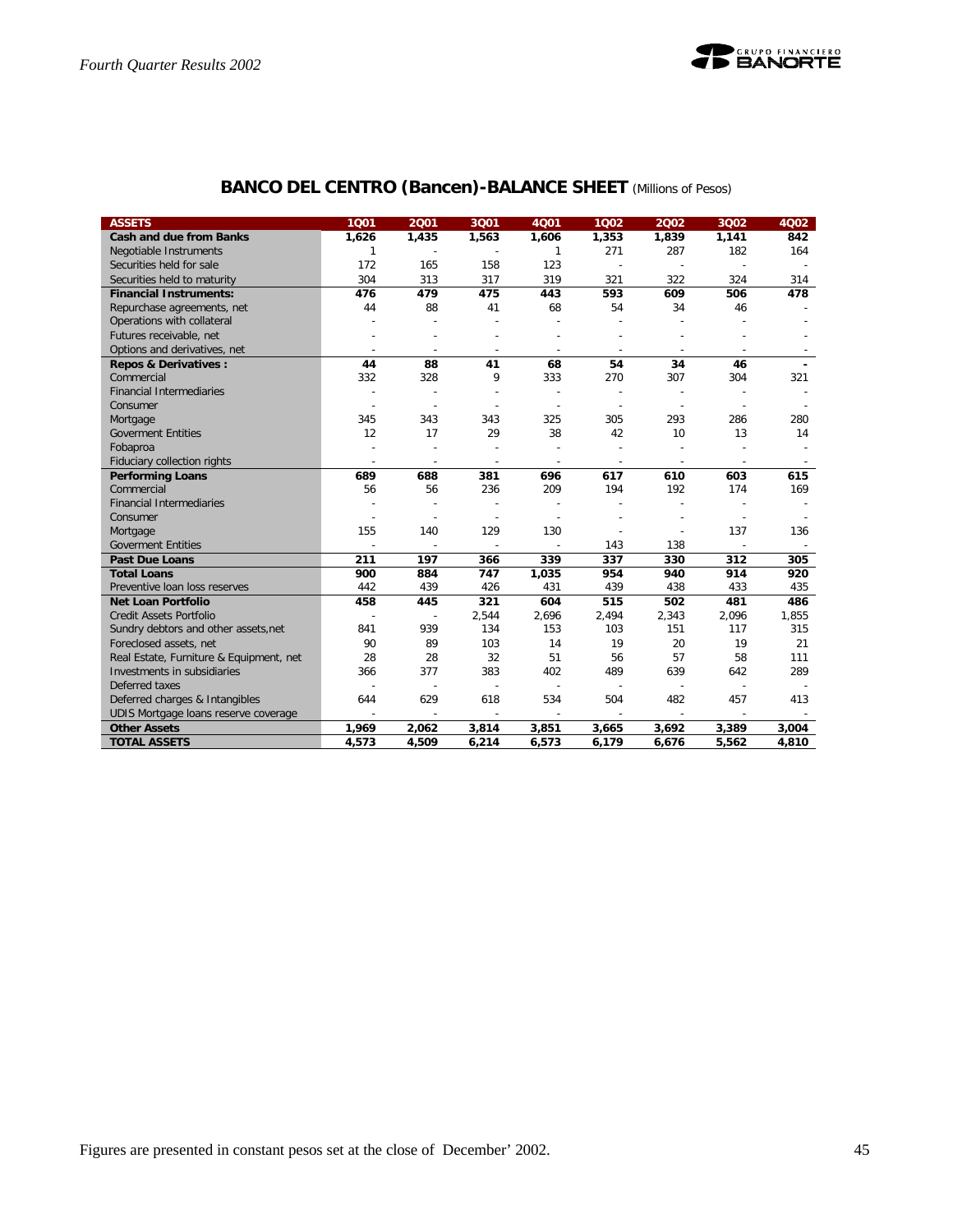

## **BANCO DEL CENTRO (Bancen)-BALANCE SHEET** *(Millions of Pesos)*

| <b>LIABILITIES</b>                     | 1001     | 2001                     | 3001           | 4Q01         | 1002                     | 2002  | 3002                     | 4002  |
|----------------------------------------|----------|--------------------------|----------------|--------------|--------------------------|-------|--------------------------|-------|
| <b>Demand Deposits</b>                 | 97       | 130                      | 154            | 262          | 269                      | 287   | 363                      | 398   |
| <b>Time Deposits</b>                   | 1,062    | 1,143                    |                |              | 1,325                    | 1,230 |                          | 725   |
| <b>Bonds</b>                           |          |                          |                |              |                          |       |                          |       |
| <b>Deposits</b>                        | 1,159    | 1,273                    | 154            | 262          | 1,594                    | 1,517 | 1,362                    | 1,123 |
| Demand                                 | 547      |                          | 857            | 1,188        | 888                      | 1,387 | 153                      | 165   |
| Short term                             |          |                          | 1,230          | 1,494        | $\overline{a}$           |       | $\overline{\phantom{a}}$ |       |
| Long term                              | 340      | 310                      | 761            | 558          | 400                      | 319   | 317                      | 305   |
| Due to banks and correspondents        | 887      | 310                      | 2,847          | 3,240        | 1,289                    | 1,706 | 470                      | 470   |
| Repurchase agreements, net             | 10       | 5                        | 72             | 43           |                          | 86    | 131                      | 14    |
| Operations with collateral             |          |                          |                |              |                          |       |                          |       |
| Futures receivable, net                |          |                          |                |              |                          |       |                          |       |
| Options and derivatives, net           |          | $\overline{\phantom{a}}$ | $\overline{a}$ |              |                          |       |                          |       |
| <b>Repos &amp; Derivatives:</b>        | 10       | 5                        | 72             | 43           |                          | 86    | 131                      | 14    |
| Income Tax & Profit Sharing            | 16       | 16                       | 28             |              |                          |       | 140                      | 152   |
| Other Payable accounts                 | 37       | 125                      | 51             | 107          | 161                      | 154   | 281                      | 64    |
| Other payable accounts                 | 53       | 141                      | 79             | 107          | 161                      | 154   | 420                      | 215   |
| Subordinated non Convertible Debenture |          |                          |                |              |                          |       |                          |       |
| <b>Deferred Taxes</b>                  | 163      | 180                      | 217            | 248          | 258                      | 234   | 241                      | 175   |
| Deferred credits                       |          |                          |                | $\mathbf{1}$ |                          |       |                          |       |
| <b>TOTAL LIABILITIES</b>               | 2,272    | 1,909                    | 3,370          | 3,900        | 3,302                    | 3,696 | 2,625                    | 1,999 |
| STOCKHOLDER 'S EQUITY                  |          |                          |                |              |                          |       |                          |       |
| Paid-in Capital                        | 1,037    | 1,037                    | 1,037          | 1,037        | 1,037                    | 1,037 | 1,038                    | 1,037 |
| Share subscription premiums            |          |                          | ÷              |              |                          |       |                          |       |
| Subordinated Convertible Debentures    |          |                          |                |              |                          |       | $\overline{a}$           |       |
| <b>Subscribed Capital</b>              | 1,037    | 1,037                    | 1,037          | 1,037        | 1,037                    | 1,037 | 1,038                    | 1.037 |
| <b>Capital Reserves</b>                | 162      | 162                      | 162            | 162          | 162                      | 162   | 162                      | 162   |
| <b>Retained Earnings</b>               | 263      | 263                      | 263            | 8            | 963                      | 963   | 768                      | 768   |
| Surplus (Deficit) from securities      | (27)     | (11)                     | (42)           | (24)         | (13)                     | (13)  | (13)                     | (12)  |
| Results of foreign operations exchange | <u>.</u> |                          | $\overline{a}$ |              | $\overline{\phantom{a}}$ |       | $\overline{\phantom{a}}$ |       |
| Excess (Insuf.) in capital restatement | 10       | 8                        | $\overline{7}$ |              | 5                        | 8     | 6                        |       |
| Non Mon assets results Fixed Assets    |          |                          |                |              |                          |       |                          |       |
| Non Mon assets results Investm         | 6        | 3                        | $\overline{2}$ | (42)         | (47)                     | (49)  | (52)                     | (55)  |
| Adjustment in the employees pension    |          |                          |                |              |                          |       |                          |       |
| Accumulated Deferred tax effect        |          |                          |                |              |                          |       |                          |       |
| Net Income                             | 284      | 569                      | 811            | 954          | 155                      | 248   | 366                      | 412   |
| <b>Earned Capital</b>                  | 698      | 995                      | 1,204          | 1,059        | 1,225                    | 1,318 | 1,237                    | 1,275 |
| <b>Minority Holdings</b>               | 565      | 568                      | 603            | 576          | 614                      | 625   | 663                      | 498   |
| Total Stockholder 's Equity            | 2,301    | 2,600                    | 2,844          | 2,672        | 2,877                    | 2,980 | 2,937                    | 2,811 |
|                                        | 4.573    | 4.509                    | 6,214          | 6.573        | 6.179                    | 6,676 | 5,562                    | 4,810 |

(\*) Consolidate Afore

## **MEMORANDUM ACCOUNTS OF BANCEN**

|                                        | 1001      | 2001      | 3001      | 4001      | 1002      | 2002      | 3Q02      | 4Q02       |
|----------------------------------------|-----------|-----------|-----------|-----------|-----------|-----------|-----------|------------|
| Signature quarantees granted           |           |           |           |           |           |           |           |            |
| Other contingent obligations           | 1,889     | 1.896     | 1,788     | 1,789     | 1,770     | 2,651     | 2,293     | 1,610      |
| Irrevocable lines of credit            |           |           |           |           |           |           |           |            |
| Assets held in trust and mandate       | 19,730    | 18,575    | 18.469    | 23,253    | 22,840    | 23,256    | 22,991    | 22,502     |
| Assets held in custody or in           | 1,054     | 1,133     |           |           | 1,322     | 1,229     | 999       | 725        |
| Investment banking transactions for    |           |           |           |           |           |           |           |            |
| Engaged amounts in fobaproa operations | 97        | 131       | 154       | 262       | 269       | 284       | 363       | 397        |
| Investment of retirement saving funds  |           |           |           |           |           |           |           |            |
| Integration of loan portfolio          |           |           |           |           |           |           |           |            |
| Received amounts in derivative         |           |           |           |           |           |           |           |            |
| Fobaproa trusts                        |           |           |           |           |           |           |           |            |
| Securities to be received              | 45,041    | 71.498    | 77.350    | 78.367    | 89,577    | 90.756    | 103.012   | 106,965    |
| (Less) payable for reversal            | (44.997)  | (71, 410) | (77.422)  | (78, 299) | (89, 567) | (90, 841) | (103.144) | (106, 979) |
| Receivables for reversal               | 20.269    | 29.536    | 37.470    | 24.312    | 30,020    | 42.284    | 39.597    | 41.709     |
| (Less) securities to be delivered      | (20, 279) | (29, 541) | (37, 429) | (24, 354) | (29, 976) | (42, 250) | (39,551)  | (41, 709)  |
| Other control accounts                 | 47,623    | 44,351    | 44,239    | 43,603    | 43,208    | 42,650    | 42,086    | 41,393     |
|                                        | 70,427    | 66,170    | 64.619    | 68,933    | 69,463    | 70,017    | 68.647    | 66,613     |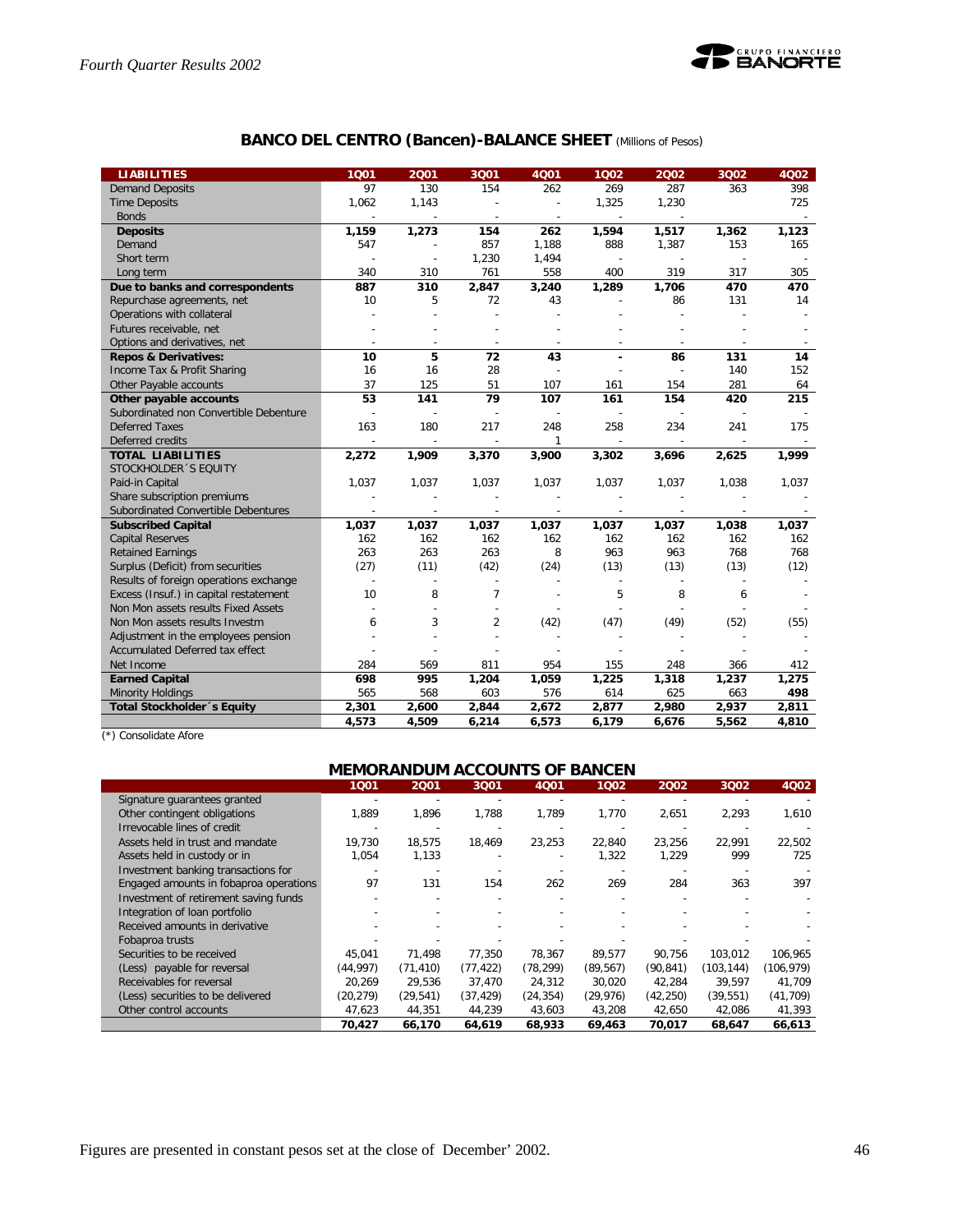

## **Annex 6. Notes to Banking Sector Financial Statements**

**Financial Instruments and Valuation Effects 4Q02**

*(Millions of Pesos)*

*BANORTE*

|                                     | <b>BOOK</b>  | <b>MARKET</b>            | <b>UNREALIZED GAIN</b> |
|-------------------------------------|--------------|--------------------------|------------------------|
| <b>NEGOTIABLE INSTRUMENTS</b>       | <b>VALUE</b> | <b>VALUE</b>             | (LOSS)                 |
| <b>Goverment Securities</b>         | 805          | 805                      |                        |
| <b>Banking Securities</b>           | 1,938        | 1950                     | 12                     |
| Private                             | 64           | 64                       |                        |
| Commercial Paper                    | 537          | 537                      |                        |
| <b>Total</b>                        | 3,344        | 3,356                    | 12                     |
| SECURITIES HELD FOR SALE            |              |                          |                        |
| <b>Goverment Securities</b>         |              | $\overline{\phantom{a}}$ |                        |
| Mexican Government Securities (UMS) | 693          | 724                      | 31                     |
| Eurobonds                           | 1,231        | 585                      | (646)                  |
| <b>Total</b>                        | 1,924        | 1,309                    | (615)                  |
| <b>SECURITIES HELD TO MATURITY</b>  |              |                          |                        |
| <b>Special Cetes</b>                | 3,092        | 3,092                    |                        |
| <b>Trust Bonds</b>                  |              |                          |                        |
| <b>Fiduciary Rights</b>             | 33           | 25                       | (8)                    |
| <b>Bonds</b>                        | 273          | 273                      |                        |
| Mexican Government Securities (UMS) | 3,725        | 3,725                    |                        |
| Others                              | 157          | 157                      |                        |
| <b>US Clearing Master Trust</b>     | 108          | 108                      |                        |
| <b>Total</b>                        | 7,701        | 7,379                    | (322)                  |
| <b>TOTAL</b>                        | 12,969       | 12,044                   | (924)                  |

## *BANCEN*

|                                     | <b>BOOK</b>  | <b>MARKET</b> | <b>UNREALIZED GAIN</b> |
|-------------------------------------|--------------|---------------|------------------------|
| <b>NEGOTIABLE INSTRUMENTS</b>       | <b>VALUE</b> | <b>VALUE</b>  | (LOSS)                 |
| <b>Goverment Securities</b>         | 15           | 15            |                        |
| <b>Banking Securities</b>           |              |               |                        |
| Private                             | 163          | 150           | (13)                   |
| <b>Commercial Paper</b>             |              |               |                        |
| <b>Total</b>                        | 178          | 164           | (13)                   |
| SECURITIES HELD FOR SALE            |              |               |                        |
| <b>Goverment Securities</b>         |              |               |                        |
| Mexican Government Securities (UMS) |              |               |                        |
| Eurobonds                           |              |               |                        |
| <b>Total</b>                        |              |               |                        |
| SECURITIES HELD TO MATURITY         |              |               |                        |
| <b>Special Cetes</b>                | 314          | 314           |                        |
| <b>Trust Bonds</b>                  |              |               |                        |
| <b>Fiduciary Rights</b>             |              |               |                        |
| <b>Bonds</b>                        |              |               |                        |
| Mexican Government Securities (UMS) |              |               |                        |
| <b>US Clearing Master Trust</b>     |              |               |                        |
| <b>Total</b>                        |              |               |                        |
| <b>TOTAL</b>                        | 314          | 314           |                        |
|                                     | 492          | 478           | (14)                   |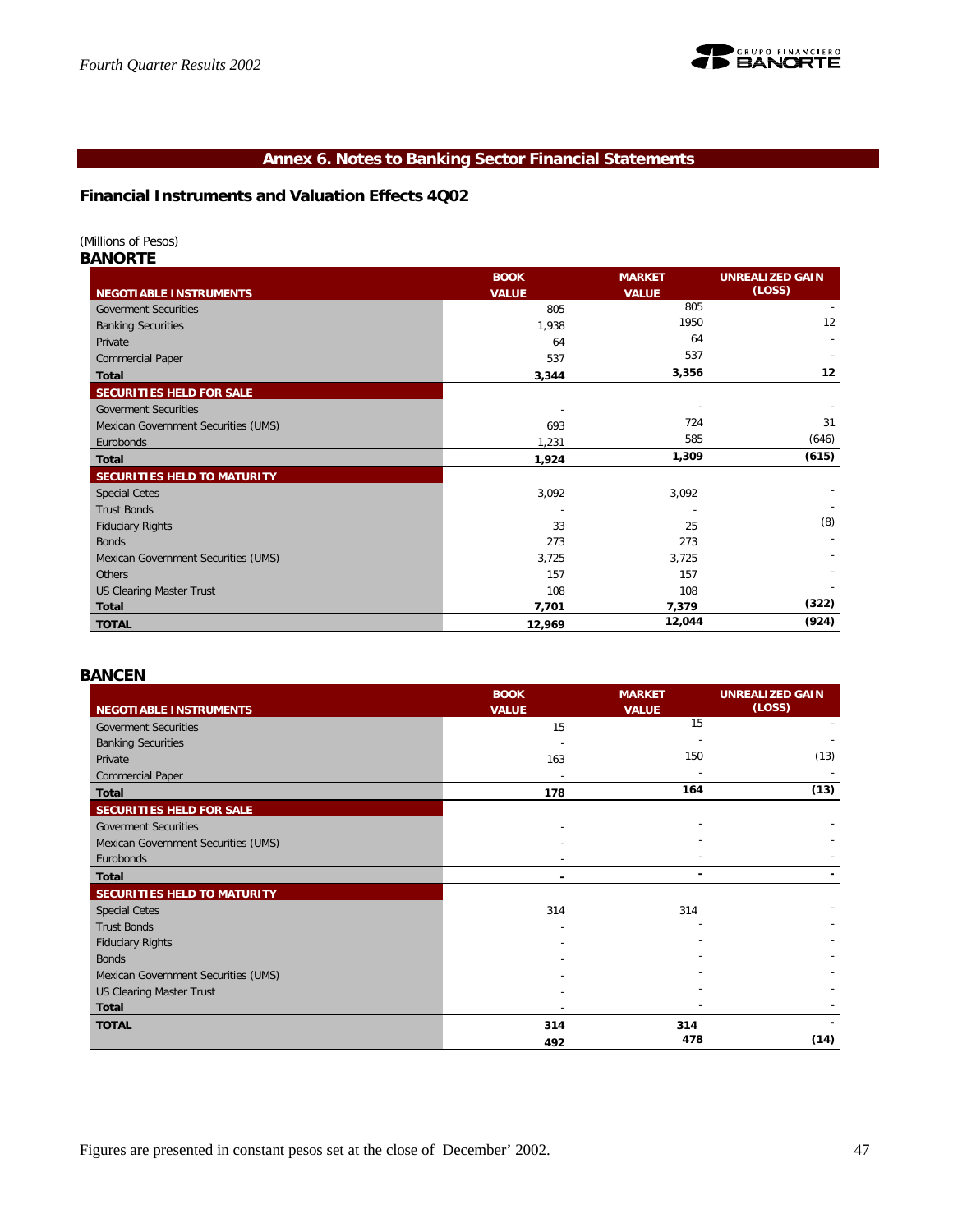

## *BANKING SECTOR*

|                                     | <b>BOOK</b>  | <b>MARKET</b> | <b>UNREALIZED GAIN</b> |
|-------------------------------------|--------------|---------------|------------------------|
| <b>NEGOTIABLE INSTRUMENTS</b>       | <b>VALUE</b> | <b>VALUE</b>  | (LOSS)                 |
| <b>Goverment Securities</b>         | 819          | 819           |                        |
| <b>Banking Securities</b>           | 1,938        | 1,224         | (714)                  |
| Private                             | 227          | 214           | (13)                   |
| <b>Commercial Paper</b>             | 537          | 537           |                        |
| <b>Total</b>                        | 3,522        | 2,795         | (727)                  |
| SECURITIES HELD FOR SALE            |              |               |                        |
| <b>Goverment Securities</b>         |              |               |                        |
| Mexican Government Securities (UMS) | 693          | 724           | 31                     |
| Eurobonds                           | 1,231        | 585           | (646)                  |
| <b>Total</b>                        | 1,924        | 1,309         | (615)                  |
| <b>SECURITIES HELD TO MATURITY</b>  |              |               |                        |
| <b>Special Cetes</b>                | 3,406        | 3,406         |                        |
| <b>Trust Bonds</b>                  |              |               |                        |
| <b>Fiduciary Rights</b>             | 33           | 25            | (8)                    |
| <b>Bonds</b>                        | 273          | 273           |                        |
| Mexican Government Securities (UMS) | 3,725        | 3,725         |                        |
| <b>Others</b>                       | 157          | 157           |                        |
| <b>US Clearing Master Trust</b>     | 108          | 108           |                        |
| <b>Total</b>                        | 7,701        | 7,693         | (8)                    |
| <b>TOTAL</b>                        | 13,147       | 11,797        | (1, 350)               |

## **Repurchase Agreement Operations 4Q02**

*(Millions of Pesos)*

## *BANORTE*

| <b>REPURCHASE AGREEMENT DEBTORS</b>   | <b>MARKET VALUE</b><br>(1) | <b>ASSET BALANCE</b>     |
|---------------------------------------|----------------------------|--------------------------|
| <b>Goverment Securities</b>           | 63.603                     | 37                       |
| <b>Banking Securities</b>             | 8,081                      |                          |
| Total                                 | 71.685                     | 37                       |
| <b>REPURCHASE AGREEMENT CREDITORS</b> | <b>MARKET VALUE</b>        | <b>LIABILITY BALANCE</b> |
|                                       | (2)                        |                          |
| <b>Goverment Securities</b>           | 63.604                     | 16                       |
| <b>Banking Securities</b>             | 8.081                      | (1)                      |
| Total                                 | 71.685                     | 15                       |

1) RECEIVABLES ON REPURCHASE AGREEMENT 2) PAYABLES ON REPURCHASE AGREEMENT

## *BANCEN*

| <b>REPURCHASE AGREEMENT DEBTORS</b>                                              | <b>MARKET VALUE</b><br>(1) | <b>ASSET BALANCE</b>     |
|----------------------------------------------------------------------------------|----------------------------|--------------------------|
| <b>Goverment Securities</b>                                                      | 88.523                     | 5                        |
| <b>Banking Securities</b>                                                        | 18.443                     | (19)                     |
| Total                                                                            | 106.965                    | (14)                     |
| <b>REPURCHASE AGREEMENT CREDITORS</b>                                            | <b>MARKET VALUE</b><br>(2) | <b>LIABILITY BALANCE</b> |
| <b>Goverment Securities</b>                                                      | 41.640                     |                          |
| <b>Banking Securities</b>                                                        | 69                         |                          |
| Total                                                                            | 41.709                     |                          |
| 1) RECEIVABLES ON REPURCHASE AGREEMENT<br>PAYABLES ON REPURCHASE AGREEMENT<br>2) |                            |                          |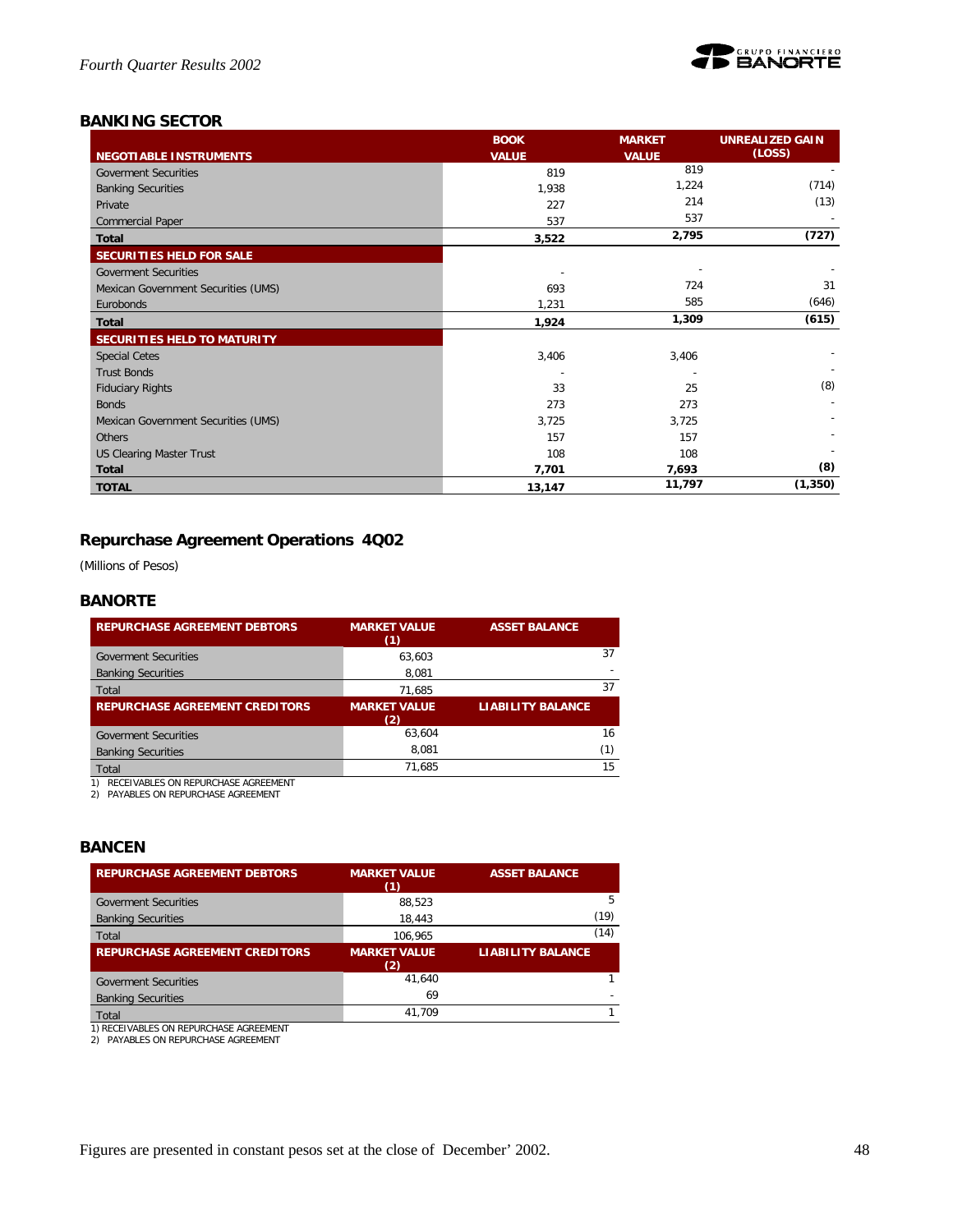

## *BANKING SECTOR*

| <b>REPURCHASE AGREEMENT DEBTORS</b>   | <b>MARKET VALUE</b><br>(1) | <b>ASSET BALANCE</b>     |
|---------------------------------------|----------------------------|--------------------------|
| <b>Goverment Securities</b>           | 152.126                    | 42                       |
| <b>Banking Securities</b>             | 26,524                     | (19)                     |
| Total                                 | 178.650                    | 23                       |
| <b>REPURCHASE AGREEMENT CREDITORS</b> | <b>MARKET VALUE</b><br>(2) | <b>LIABILITY BALANCE</b> |
| <b>Goverment Securities</b>           | 105.244                    | 17                       |
| <b>Banking Securities</b>             | 8.150                      | (1)                      |
|                                       |                            |                          |
| Total                                 | 113.394                    | 16                       |

1) RECEIVABLES ON REPURCHASE AGREEMENT 2) PAYABLES ON REPURCHASE AGREEMENT

## **Derivate Financial Instruments 4Q02**

*(Millions of Pesos)*

## *BANORTE*

| .                                |            |             |            |
|----------------------------------|------------|-------------|------------|
| NEGOTIABLE INSTRUMENTS           |            |             |            |
| <b>FOREIGN CURRENCY FUTURES</b>  | <b>BUY</b> | <b>SELL</b> | <b>NET</b> |
| <b>Market Value</b>              |            |             |            |
| <b>Agreed Price</b>              |            |             |            |
| Total                            |            | -           |            |
| <b>FOREIGN CURRENCY FORWARDS</b> |            |             |            |
| Market Value                     | 372        | (29)        | 343        |
| <b>Agreed Price</b>              | (362)      | 29          | (334)      |
| Total                            | 10         | (1)         | Q          |
| DEBTOR BALANCE NOTE              |            |             | Q          |

## **COVERAGE INSTRUMENTS**

|                                 | <b>FLOW</b>            | <b>FLOW RECEIVABLE</b> | <b>NET FLOWS</b> |
|---------------------------------|------------------------|------------------------|------------------|
| <b>SWAPS</b>                    | <b>PAYABLE</b>         |                        |                  |
| <b>Cross Currency</b>           | (5,460)                | 4,922                  | (538)            |
| Interest Rate                   | (291)                  | 12                     | (279)            |
| Total                           | (5, 751)               | 4.934                  | (817)            |
| <b>FOREIGN CURRENCY OPTIONS</b> | <b>OPENING PREMIUM</b> | <b>VALUED PREMIUM</b>  | <b>VALUATION</b> |
| <b>Foreign Currency Options</b> |                        |                        |                  |
| Total                           |                        | ۰.                     |                  |
| <b>BALANCE NOTE</b>             |                        |                        | (817)            |

## **Non-governmental Financial Instruments above by 5% of Net Capital 4Q02**

*(Millions of Pesos)*

## **BANORTE**

| <b>INDUSTRY</b> | <b>INVESTMENT INSTRUMENT</b> | <b>AMOUNT</b> | % NET<br><b>CAPITAL</b> |
|-----------------|------------------------------|---------------|-------------------------|
| <b>BANCEN</b>   | Term Deposits                | 725           | 6.7%                    |
| <b>FINASA</b>   | Term Deposits                | 724           | 6.7%                    |

BANCEN don't have Nongovernmental Financial Instruments above by 5% of Net Capital.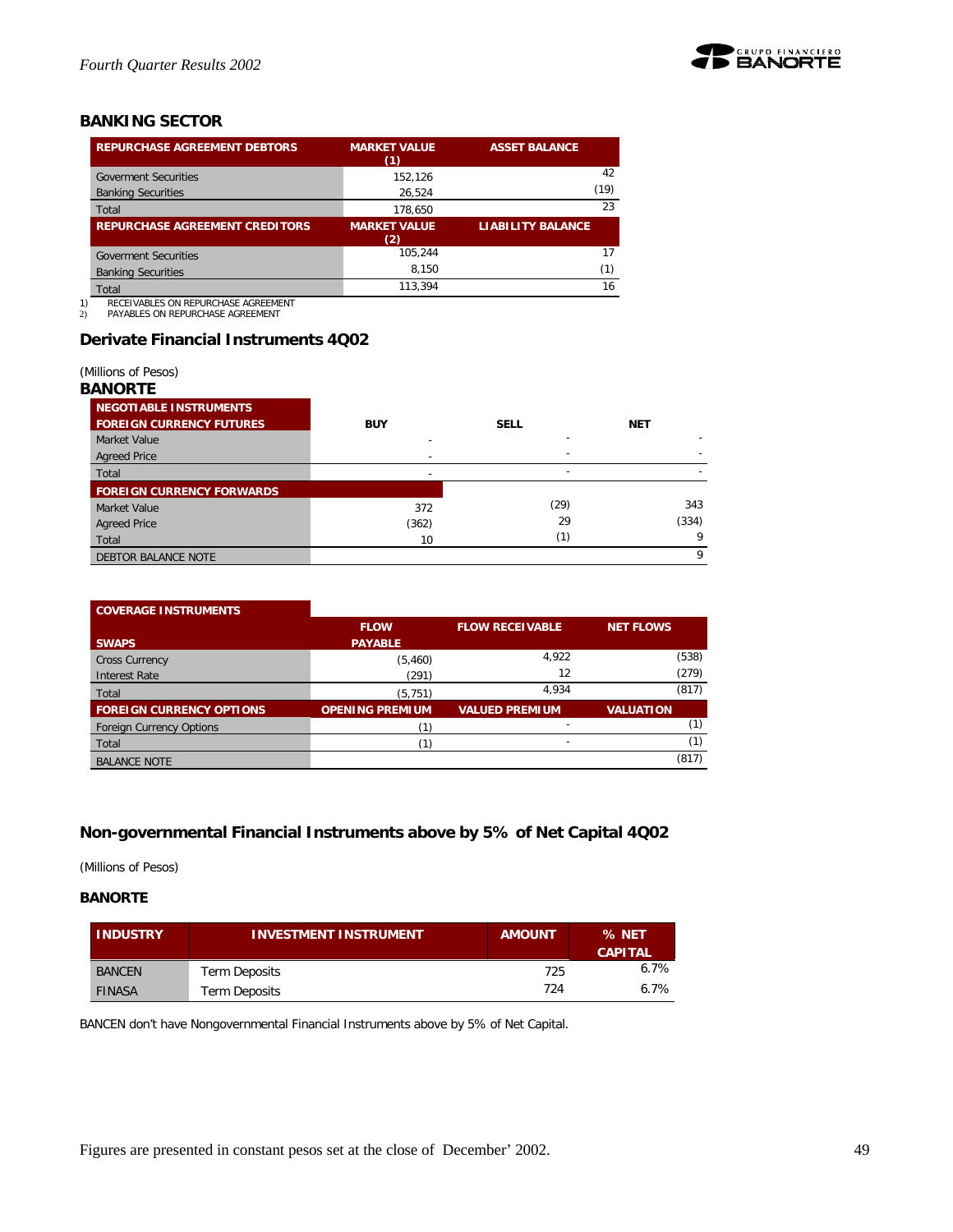#### *Fourth Quarter Results 2002* **Loan Portfolio**



| (Million of Pesos)              | <b>LOCAL CURRENCY</b> |         |         |              | <b>FOREIGN CURRENCY</b> |                          | <b>TOTAL</b> |         |         |
|---------------------------------|-----------------------|---------|---------|--------------|-------------------------|--------------------------|--------------|---------|---------|
|                                 | 4Q01                  | 3Q02    | 4Q02    | 4Q01         | 3Q02                    | 4Q02                     | 4Q01         | 3Q02    | 4002    |
| <b>Performing Loans</b>         |                       |         |         |              |                         |                          |              |         |         |
| Commercial                      | 16,597                | 20,344  | 25,337  | 5,051        | 7,065                   | 6,889                    | 21,649       | 27,409  | 32,226  |
| <b>Financial Intermediaries</b> | 421                   | 813     | 7,066   | 201          | 712                     | 791                      | 622          | 1,524   | 7,857   |
| Consumer                        | 2,421                 | 4,405   | 4,977   | $\mathbf{1}$ | 8                       | $\overline{7}$           | 2,422        | 4,413   | 4,984   |
| Mortgages                       | 4,955                 | 11,809  | 12,152  |              |                         | ÷,                       | 4,955        | 11,809  | 12,152  |
| <b>Goverment Entities</b>       | 41,217                | 84,096  | 84,232  | 10           | 445                     | 765                      | 41,227       | 84,540  | 84,998  |
| Fobaproa                        | 5,480                 | 4,939   | 6,248   | 4,922        | 5,106                   | (119)                    | 10,403       | 10,045  | 6,129   |
| <b>Total</b>                    | 71,092                | 126,406 | 140,012 | 10,186       | 13,336                  | 8,333                    | 81,279       | 139,741 | 148,345 |
| <b>Past Due Loans</b>           |                       |         |         |              |                         |                          |              |         |         |
| Commercial                      | 1,453                 | 1,353   | 1,181   | 1,138        | 1,238                   | 1,309                    | 2,591        | 2,590   | 2,490   |
| <b>Financial Intermediaries</b> |                       |         |         |              |                         |                          |              |         |         |
| Consumer                        | 334                   | 327     | 326     |              |                         | 1                        | 334          | 328     | 327     |
| Mortgages                       | 1,796                 | 1,887   | 1,920   |              |                         | $\overline{\phantom{a}}$ | 1,796        | 1,887   | 1,920   |
| <b>Goverment Entities</b>       |                       |         |         |              |                         |                          |              |         |         |
| <b>Total</b>                    | 3,583                 | 3,567   | 3,427   | 1,138        | 1,238                   | 1,310                    | 4,721        | 4,805   | 4,737   |
| <b>Total Propietary Loans</b>   | 74,675                | 129,972 | 143,439 | 11,324       | 14,574                  | 9,643                    | 86,000       | 144,546 | 153,082 |
| % Past Due Loans                | 4.8%                  | 2.7%    | 2.4%    | 10.0%        | 8.5%                    | 13.6%                    | 5.5%         | 3.3%    | 3.1%    |

(\*) Includes valued UDIS (1)Excludes Fobaproa-IPAB notes and loan to IPAB that are accounted in the Loans to Government Entities line.

(2) Includes Fobaproa promissory notes and loans to IPAB registered in Government Entities. Note: There is no scheme for Mortgage Earnings.

## **Cost and Balances of FINAPE, FOPIME, Mortgage UDIS and Mortgage FOVI loan portfolios as of 4Q02**

|                     |                              | <b>BANORTE</b>                                    | <b>BANCEN</b>                |                                                   | <b>TOTAL</b>                 |                                                   |  |
|---------------------|------------------------------|---------------------------------------------------|------------------------------|---------------------------------------------------|------------------------------|---------------------------------------------------|--|
| (Millions of Pesos) | <b>PERIOD</b><br><b>COST</b> | <b>BALANCE</b><br><b>LOAN</b><br><b>PORTFOLIO</b> | <b>PERIOD</b><br><b>COST</b> | <b>BALANCE</b><br><b>LOAN</b><br><b>PORTFOLIO</b> | <b>PERIOD</b><br><b>COST</b> | <b>BALANCE</b><br><b>LOAN</b><br><b>PORTFOLIO</b> |  |
| <b>FINAPE</b>       | 0.9                          | 5.3                                               | $\overline{\phantom{0}}$     | 3.2                                               | 0.9                          | 8.4                                               |  |
| <b>FOPYME</b>       | 2.0                          | 9.4                                               | $\overline{\phantom{0}}$     | 0.1                                               | 2.1                          | 9.6                                               |  |
| Mortgage UDIS       | 11.4                         | 103.9                                             | $\overline{\phantom{0}}$     | 27.6                                              | 11.4                         | 131.5                                             |  |
| Mortgage tipo FOVI  | 14.2                         | 65.8                                              | 3.1                          | 9.7                                               | 17.3                         | 75.5                                              |  |
|                     | 28.6                         | 184.4                                             | 3.1                          | 40.6                                              | 31.7                         | 225.0                                             |  |

The quarter ending with a balance of Ps 225.0 million pesos in debtors support programs with a cost of the period of Ps 31.7 million. The 99% of this portfolio are concentrated in Banorte.

## **Past Due Loans Variations as of 4Q02**

| Past Due Loans                  |                                              |            |
|---------------------------------|----------------------------------------------|------------|
| Balance as of Septemberr 30, 02 |                                              | 4,717      |
|                                 | Performing loans to Past due loans transfers | 104.284    |
|                                 | Renewals                                     | (34)       |
|                                 | Cash Collections                             | (528)      |
|                                 | Charge Offs                                  | (69)       |
|                                 | Foreclosures                                 | (12)       |
|                                 | Reclasification                              | (103, 667) |
|                                 | Exchange Adjustment                          | 46         |
| Balance as of December 31,02    |                                              | 4,737      |

Last quarter charged Ps 152 million in charge offs of moratorium interests that are acknowledged as Paid in Cash.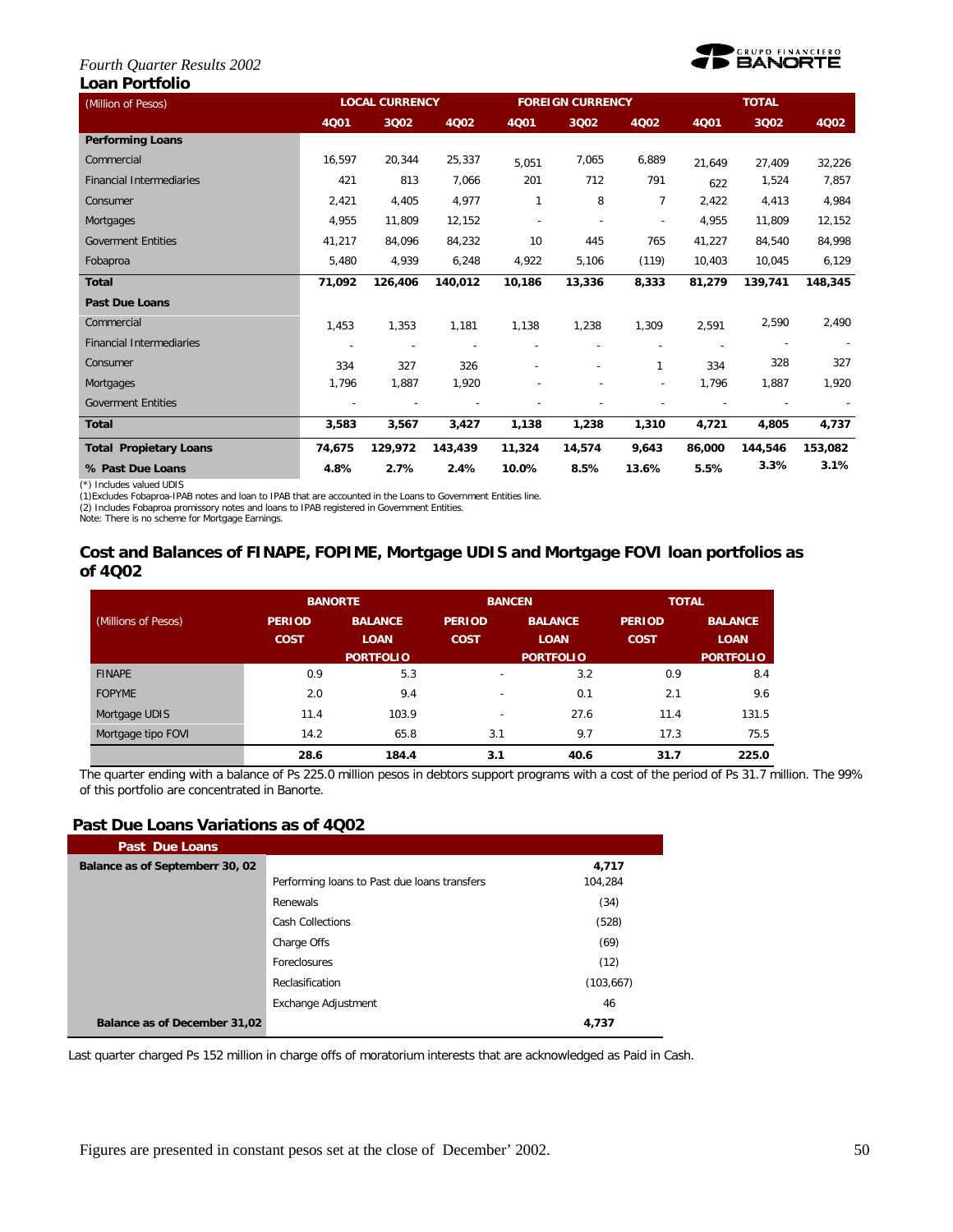

## **Troubled Portfolio 4Q02**

The National Banking and Securities Commission (CNByV) accepted the Proposal of the Bankers Association of Mexico (ABM), to consider as a Troubled Portfolio the D and E risk grades of the portfolio classification. The following table shows the troubled portfolio.

| (Millions of Pesos)              | <b>TOTAL</b> |
|----------------------------------|--------------|
| <b>Troubled Portfolio</b>        | 3,805        |
| <b>Total Loans</b>               | 153.082      |
| Troubled Portfolio / Total Loans | 2.5%         |

## **Fobaproa-IPAB**

| (Millions of Pesos)                 | LOS(1)<br><b>SHARING</b> | <b>REMAINING CONTINGENCIES</b><br>INCENTIVE(1)<br><b>SCHEME</b> |
|-------------------------------------|--------------------------|-----------------------------------------------------------------|
| Gross Fobaproa notes balance        | 10.428                   | 6,336                                                           |
| - Cash recoveries                   | 2,824                    | 1,787                                                           |
| - Repossesed assets                 | Ξ                        | Ξ                                                               |
| $=$ Balance net of recoveries       | 7,604                    | 4.549                                                           |
| Contingency before reserves         | 2.060                    | 345                                                             |
| - Reserves                          | 2,060                    | 345                                                             |
| $=$ Remaining contingencies         |                          |                                                                 |
| Includes only cash recoveries<br>1) |                          |                                                                 |

Includes only cash recoveries.

2) Included in Loss Sharing program.

Banorte provisioned Ps 14.5million through the Income Statement during the quarter to keep 100% provisioned on the FOBAPROA-IPAB Loss Sharing program and Incentive Scheme. Cash recoveries in the Loss Sharing program represented 28% of Banorte's Gross FOBAPROA-IPAB notes balance.

## **Fobaproa - IPAB Notes Integration 4Q02**

| (Millions of Pesos)        |                                                                  | <b>BANORTE</b>                           |               |                                | <b>BANCEN</b>                   |                                 | <b>BANPAIS</b> |              |
|----------------------------|------------------------------------------------------------------|------------------------------------------|---------------|--------------------------------|---------------------------------|---------------------------------|----------------|--------------|
|                            | <b>LOSS</b><br><b>SHARING</b><br><b>LOCAL</b><br><b>CURRENCY</b> | LOSS<br><b>SHARING</b><br><b>DOLLARS</b> | <b>RISK</b>   | <b>WITHOUT (CENTIVE SCHEN)</b> | <b>LOCAL</b><br><b>CURRENCY</b> | <b>LOCAL</b><br><b>CURRENCY</b> | <b>DOLLARS</b> | <b>TOTAL</b> |
| Gross Balance              | 10.428                                                           | 127                                      | 1.324         | (1)                            | -                               |                                 | 35             | 11,914       |
| - Checking account balance | 2,543                                                            | 282                                      | 157           | (1)                            | 397                             | -                               | ٠              | 3,379        |
| - Reserves                 | 2.060                                                            | ٠                                        |               | 345                            | $\overline{\phantom{a}}$        |                                 | -              | 2,405        |
| $=$ Net Balance            | 5,825                                                            | (155)                                    | 1.167         | (345)                          | (397)                           |                                 | 35             | 6,129        |
| Interest Rate              | CETES 91-1.35                                                    | $LIBOR + 5$                              | CFTFS 91      | N.A.                           | N.A.                            | N.A.                            | CPT DOL+2      |              |
| Maturity                   | 2005                                                             | 2006                                     | 2006          | 2005/2006                      | N.A.                            | N.A.                            | 2007           |              |
| Remaining Contingencies    | $-0-$                                                            |                                          | -0- No existe | $-0-$                          | No existe                       | No existe                       | No existe      |              |

1) Ps 6,236 y Ps 1,787, Gross Balance and Checking account balance of Incentive Scheme are included in Loss Sharing.<br>2) Is included in Government Entities, has a rate of TIIE 28+0.86 and it's maturity is in 2010.

2) Is included in Government Entities, has a rate of TIIE 28+0.86 and it's maturity is in 2010.<br>3) Interest rate of TIIE 28 days +0.40 and maturity in 2009, with a single capital payment at

Interest rate of TIIE 28 days +0.40 and maturity in 2009, with a single capital payment at maturity.

N.A.- Not Applicable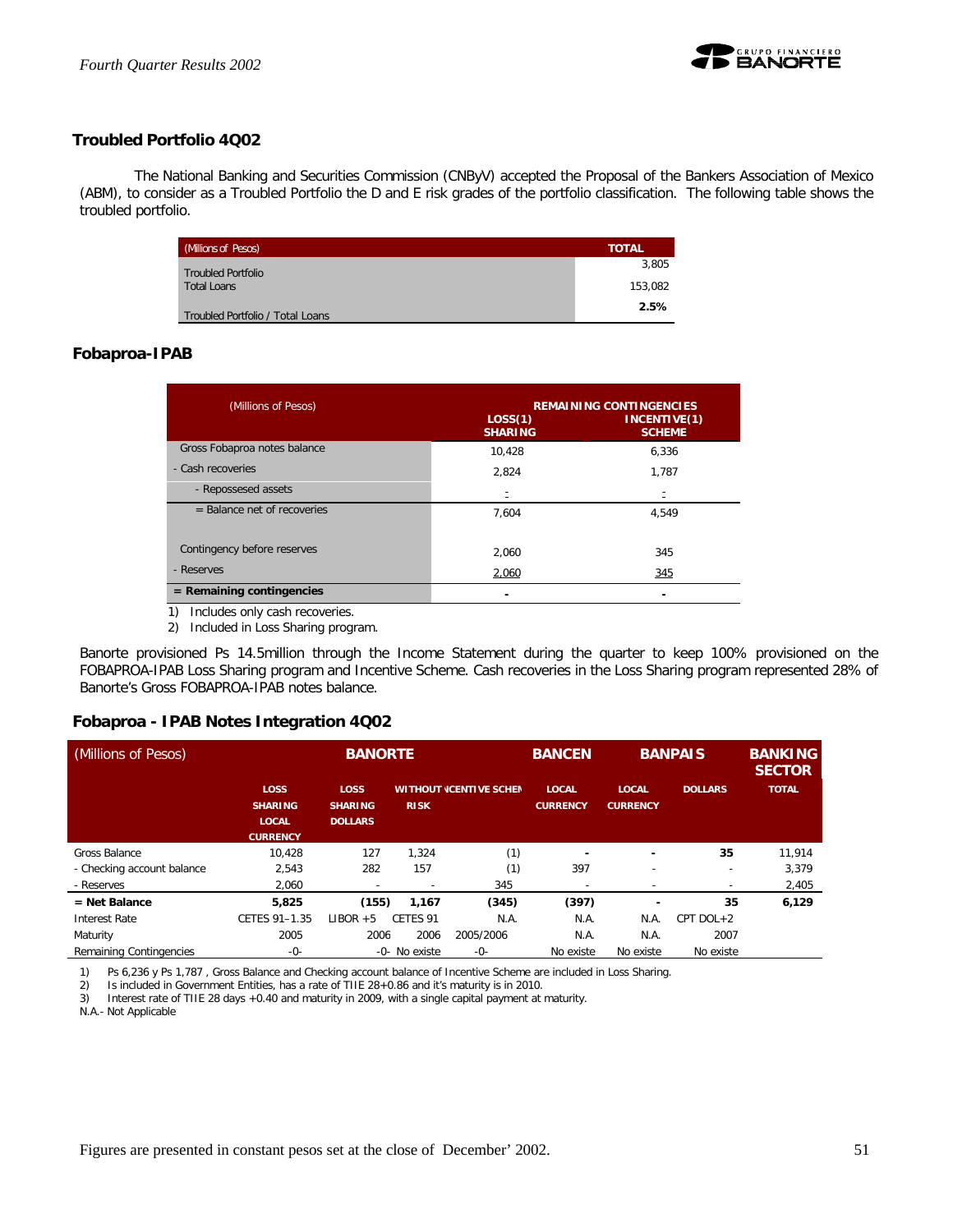

## **ORIGIN OF THE NOTES**

The source of the Fobaproa-IPAB notes is different as each was given for different objectives, according to the following list:

| <b>FOBAPROA NOTES</b> | <b>YEAR</b> | ORIGIN                    |
|-----------------------|-------------|---------------------------|
| BANORTE               |             |                           |
| LOSS SHARING          | 1995-1996   | Sale of Loans to Fobaproa |
| WITHOUT RISK          | 1996        | Sale of Loans to Fobaproa |
| <b>BANPAIS</b>        | 1996-1997   | Reorganization            |
| SIMPLE CREDIT         | 2000        | Reorganization            |
| <b>BANCRECER</b>      | 1999        | Reorganization            |

## **SIGNIFICANCE IN BANORTE BALANCE**

|                | 1997  | 1998  | 1999  | 2000  | 2001  | 4Q02  |
|----------------|-------|-------|-------|-------|-------|-------|
| % Total Loans  | 70.9% | 64.6% | 63.5% | 58.7% | 55.5% | 55.7% |
| % Total Assets | 60.6% | 53.5% | 43.7% | +6.7% | 44.5% | 43.5% |

## **Deferred Taxes 4Q02**

| (Millions of Pesos)                                          |            |            |            |
|--------------------------------------------------------------|------------|------------|------------|
| <b>ASSETS</b>                                                | <b>ISR</b> | <b>PTU</b> | <b>NET</b> |
| Allowance for loan losses (not deducted)                     |            |            |            |
| Tax loss carryforwards                                       | 318        |            | 318        |
| Deficit from retirement obligations                          | 204        | 58         | 262        |
| Reserves for BN+BCR integration expenses                     | 47         | 13         | 60         |
| Obligations FOBAPROA, Net                                    | 721        |            | 721        |
| <b>Others</b>                                                |            |            |            |
| <b>Total Assets</b>                                          | 1.289      | 72         | 1,360      |
| <b>LIABILITIES</b>                                           |            |            |            |
| Accrued interest and inflationary component of Fixed Assets, | (380)      | (44)       | (424)      |
| Foreclosed, Intangible & Others                              |            |            |            |
| <b>Total liabilities</b>                                     | (380)      | (44)       | (424)      |
| <b>Assets (Liabilities) Accumulated Net</b>                  | 909        | 27         | 936        |

## **Long term debt as of 4Q02**

| <b>TYPE OF DEBT</b>                                | <b>CURRE</b><br><b>NCY</b> | <b>DATE</b><br><b>OF</b><br><b>ISSUE</b> | <b>AMOUNT</b><br>(Millons Ps o<br>DIs) | <b>ORIGINAL</b><br><b>AMOUNT</b><br>(Millons Ps,<br>DIs o UDIS) | <b>TERM</b> | <b>INTEREST</b><br><b>RATE</b> | <b>MATURITY</b> | <b>INTEREST</b><br><b>PAYMENT</b> |
|----------------------------------------------------|----------------------------|------------------------------------------|----------------------------------------|-----------------------------------------------------------------|-------------|--------------------------------|-----------------|-----------------------------------|
| <b>BANORTE</b>                                     |                            |                                          |                                        |                                                                 |             |                                |                 |                                   |
| Bank Bonds - Banorte 1-00                          | Ps                         | 23-Mar-00                                | 1,000                                  | 1,000                                                           | 3 years     | 15.59%                         | 1- May-03       | $E/189$ days                      |
| Bank Bonds - Banorte 2-00                          | Ps                         | 27-Jul-00                                | 250                                    | 250                                                             | 3 years     | 16.00%                         | 4-Sep-03        | $E/189$ days                      |
| CD's- Banorte U01001                               | <b>UDIS</b>                | 11-Ene-01                                | 90                                     | 90                                                              | 10 years    | 8.13%                          | 30-Dic-10       | $E/182$ days                      |
| CD's -Banorte U01002                               | Ps                         | 29-May-01                                | 20                                     | 20                                                              | 3 years     | TIIE-0.25%                     | 25-May-04       | $E/28$ days                       |
| Non Convertible Subordinate Bonds-<br>Obanorte 01U | <b>UDIS</b>                | 21-Jun-01                                | 436                                    | 436                                                             | 8 years     | 8.00%                          | 21-Jun-09       | $E/182$ days                      |
| CD's -Banorte M7001                                | Ps                         | 30-Sep-97                                | 16                                     | 16                                                              | 7 years     | 17.65%                         | 21-Sep-04       | $E/182$ days                      |
| Non Convertible Subordinate Bonds<br>-QBanorte 02D | Ps                         | 28-Nov-02                                | 1,136                                  | 1,136                                                           | 10 years    | 8.00%                          | 28-Nov-12       | $E/182$ days                      |
| CD's 1999-2A                                       | <b>DIS</b>                 | 15-Jul-99                                | 32.9                                   | 75                                                              | 5 years     | 8.94%                          | 15-Jul-04       | Monthly                           |
| CD's Serie 1999-2B                                 | <b>DIS</b>                 | 15-Jul-99                                | 19.0                                   | 25                                                              | 7 years     | 9.49%                          | 15-Jul-06       | Monthly                           |

BANCEN. does not present balance as of December 31, 2002.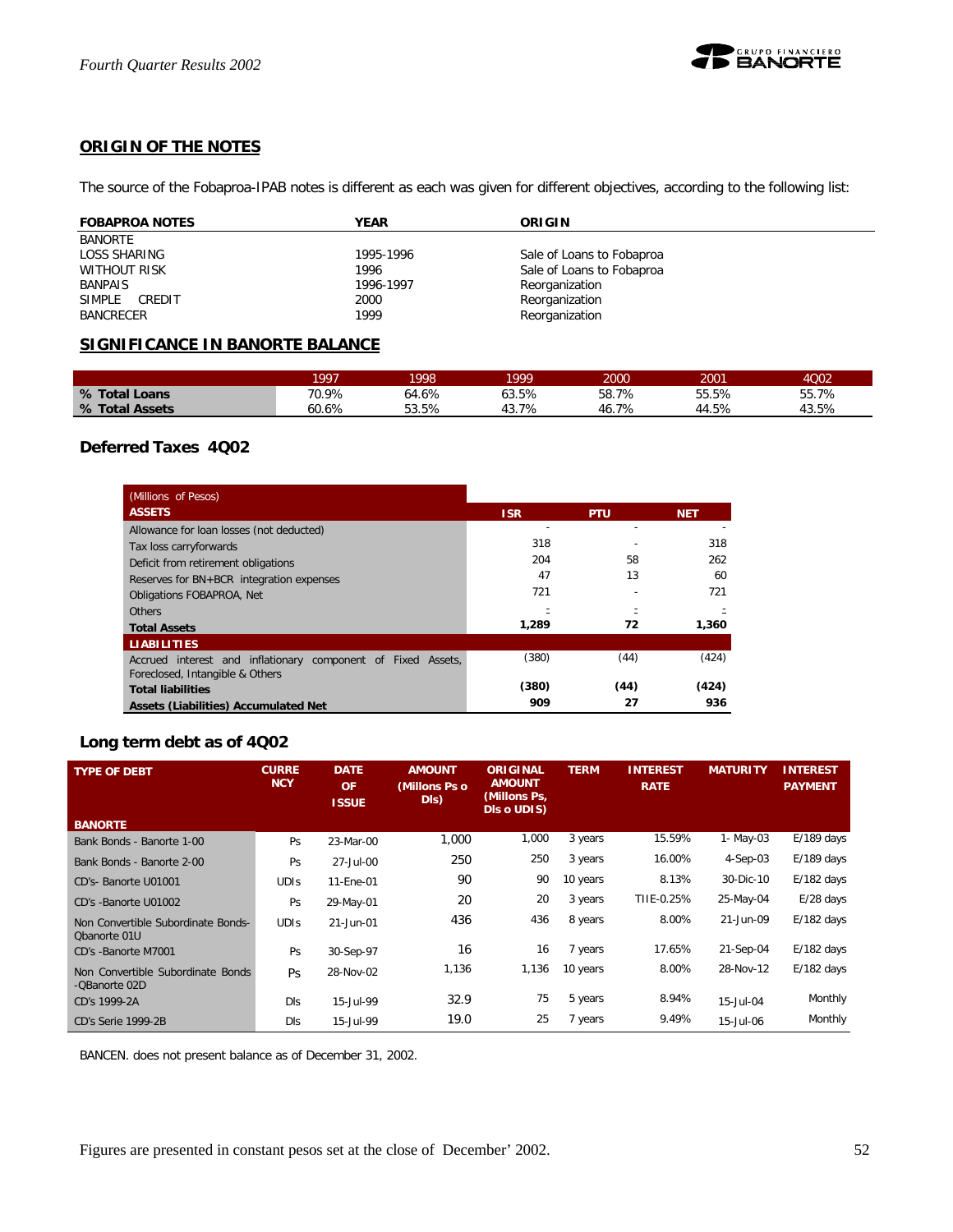

## **Bank and Other entities loans as of 4Q02**

| (Millions of Pesos)                                   | <b>LOCAL</b><br><b>CURRENCY</b> | <b>INTERE</b><br><b>ST RATE</b> | <b>TERM</b><br>(DAYS)    | <b>FOREIGN</b><br><b>CURRENCY</b> | <b>INTEREST</b><br><b>RATE</b> | <b>TERM</b><br>(DAYS)    | <b>TOTAL</b> |
|-------------------------------------------------------|---------------------------------|---------------------------------|--------------------------|-----------------------------------|--------------------------------|--------------------------|--------------|
| <b>LOANS FROM LOCAL BANKS</b>                         |                                 | ٠                               | $\overline{\phantom{a}}$ | 774.4                             | $L+6$                          | 589                      | 774.4        |
| LOANS FROM FOREIGN BANK CONCERTED FROM<br>THE COUNTRY |                                 |                                 |                          |                                   |                                |                          |              |
| LOANS FROM FOREIGN BANK CONCERTED FROM<br>CAYMAN      |                                 |                                 | $\overline{\phantom{a}}$ | 41.6                              | 2.34                           | 58                       | 41.6         |
| <b>SECURITIZATION</b>                                 |                                 |                                 | $\overline{\phantom{a}}$ | 542.7                             | 9.14                           | 623                      | 542.7        |
| LOANS FROM DEVELOPING BANKS                           | 405.6                           | 14.41                           | 757                      | 922.0                             | 3.92                           | 940                      | 1,327.6      |
| LOANS FROM PUBLIC FUNDS                               | 4.370.0                         | 6.21                            | 744                      | 169.1                             | 3.71                           | 686                      | 4.539.1      |
| <b>LOANS FROM BANKS</b>                               | 23.666.9                        | 7.82                            | 4                        | ٠                                 |                                | $\overline{\phantom{a}}$ | 23,666.9     |
| <b>CALL MONEY</b>                                     | 46.0                            | 8.25                            | $\overline{2}$           |                                   |                                |                          | 46.0         |
| LOANS FROM FIDUCIARY FUNDS                            | 4.774.6                         | N.D.                            | N.D.                     |                                   |                                | $\overline{\phantom{a}}$ | 4.774.6      |
| PROVISIONS FOR INTEREST                               | 70.1                            | N.A.                            | N.A.                     |                                   |                                |                          | 70.1         |
|                                                       | 33,333.2                        |                                 |                          | 2,449.8                           |                                |                          | 35,782.9     |

## **Trading Income 4Q02**

*(Millones de Pesos)*

| <b>VALUATION EFFECTS</b>                       | <b>NET</b> |
|------------------------------------------------|------------|
| Negotiable Instruments                         | (49.7)     |
| Repurchase                                     | (13.8)     |
| <b>Futures</b>                                 |            |
| Foreign Currency Forwards                      | 18.9       |
| Options                                        | (0.4)      |
| <b>Inflation Adjustment</b>                    | (1.7)      |
| <b>Total</b>                                   | (46.6)     |
| <b>RESULTS FROM BUYING AND SELLING</b>         |            |
| Negotiable Instruments                         | 12.2       |
| Securities Held for Sell                       | 4.2        |
| Inflation Adjustment                           |            |
| <b>Total of Buying and Selling Instruments</b> | 16.5       |
| <b>FX Spot</b>                                 | 320.5      |
| <b>FX Forwards</b>                             | (2.5)      |
| <b>FX Futures</b>                              |            |
| <b>FX Futures TIIF</b>                         |            |
| Forwards                                       | 0.9        |
| <b>Total of Foreign Exchange</b>               | 318.9      |
| Inflation Adjustment                           | 14.2       |
| <b>Total of Buying and Selling</b>             | 349.6      |
| <b>TOTAL TRADING INCOME</b>                    | 303.0      |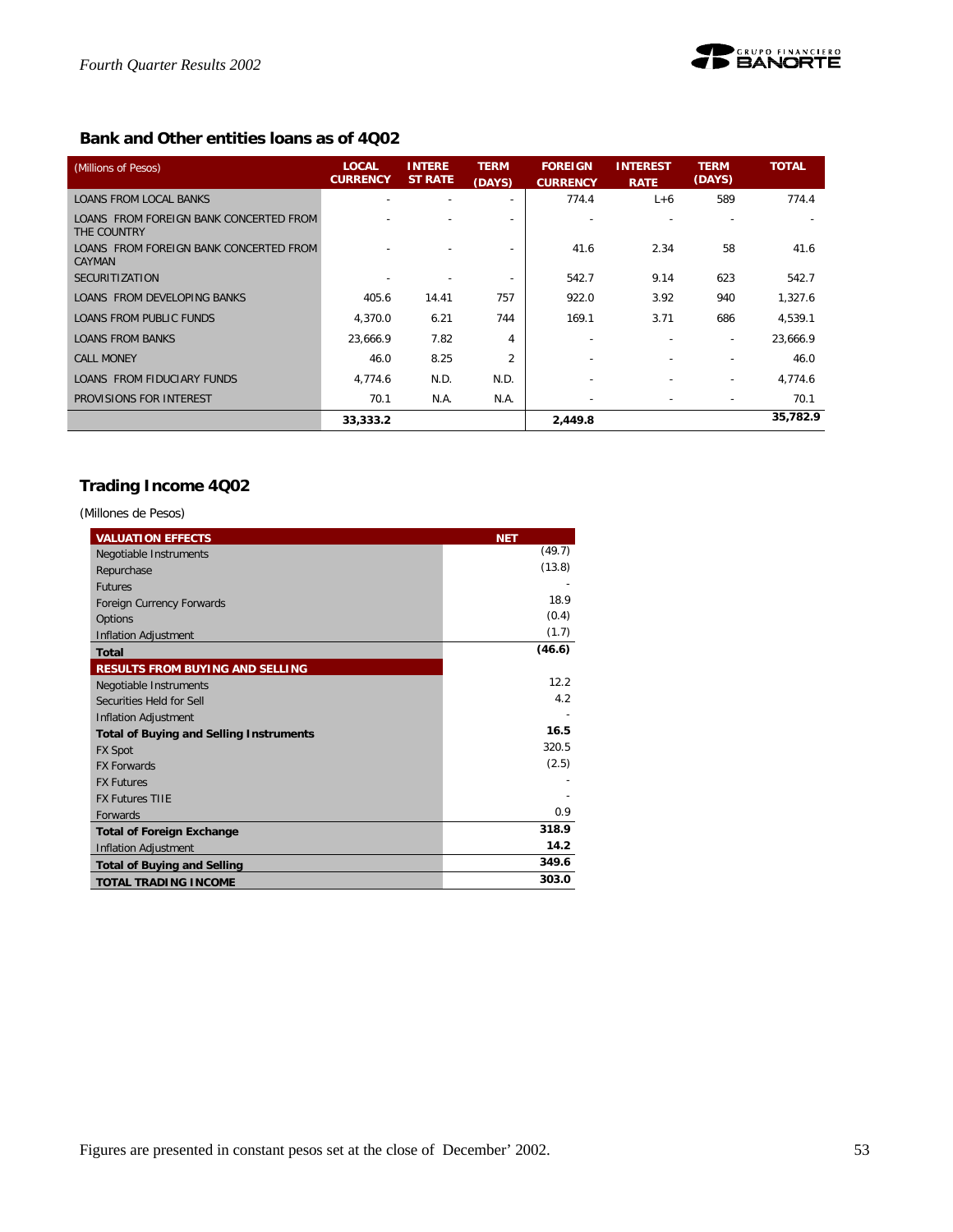

## **Banco Mercantil del Norte, S.A.**

## **AD1.- CAPITALIZATION RATIO**

Breakdown of capitalization ratio for credit risk assets as well as assets subject to credit and market risk.

Net Capital to Credit Risk Assets: 16.11

Net Capital to Assets subject to Credit and Market Risk: 14.21

## **AD2.- CAPITAL INTEGRATION**

The net capital, divided by the basic and supplementary capital, as well as a brief integration of both broken down with the most important elements that make them up. The following should be incorporated as the minimum concepts relative to capital integration:

|                                                                                                        |         | Net Capital: 10,743.2          |         |
|--------------------------------------------------------------------------------------------------------|---------|--------------------------------|---------|
| <b>Tier 1 Capital</b>                                                                                  | 8.514.8 | <b>Tier 2 Capital</b>          | 2.228.4 |
| <b>Stockholders Equity</b>                                                                             | 8.154.4 | Capitalization Instruments     | 1,463.8 |
| Subordinated debt and Capitalization Instruments                                                       | 1.110.6 | (+)General Preventive Reserves | 764.6   |
| Deferred for Tier 1                                                                                    | 1.017.6 |                                |         |
| (-) Investment in Subordinated debt                                                                    |         |                                |         |
| (-) Investment in Financial Institutions                                                               | 68.6    |                                |         |
| (-) Investment in Non-Financial Institutions                                                           | 71.5    |                                |         |
| $\left($ .) Financing granted for the acquisition of shares of the bank<br>or other Group subsidiaries |         |                                |         |
| (-) Excess on deferred taxes                                                                           | 1.017.6 |                                |         |
| (-) Restructuring Charges and others intangibles                                                       | 610.2   |                                |         |
| (-) Others Assets                                                                                      |         |                                |         |

## **AD3.- RISK ASSETS**

Amount of weighted assets with market risk and credit risk.

| Market risk weighted assets: 8,948.6                              | <b>Weighted Assets</b> | <b>Required</b><br>Capital |
|-------------------------------------------------------------------|------------------------|----------------------------|
| Peso Nominal interest rate operations                             | 6,175.3                | 494.0                      |
| Peso or UDI real interest rate operations                         | 837.9                  | 67.0                       |
| Interest rate operations in foreign currency with<br>nominal rate | 1.253.2                | 100.3                      |
| Position in UDIS or with a return indexed to inflation            | 39.1                   | 3.1                        |
| Positions in foreign currency or indexed to the FX<br>rate        | 643.1                  | 51.4                       |
| Positions in share or index to the price of securities            | -                      |                            |

| Credit Risk-Weighted Assets:66,667.2 | <b>Weighted Assets</b> | <b>Required</b><br>Capital |
|--------------------------------------|------------------------|----------------------------|
| Group 1 (risk weight 0%)             |                        |                            |
| Others (risk weight 2.5%)            |                        |                            |
| Others (risk weight 10%)             | 641.4                  | 51.3                       |
| Group 2 (risk weight I 20%)          | 1.596.8                | 127.8                      |
| Others (risk weight 50%)             | 1.092.4                | 87.4                       |
| Others (risk weight 75%)             |                        |                            |
| Group 3 (risk weight 100%)           | 59.175.5               | 4.734.0                    |
| Others (risk weight 112%)            |                        |                            |
| Others (risk weight 115%)            | 3.630.8                | 290.5                      |
| Others (risk weight 150%)            |                        |                            |
| Others                               | 530.3                  | 42.4                       |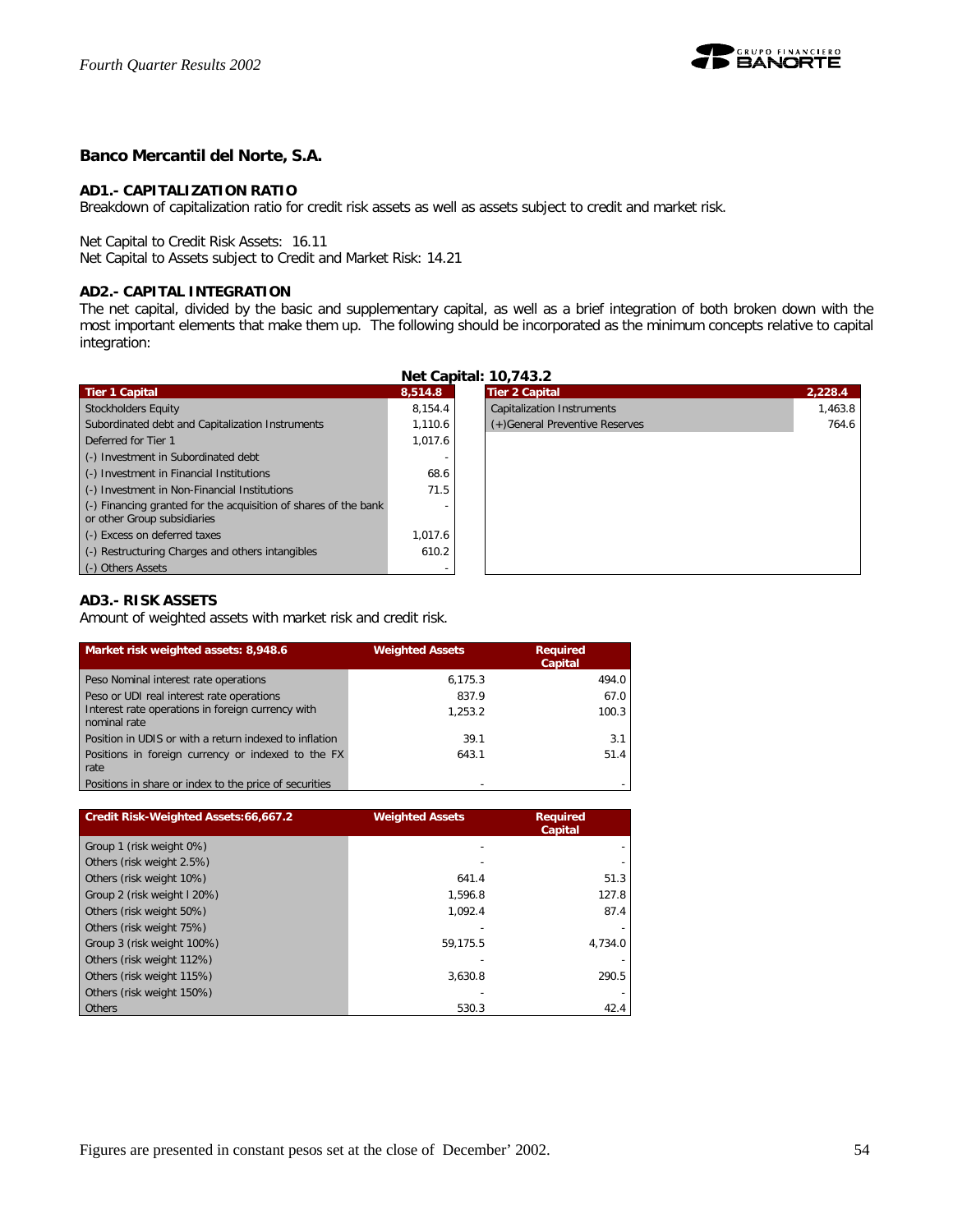

## **Banco del Centro, S.A.**

## **AD1.- CAPITALIZATION RATIO**

Breakdown of capitalization ratio for credit risk assets as well as assets subject to credit and market risk.

Net Capital to Credit Risk Assets: 26.01

Net Capital to Assets subject to Credit and Market Risk: 19.61

## **AD2.- CAPITAL INTEGRATION**

The net capital, divided by the basic and supplementary capital, as well as a brief integration of both broken down with the most important elements that make them up. The following should be incorporated as the minimum concepts relative to capital integration:

| <b>Net Capital: 1,790.4</b>                                                                    |         |                                   |     |  |
|------------------------------------------------------------------------------------------------|---------|-----------------------------------|-----|--|
| <b>Tier 1 Capital</b>                                                                          | 1.781.9 | <b>Tier 2 Capital</b>             | 8.5 |  |
| <b>Stockholders Equity</b>                                                                     | 2.312.9 | <b>Capitalization Instruments</b> |     |  |
| Subordinated debt and Capitalization Instruments                                               |         | (+)General Preventive Reserves    | 8.5 |  |
| Deferred for Tier 1                                                                            |         |                                   |     |  |
| (-) Investment in Subordinated debt                                                            |         |                                   |     |  |
| (-) Investment in Financial Institutions                                                       | 531.0   |                                   |     |  |
| (-) Investment in Non-Financial Institutions                                                   |         |                                   |     |  |
| (-) Financing granted for the acquisition of shares of the bank<br>or other Group subsidiaries |         |                                   |     |  |
| (-) Excess on deferred taxes                                                                   |         |                                   |     |  |
| (-) Restructuring Charges and others intangibles                                               |         |                                   |     |  |
| (-) Others Assets                                                                              |         |                                   |     |  |

## **AD3.- RISK ASSETS**

Amount of weighted assets with market risk and credit risk.

| Market risk Weighted Assets: 8,948.6                              | <b>Weighted Assets</b> | <b>Required</b><br>Capital |
|-------------------------------------------------------------------|------------------------|----------------------------|
| Peso Nominal interest rate operations                             | 1.765.3                | 141.2                      |
| Peso or UDI real interest rate operations                         |                        |                            |
| Interest rate operations in foreign currency with<br>nominal rate | 10.7                   | 0.9                        |
| Position in UDIS or with a return indexed to inflation            |                        |                            |
| Positions in foreign currency or indexed to the FX<br>rate        |                        |                            |
| Positions in share or index to the price of securities            | 470.8                  | 37.7                       |

| Credit Risk-Weighted Assets: 6,884.4 | <b>Weighted Assets</b> | <b>Required</b><br>Capital |
|--------------------------------------|------------------------|----------------------------|
| Group 1 (risk weight 0%)             |                        |                            |
| Others (risk weight 2.5%)            |                        |                            |
| Others (risk weight 10%)             | 49.7                   | 4.0                        |
| Group 2 (risk weight I 20%)          | 3.696.5                | 295.7                      |
| Others (risk weight 50%)             |                        |                            |
| Others (risk weight 75%)             |                        |                            |
| Group 3 (risk weight 100%)           | 3.066.5                | 245.3                      |
| Others (risk weight 112%)            |                        |                            |
| Others (risk weight 115%)            |                        |                            |
| Others (risk weight 150%)            |                        |                            |
| Others                               | 71.7                   | 5.7                        |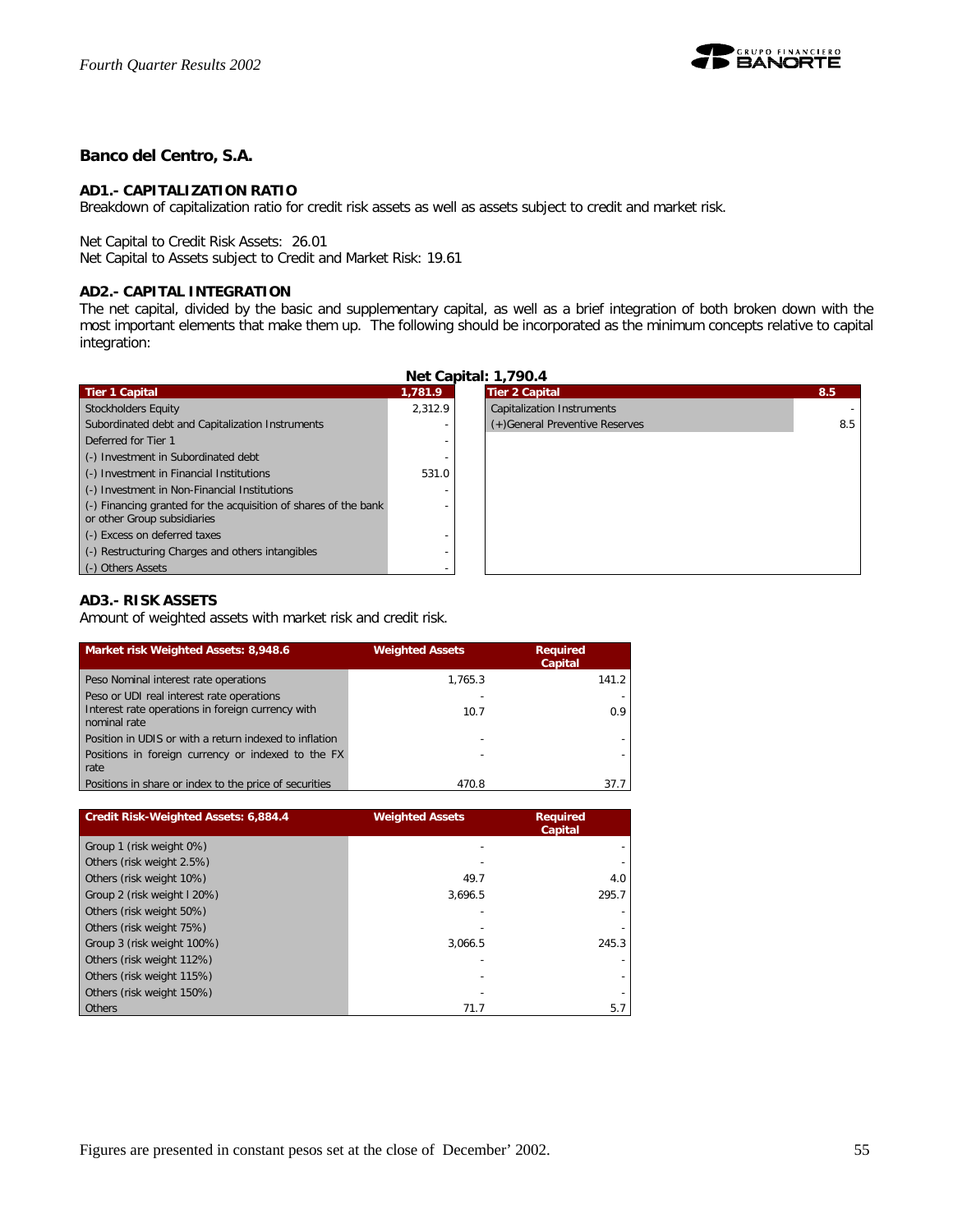

## **Risk Management**

#### **Market Risk**

The methodology used to calculate market risk is the Value at Risk by historical simulation, which is With a 500—historicalscenario database with variables the affect loan assessment, the VaR is calculated from the median and the standard deviation in the last 500 historical assessments of Grupo Financiero Banorte's current portfolios.

Said method is applied to all the Group's portfolios exposed to risk factor variations that have a direct effect on their appraisal (domestic interest rates, foreign interest rates, exchange rates, among others), using a 99% reliability rate and a 10-day portfolio tenure.

The average Value at Risk (VaR)for the October-December quarter of 2002 of the Group's financial instruments portfolio (Banking and Brokerage Sectors) including bonds, stocks, money market transactions, swaPs, forwards, futures and other derived in and outside the balance is 204 million.

The interpretation as to the meaning of the VaR is the potential loss that could be created by adverse movements of the risk factors that affect the portfolio, with a reliability level of 99%, in the assumption that the 500 historical scenarios used in the assessment would repeat in the future, assuming a period of 10 days to break up such a portfolio.

The VaR for other periods are as follows:

Value at Risk *(Millions of pesos)*

| $\mu$                   |                            |                             |                     |                              |                    |
|-------------------------|----------------------------|-----------------------------|---------------------|------------------------------|--------------------|
|                         | $1 + 0$<br>.               | 1T00<br>21 U.S. 2           | $- - - -$<br>$\sim$ | $\lambda + \lambda$<br>1 U Z | $1 + 0 - 0$<br>∣⊍∠ |
| <b>VaR 10</b><br>0 davs | $\sim$ $\sim$ $\sim$<br>ںے | $\sim$ $\sim$ $\sim$<br>ے ک | $\sim$<br>ن د ۱     | 4.3                          | 204                |

The Value at Risk make up for the fourth quarter 2002, calculated under the aforementioned premises per Institution and Sector is as follows:

(Millions of Pesos)

|                        | VaR 10 days |
|------------------------|-------------|
| Banorte                | 173         |
| Bancen                 | 117         |
| <b>Banking Sector</b>  | 204         |
| <b>Brokerage House</b> |             |
| GFNorte                | 204         |

The consolidated Value at Risk both for the Banking Sector and for Grupo Financiero Banorte, considers the correlations of every risk factor involved in portfolio appraisal. Therefore, the mathematical sum of the Value at Risk per Institution may not match.

Additionally, the Value at Risk per risk factor of the instruments portfolio described for Grupo Financiero Banorte as a whole, was as follows for the third quarter of 2002:

| (Millios of pesos)     |              |
|------------------------|--------------|
| <b>RISK FACTOR</b>     | <b>Total</b> |
| Domestic interest rate | 105          |
| Foreign interest rate  | 94           |
| Exchange rate          | 55           |
| <b>Stock Exchange</b>  | 20           |
| Eurobonds Price        | 172          |

The VaR for each of the risk factors presented is determined by simulating 500 historical scenarios of the variables that make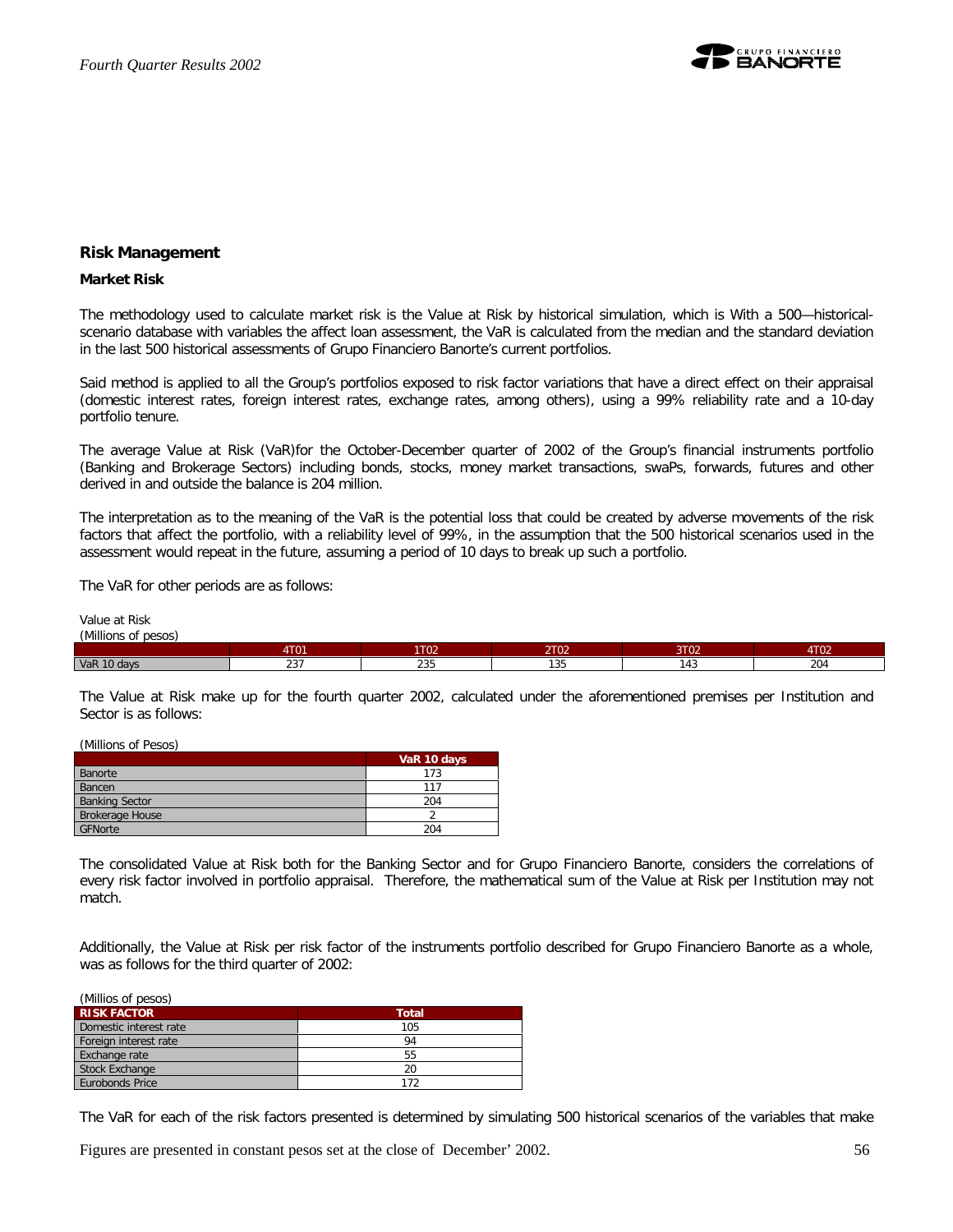## *Fourth Quarter Results 2002*



up each one of said factors, while keeping the variables that affect the rest of the indicated risk factors constant.

## **Loan Risk**

Loan Risk is the risk of clients failing to meet their payments. Therefore, it is essential to correctly manage such a risk in order to maintain a quality loan portfolio.

The objectives of loan risk management at GFNorte are:

- To develop and carry out loan risk policies that are compatible with the strategic objectives of the institution.
- To support strategic decision-making, maximizing the creation of value for the stockholders and guaranteeing security for our clients.
- To set specific policies and procedures to identify the level of risk of the debtor, using said procedures as a basis for granting loans as well as for their follow-up.
- To calculate the exposure of loan risk in time, considering and evaluating the concentration of exposure by qualifying risk, geographical regions, economic activities, currency and type of product.
- To create diversification strategies of the loan portfolio, setting down its limits.
- To implement a global loan risk management supervising all the operations and aspects related to loan risk.

## **Individual Loan Risk**

Individual risk is identified and measured at GFNorte by Qualifying Loan Risk, per Target Markets and pursuant to the Risk Acceptance Criteria.

Regarding the commercial loans credit risk classification, departing 1Q01, this process carried out based on Circular 1480 of the CNBV, using Banorte's Risk Internatl Classification (RIC) in order to calculate debtor rank and circualr 1480 to calculate credit ranking. For small credits, a parametric system is used. Mortgage loans, Consumer loans and Credit Cards are classified using their specific CNBV circulars.

The Target Markets and the Risk Acceptance Criteria are tools that are part of GFNorte's loan strategy which help in determining individual loan risk levels. The Target Markets are activities selected by region and economic activity, backed up by economic and quality studies of the portfolio in which Banorte is interested in placing loans. The Risk Acceptance Criteria are parameters that describe the identified risks per industry, making it possible to identify the risk implied for the bank in granting a loan to a client depending on the economic activity involved. The types of risk considered in the Risk Acceptance Criteria are financial, operation, market, company life cycle, legal and regulatory, loan experience and management quality.

## **Portfolio Loan Risk**

GFNorte has designed a portfolio loan risk method that, besides contemplating the major and latest international practices in identification, measurement, control and follow-up, has been adapted to work within the context of the Mexican Financial System.

This loan risk methodology makes it possible to know the current value of the portfolio loans, that is, *the loan exposure*, allowing surveillance of the risk concentration levels per risk qualification, geographical regions, economic activities, currency and type of product in order to know the portfolio's profile and take action to direct it toward a diversification which will maximize profitability with the lowest risk.

Calculating loan exposure implies generating a cash flow of each one of the loans, of both capital and interest to discount it later. This exposure is sensible to changes in the market, thereby facilitating calculations under different economic scenarios.

The method, in addition to contemplating loan exposure, takes into consideration the probability of non-compliance, the recovery level associated to each client and the classification of the debtor based on the Merton model. The *probability of noncompliance* is the probability that the debtor will not meet his/her debt obligation with the bank according to the originally agreed terms and conditions. The probability of non-compliance is based on the transition matrixes that GFNorte calculates from the migration of the debtor through different risk qualification levels. The *recovery ratio* is the percentage of total exposure that is estimated to be recovered in the debtor fails to comply. The *classification of the debtor*, based on the Merton model, associated the debtor's future behavior to loan and market factors on which his "credit health" depends, as determined by statistical techniques.

The results are risk measures such as the expected and unexpected loss at a one-year horizon. The expected loss is the credit portfolio's loss distribution average. The unexpected loss is the maximum loss at a specific confidence level (95% in this case) given the loss distribution.

The results obtained are used as a tool for better decision-making in granting loans and in the diversification of the portfolio, according to GFNorte's global strategy. The individual risk identification tools and the portfolio loan risk methodology are periodically checked and updated to allow the application of new techniques that may support or strengthen them. As a result, GFNorte has tools and methods of the highest quality on an international scale to identify, measure, control and follow up loan risks.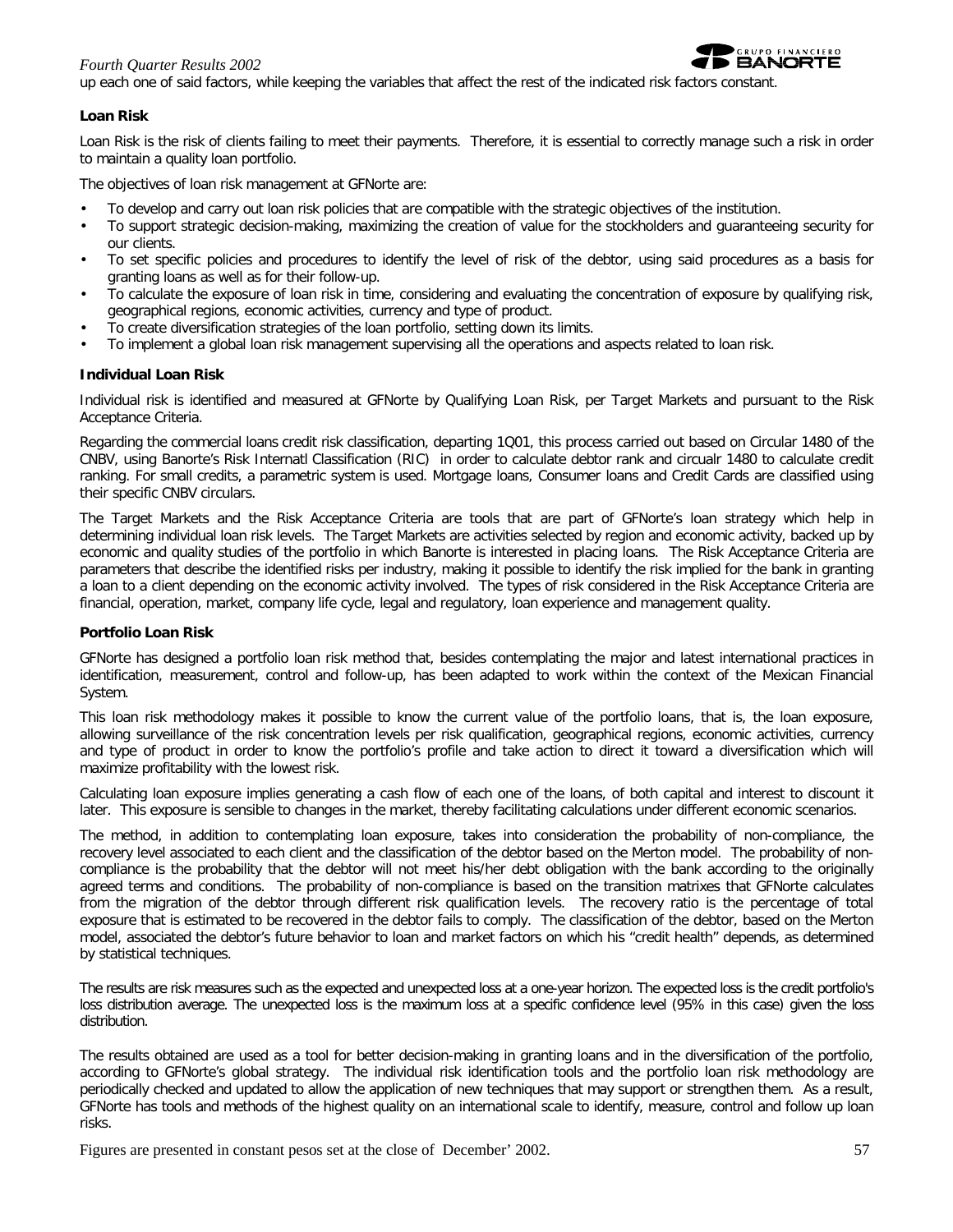

## **Information by Segments**

With the ultimate goal of improving the understanding of information of the Group and given the importance of the 2 banks (Banorte and Bancen) within the Financial Group, (together representing more than 90% each of the Shares, Deposits, and Profits of the Group), we have included their financial statements and combined indicators pro-forma together under the "Banking Sector" heading. The Banking Sector is defined as the 2 banks with their respective subsidiaries, except the Afore unit (a subsidiary of Bancen), which is not considered part of this Sector for management reasons (as of the end of 1998). We have also grouped companies corresponding to other Sectors, which are defined in accordance with the orientation of the companies. These Sectors are as follows: The Brokerage Sector which is made up of the Brokerage House; the Long-Term Savings Sector, made up of the Annuities, Insurance and Afore companies, and the Auxiliary Organizations Sector which includes the Leasing, the Brokerage, the Warehousing, and the Bonding companies. For purposes of the Reconciliation Table by Sector, these sectors are all put under the heading "Other Sectors" as they each represent only a very small participation in the group. This segmentation was done on the basis of the International Accounting Normative (NIC 14) and the Statement of Financial and Accounting Standards N° 131 that refers to the rules for presenting financial information by segment.

## **Proforma Consolidated Data-3Q02**

| (Millions of pesos)                | BANORTE (1) | BANCEN (3) | <b>TOTAL</b> |
|------------------------------------|-------------|------------|--------------|
| <b>Income Statement</b>            |             |            |              |
| Net Interest Income                | 754.4       | 1,283.8    | 2,038.3      |
| Non Interest Income                | 608.5       | 68.5       | 677.0        |
| Non Interest Expense               | 2,079.5     | 28.9       | 2,108.4      |
| Other income (expense)             | 6.5         | (5.9)      | 0.6          |
| Extraordinary items, net           | 2.4         |            | 2.4          |
| Net Income                         | (950.1)     | 1,347.2    | 397.1        |
| <b>Balance Sheet</b>               |             |            |              |
| Assets                             | 173,751     | 3.760      | 177,512      |
| Loans                              | 141.352     | 541        | 141.893      |
| Deposits                           | 129,618     |            | 129,618      |
| Equity                             | 7,627       | 2,233      | 9,860        |
| Past Due Loans                     | 4,411       | 306        | 4,717        |
| Loan Loss Reserves                 | 5,169       | 425        | 5,595        |
| Ratios                             |             |            |              |
| Non Interest Expense/ Total Assets | 1.2%        | 0.8%       | 1.2%         |
| % Past Due Loans                   | 3.1%        | 56.5%      | 3.3%         |
| Reserves / Past Due Loans          | 117.2%      | 139.0%     | 118.6%       |
| % Capitalization (2)               | 13.8%       | 9.0%       | 12.8%        |

1) Includes a 96.11% participation of the Group.

2) Includes Market Risks.Using 2003 rules.

3) Excludes the AFORE.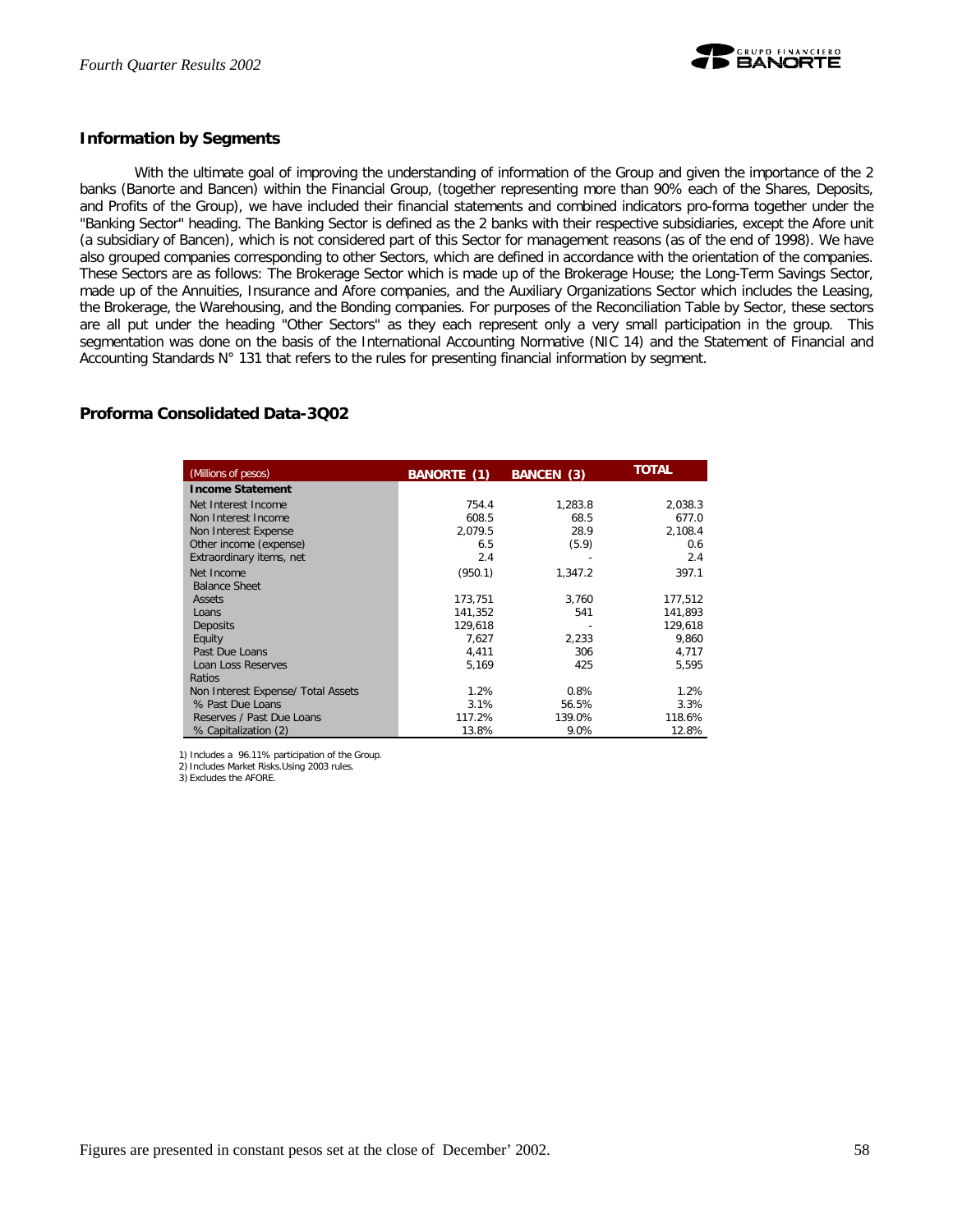## **Inter-bank Eliminations Summary**

| (Millions of Pesos)               | <b>BANORTE</b> | <b>BANCEN</b> | <b>INTERBANK</b><br><b>ELIMINATIONS</b> |
|-----------------------------------|----------------|---------------|-----------------------------------------|
| <b>Income Statement</b>           |                |               |                                         |
| Net Interest Income               | (1,229.7)      | 1,229.7       |                                         |
| Non Interest Income               |                |               |                                         |
| Non Interest Expense              | (21.6)         | 21.6          |                                         |
| Other Income (expense)            |                |               |                                         |
| Extraordinary items, net          |                |               |                                         |
| <b>Balance Sheet</b>              |                |               |                                         |
| Assets                            | (1, 141)       | (743)         | (1,884)                                 |
| Cash and Due from Banks           | (160)          | (278)         | (438)                                   |
| <b>Financial Instruments</b>      | (981)          |               | (981)                                   |
| Loans                             |                | (356)         | (356)                                   |
| Deposits                          | (278)          | (1, 337)      | (1,615)                                 |
| Due to Banks                      |                | (160)         | (160)                                   |
| Equity                            |                |               |                                         |
| Past Due Loans                    |                |               |                                         |
| Loan Loss Reserves                |                |               |                                         |
| Investments in Subsidiaries       |                |               |                                         |
| Deferred Taxes, (Liabilities) (*) |                | (109)         | (109)                                   |
| Deferred Taxes, (Assets)(*)       |                | (109)         | (109)                                   |

(\*)Reclassifications, in accordance to CNBV and accounting criteria presentation

The aforementioned table shows the eliminations between the two banks, considered as the "Banking Sector," showing the balance of the same under each heading in the Income Statement and the Balance Sheet. Note, however, that the individual numbers from the pro-forma table of combined indicators cannot be compared directly with those of the individual Financial Statements of each Bank, as one must consider the eliminations contained in this section, and also take into account that the Afore unit is not included under Bancen but *is*, nevertheless, included in the individual Financial Statements of Bancen.

Reconciliation per Segments Table

| (Millions of Pesos)      | <b>BANKING</b><br><b>SECTOR</b> | <b>OTHER</b><br><b>SECTORS</b> | <b>WITHOUT</b><br>OT. SECT. | <b>TOTAL</b><br><b>GROUP</b> |
|--------------------------|---------------------------------|--------------------------------|-----------------------------|------------------------------|
| <b>Income Statement</b>  |                                 |                                |                             |                              |
| Net Interest Income      | 2.038.3                         | 86.8                           | (6.4)                       | 2,118.6                      |
| Non Interest Income      | 677.0                           | 354.8                          |                             | 1,031.8                      |
| Non Interest Expense     | 2,108.4                         | 276.6                          | (6.7)                       | 2.378.3                      |
| Other Income (expense)   | 0.6                             | (2.6)                          | (0.3)                       | (2.3)                        |
| Extraordinary items, net | 2.4                             |                                |                             | 2.4                          |
| <b>Balance Sheet</b>     |                                 |                                |                             |                              |
| Assets                   | 177,512                         | 15.865                         | (12, 724)                   | 180,653                      |
| Loans                    | 141.893                         | 2.629                          | (1,486)                     | 143.036                      |
| Deposits                 | 129.618                         |                                | (158)                       | 129,460                      |
| Equity                   | 9.860                           | 12.152                         | (10, 921)                   | 11,090                       |
| Past Due Loans           | 4,717                           | 35                             |                             | 4,751                        |
| Loan Loss Reserves       | 5,595                           | 21                             |                             | 5,616                        |

The criteria for distributing income and expenditures between the Subsidiaries of the Group is done on the basis of the relative size and operational volume of each company, depending on the type of primary service it provides. These criteria are applied to the expenses related to the operation of primary areas, these being Accounting, Systems, and Operations, as well as to the expenses for maintaining the corporate structure.